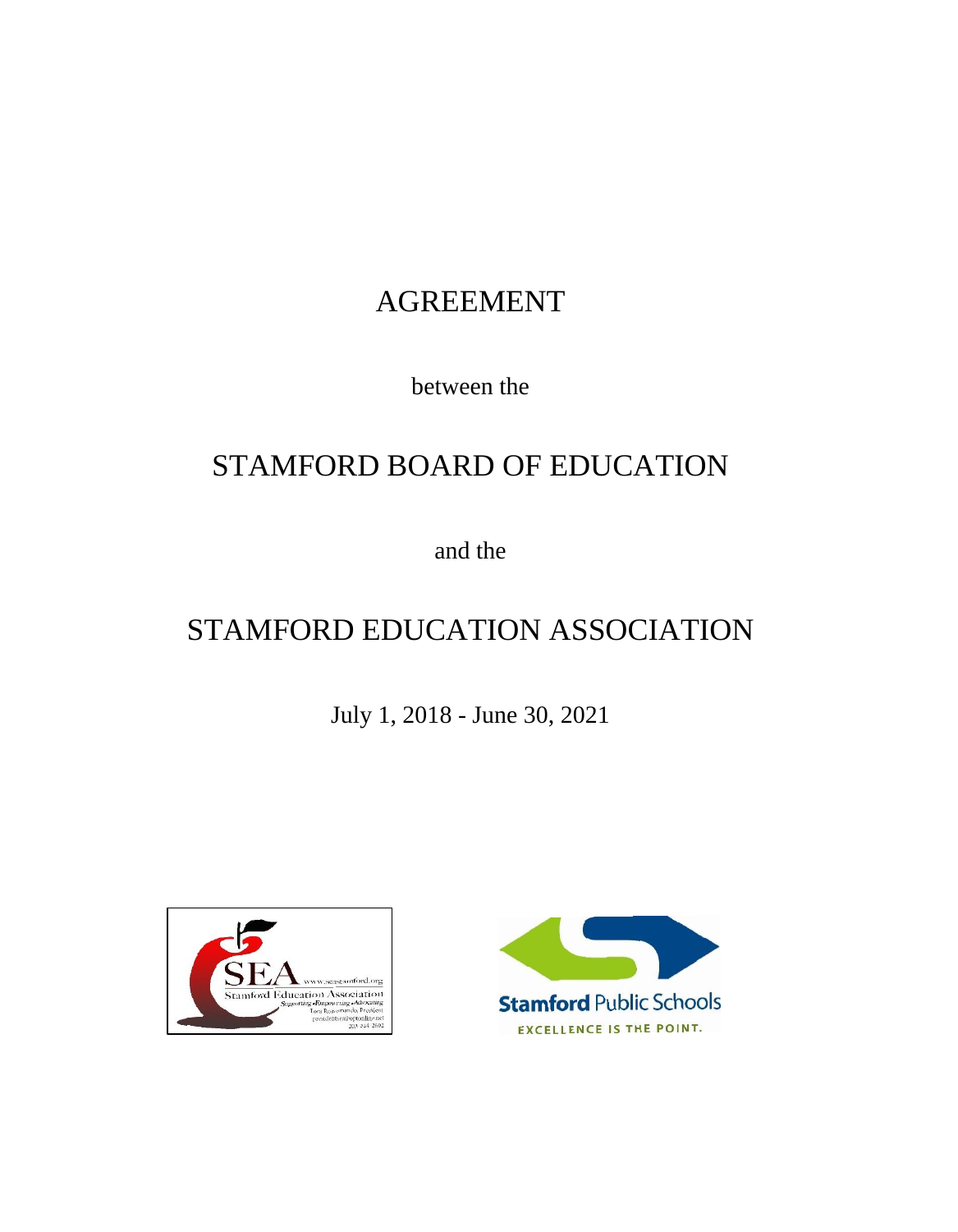# **CONTRACT** TABLE OF CONTENTS BY ARTICLE

| <b>ARTICLE 1.</b>   |                                                                |
|---------------------|----------------------------------------------------------------|
| <b>ARTICLE 2.</b>   |                                                                |
| <b>ARTICLE 3.</b>   |                                                                |
| <b>ARTICLE 4.</b>   |                                                                |
| <b>ARTICLE 5.</b>   |                                                                |
| <b>ARTICLE 6.</b>   |                                                                |
| <b>ARTICLE 7.</b>   |                                                                |
| <b>ARTICLE 8.</b>   |                                                                |
| <b>ARTICLE 9.</b>   |                                                                |
| <b>ARTICLE 10.</b>  |                                                                |
| <b>ARTICLE 11.</b>  |                                                                |
| <b>ARTICLE 12.</b>  |                                                                |
| <b>ARTICLE 13.</b>  | PERMITTED ABSENCES AND LONG TERM LEAVES24                      |
| <b>ARTICLE 14.</b>  | <b>AND NIGHT SCHOOL</b>                                        |
| <b>ARTICLE 15.</b>  |                                                                |
| <b>ARTICLE 16.</b>  |                                                                |
| <b>ARTICLE 16A.</b> |                                                                |
| <b>ARTICLE 17.</b>  |                                                                |
| <b>ARTICLE 18.</b>  |                                                                |
| <b>ARTICLE 19.</b>  |                                                                |
| <b>ARTICLE 20.</b>  | EDUCATIONAL IMPROVEMENT AND TUITION 36<br><b>REIMBURSEMENT</b> |
| <b>ARTICLE 21.</b>  |                                                                |
| <b>ARTICLE 22.</b>  |                                                                |
| <b>ARTICLE 23.</b>  |                                                                |
| <b>ARTICLE 24.</b>  |                                                                |
| <b>ARTICLE 25.</b>  |                                                                |
| <b>ARTICLE 26.</b>  |                                                                |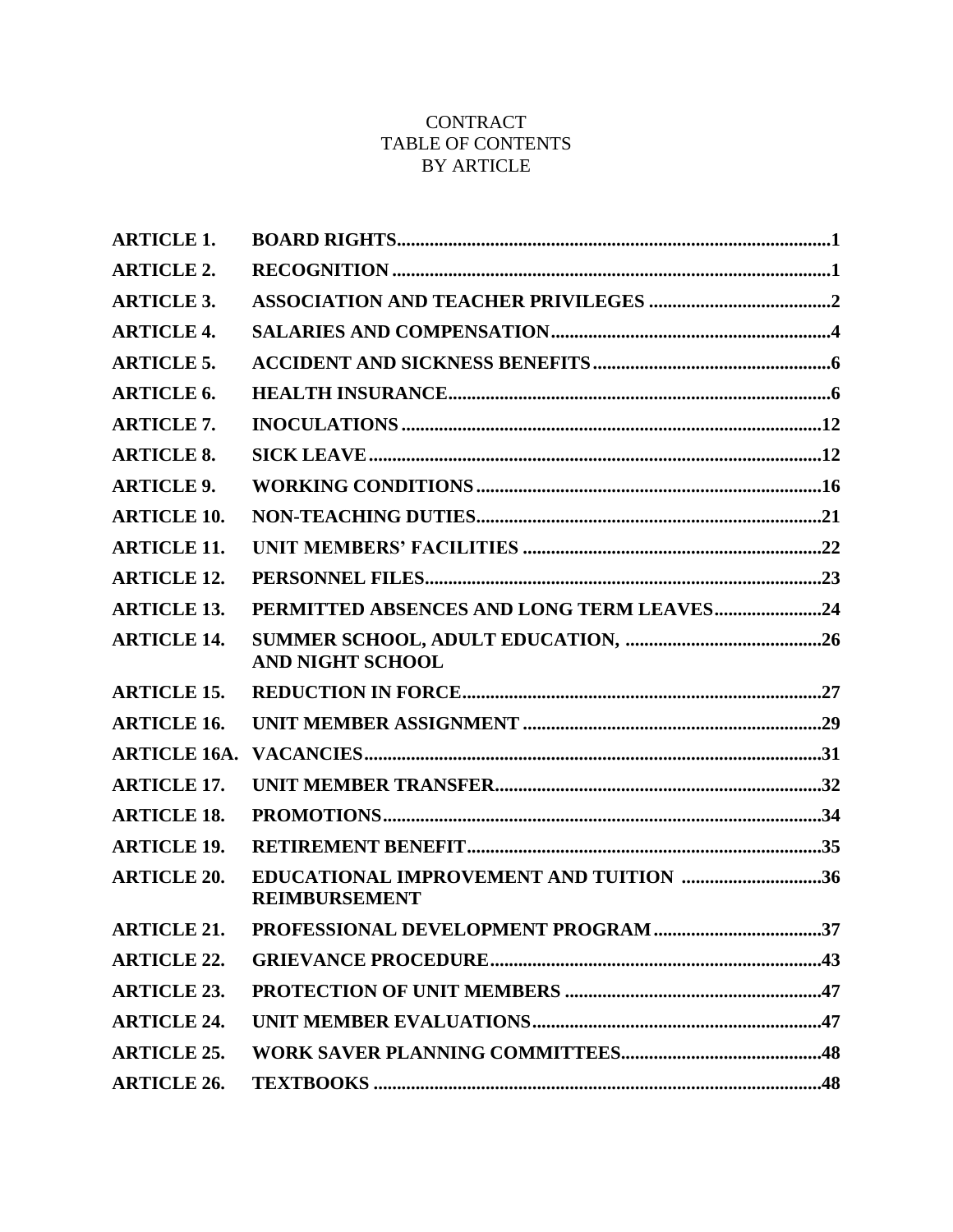| <b>ARTICLE 28.</b> |  |
|--------------------|--|
| <b>ARTICLE 29.</b> |  |
| <b>ARTICLE 30.</b> |  |
| <b>ARTICLE 31.</b> |  |
| <b>ARTICLE 32.</b> |  |
| <b>ARTICLE 33.</b> |  |
| <b>ARTICLE 34.</b> |  |
| <b>ARTICLE 35.</b> |  |
| <b>ARTICLE 36.</b> |  |
|                    |  |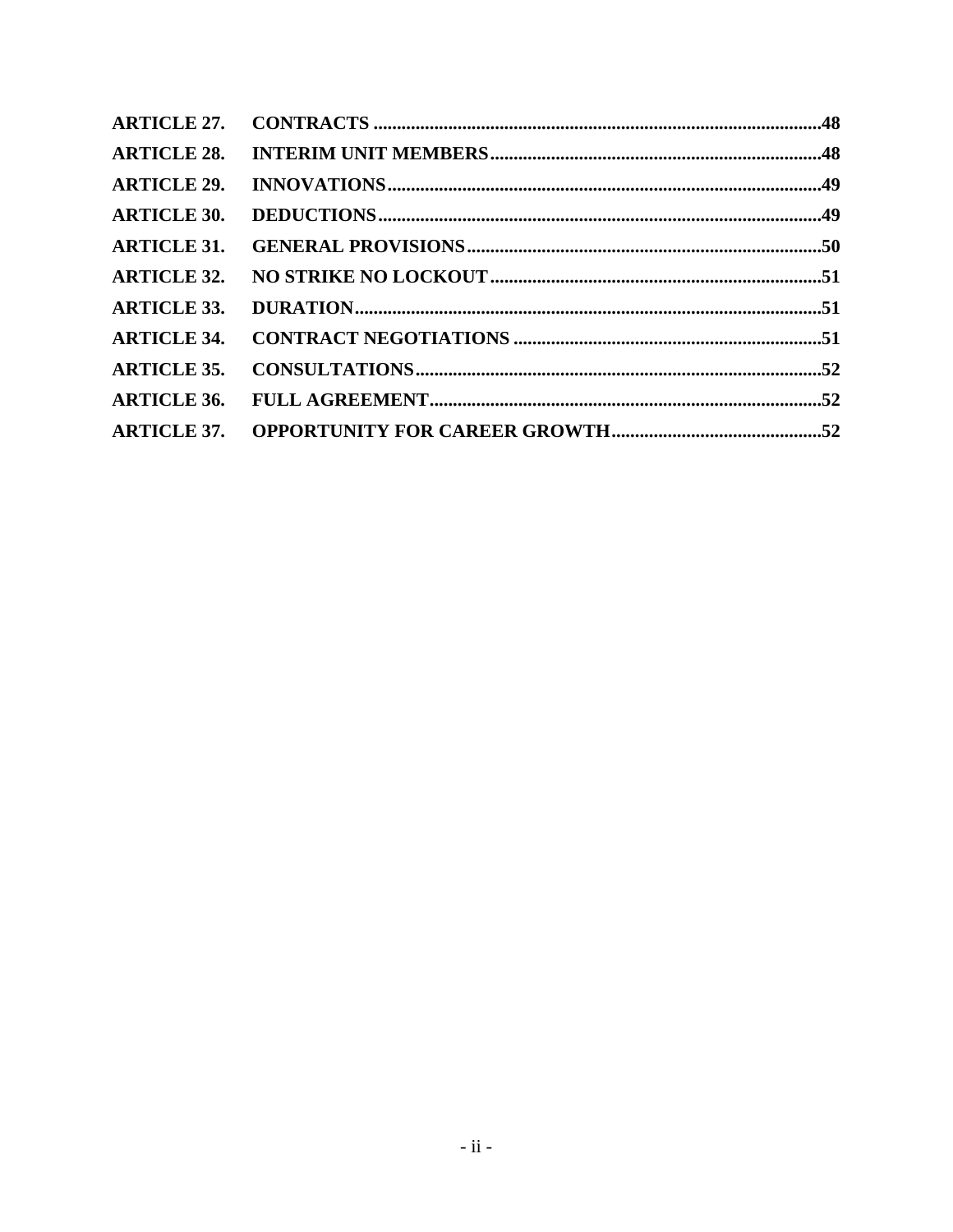# TABLE OF CONTENTS (continued)

| MEMORANDA OF AGREEMENT |  |
|------------------------|--|
|                        |  |
|                        |  |
|                        |  |
|                        |  |
|                        |  |
|                        |  |
|                        |  |
|                        |  |
|                        |  |
|                        |  |
|                        |  |
|                        |  |
|                        |  |
|                        |  |
|                        |  |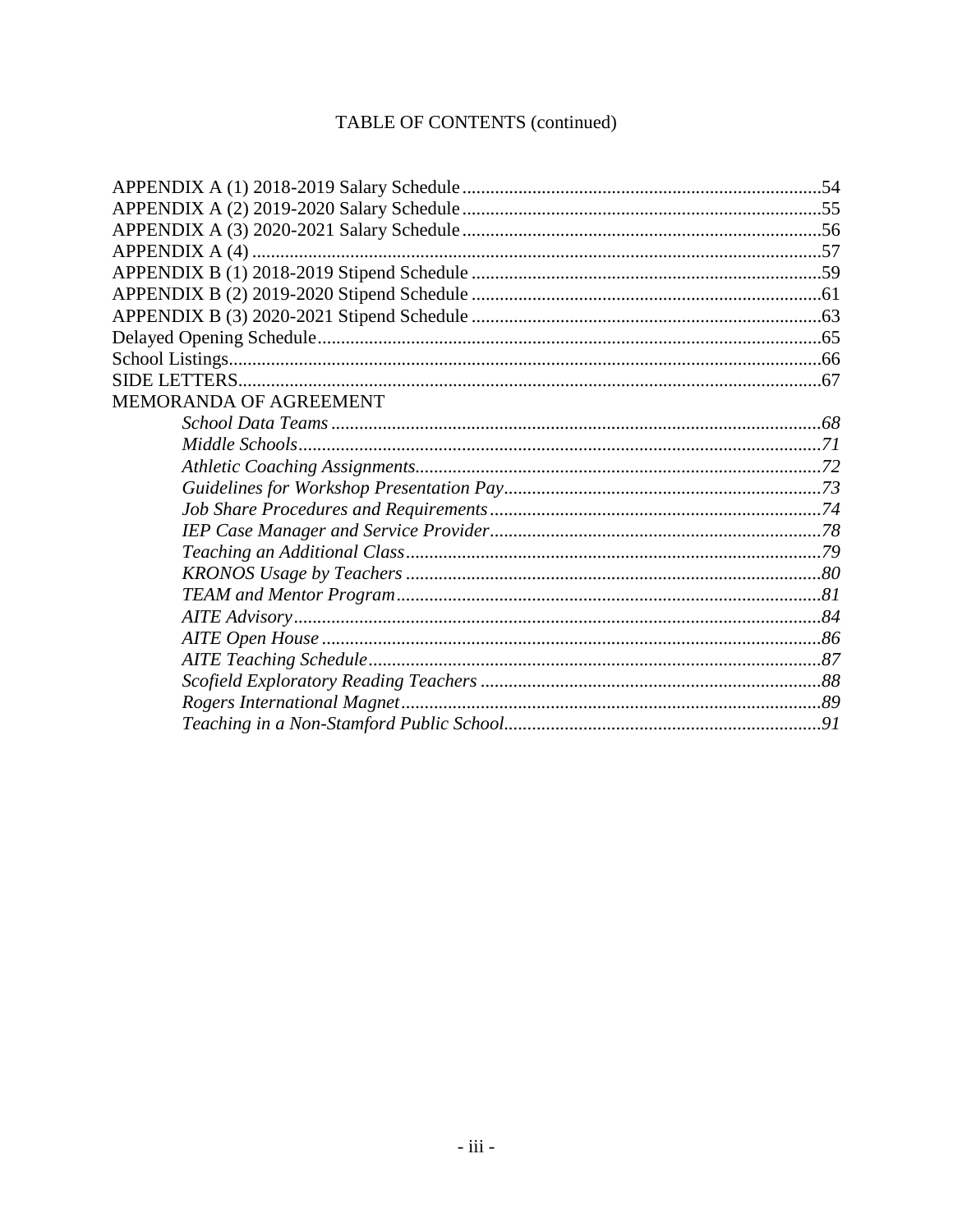# **CONTRACT INDEX**

| 6   |
|-----|
| 6   |
|     |
|     |
| 6   |
|     |
|     |
|     |
|     |
| 3   |
|     |
| 6   |
|     |
|     |
|     |
|     |
|     |
|     |
|     |
|     |
|     |
|     |
|     |
|     |
|     |
|     |
|     |
|     |
|     |
|     |
|     |
|     |
|     |
|     |
|     |
|     |
|     |
| 50  |
| 43  |
| - 6 |
|     |
|     |
|     |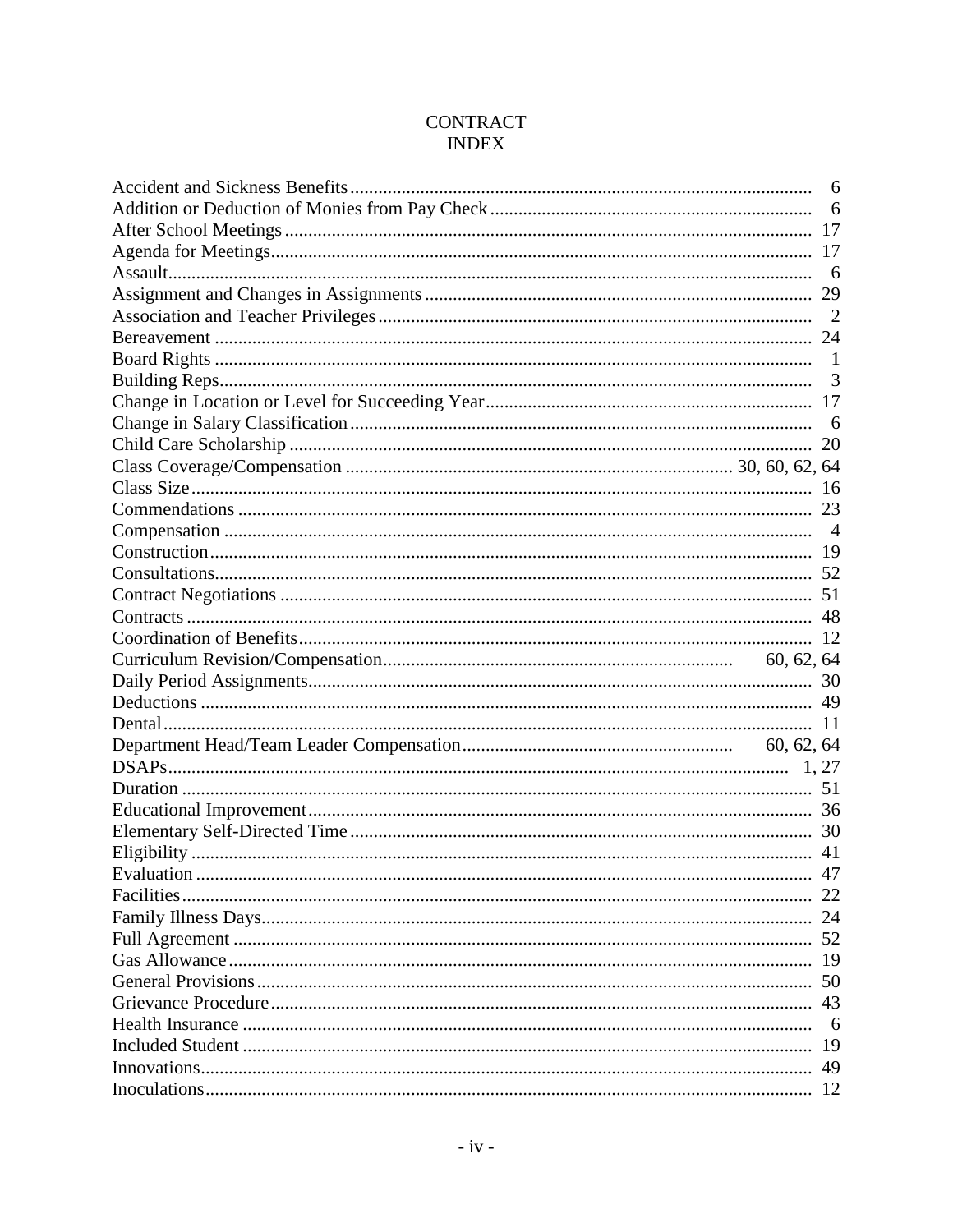| 35             |
|----------------|
|                |
|                |
| $\overline{4}$ |
| $\overline{4}$ |
| 17             |
| 15             |
| 38             |
| 13             |
| 12             |
| 40             |
| 46             |
| 6              |
|                |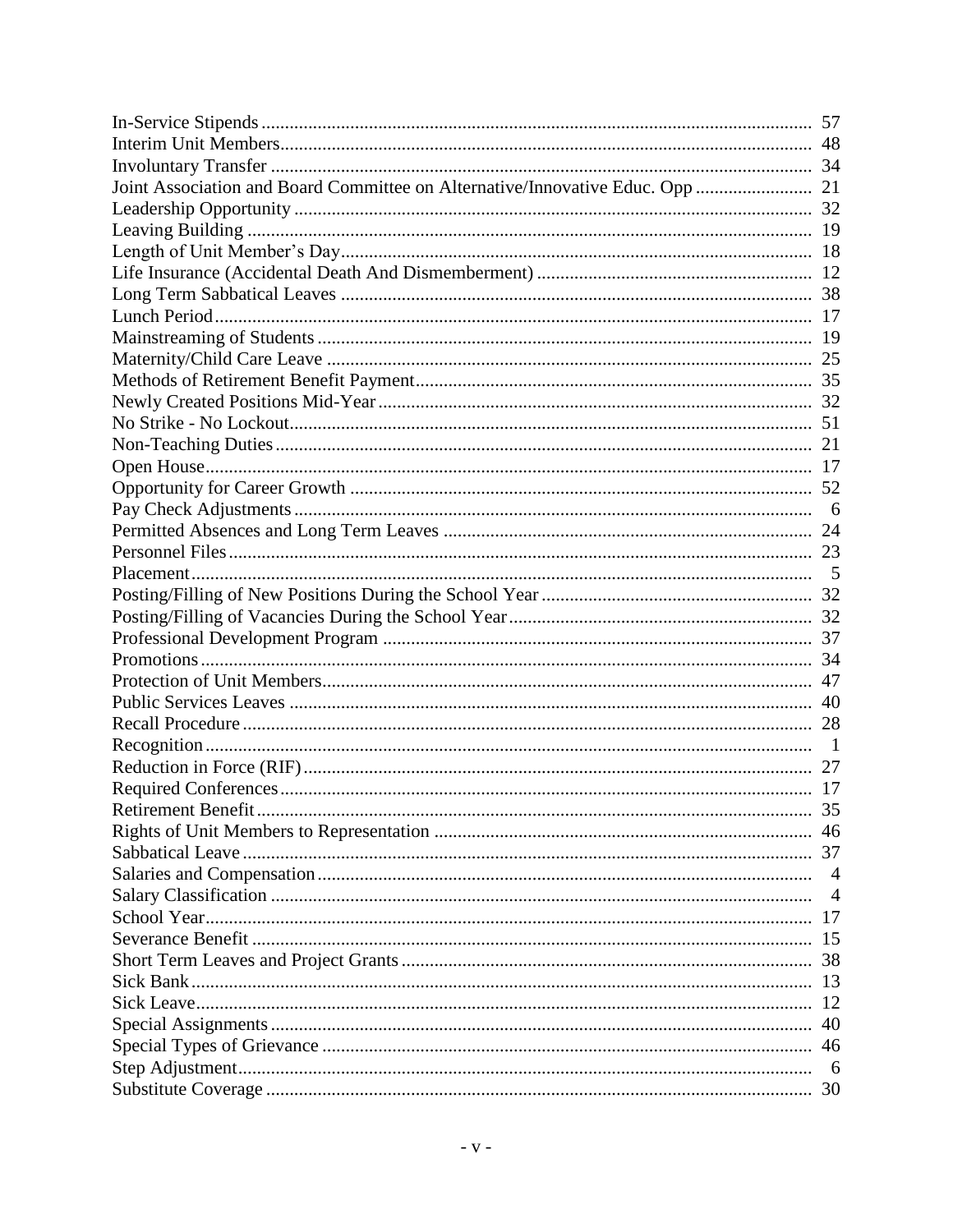| 26  |
|-----|
|     |
| 29  |
| 48  |
| 19  |
| 37  |
| 30  |
| 31  |
| 29  |
| 47  |
|     |
|     |
|     |
|     |
| 25  |
| 33  |
| 31  |
| -11 |
| 48  |
|     |
|     |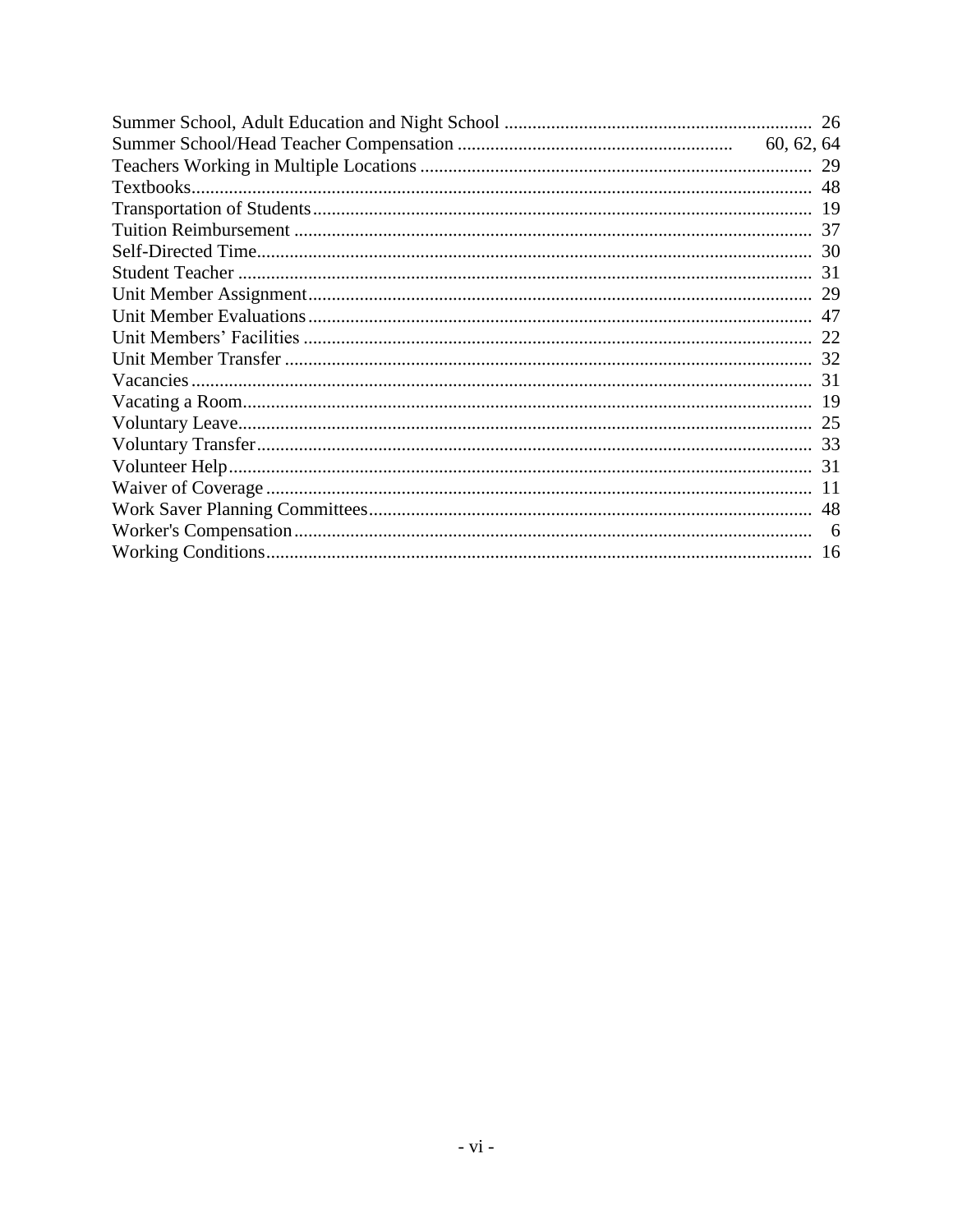#### AGREEMENT between the STAMFORD BOARD OF EDUCATION and STAMFORD EDUCATION ASSOCIATION

THIS AGREEMENT IS MADE AND ENTERED INTO effective July 1, 2018, by and between the STAMFORD BOARD OF EDUCATION (hereinafter referred to as the "BOARD") and the STAMFORD EDUCATION ASSOCIATION (hereinafter referred to as "SEA" or Association.) (It includes a salary/stipend reopener for 2019-2020 and a one year extension of contract language plus a salary/stipend agreement for 2020-2021.)

#### **ARTICLE 1. BOARD RIGHTS**

It is recognized that the Board has and will continue to retain, whether exercised or not, the sole and unquestioned right, responsibility and prerogative to direct the operation of the public schools in the City of Stamford in all its aspects, and all of said rights, responsibilities and prerogatives not specifically abridged, delegated or modified by this Agreement are retained by the School Board and are not subject to grievance. Said rights, responsibilities and prerogatives shall include, but not be limited to, the following: To maintain public elementary and secondary schools and such other educational activities as in its judgment will best serve the interests of the City of Stamford; to give the children of Stamford as nearly equal advantages as may be practicable; to decide the need for school facilities; and, to determine the care, maintenance and operation of buildings, lands, apparatus and other property used for school purposes; to determine the number, age and qualifications of the pupils to be admitted into each school; to employ, assign and transfer teachers; to select and assign supervisory and administrative personnel; to suspend or dismiss teachers in the manner provided by statute; to designate the schools which shall be attended by the various children within the City; to make such provisions as will enable each child of school age residing in Stamford to attend school for the period requested by law and provide for the transportation of children whenever it is reasonable and desirable; to prescribe rules for the management, studies, classification and discipline for the public schools; to decide the textbooks to be used, to make rules for the arrangement, use and safekeeping of the school libraries and to approve the books selected therefore; to approve plans for school buildings; to prepare and submit budgets to the appropriate city boards and, in its sole discretion, expend monies appropriated by the city for the maintenance of the schools, and to make such transfers of funds within the appropriate budgets as it shall deem desirable.

#### **ARTICLE 2. RECOGNITION**

In accordance with Connecticut General Statutes, Section 10-153a to 10-153n, the Stamford Board of Education recognizes the Stamford Education Association for the purposes of collective bargaining negotiations and to be the exclusive bargaining agent and representative for all certified professional employees who are employed by the Board in positions requiring a teaching or special service certificate or a durational shortage area permit (DSAP) and are not included in the administrators' unit or excluded from the purview of Sections 10-153a to 10- 153n inclusive. All of the provisions of the collective bargaining agreement, except for Article 15, Reduction in Force, shall apply to unit members employed under a DSAP.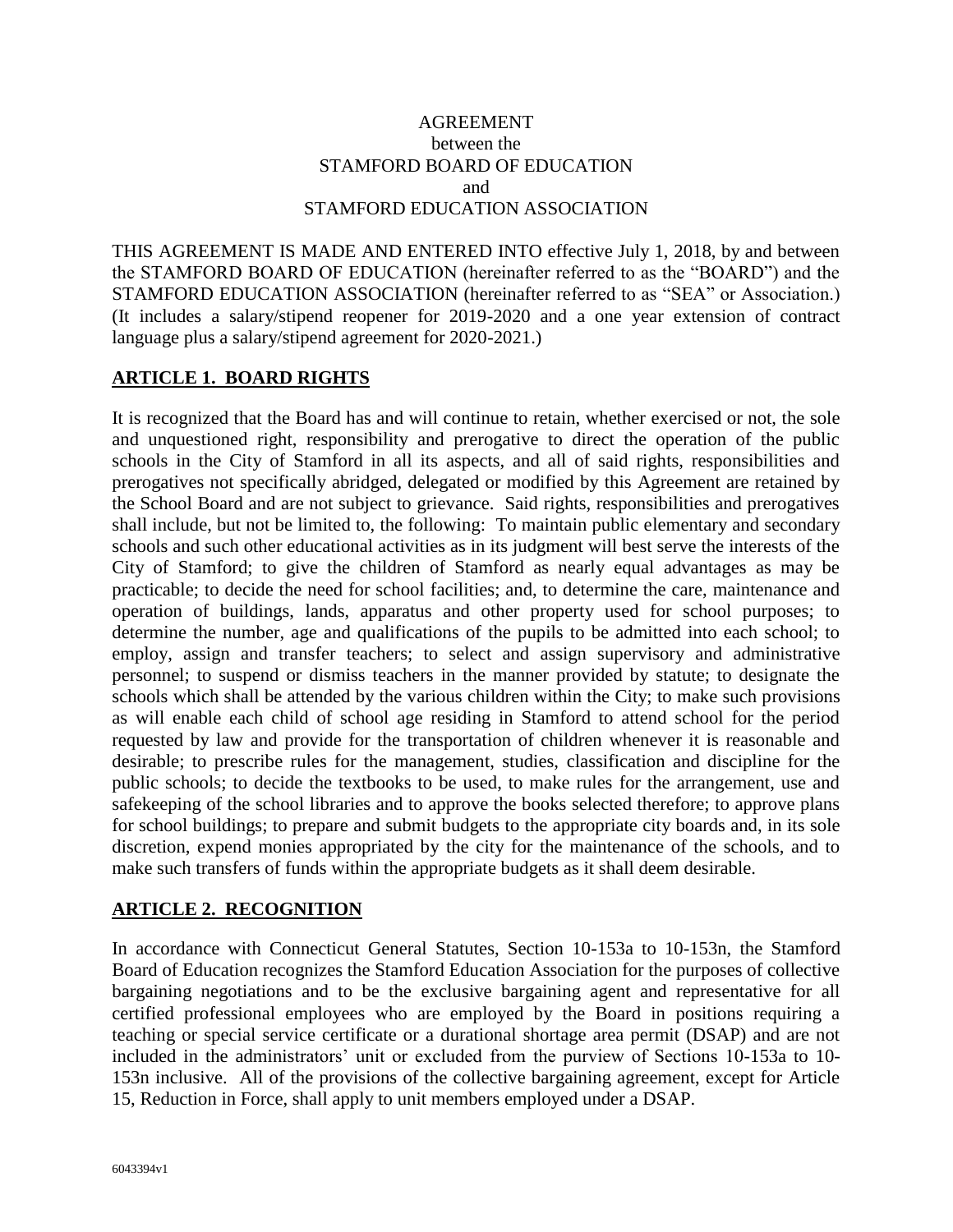### **ARTICLE 3. ASSOCIATION AND TEACHER PRIVILEGES**

- A. There shall be no reprisals of any kind against any unit member by reason of his/her membership in the SEA or participation in its activities.
- B. The SEA and its representatives shall have the right to use school building facilities at all reasonable hours for meetings without charge provided that when special custodial service is required, that the Board may make reasonable charges provided in the Building Use Policies; provided that said use shall not interfere with school programs; provided further that the school principal may designate an adequate place if there is a conflict with other scheduled activities; and provided further that said use shall be subject to Building Use Policies, including the filing of a building permit.
- C. When official representatives of the SEA engage in SEA activities directly relating to SEA duties including, but not limited to, grievance procedures or negotiations as representatives of the teachers, they shall be given such free time, without loss of pay, as is necessary to perform any such activities, provided such free time has been approved by the appropriate administrator or designee.

SEA representatives shall have access to school buildings during the regular school day for the above purposes, provided that such access, in the judgment of the administrator in charge, will not disrupt the school program.

- D. The Board agrees, limited by the availability of time, the prior approval of the principal or designee, and provided the use is related to SEA activities as collective bargaining representative, to permit the SEA to use Board printing facilities so long as it does not interfere with the regular operation of the school program. The cost thereof shall be paid by the SEA at rates established by the Board.
- E. The SEA shall have the right as the bargaining representative for unit members to post notices of activities and matters of SEA concern on teacher bulletin boards. At least one bulletin board for the sole use of the SEA shall be provided at an accessible place in each school. Said notices shall be posted only on the bulletin boards so designated. Such bulletin boards shall be properly maintained by the SEA.
- F. The SEA shall have the right as bargaining representative for unit members to use teacher mailboxes for communications to unit members. Any communication posted on a bulletin board or placed in employee boxes by the SEA shall have proper identification of the SEA. The SEA agrees to furnish to each principal and to the Superintendent a copy of all communications sent by the SEA to all unit members.
- G. The Board agrees to furnish the SEA on request with all available information reasonably necessary to the SEA in the performance of its responsibilities as the recognized bargaining representative for the unit members. Nothing contained herein shall be construed to require the Board to provide any information not already available to it or to provide said information in any other form than would normally be available.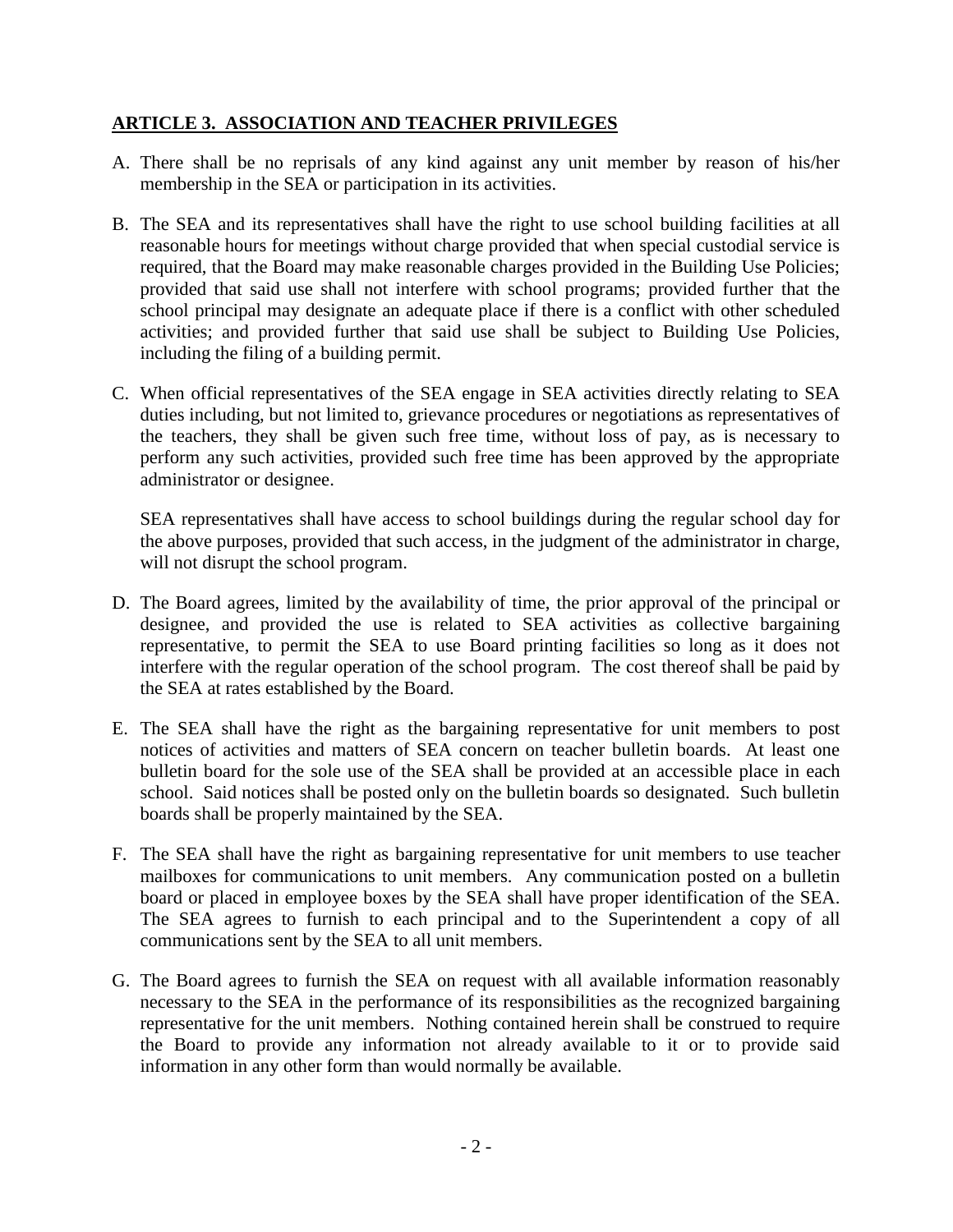- H. Any unit member elected to a full time position either in the National Education Association or Connecticut Education Association shall be released from his/her duties and given a leave of absence without pay for the school year in which he/she shall so serve. Upon returning from this professional responsibility, he/she shall be placed upon the salary step he/she would have attained if he/she remained under employment in the system. The contribution to the State Retirement System will be assumed by the unit member and the released unit member shall be able to contribute the cost of his/her coverage under the insurance outlined in Article 6 of this Contract. Upon return from such leave, the unit member shall be placed at the same position on the salary schedule and entitled to sick leave and other benefits as if he/she had been working in the Stamford school system.
- I. One (1) SEA Representative for every five (5) SEA Building Representatives, or portion thereof, in each building shall have release time of one hour per week for the sole purpose of SEA business with no loss of self-directed time, so long as no time is lost from instructional time for students. When that person is an elementary classroom teacher the principal shall create a schedule which relieves the classroom teacher from a proportionate amount of recesses per week to equal the above one hour per week.
- J. The president of the SEA may elect to be on special assignment with pay and benefits maintained concurrent with the president's term of office. However, said time off shall be at least a period of a school year so that the educational process is not interfered with. Upon conclusion of said special assignment, he/she shall be entitled to reemployment in the position he/she left, if available, or in a comparable position for which he/she is certified. The SEA will reimburse the Board thirty-five percent (35%) of the president's salary during the special assignment period.
- K. Any public financial records of the Stamford Board of Education shall be made available to the SEA upon release and subsequent request.
- L. Principals will meet upon request, at reasonable intervals, with a consultation committee of SEA members in each school to resolve matters of staff concern.
- M. The Superintendent, or designee, and representatives of the SEA shall meet at reasonable intervals upon request of either party during the school year on matters of mutual concern.
- N. The president, officers and/or delegates of the SEA (not to exceed a total of five) to the Connecticut Education Association Annual Representative Assembly shall be excused with pay for only those school session days when these conventions are held.
- O. An officer of a professional educational organization (other than teachers/labor organizations) may request of his/her supervisor or building principal up to two (2) days leave to attend organizational meetings of benefit to the Stamford Public Schools. Denial of such requests may be appealed to the Superintendent, whose decision shall be final.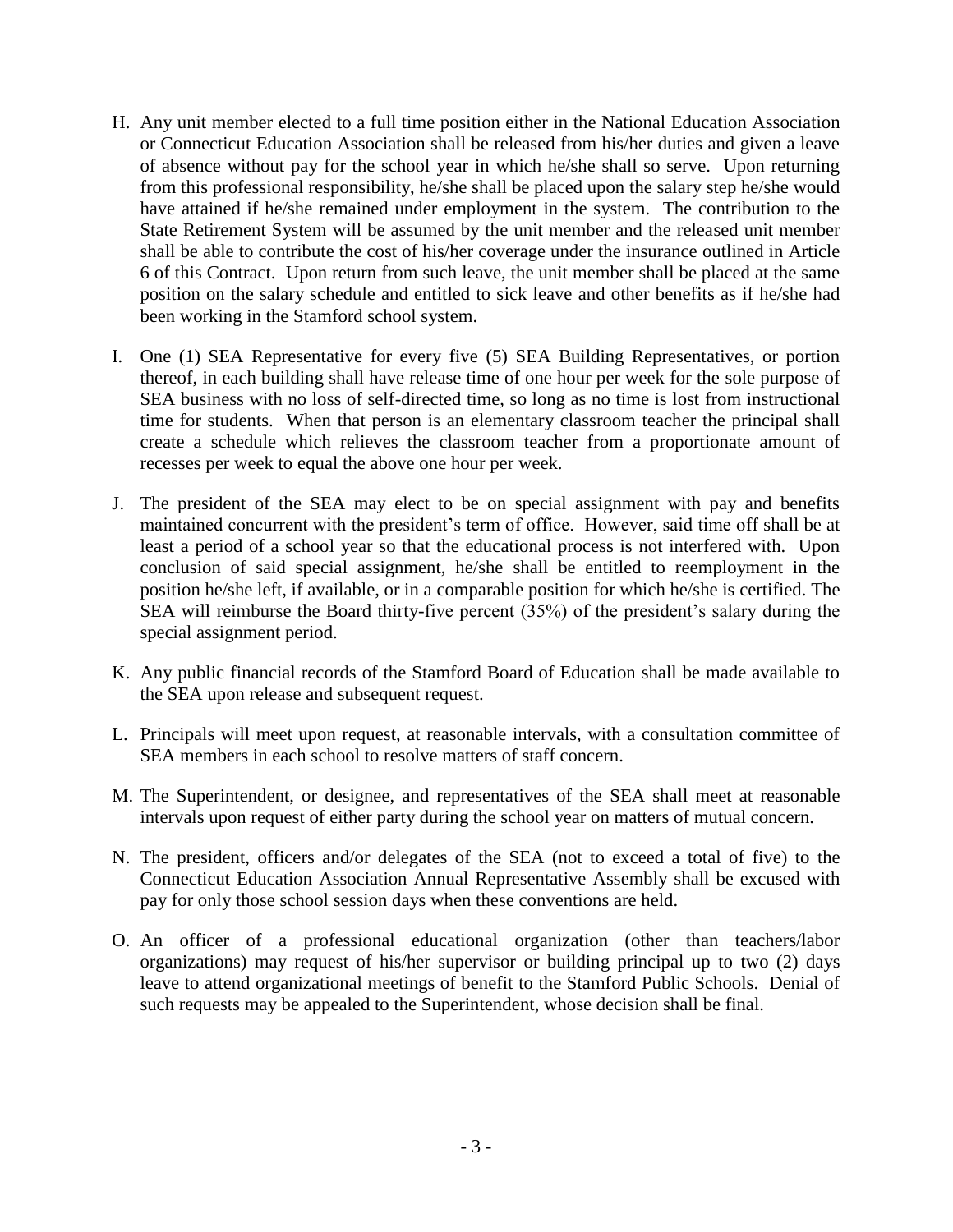#### **ARTICLE 4. SALARIES AND COMPENSATION**

- A. The salaries of all unit members covered by this Agreement are set forth in Appendix "A" which is attached hereto and made a part of this Agreement, and there shall be no exceptions thereto, except as may be specifically negotiated between the parties to this Agreement. For any new position in an area covered by the Recognition Clause (Article 2 above) which may be created by the Board and for which no salary provision is made herein, the parties agree that the salary for the said position shall be subject to negotiations pursuant to Conn. Gen. Statute 10153, Section f(e).
- B. Extra pay for extracurricular activities shall be as set forth in Appendix "B" which is attached hereto and made part of the Agreement.
- C. Salary Classification
	- (1) The terms used in Appendix "A" shall be interpreted and applied in accordance with the following definitions:
		- (a) B.A. Bachelor A baccalaureate degree earned at an accredited college or university.
		- (b)  $B.A. + 15$

A baccalaureate degree plus fifteen credits towards a master's degree earned at an accredited college or university in an approved program in any subject area.

(c) M.A. Master

A master's degree earned at an accredited college or university in an approved program obtained in any subject area. (Also referred to as "Fifth Year").

(d)  $M.A. + 15$ 

A Master's Degree earned at an accredited college or university plus fifteen credits towards a Sixth Year degree (as defined in Section (e) (1-3) below) earned at an accredited college or university in an approved program in any subject area.

- (e)  $6^{\text{th}}$  Sixth Year
	- 1. A second master's degree or a sixth year certificate earned at an accredited college or university in an approved program in any subject area.
	- 2. Unit members serving in positions that require a MSW degree shall be placed on the appropriate step of the  $6<sup>th</sup>$  Year schedule and shall not receive any extra stipend.
	- 3. Teachers whose M.A. degree requires sixty (60) hours of credit for certification by the accredited College or University in the field in which the teacher is working in Stamford shall be placed on the appropriate step of the 6<sup>th</sup> year schedule.
- (f) A Ph.D. or Ed.D. degree earned at an accredited college or university and in a relevant subject area.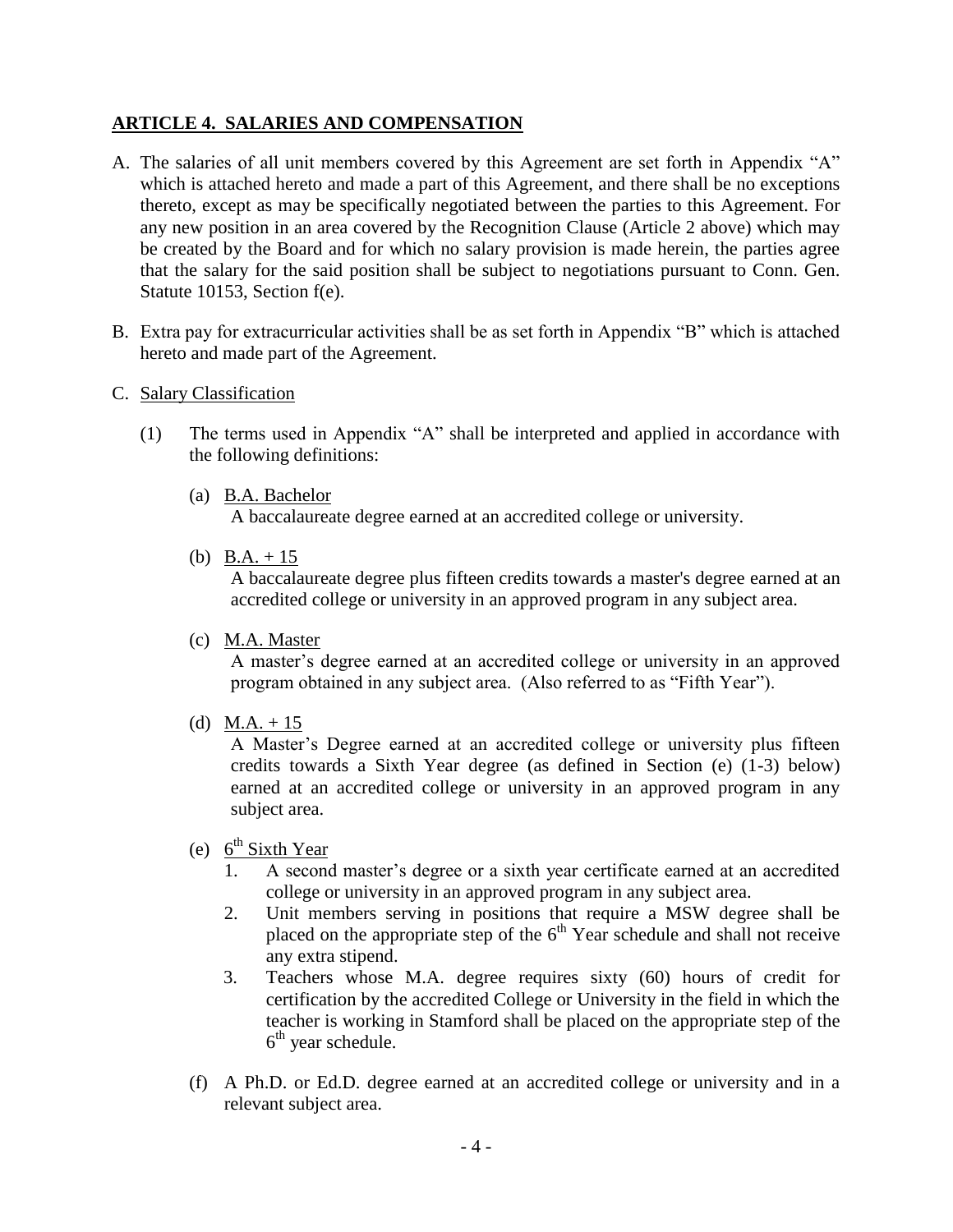#### D. Placement

- (1) All unit members shall be placed on the appropriate step in the salary schedule, taking into consideration the following:
	- (a) Degree status as defined in Section C of this Article.
	- (b) Full credit for up to eight years previous teaching or related educational experience in public, private, and military dependency schools, provided that such experience shall have been continuous service of at least half of any school year (93 school days). The Superintendent may grant additional step credit for previous teaching experience beyond eight years for teachers hired both in positions that are difficult to fill as well as in shortage areas as identified by the Commissioner of Education. Intermittent or short-term substitute service will not be credited as previous experience.
	- (c) Salary credit for experience under a Durational Shortage Area Permit will be granted the same as above if the experience outside of Stamford led to full certification prior to employment in Stamford.
	- (d) Unit members with experience other than that of certified classroom teachers may receive credit up to ten (10) years of the salary scale at the sole discretion of the Superintendent, with appeal to the Board; the Board's decision shall be final.
	- (e) Pay at salary classification B.A. +15 or M.A. +15 shall revert to pay at salary classification B.A. or M.A. respectively if a master's or respectively a 6th year is not obtained within three years after the unit member qualifies for pay at salary classification B.A.+15 or M.A. +15.
	- (f) Full credit for up to two years for active service in the Armed Forces of the United States shall be granted to those employed by the Board prior to October 1, 1980.
	- (g) Change of classification at any level shall be accomplished by progressing to the appropriate step on the next degree classification of the salary schedule consistent with the teacher's number of years of experience.
	- (h) Full credit up to two years for service in the Peace Corps shall be granted to those employed by the Board prior to July 1, 1975.
	- (i) None of the above shall be construed as retroactive, or as a basis for reopening past agreements, or as a basis for salary above maximum.
- (2) If the employment of a unit member is terminated for any reason prior to the completion of the full school year, the Board shall pay the unit member's salary accrued up to and including the last day the unit member performed duties.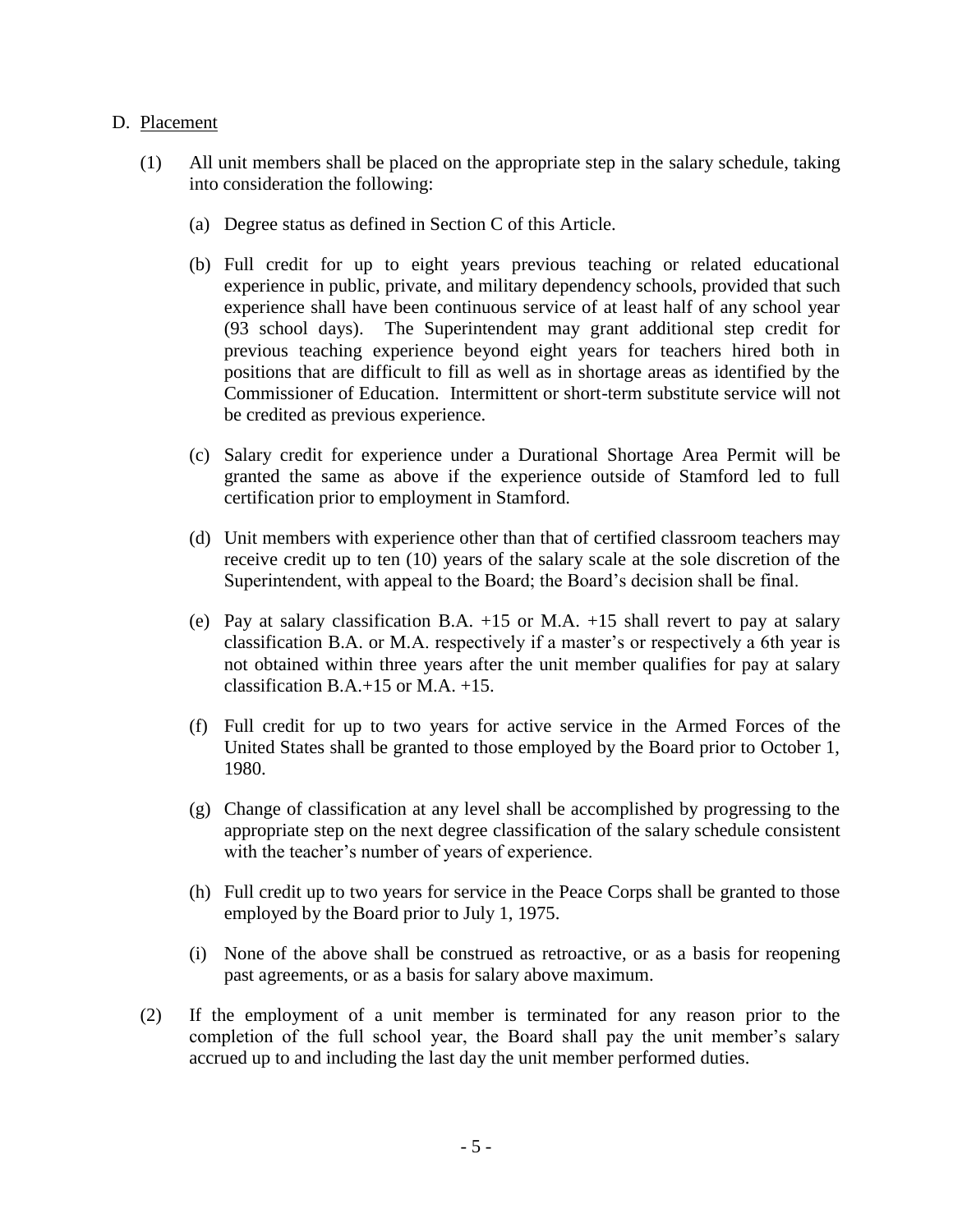#### E. Change in Salary Classification

When all requirements have been successfully completed for the next salary classification, documentary evidence must be presented to the Human Resources Office on or about August 31st or January 31st. If, for reasons beyond the control of the SEA unit member, documentary evidence cannot be presented by such dates a forty-five (45) day extension shall be granted. Upon approval, reclassification shall be made effective on September 1st, or February 1st, respectively. No reclassification shall reflect a percentage of less than fifty percent (50%) of the appropriate higher classification on Schedule A.

F. Step Adjustment

Step Adjustment shall be consistent with full years of experience. Teachers employed for more than half of the school year shall be advanced in years in which step movement is granted, or as otherwise negotiated by the parties.

G. Addition or Deduction of Monies from Pay Check

The Board shall notify any impacted unit member in writing prior to the addition or deduction of monies from a paycheck to correct for any error that may have resulted in an underpayment or overpayment.

### **ARTICLE 5. ACCIDENT AND SICKNESS BENEFITS**

Whenever a unit member is absent from school as a result of personal injury caused by an accident or assault arising out of and in the course of his/her employment, he/she shall be paid his/her full salary less the amount of any worker's compensation award made for temporary disability due to said injury, provided the injured unit member presents sufficient evidence that the absence was necessitated by his/her job related injury. These absences shall not be charged to a unit member's sick leave.

### **ARTICLE 6. HEALTH INSURANCE**

- A. All employees covered by this Agreement shall be provided with the following coverages, which may be provided by the indicated carriers or by other carriers. The carrier for any of the coverages may be changed provided that the benefits, service, and administration shall remain equivalent. If the parties are unable to reach mutual agreement as to a proposed change, the dispute shall be submitted directly to expedited binding arbitration prior to any change in carriers.
- B. Effective January 1, 2017, the Board will provide a high deductible health plan-health savings account (HDHP-HSA) program, as described below, for all eligible teachers, which shall be the exclusive plan.
	- (1) The HDHP-HSA program for all eligible teachers, shall have the following design:

Plan Deductibles  $$2000$  Individual, \$4000 Family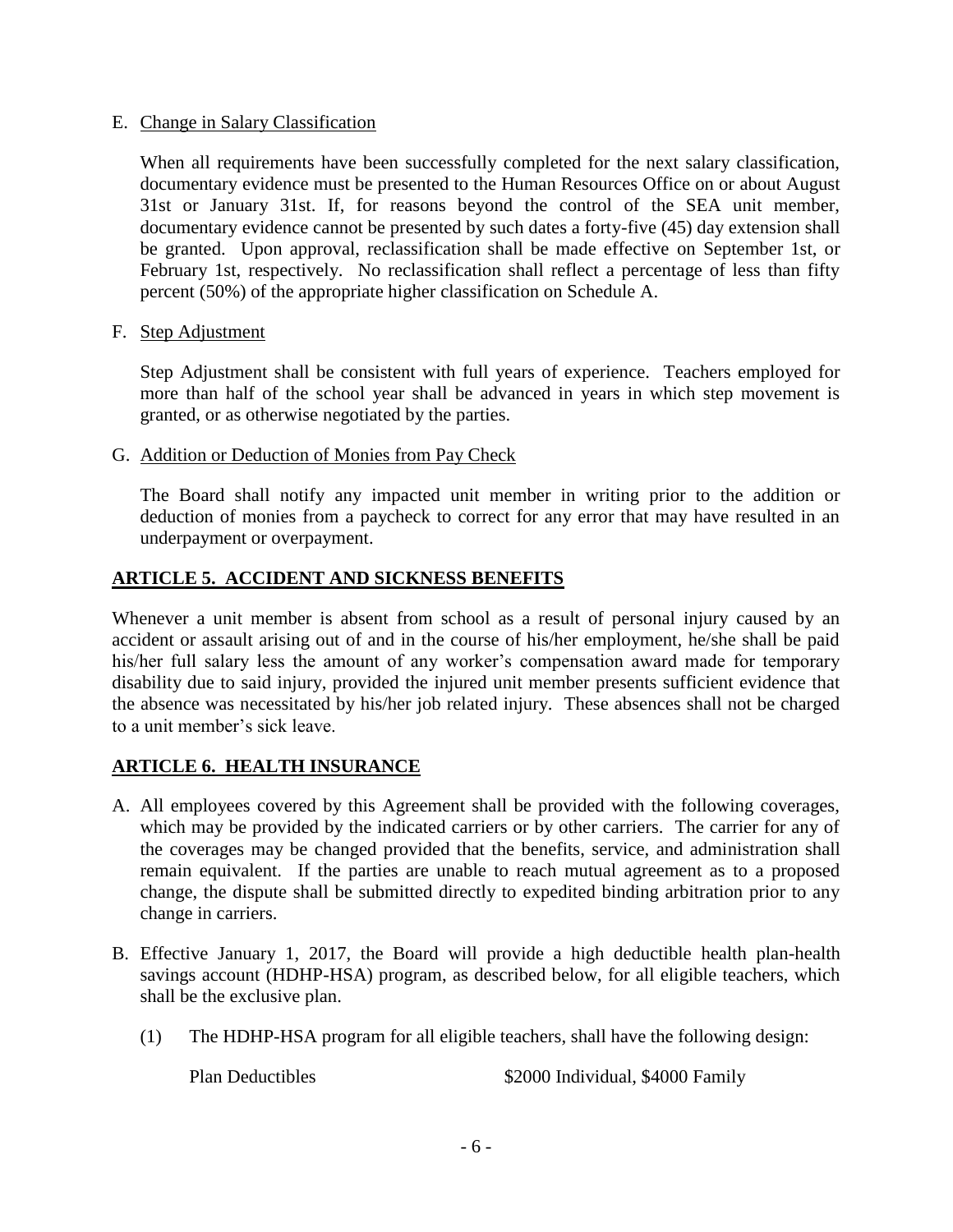Effective January 1, 2018, after the deductible is satisfied, the plan pays 90% of covered medical and drug expenses that are incurred In-Network and 70% of covered medical and drug expenses that are incurred Out of Network

| Out-of-Pocket limit (OOPL):                                             | \$2,500 Individual, \$5,000 Family<br>for In-Network charges<br>\$4,000 Individual, \$8,000 Family<br>for Out-of-Network charges                                                                 |
|-------------------------------------------------------------------------|--------------------------------------------------------------------------------------------------------------------------------------------------------------------------------------------------|
| Annual HSA Employer<br>Contribution<br>(for active employees only)      | \$1,000 Individual, \$2,000 Family                                                                                                                                                               |
| Timing of Employer HSA<br>Contribution:                                 | Annually on January 1                                                                                                                                                                            |
| Plan for those ineligible for HSA:<br>contributions:                    | Mirror HRA program, accumulated<br>HRA credit not to exceed plan deductibles                                                                                                                     |
| Mid-year hires:                                                         | Employer HSA Contribution to be pro-rated and<br>deposited on the first of the month after hire                                                                                                  |
| <b>Status change from Single</b><br>to Family                           | <b>Additional Employer HSA Family</b><br>Contribution to be pro-rated                                                                                                                            |
| <b>HSA</b> Administration fee<br>and bank fees:                         | Employer will fully fund HSA administration fees;<br>all other HSA related bank fees will be borne by<br>teacher.                                                                                |
| Other plan changes relative<br>to plan in effect prior to HDHP<br>plan: | Plan changes necessitated by insurance<br>administrator to HDHP/HSA/HRA platform<br>to maintain qualified status for plan                                                                        |
| Healthcare FSA enrollment                                               | FSA plan will be amended effective<br>$1/1/17$ for all HSA participants to become a<br>limited purpose FSA plan (LP-FSA) (only<br>dental/vision expenses shall be reimbursable<br>by the LP-FSA) |

- (2) The Board will no longer maintain its Medicare Supplement plan because eligible members are appropriately served by the Medicare Supplement plan available through the State of Connecticut plan; current participants in the Board Medicare Supplement plan will be permitted to continue in this plan.
- (3) The HDHP shall provide infertility benefits per the State of Connecticut mandate.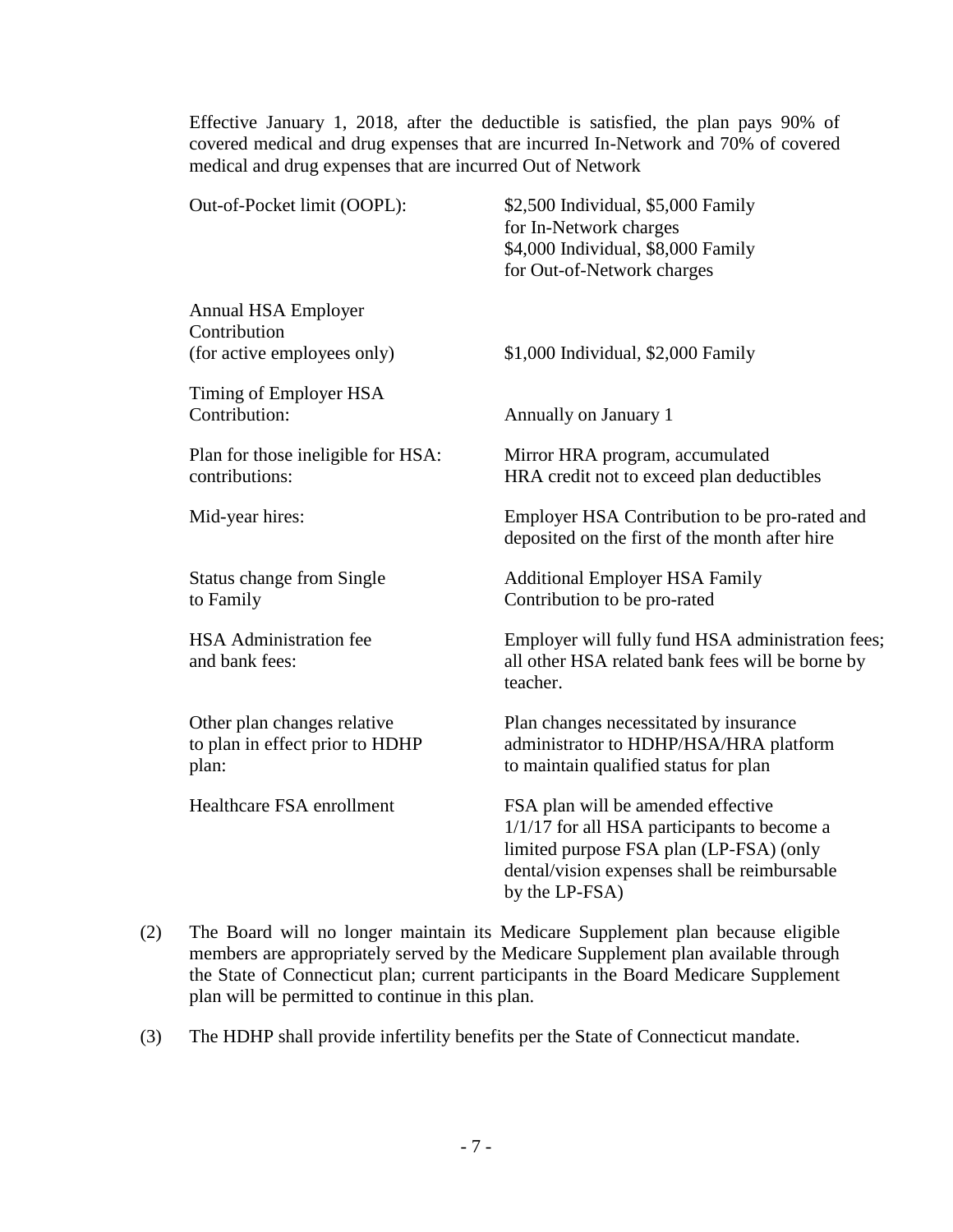- (4) Teachers participating in the HDHP-HSA or HDHP-HRA plan shall contribute toward the projected cost of the plan in accordance with the following schedule. Employee contributions shall be subject to IRC Section 125:
	- (a) Premium Contribution 2016-2017 (effective January 1, 2017)

Unit members shall contribute 18% of the premium cost under the HDHP.

(b) Premium Contribution 2017-2018 (effective July 1, 2017)

Unit members shall contribute 19% of the premium cost under the HDHP.

- (5) Prescription claim management protocols will be maintained status quo.
- (6) The Board reserves the right to implement incentives when and as long as it deems advisable for employees to participate in the district's wellness and health improvement programs. No unit member shall be penalized for non-participation.
- C. Effective January 1, 2018, subject to the conditions set forth below, the Board shall offer each bargaining unit member the opportunity to participate in the Connecticut State Partnership Plan 2.0 (SPP) for health benefits in lieu of the health benefits described above in this Section B. Dental benefits will continue until June 30, 2021 through the State Plan. The health plan benefits shall be as set forth in the SPP effective on January 1, 2018, including any subsequent amendments or modifications made to the SPP by the State and its employee representatives. The administration of the SPP, including open enrollment, beneficiary eligibility and changes, and other administration provisions shall be as established by the SPP.
	- (1) Promptly upon ratification of this Agreement, the Board shall apply to the State to admit this bargaining unit to the SPP. Should the Board's application be accepted, these provisions related to the SPP shall be implemented. Should the Board's application be rejected and reconsideration be denied, the parties shall negotiate over the provisions of this Article 6 in accordance with Conn. Gen. Stat. § 10-153f(e).
	- (2) The premium rates shall be set by the SPP. Based on such rates, the Board, in agreement with the Association, shall establish a blended rate to provide the same rate to active and retired teachers in accordance with statute.
	- (3) The employee percentage share of such premium cost shall be as follows: January 1, 2018 through June 30, 2021: 18%
	- (4) The SPP contains a Health Enhancement Plan (HEP) component. All employees participating in the SPP are subject to the terms and provisions of the HEP. In the event SPP administrators impose the HEP non-participation or noncompliance \$100 per month premium cost increase or the \$350 per participant to a maximum of \$1400 family annual deductible, those sums shall be paid 100% in their entirety by the nonparticipating or non-compliant employee. No portion or percentage shall be paid by the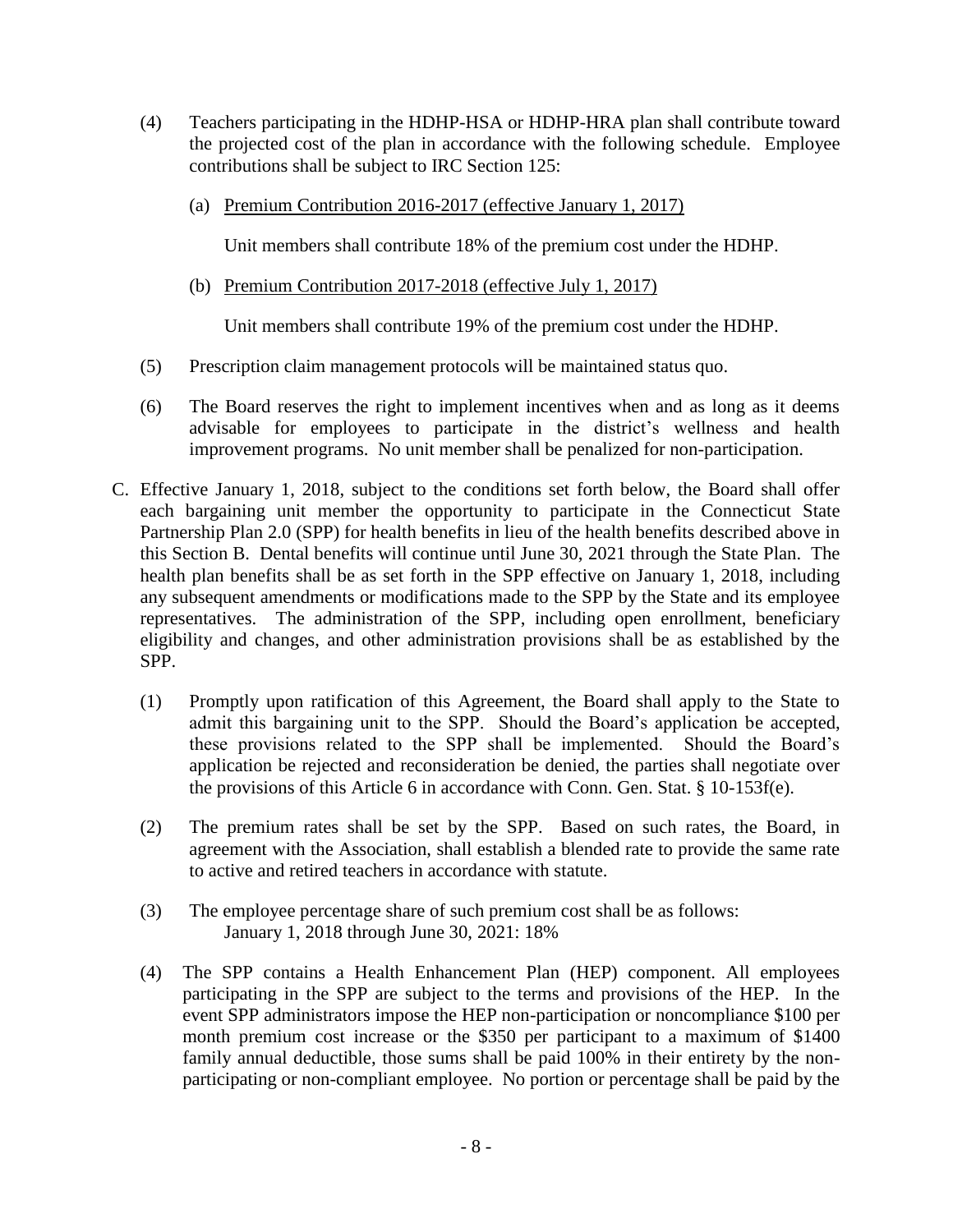Board. The \$100 per month premium cost increase shall be implemented through payroll deduction, and the \$350/\$1400 annual deductible shall be implemented through claims administration.

- (5) In the event any of the following occur, the Board or the Association may reopen negotiations in accordance with Conn. Gen. Stat. Section 10-153f(e) as to the sole issue of health insurance, including plan design and plan funding, premium cost share and/or introduction of replacement medical insurance in whole or in part.
	- (a) If the SPP in its current form is no longer available; or if the benefit plan design of the SPP is modified as a result of a change in the State's collective bargaining agreement with SEBAC, if such modifications would substantially increase the cost of the medical insurance plan offered herein. Reopener negotiations shall be limited to health insurance plan design and funding, premium cost share and/or introduction of an additional optional health insurance plan; and/or
	- (b) If Conn. Gen. Stat. Section 3-123rrr et seq. is amended, or if there are any changes to the administration of the SPP, or if additional fees and/or charges for the SPP are imposed so as to affect the Board, any of which amendments, changes, fees or charges (individually or collectively) would substantially increase the cost of the medical insurance plan offered herein. Reopener negotiations shall be limited to health insurance plan design and funding, premium cost share and/or introduction of an additional optional health insurance plan; and/or
	- (c) If the cost of medical insurance plan offered herein is expected to result in the triggering of an excise tax under The Patient Protection and Affordable Care Act ([ACA; P.L. 111-148], as amended, inter alia, by the Consolidated Appropriations Act of 2016 [P.L. 114-113]) and/or if there is any material amendment to the ACA that would substantially increase the cost of the medical insurance plan offered herein. Reopener negotiations shall be limited to health insurance plan design and funding, premium cost share and/or introduction of an additional optional health insurance plan.
- (6) In any negotiations triggered under subparagraph 5 above as well as negotiations for a successor to this collective bargaining agreement, the parties shall consider the High Deductible Health Plan with Health Savings Account set forth above in this Section B to be the baseline for such negotiations, and the parties shall consider the following additional factors:
	- Trends in health insurance plan design outside of the SPP;
	- The costs of different plan designs, including a high deductible health plan structure and a PPO plan structure.

Should such negotiations be submitted to arbitration for resolution, the arbitration panel shall consider the foregoing in applying the statutory criteria in making its ruling.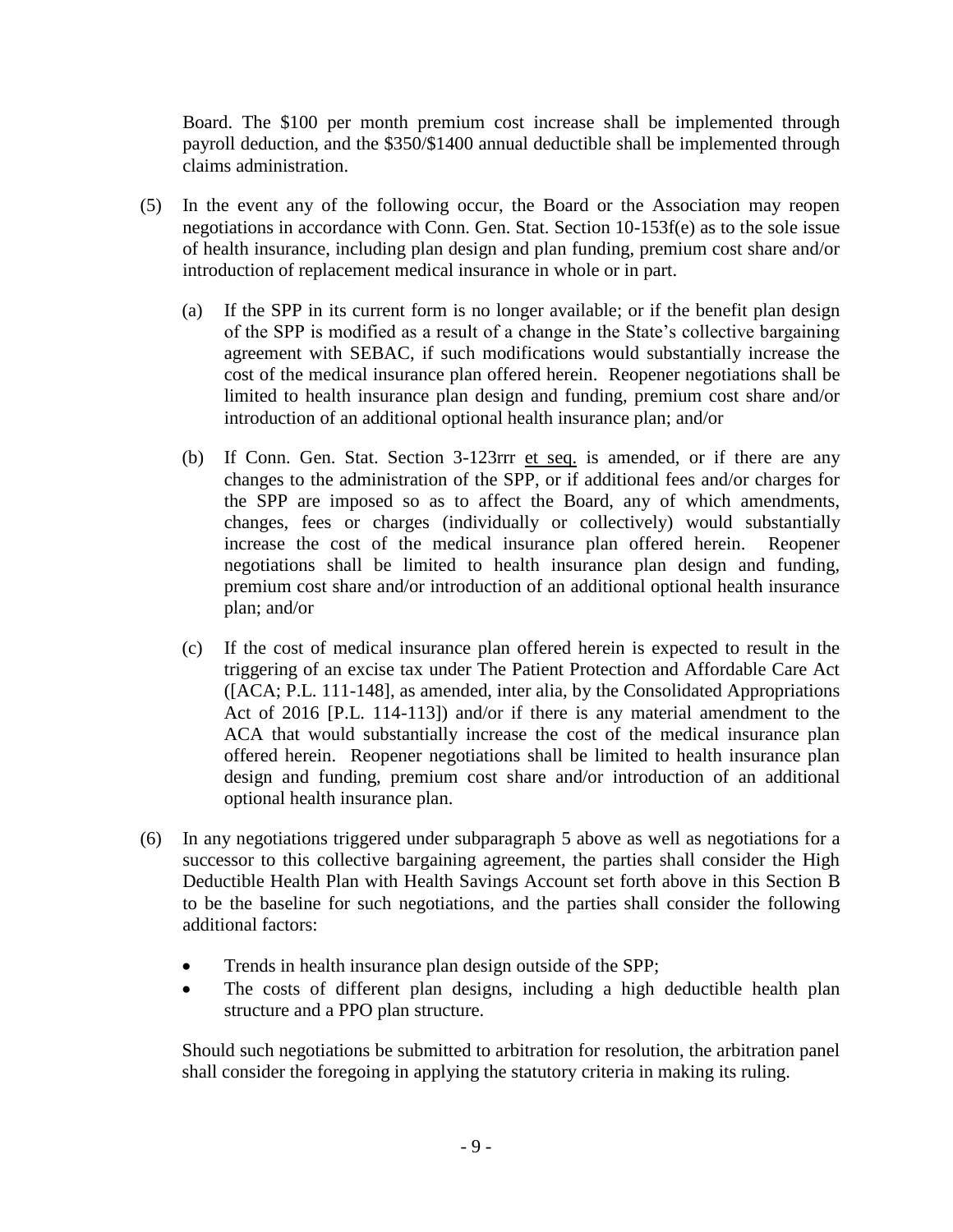- D. Unit members participating under the SPP will have the opportunity to enroll in Flexible Spending Accounts for both medical care and dependent/elder care pursuant to IRC Sections 125 and 129. Unit members' deposits in excess of expenditures in any calendar year will be retained by the district up to the amount of the administrative costs of the Flexible Spending Accounts. Excess forfeitures will be returned to participants on an average basis without regard to the participant's experience. Effective January 1, 2017, health Flexible Spending Accounts (FSA) shall become a limited purpose FSA plan (LP-FSA) for all Health Saving Account participants. Effective January 1, 2018, health Flexible Spending Accounts (FSA) shall be full purpose, and the Board shall offer unit members such full purpose FSA accounts while the SPP is available to unit members. If and when the SPP is no longer available to unit members, the Board will offer limited purpose FSA accounts to unit members who participate in a high deductible plan or who are otherwise not eligible to participate in a full purpose FSA.
- E. A couple, as defined in the Agreement, may choose to hold single, one-one, or family coverage. In addition, one member of the couple may select no coverage because he/she is otherwise covered by the identified spouse. Changes during the year will be permitted only if a "Qualified Life Event," as enumerated and defined in IRC Section 125 and Connecticut General Statutes, as those statutes may be amended, occurs. Plan changes must be elected within thirty (30) days of the Qualified Life Event. Changes then requested must be on account of and consistent with the Life Event. Pursuant to IRC Section 125 and Connecticut General Statutes, Qualified Life Events are as defined as follows:
	- (1) The unit member's marriage or divorce.
	- (2) The death of the unit member's spouse or dependent.
	- (3) The birth or adoption of a child of the unit member.
	- (4) Termination of employment or commencement of employment of the unit member's spouse.
	- (5) The unit member or spouse switches from full-time to part-time or part-time to fulltime employment.
	- (6) The taking of an unpaid leave of absence by the unit member or spouse.
	- (7) Separation from service.
	- (8) A significant change in the cost of the plan, which causes a corresponding increase in the unit member's contribution during the plan year.
	- (9) A significant change in the health coverage of the unit member or spouse due to the spouse's employment.

If unit members wish to change medical plan options as a result of a Qualified Life Event, they may do so without any imposition of pre-existing condition limitations or medical evidence requirements.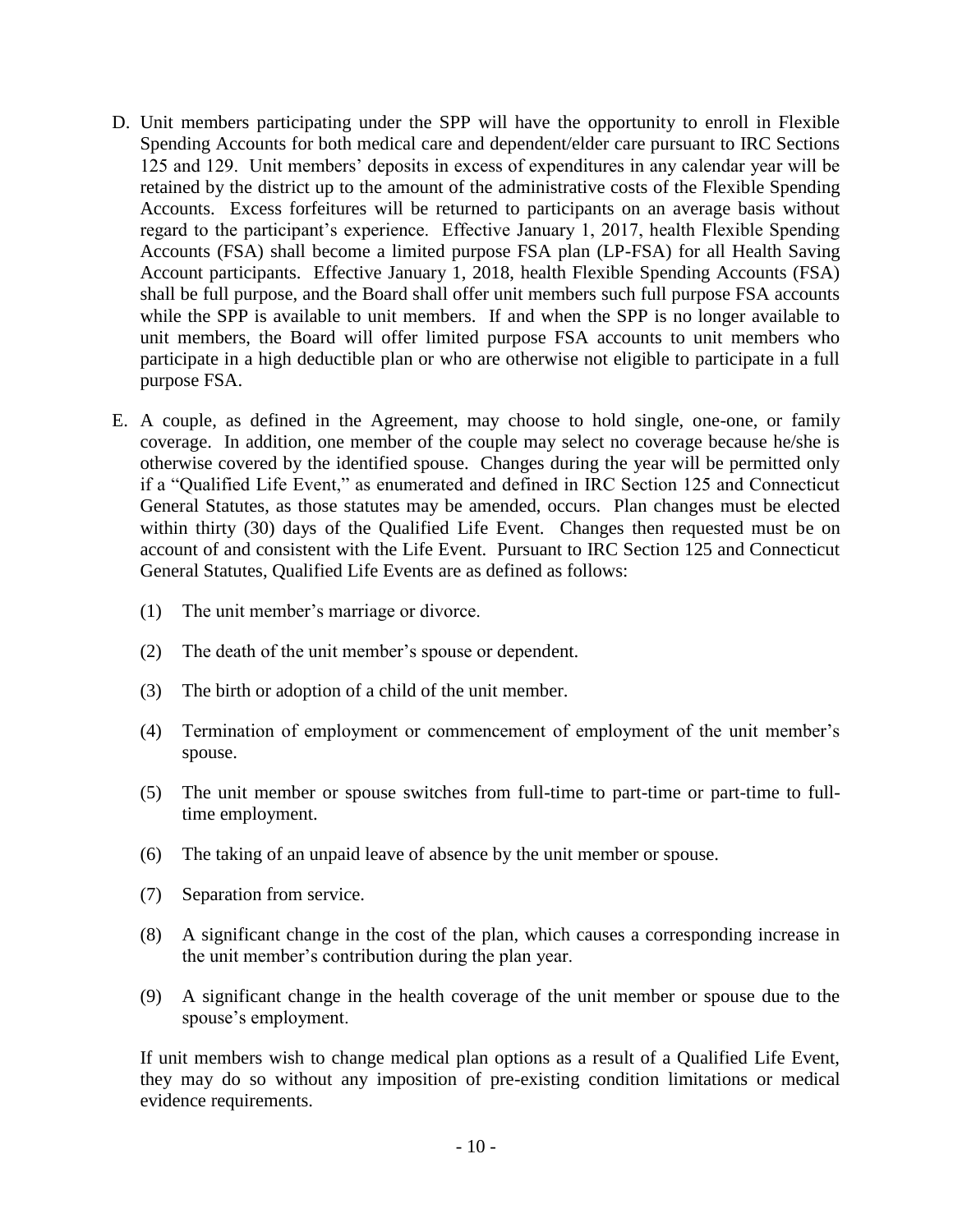- F. A comprehensive utilization management program shall be a part of the insurance program, providing for pre-certifications of all hospitalizations and surgeries, concurrent review, discharge planning and large case management. There will be a 20% non-compliance penalty. The non-compliance penalty shall be capped at \$1,000 per year.
- G. Waiver of Coverage:

A bargaining unit member may waive health insurance and related premium share costs as follows:

- (1) When a member of the bargaining unit is designated a spouse as defined by the Agreement, premium share costs may be waived with health benefits and premium share costs covered by the designated spouse.
- (2) When a spouse is employed outside the District with health insurance provisions provided by the outside employer, the bargaining unit member may designate the health benefit coverage through the outside employer of the spouse and waive premium share costs. Changes during the year will be permitted only if a "Qualified Life Event," as enumerated in IRC Section 125 occurs (with spouse as defined by CT Statute).

Any bargaining unit member who, because of a Qualified Life Event as defined by the Internal Revenue Service, wishes to revoke his or her insurance waiver may do so by notifying the Superintendent in writing. Upon receipt of such written notification, the Superintendent or his or her designee will contact the applicable insurance carrier(s) and request reinstatement of the bargaining unit member under Board-provided health insurance coverage. At no time shall a bargaining unit member elect waiver of health benefits and premium share costs without health benefit coverage as described above.

H. Dental

Dental Maximum Benefit per calendar year \$1,500.

Type A Service payable at 100% Type B Service payable at 80% Type C Service payable at 60%

Dental Deductible: Individual \$50 Family \$100

Orthodontic Limit Lifetime Maximum Class IV \$750

No deductible other than standard dental deductible.

This plan shall include a Passive PPO feature.

The premium contribution of any unit member seeking to enroll only in the dental plan (i.e., a unit member who has elected the waiver of medical insurance) shall be fixed at the same amount as the premium contribution of unit members enrolled in the HDHP plan.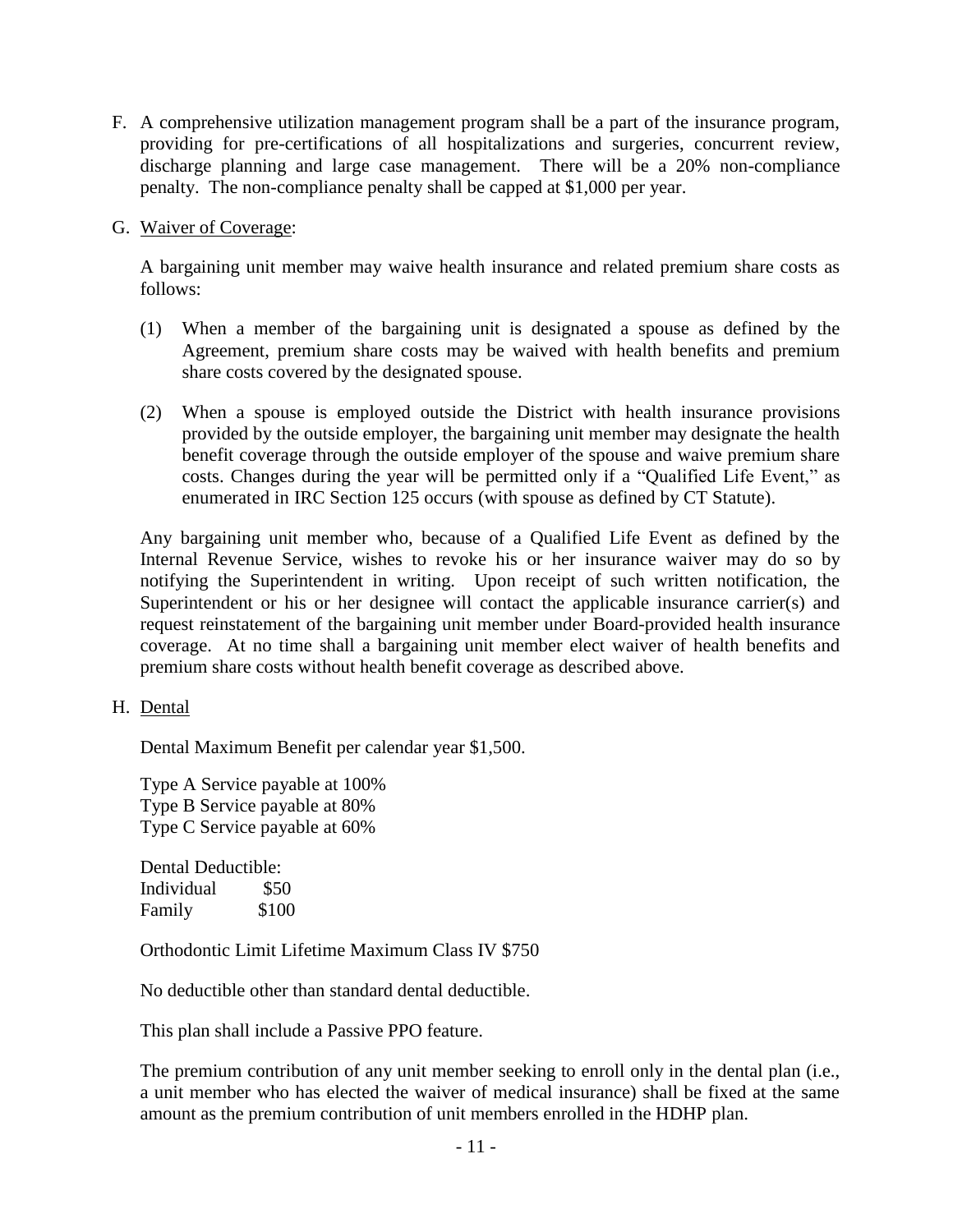I. Life Insurance (Accidental Death And Dismemberment)

LIFE INSURANCE The Board will purchase from a carrier selected in accordance with A above, life insurance in the amount of \$50,000 per member. Unit members shall have the option of purchasing additional life insurance at the personal expense of the teacher for self and for dependents at \$10,000 increments, subject to the underwriting rules of the carrier.

J. Coordination of Benefits

Coordination of Benefits as per Connecticut General Statutes S38262(g) and S39362(h).

- K. Coverage for new unit members or part time unit members under the program shall be effective from the first day of the month following the date he/she begins work under this Agreement. Part time unit members shall be eligible to participate in the group insurance, in the following manner: the Board will contribute toward the cost of premiums the same percentage of its costs for full time unit members as the unit member's assignment is of a full time assignment.
- L. The data and records involving Health Insurance shall be made available during all business hours to representatives of the SEA and the Board.
- M. The Board shall continue to maintain its office to deal with purely administrative processing of deductions and claims.

#### **ARTICLE 7. INOCULATIONS**

The Board agrees to offer influenza inoculations to unit members for a fee equal to the actual cost to the Board. In the event the Board may require other preventive medical inoculations, the same will be offered at no expense to the unit members. Any unit member accepting the aforesaid treatment does so without any liability to the Board.

### **ARTICLE 8. SICK LEAVE**

- A. All unit members shall be granted annually fifteen (15) days of sick leave with full pay. Unit members hired prior to July 1, 1989 shall also be granted annually one (1) additional day for each year of service up to fifteen (15) days. The accumulation of unused sick leave for tenured unit members shall be limited to a maximum accumulation of 186 days.
- B. For absence for personal illness beyond granted accumulated leave in Section A above, all tenured unit members shall receive the difference between their regular salary and the pay rate in effect for certified substitute teachers for up to thirty (30) days.
- C. Each unit member who is absent for more than four consecutive school days or with proper written notification from the Human Resources Department of potential sick leave abuse must supply a doctor's certificate attesting to the cause of absence. A unit member who is absent immediately before or after vacations or single holidays may be required to supply a doctor's certificate.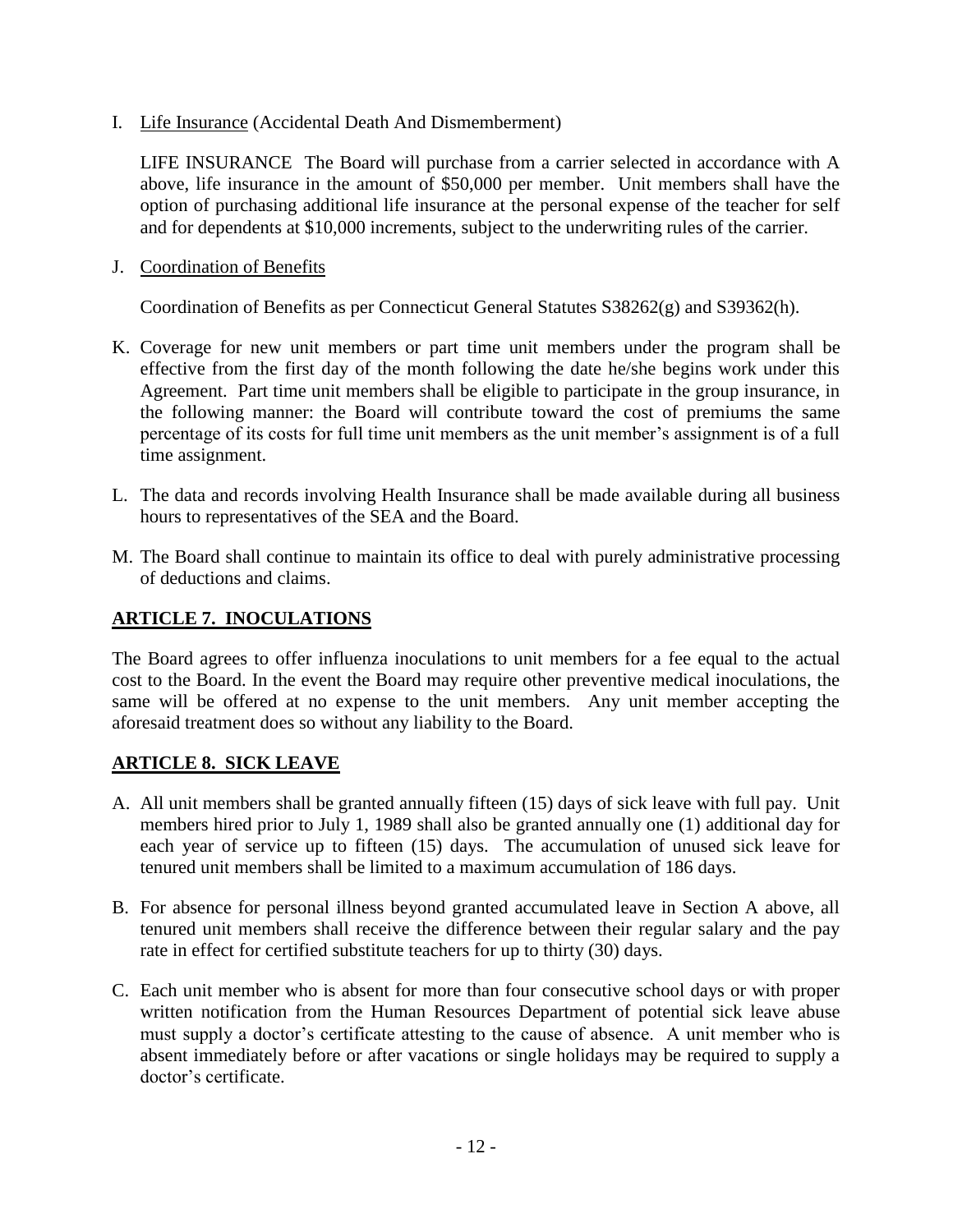- D. Included in the material with the first paycheck of the school year for each unit member shall be notification of the total accumulated days of sick leave plus the number of days to be added for the current school year.
- E. Sick Bank
	- (1) A "Sick Leave Bank" shall be established. The purpose of said bank shall be to aid only unit members whose sick leave accumulation has been exhausted and who suffer prolonged absence from (a) a disabling condition, (b) an accident which causes disability; and (c) disability arising from pregnancy by providing additional paid sick leave for extreme hardship cases due to personal illness and/or personal injury shall not be for casual use.
	- (2) No qualified unit member shall be permitted to use more than 93 days from the Sick Leave Bank.
	- (3) Each unit member may contribute a total of two (2) days from his/her sick leave accumulation to the Sick Leave Bank. If a pre-tenure teacher elects this option, he/she shall be permitted to use no more than fifteen (15) days from the Sick Leave Bank for each year of service.
	- (4) All donations to the Sick Leave Bank will be voluntary.
	- (5) All days not used in a year will be retained in the Sick Leave Bank.
	- (6) If all the donated days are used during a given school year, the Bank shall be declared open and additional donations of a maximum of two (2) days by each tenured unit member may be made.
	- (7) Unit members using sick leave days from the Bank will not have to replace those days.
	- (8) No days may be donated to a specific individual, nor may they be donated to teachers exclusively in a certain school.
	- (9) A unit member withdrawing from membership in the Bank shall not be allowed to withdraw contributed days.
	- (10) Procedure for processing requests for Sick Bank days:
		- (a) The unit member requesting Sick Bank days shall obtain from the Association or from the Human Resources Department a copy of the SEA Sick Bank Request form.
		- (b) The unit member shall submit a completed Request form, including a completed Physician Statement, to the Human Resources Department who will promptly provide a copy to the Association. SEA approval is assumed unless SEA informs the Human Resources Department of its concerns regarding the request within three (3) days of receipt.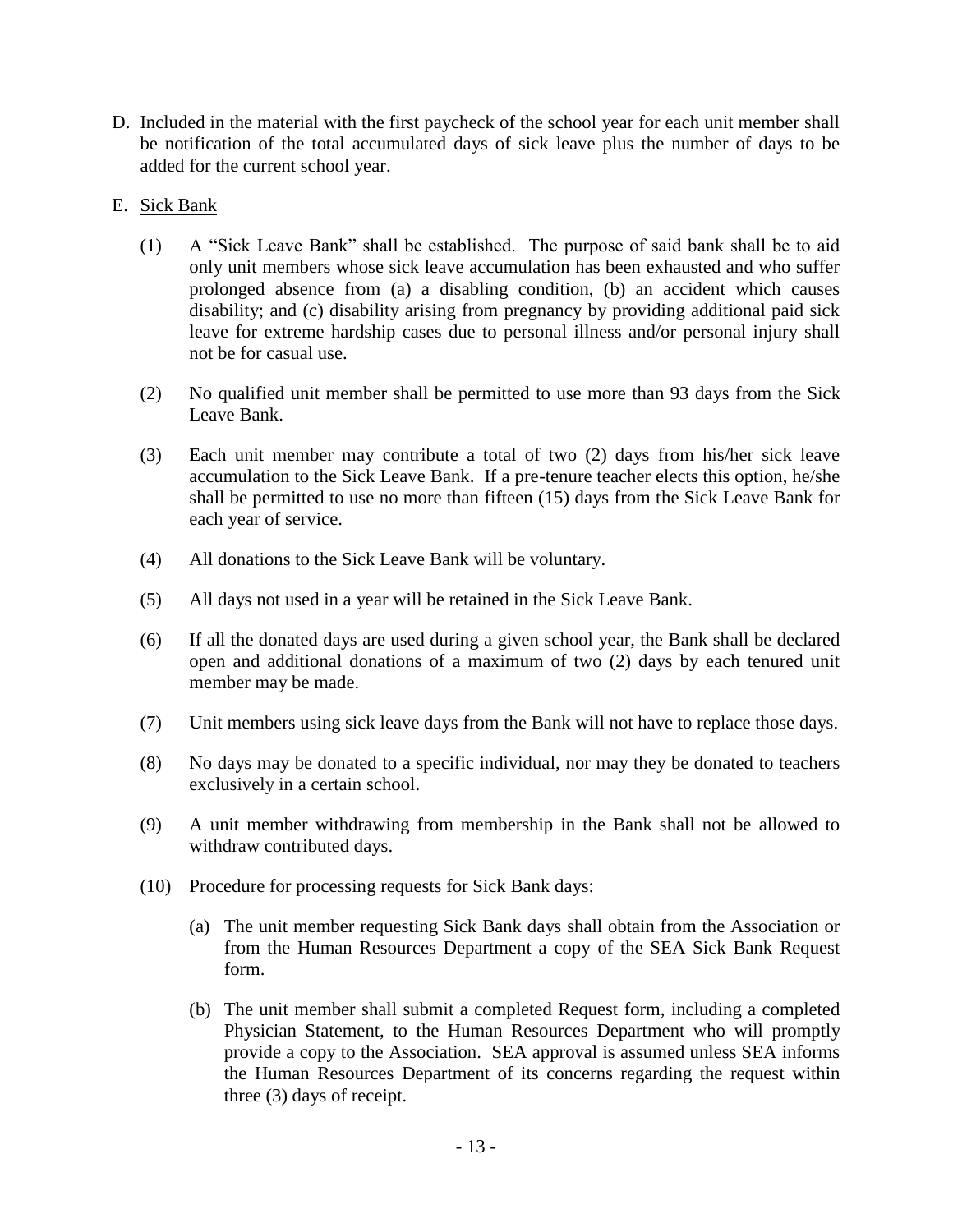- (c) The Human Resources Department shall review the Request form for completeness. If the form is incomplete, the unit member and the Association will be notified. If any additional information is needed to process the Request form, the unit member and the Association shall be notified and the unit member shall be asked to comply.
- (d) The Human Resources Department shall promptly review and respond to the completed Request form. If approved, the unit member and the Association shall be notified in writing of such approval. If approval is denied, the unit member and the Association shall be notified in writing that the Sick Bank Committee will be convened to review the request. The unit member may be required to submit additional information for the consideration of the committee.
- (e) The unit member and the Association will be notified in writing of the decision of the Sick Bank Committee. Should the committee refer the unit member to an independent Medical Review Officer (MRO), the unit member shall be notified in writing and can decline, forfeiting the use of the Sick Bank. (This provision shall not impact the right of the Board to require an employee to submit to an Independent Medical Examination (IME) at Board expense as permitted by applicable law).
- (11) A committee consisting of two unit members selected by the SEA, three persons designated by the Board, and the Human Resources Director who shall act as the nonvoting chairperson, shall be established to set up guidelines, review implementation, and update procedures.

The Sick Leave Committee shall:

- (a) Require a doctor's certificate regarding the illness and/or injury and its specific impact on the ability of the employee to perform job responsibilities;
- (b) Consider the nature, seriousness; and projected duration of the illness and/or injury related to the ability of the employee to perform job responsibilities; and
- (c) Consider the applicant's prior record of sick leave use.
- (12) The granting of any sick leave days from the Sick Leave Bank shall be made by majority vote of the committee members present and voting. In case of a tie vote, the case shall be referred to the Medical Review Officer (MRO).
	- (a) The unit member shall be notified to submit all medical documentation from the unit member's treating physician(s) to the MRO. The MRO shall be a licensed physician, appointed by agreement of both parties, for the duration of the Collective Bargaining Agreement, subject to reappointment by agreement of both parties. The medical documentation submitted shall detail the seriousness and nature of the illness or injury involved related to the ability of the employee to perform job responsibilities. The MRO shall confirm the seriousness and nature of the illness or injury related to job responsibilities utilizing said medical documentation;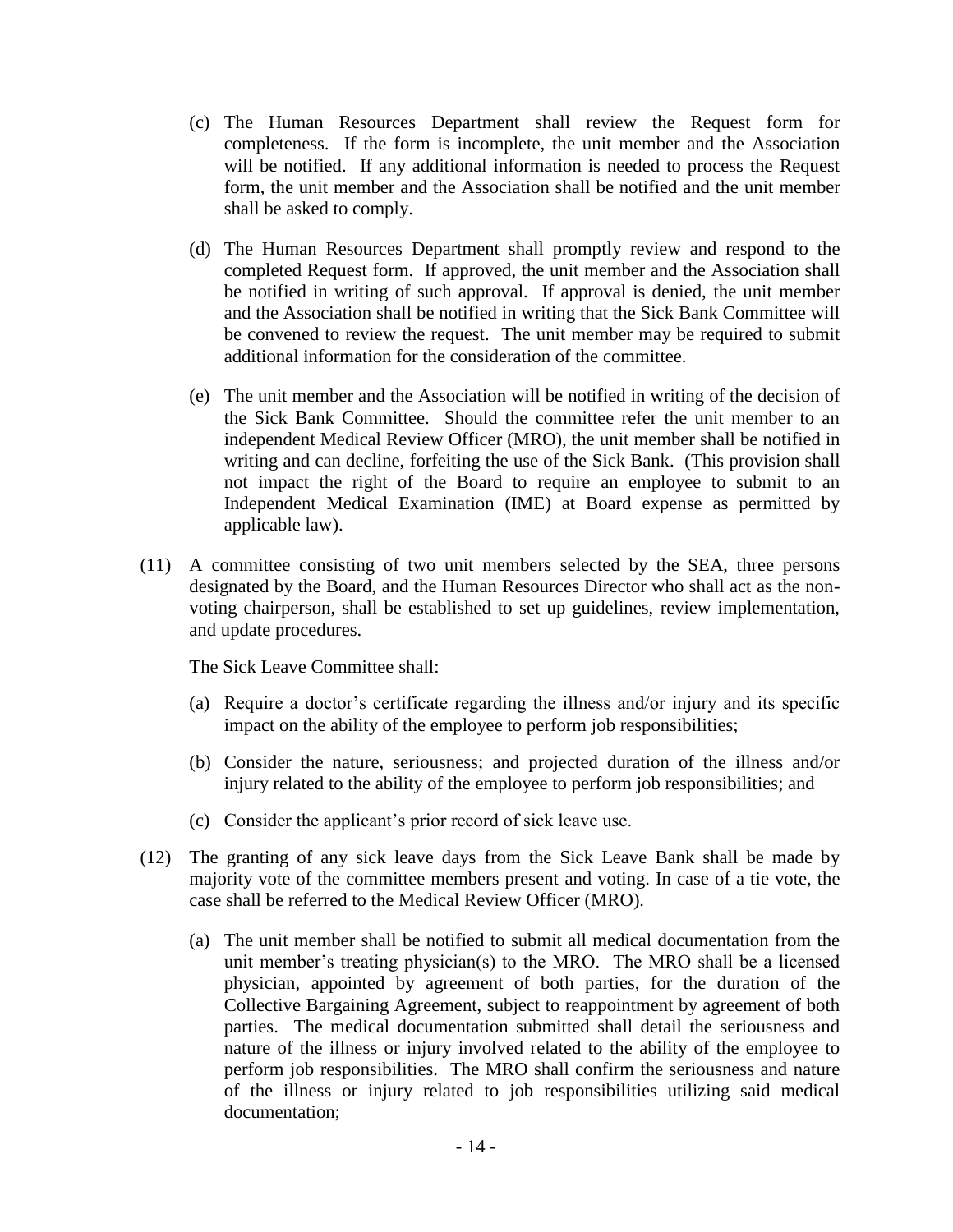- (b) If the MRO is unable to confirm the seriousness and nature of the illness or injury related to the ability to perform job responsibilities from the medical documentation as provided above, said MRO may conduct or send the employee to have an Independent Medical Examination (IME). A licensed physician shall perform the IME with expertise in the field of the illness or injury presented, to confirm the treating physician's report. The decision of the MRO, or the IME, shall be binding and final and not subject to the grievance procedure outlined in this Agreement.
- (c) Nothing contained herein shall preclude a resubmission to the MRO based upon additional medical documentation.
- (d) Individuals are subject to continuing review by the MRO, to confirm the seriousness of the illness or injury. The MRO shall have the discretion to discontinue leave benefits under this provision if he/she determined that the individual is capable of returning to work.
- (13) In the event that the parties cannot agree upon the selection of said MRO, the Board and the Association shall submit the matter to binding arbitration under the rules of the American Arbitration Association (AAA).
- (14) The costs of the MRO, the IME (if needed), and Arbitrator shall be borne equally by the Board and the Association.
- (15) The Superintendent, in his/her sole discretion, may authorize the use of additional sick leave days from the Bank to any member who has exhausted the maximum days set forth in paragraphs 2 and 3 above. The Superintendent shall notify the Human Resources Director of his/her decision to authorize sick leave above the caps set forth in paragraphs 2 and 3 above. The decision of the Superintendent shall be final and not subject to the grievance procedure contained in this Agreement.
- (16) In no case shall any unit member receive days from the Bank when absent due to a work-related injury.
- (17) The Board will annually supply the SEA with statistics regarding the status of the Bank, number of participants, number of days, number of unit members taking from the Bank, number of days remaining in the Bank, etc.

#### F. Severance

- (1) Severance benefits will not be available to unit members hired after June 30, 2013.
- (2) Members hired before June 30, 2013 and who have accrued severance days by June 30, 2013 shall be eligible for severance benefits as follows:
	- (a) Upon resignation, retirement or death, such unit members shall receive a severance benefit of 20% of credited days as defined below, times their per diem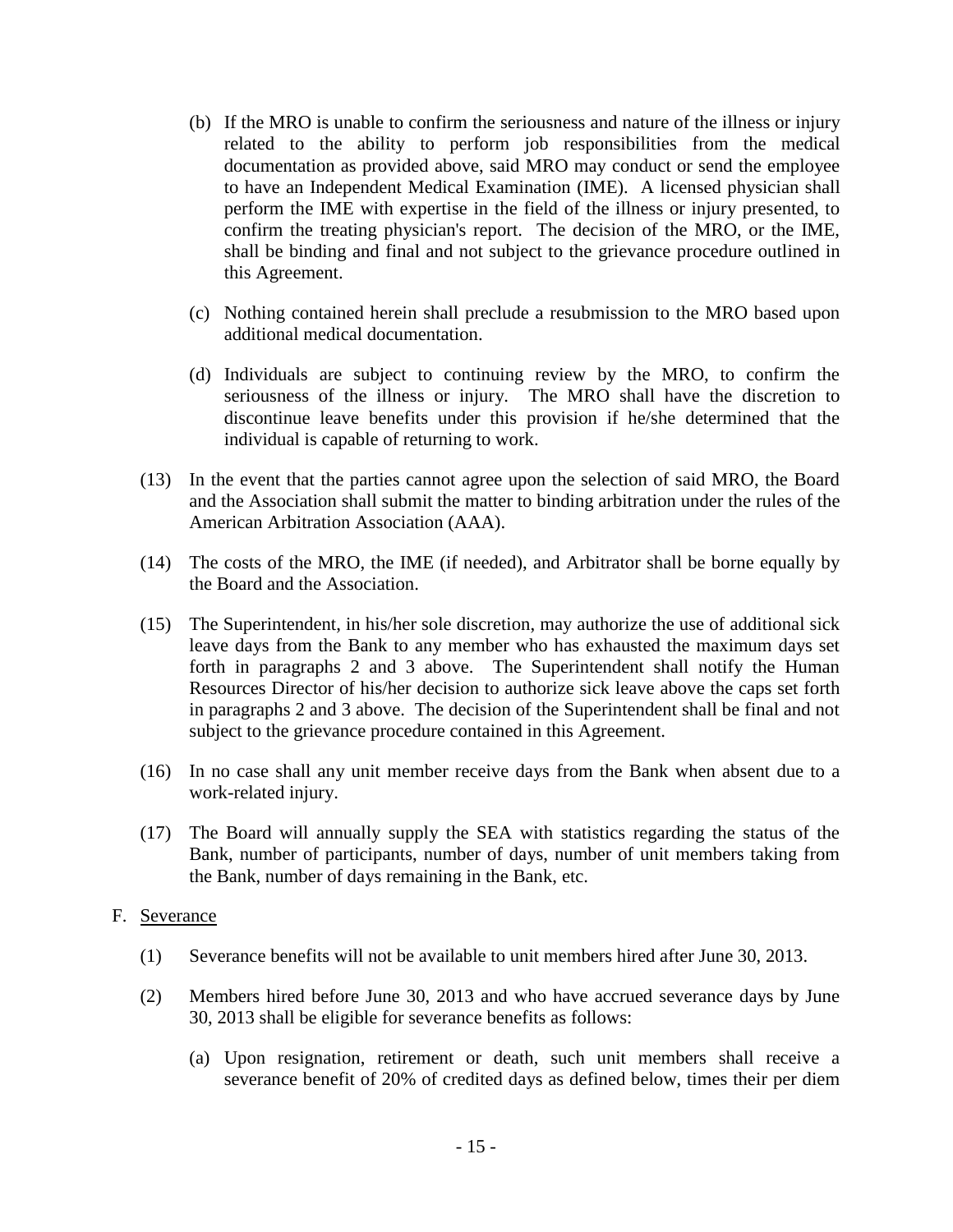salary at the time of termination. Credited days may be earned only after maximum sick leave accumulation (186 days) is reached and shall be defined as follows:

- 1. For each year of employment after maximum accumulation has been reached, up to fifteen (15) days shall be eligible for credit.
- 2. From each year's fifteen eligible days, absences due to personal illness, family illness, personal business or work related injury (excluding assaults) shall be deducted. The remaining days each year shall be the "credited days," which days shall be totaled to establish the severance benefit.
- (b) Past service shall be counted in calculating benefits under this severance plan.
- (3) As of July 1, 2013, there will be no ability to accrue severance. Pay out of severance accumulation accumulated by June 30, 2013 shall be made in a lump sum on or before July 31 in the year of severance. Individual arrangements may be made for an alternative payment schedule at the discretion of the Superintendent and if funds are available and no hardship is placed upon the school system. Per diem compensation is defined as 1/186 of the given unit member's annual salary.

# **ARTICLE 9. WORKING CONDITIONS**

#### A. Class Size

The Board of Education through its agent, the Superintendent of Schools, shall endeavor, under normal circumstances, to maintain class size as follows:

- (1) No regular, secondary class shall have more than thirty (30) students. Reference to "secondary" grades shall include grades 6 through 12.
- (2) No Special Education Class shall have more than twenty (20) pupils. The composition and size of such classes shall be in accordance with State Board of Education Policy.
- (3) The foregoing standards are subject to modifications by the Superintendent for educational purposes such as the avoidance of split-grade classes or half-classes or specialized or experimental instruction (i.e., music, team-teaching, keyboarding classes, physical education).
- (4) In grades K-5 the class size shall not exceed 25 pupils, and any special education or bilingual pupils not present a full school day. If the class size exceeds 25, the Board shall employ an educational assistant. Class size may also be reduced through the addition of professional staff, physical expansion and/or portable classrooms.
- (5) Included students, as defined in Section L of this Article, shall be "weighted" on a two for one ratio in determining class size maximums at all levels.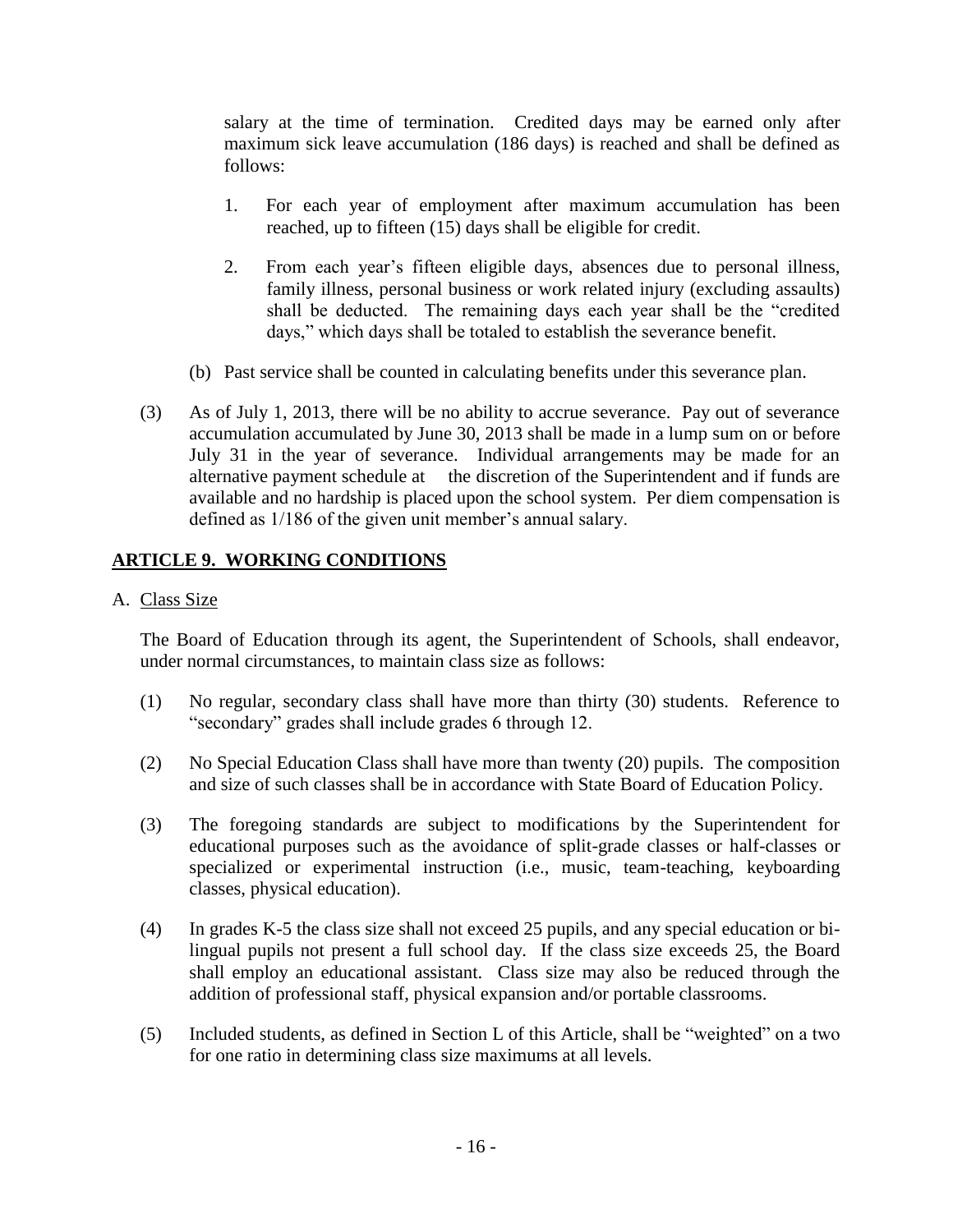#### B. School Year

The work year for unit members shall be 186 days. In addition, new unit members shall be required to attend up to three (3) days of orientation. Teachers who are assigned to a different school or from the primary to intermediate grades (or vice versa) within a school may be required to participate in two days of training, for which such teachers shall be compensated at the curriculum revision rate, as set forth in Appendix B.

#### C. After School Meetings

- (1) Unit members may be required to remain after school for approximately one hour to attend each of the following staff meetings:
	- (a) Superintendent's Staff Meetings- No more than four (4) per year, to be conducted by the Superintendent or his/her designee to address issues that affect the district or the level (elementary, middle, or high) as a whole. However, said meetings do not need to be convened in a single location.
	- (b) Two days each month building meeting called by the school principal or the principal's designee.
	- (c) One day each month for any one of the following: Department meetings, grade level meeting, or special group meetings as authorized by the Superintendent, Department Head, School Principal, or their designees.
	- (d) (Unit members taking graduate courses vital to their program, which cannot be obtained at any other time in conflict with after school meetings, may request permission to be excused from after school meetings.
- (2) Except in cases of emergencies, agendas will be prepared and distributed to all unit members at least one day prior to the meeting.
- (3) Unit members shall attend one scheduled Open House per year in the school to which they are assigned and shall be available for two evenings each school year for parental conferences, as necessary, for those parents who are unable to meet with the unit members during the school day. Such evenings shall be scheduled well in advance, but not on vacations, holidays or weekends. A unit member shall not be required to attend if the unit member and a parent have scheduled no parental conference or requested by a parent through the administration. Any specific plans for evening parent conferences will be discussed and developed with the SEA prior to placement on the official school calendar voted on by the BOE.

### D. Lunch Period

(1) All unit members will have a duty free lunch period daily of at least the same length as the student. Where this presents practical problems, the Board and the SEA will work together to find a solution.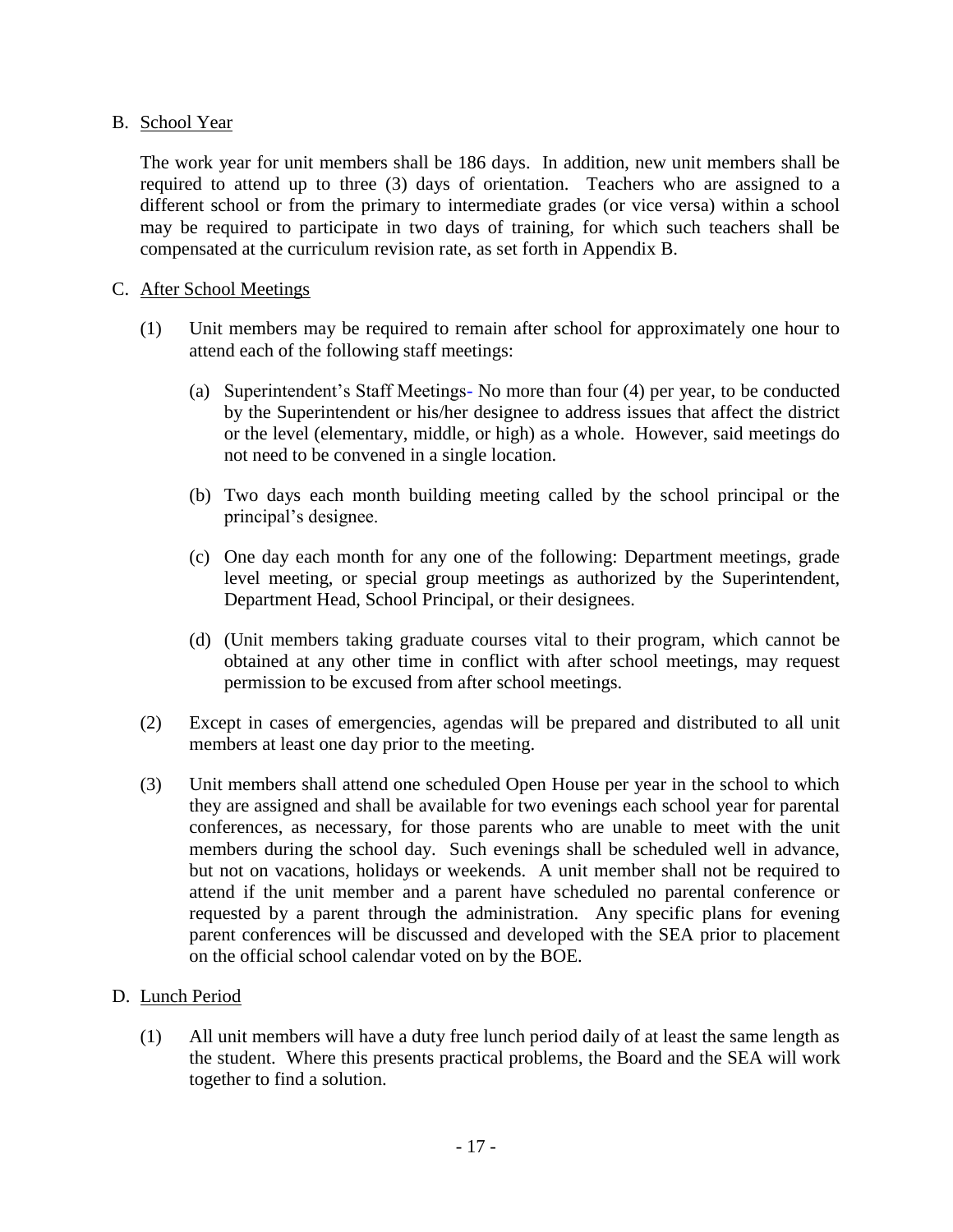- (2) Staff members shall have lunch scheduled during the time frame in which students eat, and, if there is a cafeteria, during the serving hours of that cafeteria.
- (3) Efforts to provide a longer duty free lunch period will be made in individual buildings wherever this is feasible without detriment to or reduction of the instructional program.

#### E. Length of Unit Member's Day

- (1) Daily Sessions: The time of the opening and closing daily sessions shall be determined by the Board and no change in the opening or dismissal of any school shall be made without the permission of the Superintendent.
- (2) Unit Member Day
	- (a) All unit members shall report to school and shall remain at school for the time necessary to perform such duties as may be assigned by the principal. The minimum requirements shall be fifteen minutes before the beginning of the session and fifteen minutes after the session, unless excused by the principal before school connected activities.
	- (b) In addition to the professional responsibilities as established in the 2006-2007 school year, unit members may be required to attend professional activities for up to ten hours, which may be used in one-half hour to hour segments before and after school, and which may be used in conjunction with staff meetings. The purposes of such activities (e.g., data teams, grade level team meetings, subject area meetings, or other collaboration or professional development) shall be determined by the principal on a consistent basis with reasonable notice to the faculty at the school site.
	- (c) However, it is understood that a unit member's day cannot be regulated by the clock and that many professionally necessary and desirable activities will take place beyond the designated minimum limits.
	- (d) The Board may assign individual unit members in certain assignments to begin and end their working day at different times, provided that the overall length of the unit member's day shall not exceed the working day of regular classroom unit members in the same school. Prior to making any such alternative assignments, the Superintendent or his/her designee shall confer with the Association regarding the assignment(s) and the teachers potentially affected. The Superintendent or his/her designee shall then offer the alternative assignment to the potentiallyaffected teachers on a voluntary basis and, if necessary, shall then make alternative assignment by inverse order of seniority.
	- (e) Should the Board increase the length of the unit member day, it shall negotiate with the Association over the impact, if any, of such change.
	- (f) The addition of a  $186<sup>th</sup>$  day for teachers was added for the purpose of PD only.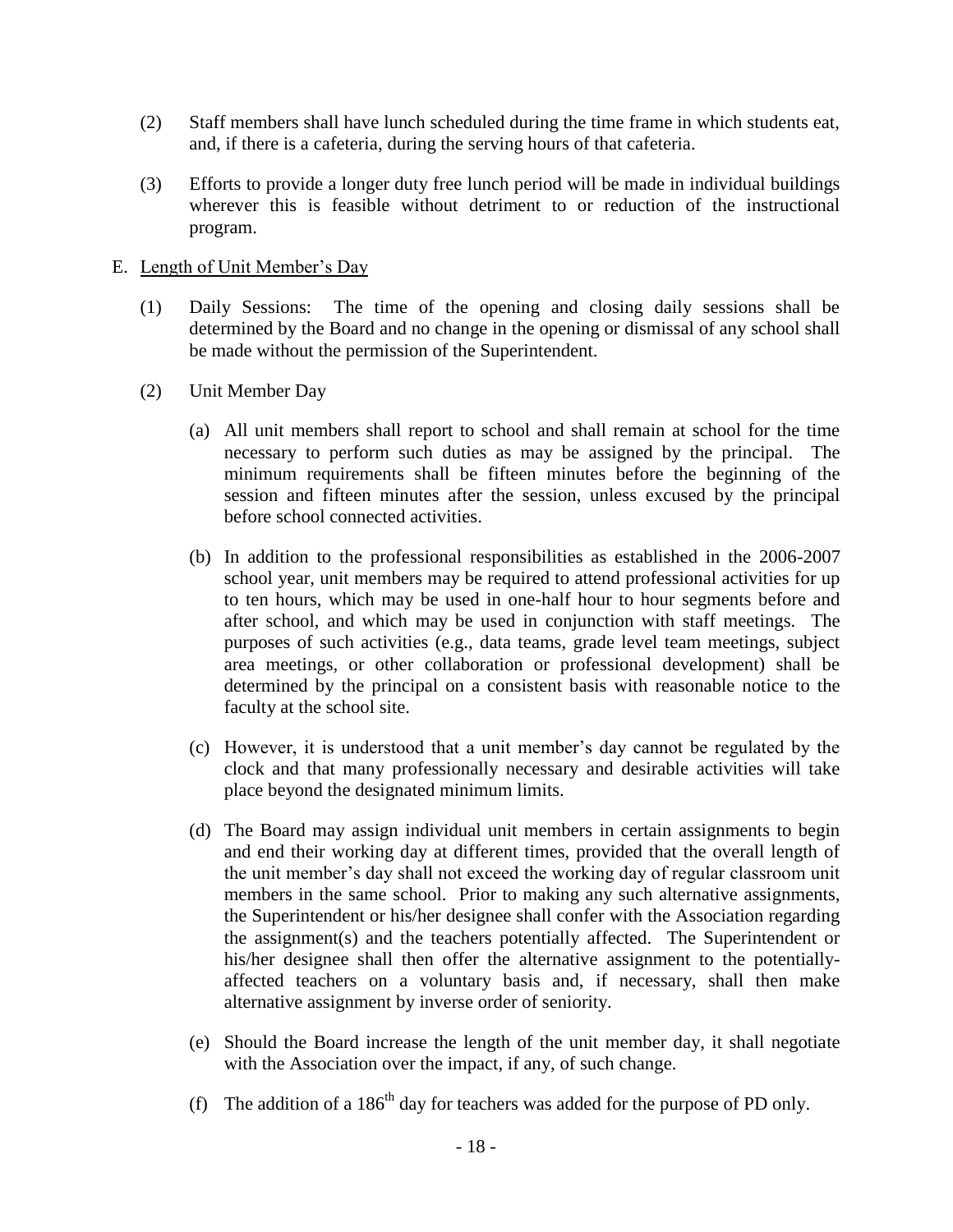#### F. Leaving Building

Unit members shall not leave school buildings without permission of their principal whose permission shall not be unreasonably withheld. Unit members who do leave the building under this provision shall return not later than ten minutes before the start of the next period unless otherwise extended. Unit members shall notify the principal or delegate of his/her return.

#### G. Gas Allowance

Any unit member regularly required to use his/her personal vehicle for Board business shall be reimbursed per mile traveled on said Board business at that rate allowed by IRS on July 1st of that contract year, so that said amount does not become ordinary income.

#### H. Transportation of Students

Unit members may, but shall not be required to, transport students.

- I. If a unit member is required by the Board to attend a conference, the Board shall pay for any tolls, food, lodging and mileage at the rate paid by the City of Stamford.
- J. No construction, remodeling or routine repairs shall be made at a unit member's station during school hours if the unit member finds it disruptive.
- K. When a unit member is required to vacate a room for any reason, he/she shall not be responsible for moving, removing or replacing any items other than personal items located therein.
- L. Prior to the mainstreaming of a student from a special class into a regular class, the principal or his/her designee shall confer together with both the teacher receiving the mainstreamed child and the teacher sending the mainstreamed child in order to review the child's specific needs and problems, and to instruct the receiving teacher on special techniques and/or methods to be performed with said child. Where appropriate the unit member or the Association may request the attendance of the district department head at such meeting.

An "included student" is a student whose adaptive behaviors (e.g. academic, cognitive, social) are significantly different from his or her age peers. Any regular classroom teacher who has an included student placed full-time in his or her classroom shall be provided with the following conditions:

(1) Consultation and training as far in advance of such placement as is reasonably possible and during the time the unit member is providing his/her services to the included student.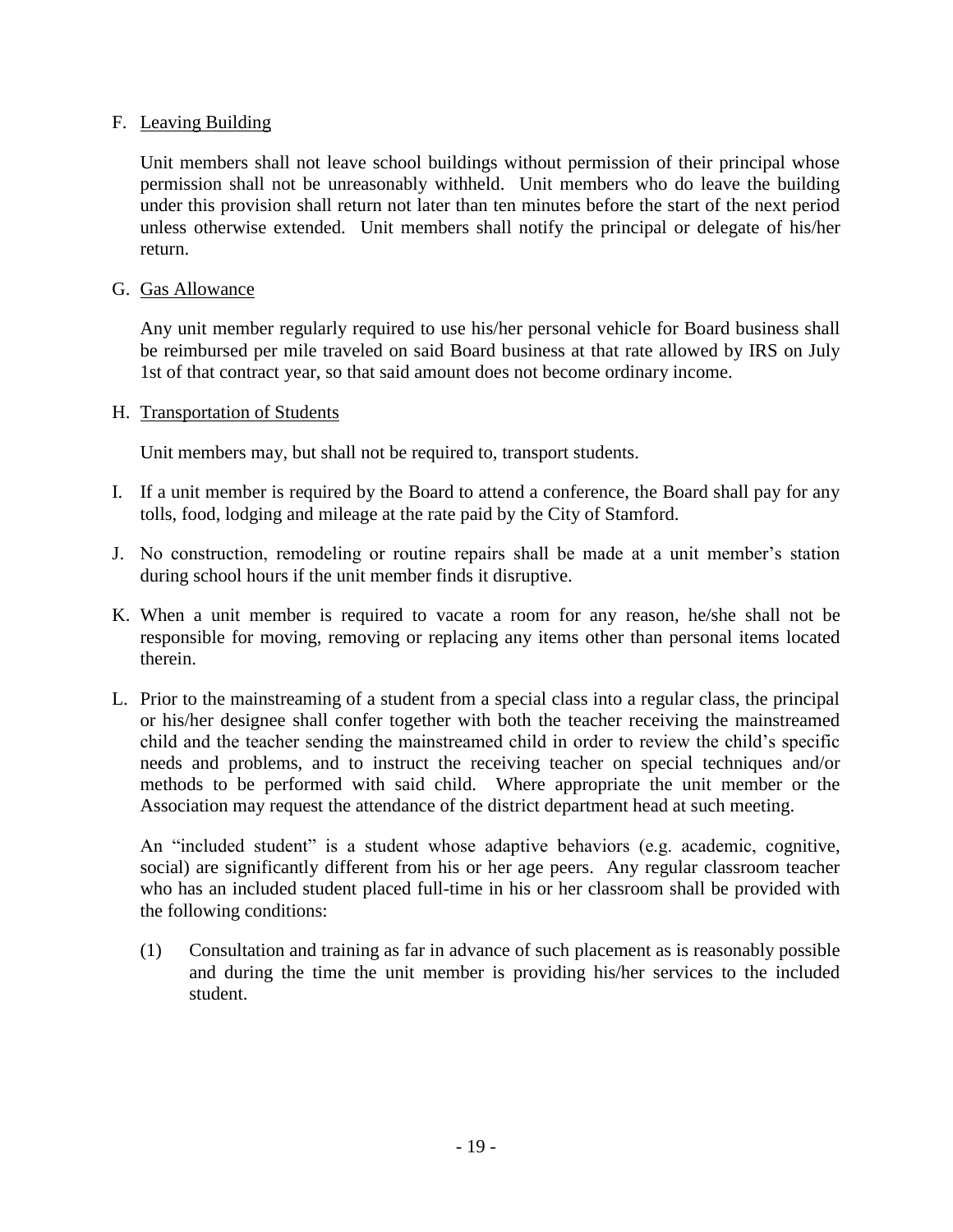(2) All necessary training shall be at the Board's expense and the unit member shall be provided with either release time and/or compensation at the hourly curriculum rate to obtain such training, such as attendance at necessary meetings beyond those specified in Article 9(C), work with consultants, observation of the student in other educational settings and consultation with other professionals.

Included students shall be "weighted" on a two for one ratio in determining class size maximums at all levels.

#### M. Child Care Scholarship

The Board shall create a child care scholarship for the children of unit members as follows:

- (1) The Board's obligations under this provision shall be limited to \$30,000 annually, \$15,000 each semester. Any unused amounts shall rollover from semester to semester and year to year.
- (2) Each unit member's child is eligible for five-hundred dollars (\$500) per semester for child care. There shall only be one (1) application per child for whom a scholarship is sought (in other words, both parents who are teachers may only submit one (1) application for the same child).
- (3) To be eligible for the scholarship, the following conditions must be met:
	- (a) The child receiving child care must be between 0-6 years.
	- (b) The child must be receiving child care in a child care facility located in Stamford eligible for expenditures under a flex spending account.
	- (c) Application may only be made for child care expenses during the unit member's contractual workday and school year.
- (4) Unit members shall apply through written application for the scholarship by September 23rd for the first semester and January 20th for the second semester of each school year. Completed forms must be timely submitted on the due date to Human Resources Department via fax, email, or hand delivery. It is the responsibility of the teacher/applicant to timely confirm receipt.
- (5) Completed applications meeting the required guidelines shall be approved and the child's name placed into the lottery. Lottery will be held on September 26th, January 23 (except if such date falls on the weekends/holiday in which case it will be held on the next business day) administered by Human Resource Department and drawn by the Stamford Education Association. Applicants will be notified by email as to their lottery result. A waiting list shall be maintained.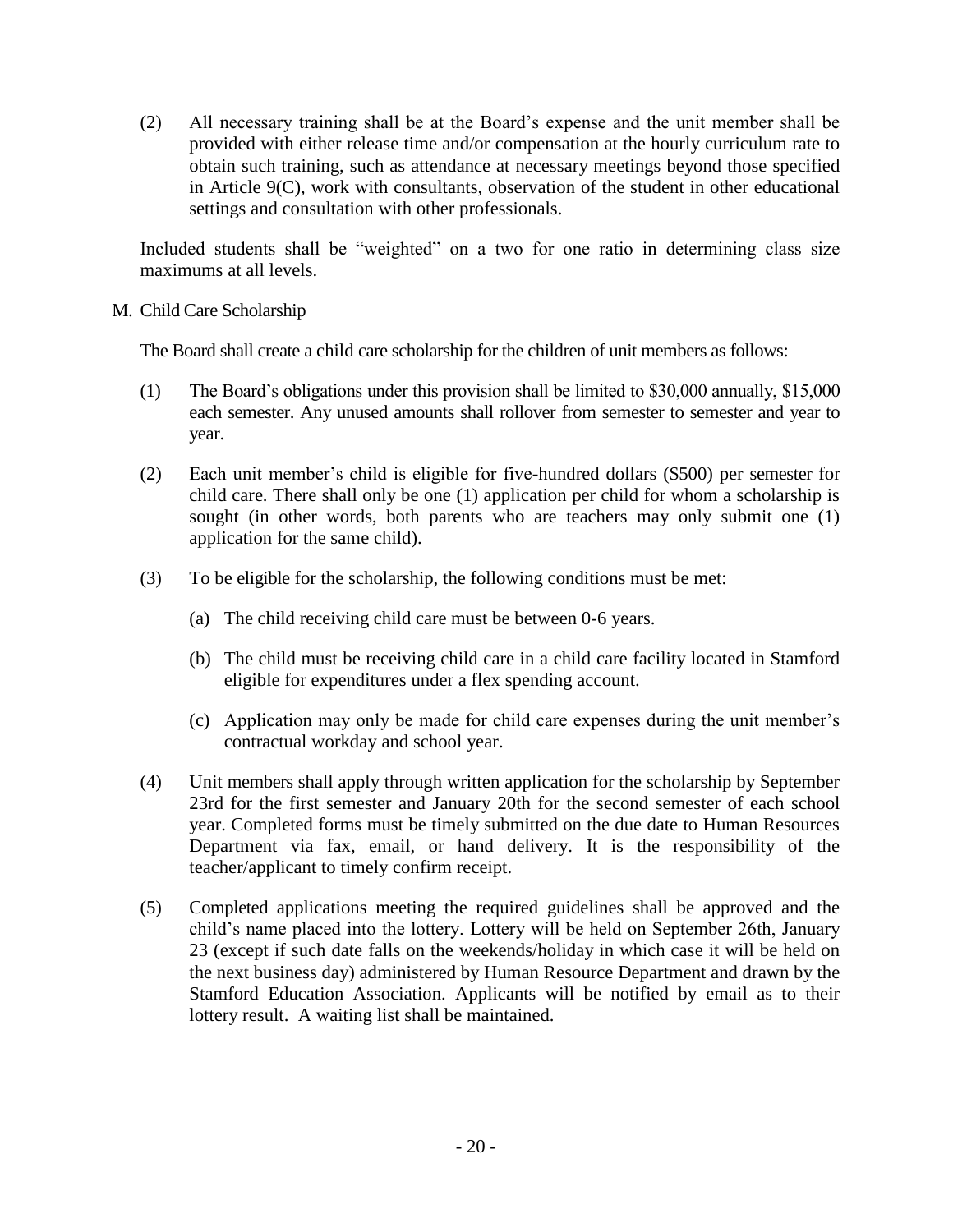(6) Upon proof of receipts of child care expenses, payment shall be made with the last paycheck in December for the first semester approved applicants and with the last paycheck in June for second semester approved applicants. There shall only be one claim per group of receipts. All applicants will be informed of the status of their reimbursement application.

#### N. Joint Association and Board Committee on Alternative/Innovative Educational Opportunities

The Association and the Board will establish a joint Committee on Alternative/Innovative Educational Opportunities. The Committee will be composed of an equal number of representatives, not to exceed eight in total, appointed by the President of the Association and by the Superintendent in consultation with the Board of Education, who shall also designate Co-Chairpersons of the Committee from their respective designees. The charge of the Committee will be to consider whether and how working conditions for teachers may be affected by alternative and/or innovative education programs, including, but not limited to, intra-and inter-district magnet schools and other programs that address the achievement gap. The Committee shall consider programs as may be established or proposed by the Board, and it may propose such programs to the Board for its consideration. The Committee shall confer at least quarterly for this purpose during the school day and otherwise as scheduled by mutual agreement. The Committee shall report back to the Association and Board respectively on whether and how working conditions for teachers may be affected by such alternative and/or innovative programs. The designated representatives of each party reserve the right to submit separate reports.

Upon agreement and otherwise as may be required by law, the parties shall negotiate in accordance with Connecticut General Statutes, Section 10-153f(e) on the impact of such alternative and/or innovative proposals on working conditions for teachers, including the provisions of this Agreement.

### **ARTICLE 10. NON-TEACHING DUTIES**

- A. The Board and the SEA agree that a unit member's primary responsibility is to teach and that the unit member's energy should be utilized to this end. The Board and the SEA recognize that educational assistants, clerical and non-teaching employees and automated equipment are useful and necessary in order to implement this principle. Therefore, the Board will work toward relief of unit members from supervising playgrounds outside of the regular physical education programs; supervising sidewalks; driving pupils to activities which take place away from the school building.
- B. Unit members shall be relieved of the following (except on a voluntary basis):
	- (1) Scoring of standardized tests where machine scoring is suitable and possible.
	- (2) Stamping and numbering of books.
	- (3) Originating and maintaining records of nonacademic nature.
	- (4) Testing of pupils' eyes and recording of eye examinations on permanent records.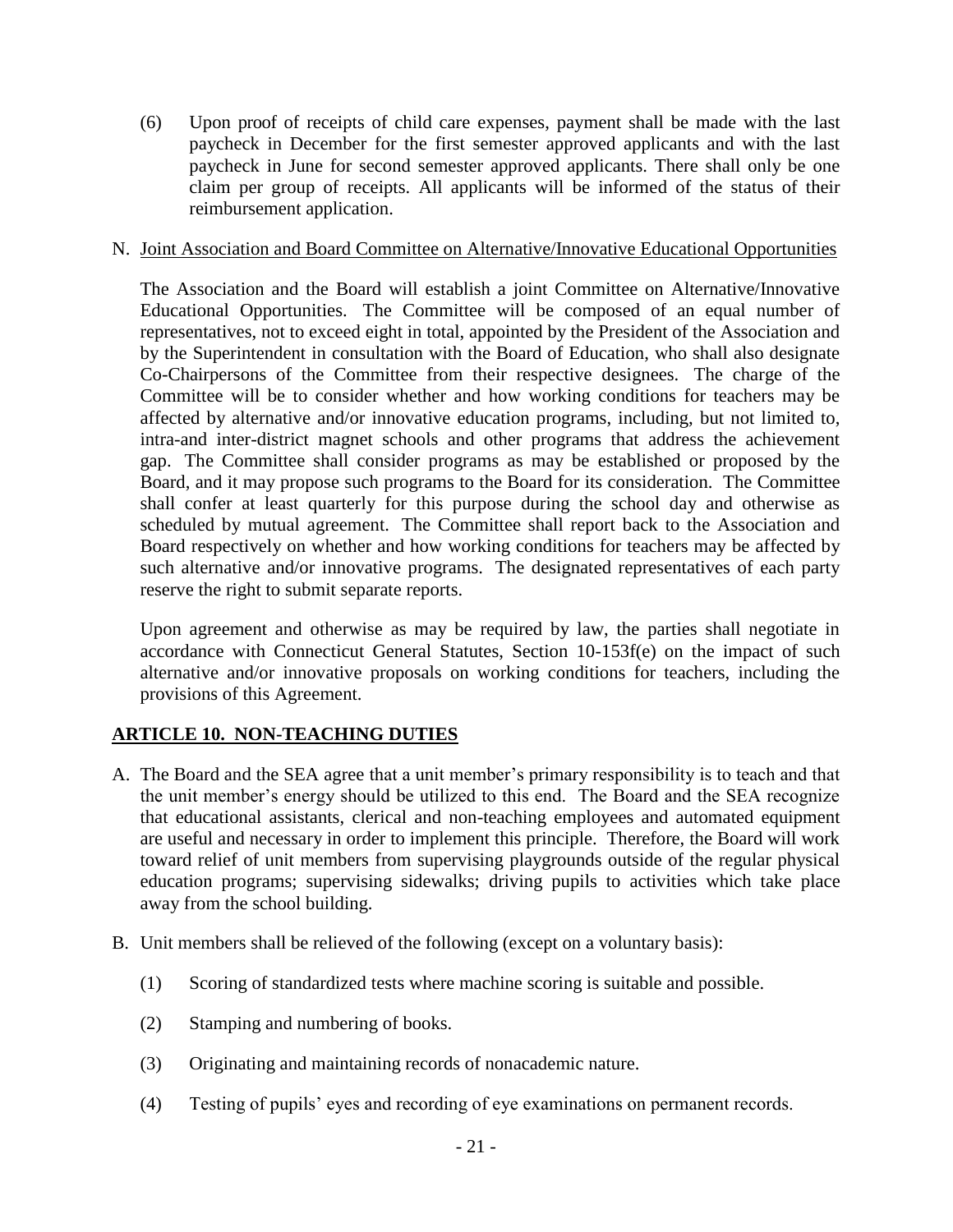- (5) Collection of and record keeping involving monies except for cafeteria monies.
- (6) Supervising student lavatories during the passing of classes as a regular part of their duties, however, both the Board and the SEA acknowledge that there will be occasions when such supervision is necessary.
- (7) Elementary unit members shall be relieved of measuring heights and weights of students and recording same on permanent records.
- C. Exceptions to 1-7 above may be made under emergency circumstances.
- D. Assistance shall be provided for typing and duplication of instructional materials and examinations.

# **ARTICLE 11. UNIT MEMBERS' FACILITIES**

- A. The Board and the SEA agree that each school shall have the following facilities:
	- (1) Space in each classroom in which unit members may safely store instructional materials and supplies.
	- (2) A unit member work area containing adequate equipment and supplies to aid in the preparation of instructional materials (e.g., copy machine, word processing equipment). In certain cases, the general office will serve this purpose.
	- (3) An appropriately furnished room to be used as a faculty lounge, said room to be in addition to the aforementioned unit member work area.
	- (4) Well lighted, well supplied, properly ventilated, clean unit member rest room, for adult use only, with separate facilities for men and women.
	- (5) Telephone facilities convenient for unit member use.
	- (6) Parking space at each school, where practical.
	- (7) Intercom phone in each classroom, where practical.
	- (8) Every classroom unit member and permanently assigned special area unit member will be provided with either a lockable personal desk with file space or a lockable personal desk and file cabinet. Special area unit members not permanently assigned will be provided lockable space.
	- (9) Any unit member who submits a request for instructional material to a principal or coordinator will be advised as to whether the request has been accepted or rejected.
	- (10) Teachers supervising outdoor recess and classes shall have access to a walkie-talkie or other two-way communication device provided by the district for use in case of an emergency.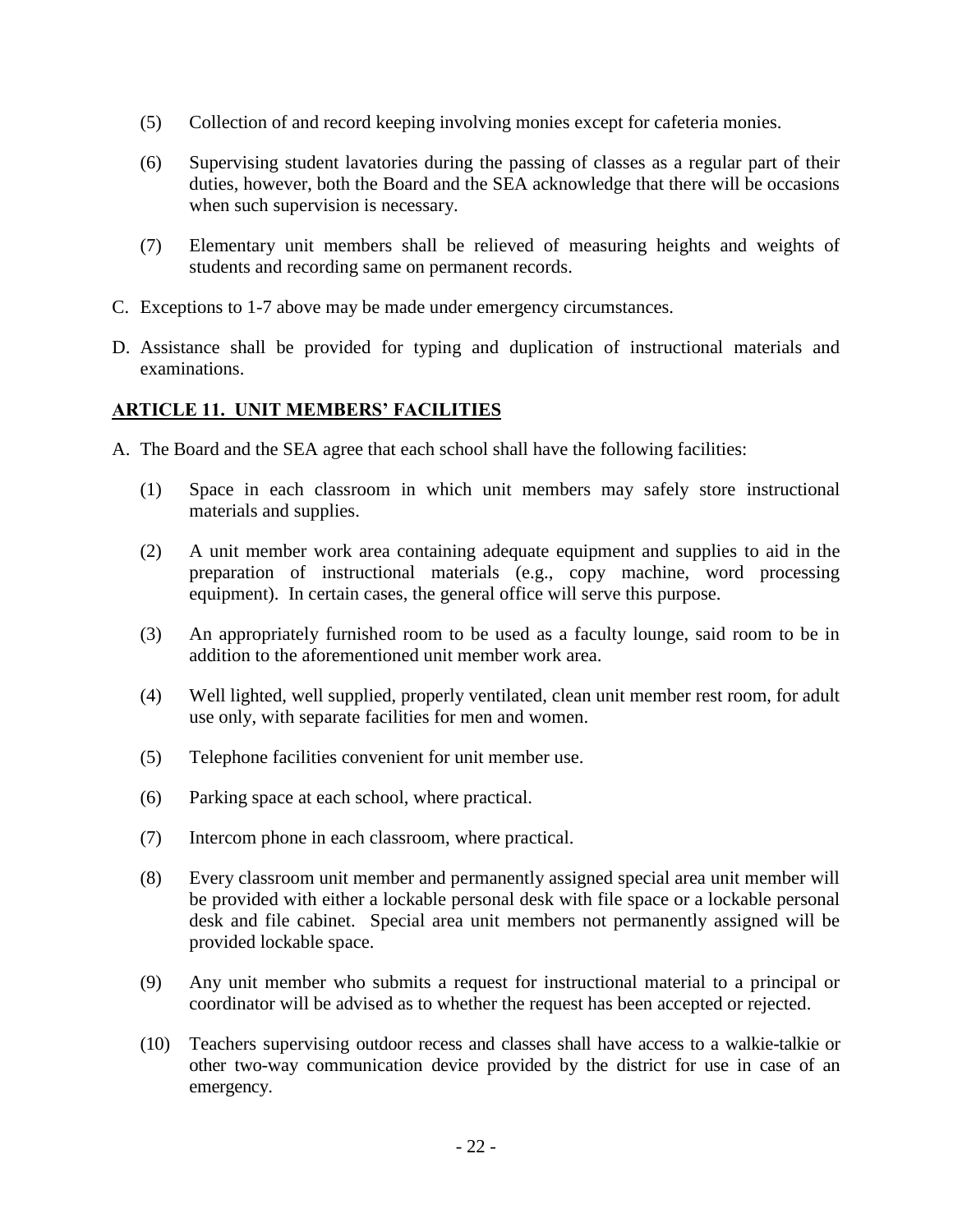- B. The Board and the SEA agree that the following working conditions are desirable working conditions for Special Personnel and shall work together to provide it where physically possible:
	- (1) Rooms with privacy and freedom from unnecessary interruptions and noise.
	- (2) Well lighted rooms.
	- (3) Rooms with sufficient heat to be comfortable and healthful.
	- (4) A clock in each room.
	- (5) A locked supply cabinet for each service.

#### **ARTICLE 12. PERSONNEL FILES**

- A. Each unit member shall have the right, upon request, to review the contents of his/her own personnel files maintained at the unit member's school or at the Administration Building. Each unit member may have any person with proper written authorization review the above files. Unit members will be notified, in accordance with law, before any material is removed from their personnel files.
- B. Any complaints by a parent of a student, or any person, directed toward a unit member and deemed serious enough to become a matter of formal record shall be promptly called to the unit member's attention. Unit members are entitled to know the identity or source of all such complaints.
- C. No material derogatory to a unit member's conduct, service, character or personality shall be placed in either a unit member's building personnel file or in his/her personnel file or in the Administration Building unless the unit member has had an opportunity to read the material by affixing his/her signature on the actual copy to be filed, with the understanding that such signature merely signifies that he/she has read the material to be filed and does not necessarily indicate agreement with its contents. Unit members shall have the right to remove false and inaccurate information from their personnel folders upon substantiation or proof of falsity or inaccuracy. Material so removed shall be kept in the separate grievance file and shall not be used for employment related purposes. No anonymous letters or material shall be placed in a unit member's file.
- D. The unit member shall have the right to answer any material contained in the file and the answer shall be attached to the file copy.
- E. Unit members are entitled to copy any material in their personnel files at reasonable cost.
- F. Letters of commendation are reflective of the unit member's professional performance and achievement and tend to promote and maintain higher professional standards. Letters or memos of commendation from administrators that "cc: Personnel File," shall be placed in the teacher's personnel file provided the teacher has affixed his signature to the letter/memo indicating that he/she has had the opportunity to read the material.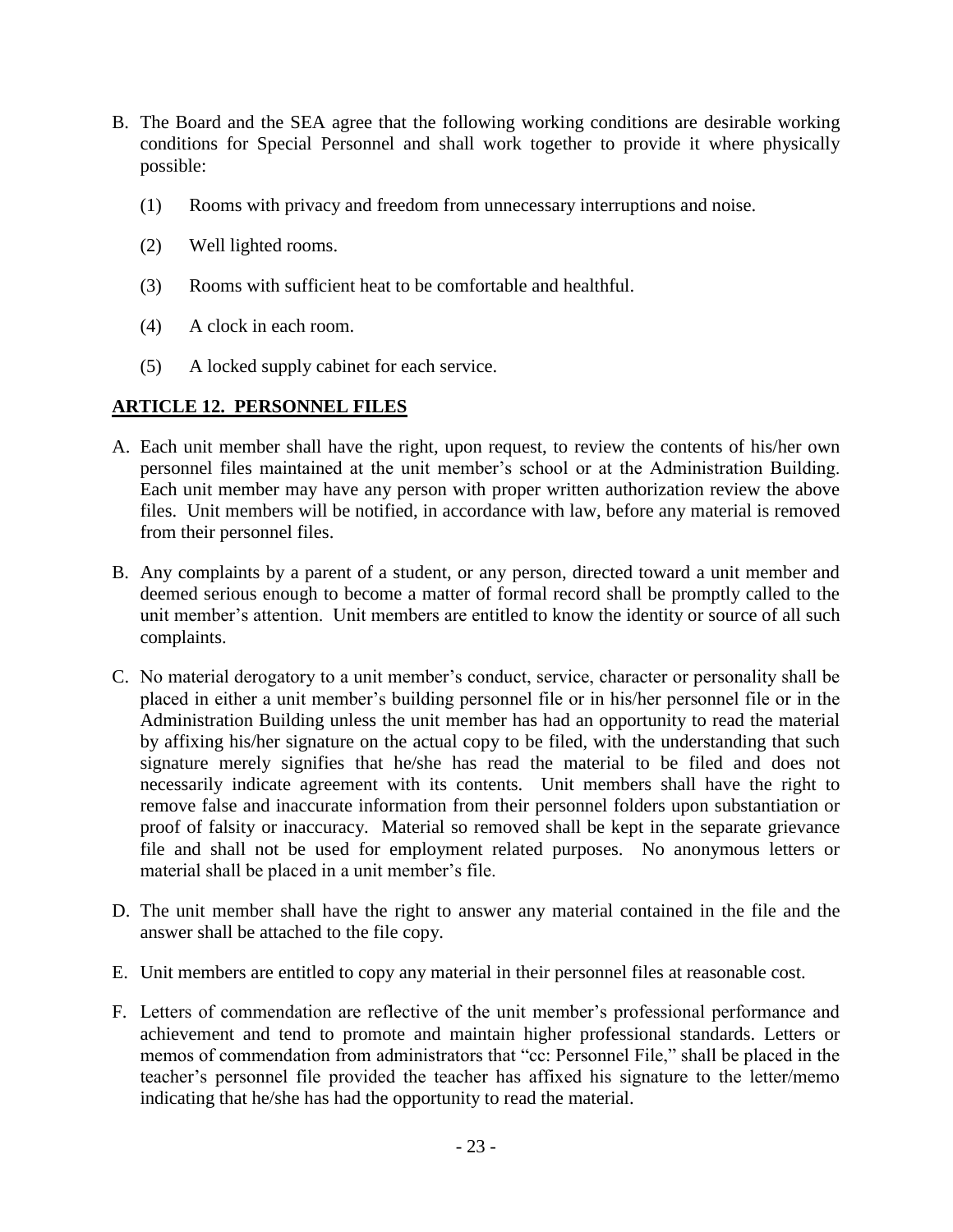Documents related to awards or honors from outside organizations when submitted by the teacher shall be maintained in the teacher's personnel file.

Letters or memos from parents or documents of a similar nature shall be given to the teacher to be kept in their own files.

# **ARTICLE 13. PERMITTED ABSENCES AND LONG TERM LEAVES**

#### Section I: Permitted Absences

- A. All members of the unit shall be eligible for the following permitted absences with full pay:
	- (1) Two days per year for required pressing personal business that cannot be conducted outside of school hours, including legal reasons.
	- (2) Two days per year for illness in the immediate family, i.e., spouse (marriage or civil union), son, daughter, sister, brother, mother, father or other relatives who are permanent members of the household.
	- (3) Teachers may transfer five (5) personal illness days for use in family illness situations. Teachers may request to transfer more personal illness days from the Superintendent, whose decision is final.
	- (4) Following a death in the immediate family (spouse (marriage or civil union), parent, guardian or foster parent, son, daughter, brother, sister, grandparent, mother-in-law, father-in-law, sister-in-law, brother-in-law, or any relative permanently domiciled with the family of the unit member), five (5) consecutive work days of absence shall be approved by the Superintendent without loss of pay. The intent of this subsection is to give the unit member at least five (5) consecutive weekdays of absence following such death and so if a vacation or holiday intervenes and provides some consecutive week days, the Superintendent shall approve only those days necessary to provide a total of five consecutive week days. One day of absence shall be approved following the death of an uncle or aunt.
	- (5) Days up to a limit of one as required by an individual's religion.
	- (6) Jury duty when not excused by court.
	- (7) Court appearance when subpoenaed as a witness in any case connected with the unit member's professional employment.
	- (8) Approved visitation to other schools.
	- (9) When attending any function when so directed by the administration.
- B. Notice of an absence under the provisions of Section  $1(A)(1)$  above and application for an absence under the provisions of Section  $1(A)(2-8)$  above shall be in writing and shall be given to the immediate supervisor at least seventy-two (72) hours before the absence except in cases of emergency. As to applications for absences under the provisions of Section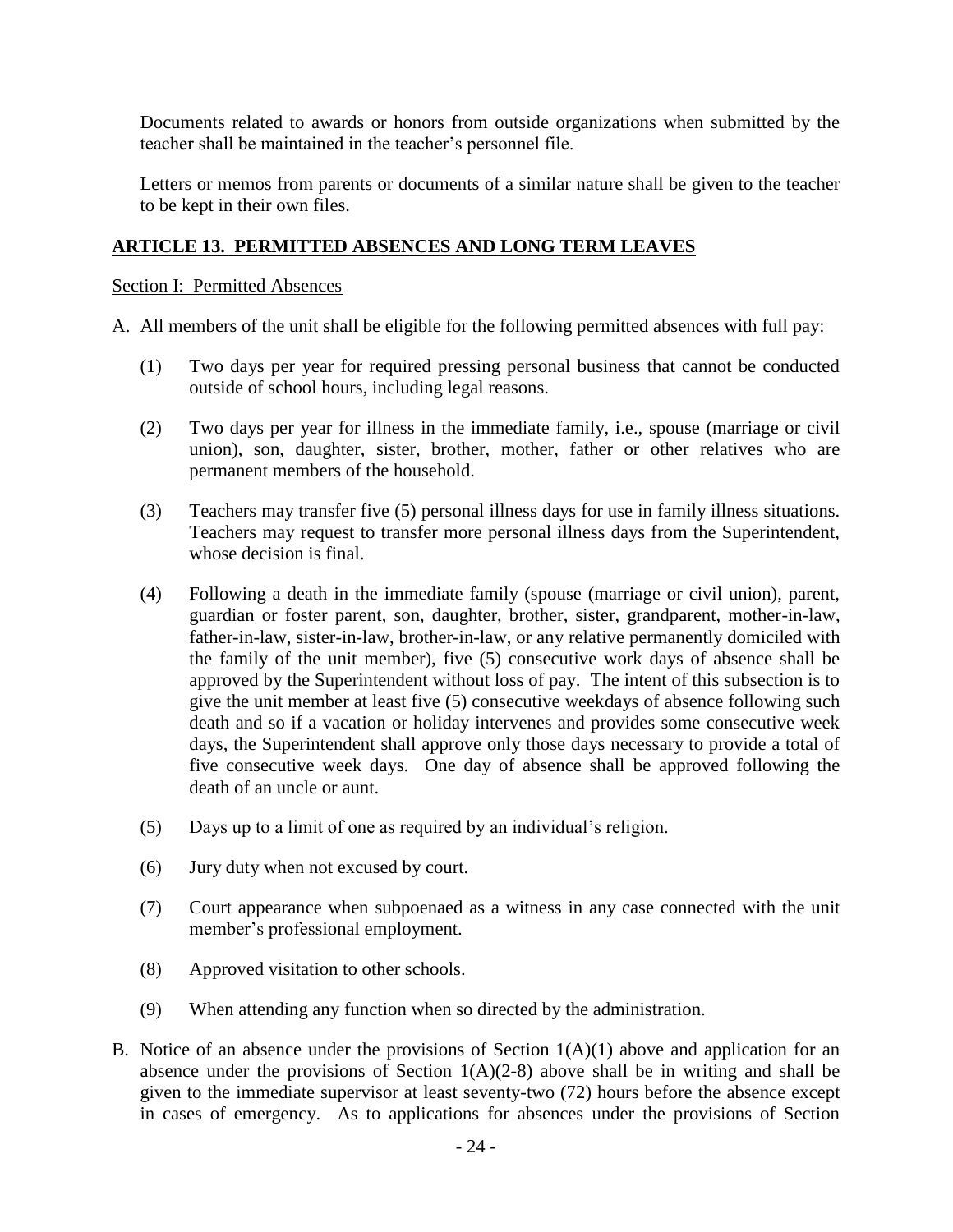1(A)(2-8), unit members shall specifically identify the reason for the requested absence**,** and shall provide such additional information as the Board may require. Permission shall be granted for such absences except in cases of hardship or disability to the school system.

- C. In the event that circumstances arise whereby a unit member exceeds the allotted number of days for any of the provisions of A1-A4 above, he/she may request of the Human Resources Department permission to use accumulated sick leave. The decision of the Human Resources Department may be appealed to the Superintendent whose decision shall be final. Additional days and/or full pay may be granted at the discretion of the Superintendent with the approval of the Board.
- D. Personal days shall not be granted immediately prior to or after vacations or single holidays, except when approved by the Superintendent and when such days are beyond the teacher's control and are not to extend a vacation or holiday. Personal days cannot be used prior to or following vacations, or single holidays, if the purpose is an extension of such vacation or holiday, even if the day immediately preceding or following the above is taken with loss of pay. All prior or subsequent days of non-permitted absence running in a sequence shall be deducted and could be a violation of contract.
- E. Absence pursuant to A and B above shall be in addition to any sick leave to which the unit member is entitled.
- F. For absences other than those covered with pay by any portion of this Agreement, the rate of deduction shall be a proportionate reduction in annual salary based on the number of work days in the year.
- G. No permission for absence (with or without pay) will be granted for a period of more than one week during the year except for good and sufficient reason, as determined by the Superintendent.

### Section II: Long Term Leaves

- A. The Board shall grant maternity, disability, and childcare leave benefits as described in Board Policy 4140.
- B. The Board shall permit employees adopting a child to use sick leave for up to four (4) weeks (twenty days) paid leave. The adopting parent is also eligible for child rearing leave as described in Board Policy 4140.
- C. Voluntary Leave
	- (1) A tenured unit member shall be eligible for a voluntary leave of absence for a period of one school year without pay or benefits if he/she notifies the Human Resources Office in writing by April 1st preceding the school year desired for leave of the intention to take leave. In addition, a tenured unit member may be granted a voluntary leave of absence after April 1 for a period of one school year without pay or benefits with the approval of the Superintendent.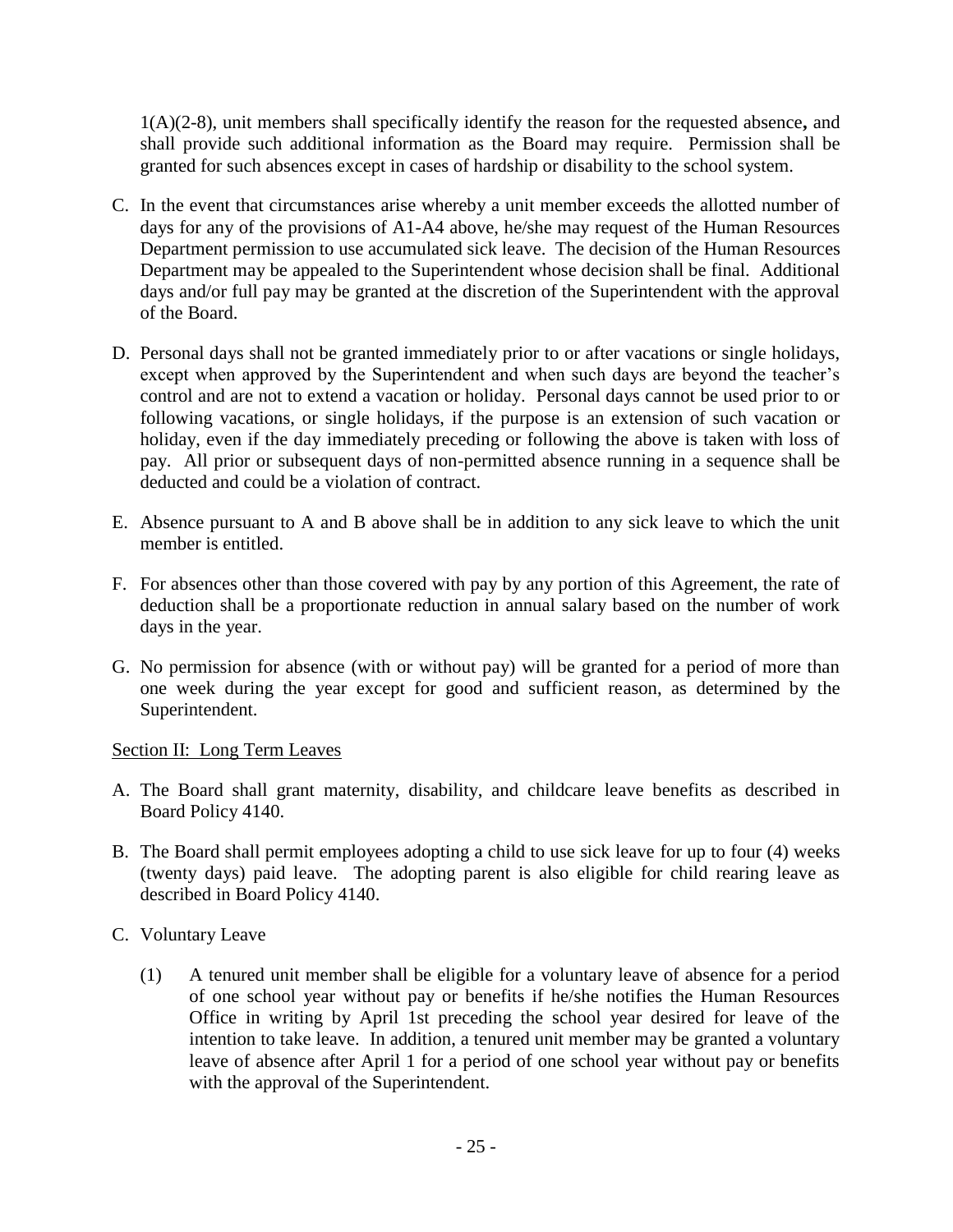- (2) Upon conclusion of said leave, the unit member shall be entitled to reemployment in the school he/she left if a vacancy is available or in another school in a position for which he/she is certified.
- (3) However, to be entitled as in 2 above, said unit member shall notify the Human Resources Office in writing by February 1st of the year prior to expected return of intention to return. If notification is not received by said date, said unit member loses entitlement to reemployment.

# **ARTICLE 14. SUMMER SCHOOL, ADULT EDUCATION, AND NIGHT SCHOOL**

- A. Teacher positions for Summer School shall be posted at the Human Resources Office and in every building and shall be available for inspection by interested unit members.
- B. All unit members employed by the Board interested in teaching Summer School shall submit a written application to the Human Resources Office at the time of posting.
- C. Teachers of Summer School shall be informed in writing of their appointments by June  $20<sup>th</sup>$ . Additional appointments as required by expansion, after June  $20<sup>th</sup>$ , shall be completed as soon as possible. All of the above are contingent upon budget reallocation by the Board.
- D. Appointments to Summer School positions shall be given to unit members, except that if the number of unit member applicants is insufficient to fill all of the vacancies, certified teachers who are not unit members may be appointed.
- E. The position of Head Teacher in the Summer School Program will be filled as follows:
	- (1) Head Teacher positions will be posted separately from other summer school positions. The posting will list requirements and qualifications for such positions.
	- (2) Applicants will be interviewed; appointments will be based on qualifications and the interview.
	- (3) Unsuccessful candidates who also have applied to teach in Summer School will be assigned in accordance with Article 14 of this contract.
- F. In order to insure that pupils are taught by teachers within their areas of competence, teachers will not be assigned outside the scope of their teaching certificates whenever possible.
- G. Any certified teachers employed in the summer school program shall be granted one day's sick leave with pay per summer.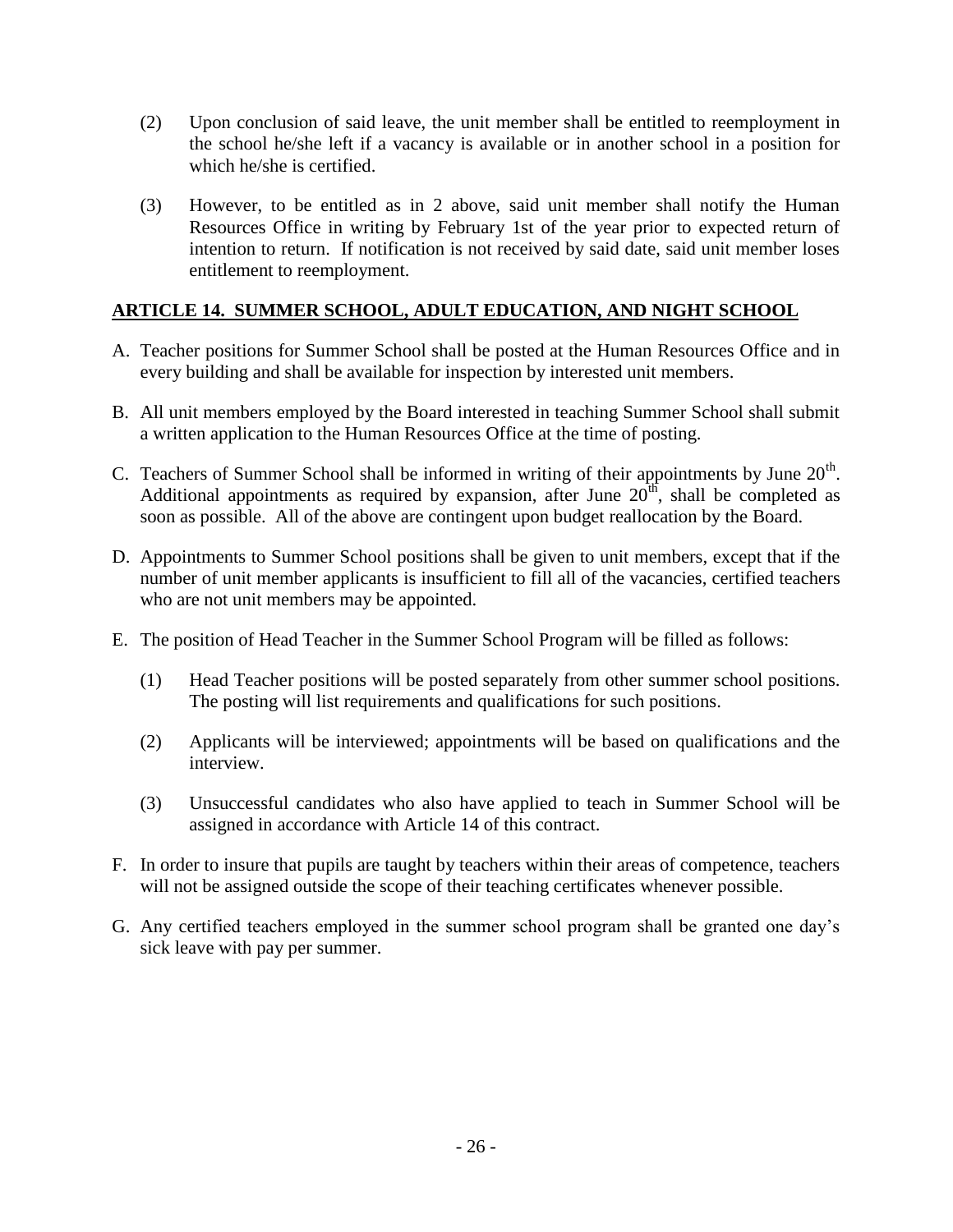# **ARTICLE 15. REDUCTION IN FORCE**

- A. In the event of unforeseen change in student population or other conditions necessitating a reduction of the number of unit members (as defined at 10151 Conn. Gen. Stat.) employed by the Board of Education, the following procedure shall be followed:
	- (1) A district-wide seniority list based on length of service in this District shall be established. This list shall be compiled when reduction in staff is necessary. Length of service shall be from the date the contract was signed by the unit member. The contract date which controls length of service shall be the earliest contract date commencing a period of continuous employment, including all leaves of absence, to the date of such reduction. A period of employment served under an interim contract or as a long-term replacement for another unit member shall be counted in determining length of service, provided that the only gap separating such service from service under a regular contract is the school system's scheduled summer vacation period. This provision shall apply to all unit members (as defined at 10-151 Conn. Gen. Stat) whether or not part or all of their employment has been as administrators. When two or more unit members have the same length of service, the unit member with the earliest birth date (month and day) shall be considered senior.
	- (2) Such reduction of unit members may be considered an emergency, and involuntary transfers may be made. A unit member may be granted a voluntary leave of absence under the provisions of Article 13 to reduce the number of layoffs.
	- (3) (a) If it becomes necessary to reduce the staff of professional employees all those unit members who are non-tenured unit members shall be laid off before any other professional employees become eligible for layoff; and
		- (b) If it becomes necessary further to reduce the staff of professional employees, certified tenured unit members shall be laid off.
		- (c) Within steps (a) and (b) above, those with the least district-wide seniority as defined above shall be laid off first.
		- (d) Exceptions within the order of layoff as specified above when required in individual cases can be made by the Board for just cause.
	- (4) Each unit member to be laid off pursuant to the above shall receive at least thirty (30) days written notice prior to the effective date of layoff.
	- (5) Officers of the bargaining unit will serve as observers in both the layoff and the rehiring process and will serve as observers in the determination of transfers and assignments that may result from such layoffs or rehires.
	- (6) A certified unit member whose position is eliminated or who has lost his/her position to another certified member shall bump a Durational Shortage Area Permit (DSAP) unit member in the area for which the certified unit member is certified.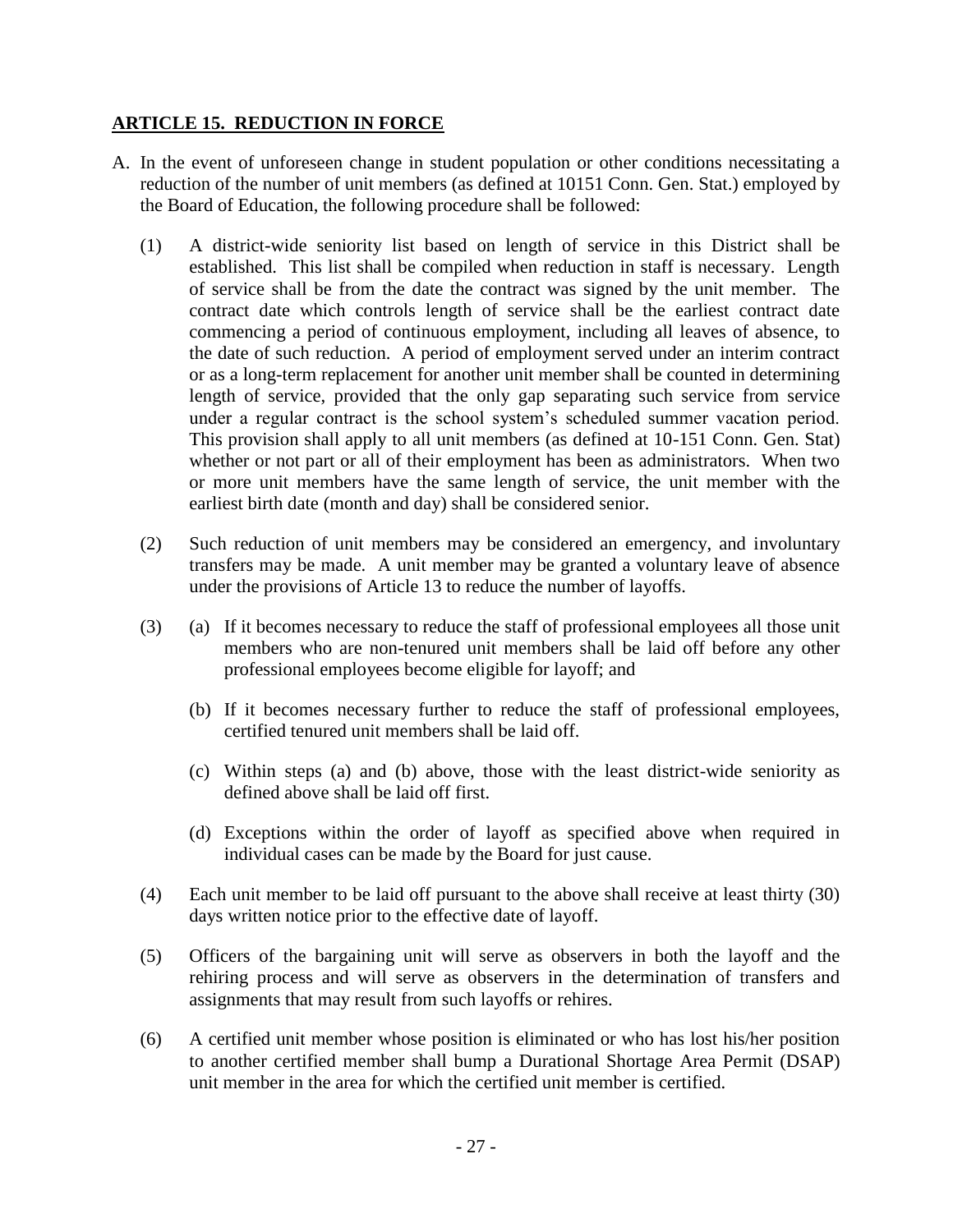#### B. Recall Procedure

To be eligible for recall, a unit member within thirty (30) days after layoff, will submit his/her name and address in writing by prepaid certified mail, return receipt requested, to the Superintendent to be placed on the recall list. All changes thereafter of a unit member's address shall be given to the Superintendent within thirty (30) days by prepaid, certified mail, return receipt requested.

A unit member whose name appears on the recall list will be eligible for recall only until the third September 1st after the effective date of his/her layoff and only in accordance with the following:

- (1) The order of recall will be in reverse of the order of layoff set forth in Subsection A.
- (2) Such recalled unit member must have the necessary qualifications for the position to which he/she is recalled.
- (3) Notice of recall will be effective if sent to the address or changed address given by the unit member to the Superintendent.
- (4) The Superintendent must receive acceptance of recall within twenty-one (21) calendar days after notification of recall is sent unless there are extreme circumstances, which prevent the unit member from accepting recall within such period.
- (5) Unless otherwise provided, all notices provided for in this Subsection (B) must be in writing and transmitted by Certified Mail, U.S. postage prepaid.
- (6) Exceptions within the order of recall as specified above in individual cases can be made by the Board of Education for just cause.
- (7) The recall list shall be exhausted in accordance with its terms before any new unit member is hired.
- (8) A unit member on the recall list who refuses two offers of recall to comparable positions shall be dropped from the recall list.
- C. Pending possible return to the employ of the Board, the following benefits shall be frozen: accumulated sick leave, accumulated in service credits, and accumulated experience for tenure status and salary purposes.
- D. In the event that a laid off unit member is employed by another school district, he/she shall be allowed to complete the minimal contract obligation to the new district before returning to Stamford. In addition, said unit member shall accumulate employment with the new district which shall be credited for step increase purposes if reemployed by the Board.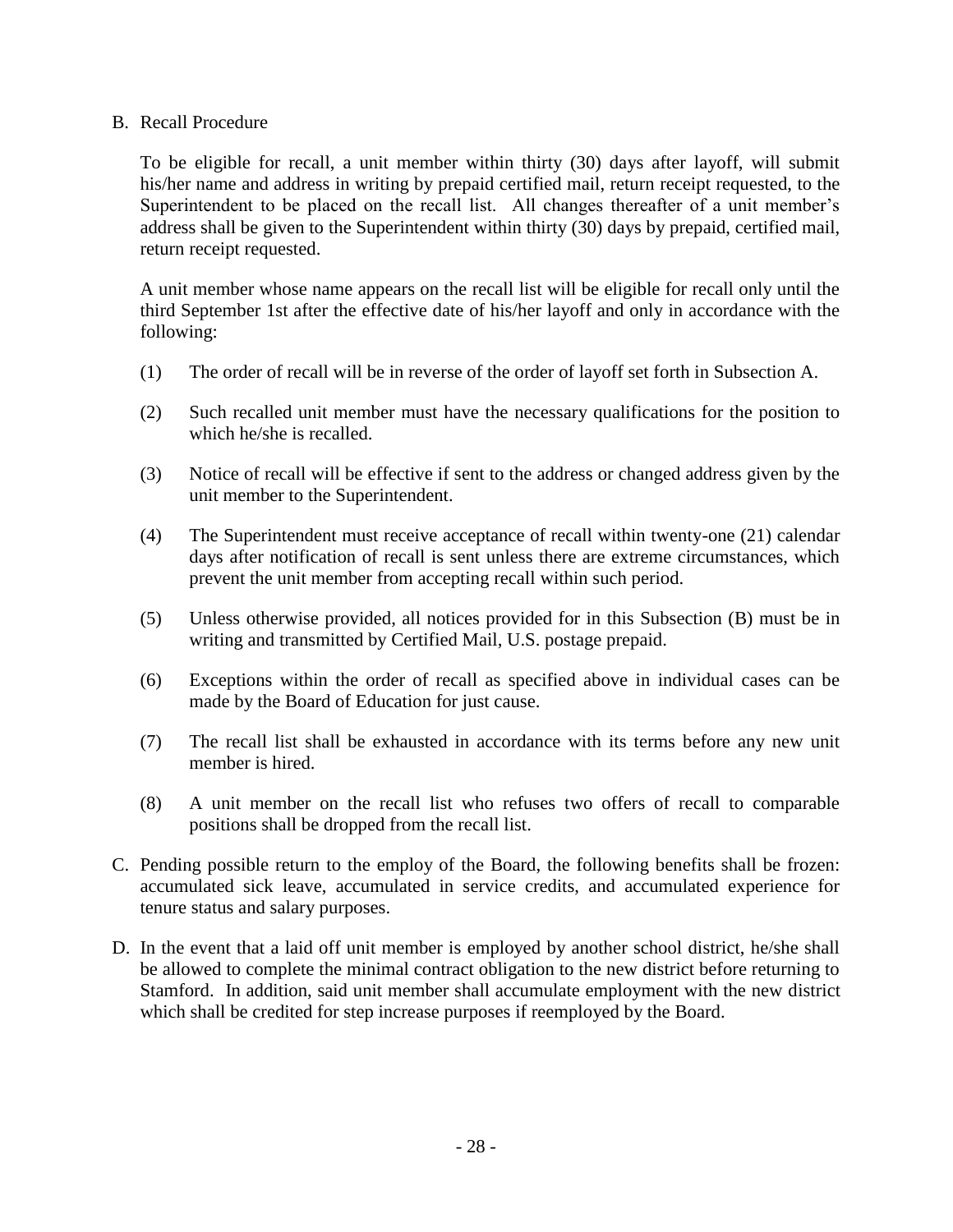### **ARTICLE 16. UNIT MEMBER ASSIGNMENT**

- A. The assignment of unit members within the school system is the responsibility of the Superintendent of Schools. Assignments shall be made only after every reasonable effort has been made to meet the reasonable requests and desires of any unit member concerned.
- B. Unit members shall be notified of their programs for the coming school year, including the schools to which they will be assigned, the grades and/or subjects that they will teach and any special or unusual assignments that they will have, and any extra pay assignments they shall be responsible for, as soon as practicable, and under normal circumstances not later than June 15th.
- C. Assignments (grade assignment in the elementary schools, grade and subject assignment in the middle schools, and in subject assignment in the high schools) are intended to be stable. To the extent possible, changes in grade assignment in the elementary schools, grade and subject assignment in the middle schools, and in subject assignment in the high schools shall be voluntary and in any case shall not be effected or announced without a prior personal conference with the individual involved outlining the circumstances necessitating the change. If requested by the teacher no later than five (5) school days following such conference, the principal or other supervisor will provide the impacted unit member written notice of the circumstances necessitating the assignment change, with a copy to the SEA President. A change in assignment within a building unit shall be handled directly by the supervising principal or his designee, following a conference with the unit member concerned and shall be subject to appeal through level three of the grievance procedure.
	- (1) A unit member desiring a change in assignment for the succeeding year shall submit his/her request online via the internal posting process to the building principal from March 1 through April 1. Such request may list up to three (3) new assignments, in order of preference. In making assignments for the following year, the principal shall consider such requests.
	- (2) When vacancies occur during the school year, unit members within the building may request a change in assignment for the following year.
- D. (1) Inter school travel
	- (a) In arranging schedules for unit members who are assigned to more than one school, an effort shall be made to limit the amount of interschool travel. Such unit members shall be notified of any changes in their schedules as soon as practicable.
	- (2) Multiple location placements
		- (a) If teachers are employed in multiple locations to make a 1.0 position, they shall have the right of first refusal if a 1.0 position at a single location becomes available in a subject for which they are certified.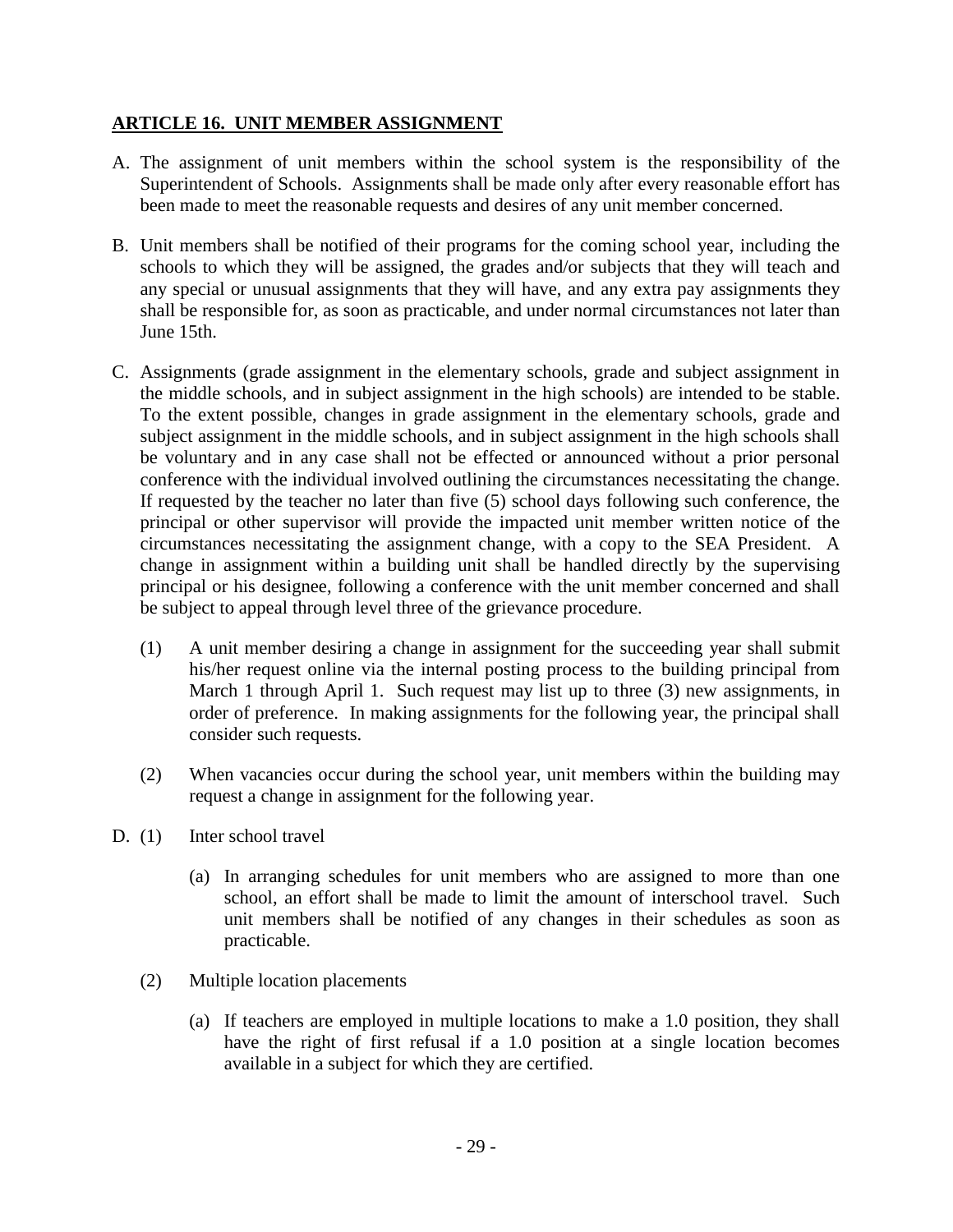- (b) The Board shall notify the teacher/s (based on seniority), as described above, of an open position by return receipt email.
- (c) The teacher, as described above, shall via return receipt email have no more than five school days from the date of receipt of the Board's notice to exercise the right of first refusal.
- (d) If a teacher/s declines to exercise the right of first refusal, the position shall be posted in accordance with the parties' collective bargaining agreement.
- E. No regularly assigned unit member shall be used as a substitute teacher except in the case of an emergency, it being expressly understood that the failure of a substitute to arrive on schedule or the inability to secure a substitute shall be considered an emergency. The administration shall make every effort to assign emergency coverage evenly to unit members. The following procedure is to be implemented in the event of a class coverage issue at a school: the use of student interns first; if no student interns are available, then regular substitute teachers will be called; if no regular substitute teachers are available, then teachers on self-directed time will be used; if no teachers on self-directed time are available, then collateral duty assignment changes will be utilized*.*
- F. Based on the current six period day structure at the high school in effect in the 2015-2016 school year<sup>1</sup> and the current six  $(6)$  period day at the middle school, academic subject unit members shall not be assigned more than five (5) teaching periods per day plus connection time at the high school and four (4) teaching periods per day plus Homeroom plus advisory at the middle school. Special subject area secondary high school unit members (e.g., art, music, physical education, industrial arts, career and vocational teachers) may be assigned an additional teaching period per day provided they are relieved of specified duties, and providing there is consultation and mutual agreement with the principal. This provision shall not be construed to prevent the Board from changing the number of teaching periods. Academic area secondary unit members shall not be required to make more than four teaching preparations at any one time. Classes, which require different syllabi, teaching materials or textbooks, shall be considered different teaching preparations. Secondary school unit members shall have at least one (1) self-directed period per day, five (5) per week. Such self-directed time shall be shortened concomitantly on late opening or early release days.
- G. Compensation for teachers who teach two different subject areas at the middle school level (e.g. math and social studies) will be negotiated.
- H. Elementary unit members shall be given daily self-directed time with a minimum of 200 minutes of self-directed time per week and at least thirty (30) consecutive minutes selfdirected time per day.
- I. The President, Chairperson of the Grievance Committee, and the Chairperson of the Negotiating Committee of the SEA may, if feasible, have their self-directed time in the final period of the day. Upon receiving permission from the principal, they may leave the building.

 $\overline{a}$ 

 $<sup>1</sup>$  The parties have agreed that the reference to the current "structure" includes the rotating schedule.</sup>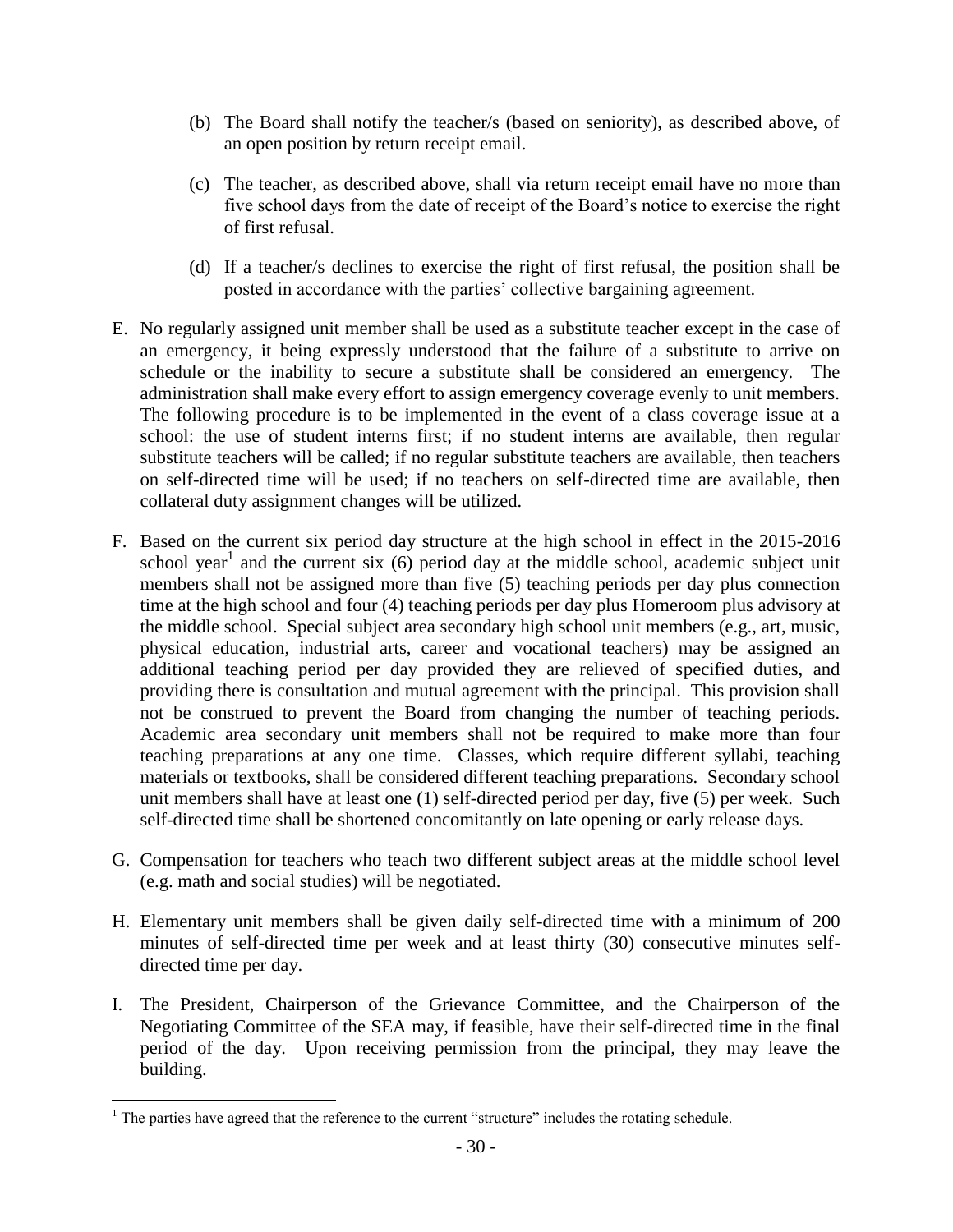- J. Unit member assignments shall be made without discrimination in regard to race, creed, religion, color, marital status, age, sex, sexual orientation, ancestry or national origin, political beliefs or activities, disabilities or any other basis prohibited by law.
- K. It is the policy of the Board to assign specialists such as those in music, physical education and art so that all schools and classroom unit members have reasonably equal access to their services.
- L. Unit members shall have the right to reject a student teacher. No teacher will be required to accept a volunteer, if the teacher objects to the placement.

# **ARTICLE 16A. VACANCIES**

- A. A list of anticipated vacancies for the coming school year shall be posted in each school and in the Human Resources Office no later than June 1st of any school year, after the principal has made changes in assignment at the building level, if any, in accordance with Article 16(C), except if the vacancy should occur after that date. Teachers accepting assignments from the involuntary transfer list shall have the right to start the year in the assignment accepted. Vacancies occurring after June 1st and before August 15 shall be posted in the Board of Education Offices, in each school and on the Board of Education's website, and a copy shall be sent to the SEA President. "School year" means the unit member school year, and "school term," means the student school year. The posting shall be effective for a period of five (5) days.
	- (1) Unit members who wish to be considered for a voluntary transfer during the summer must make application online via the internal posting process to the Principal(s) of the school(s) where the vacancy occurs and to the Director of Human Resources.
	- (2) Principals will make reasonable effort to contact a unit member who requests such a transfer.
	- (3) The unit member will make a reasonable effort to be available at the convenience of the Principal.
	- (4) No appointment will be reasonably delayed by the inability of the Principal to contact the unit member.
	- (5) Principals will include for consideration the names of all unit members who request a voluntary transfer prior to April 1, along with any new applicants for vacant positions that occur after June 1. Names of unit members considered for each vacancy will appear on the appropriate selection file.
	- (6) One interview at a given location will serve as a response to further requests for voluntary transfer to additional vacancies at the same location.

These guidelines shall be subject to review at the end of the contract term.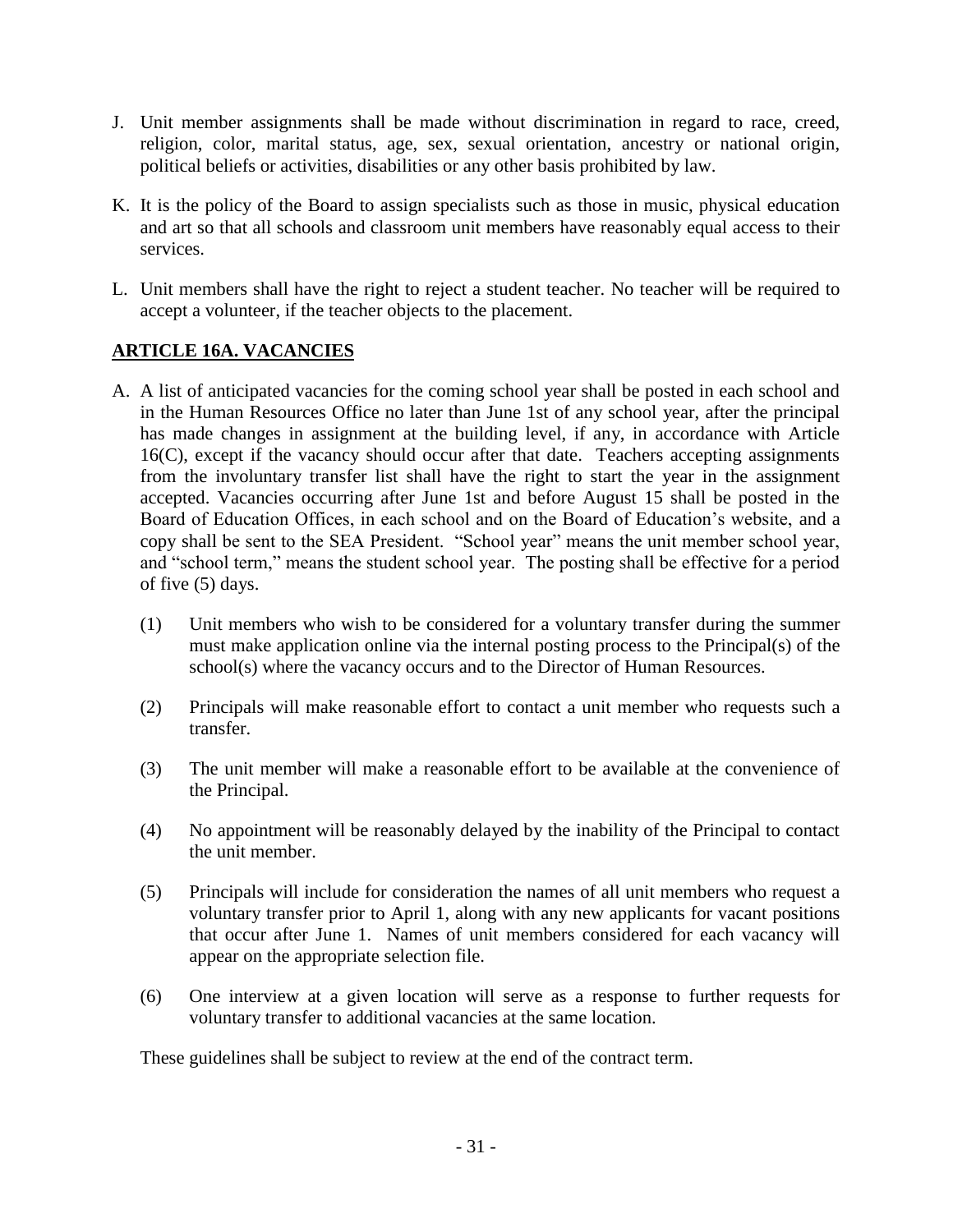#### B. Posting/Filling of New Positions During the School Year

- (1) All newly created positions arising during the school year, (for example grant positions or brand new classroom teacher positions or growth/leadership positions), will first be posted internally to Stamford Public School teachers.
- (2) Qualified internal candidates shall be considered for the position prior to its being open to external candidates.
- (3) If there is no internal candidate who meets the qualifications and is offered the position, the position will be posted externally.
- (4) If an external candidate is ultimately selected for the position, and is hired between the 5th student school day and April  $1<sup>st</sup>$ , the position will be interim and reposted as a permanent position at the conclusion of the school year.
- (5) If an internal candidate is selected for the position, the position will be a regular position. There shall be no internal filling of the position that the internal candidate is vacating. Instead, the position will be filled externally as an interim position and posted at the conclusion of the school year as is the current practice.

#### C. Posting/Filling of Vacancies During the School Year

Any mid-year vacancies other than newly created or grant or growth/leadership positions shall be filled by an outside candidate for the remainder of the school year, on an interim basis.

### D. Leadership Opportunities

Qualified unit members employed in the Stamford Public Schools shall be given an interview and strong consideration when leadership vacancies within the unit occur within the system in light of the District's commitment to provide career options for unit members based on their current training and experience.

### **ARTICLE 17. UNIT MEMBER TRANSFER**

- A. Unit member transfers (voluntary or involuntary) shall be made without regard to age, race, creed, color, religion, nationality, sex or marital status.
- B. Assignments to buildings shall be made in the following order:

Leave of Absence – Teachers returning from a leave of absence at the beginning of the first school year following a leave of one year or less only will be assigned to the previous position or a comparable position in the same school. If there is no comparable position at the same school, assignment to buildings shall be made in accordance with the procedures for Involuntary Transfers as set forth below.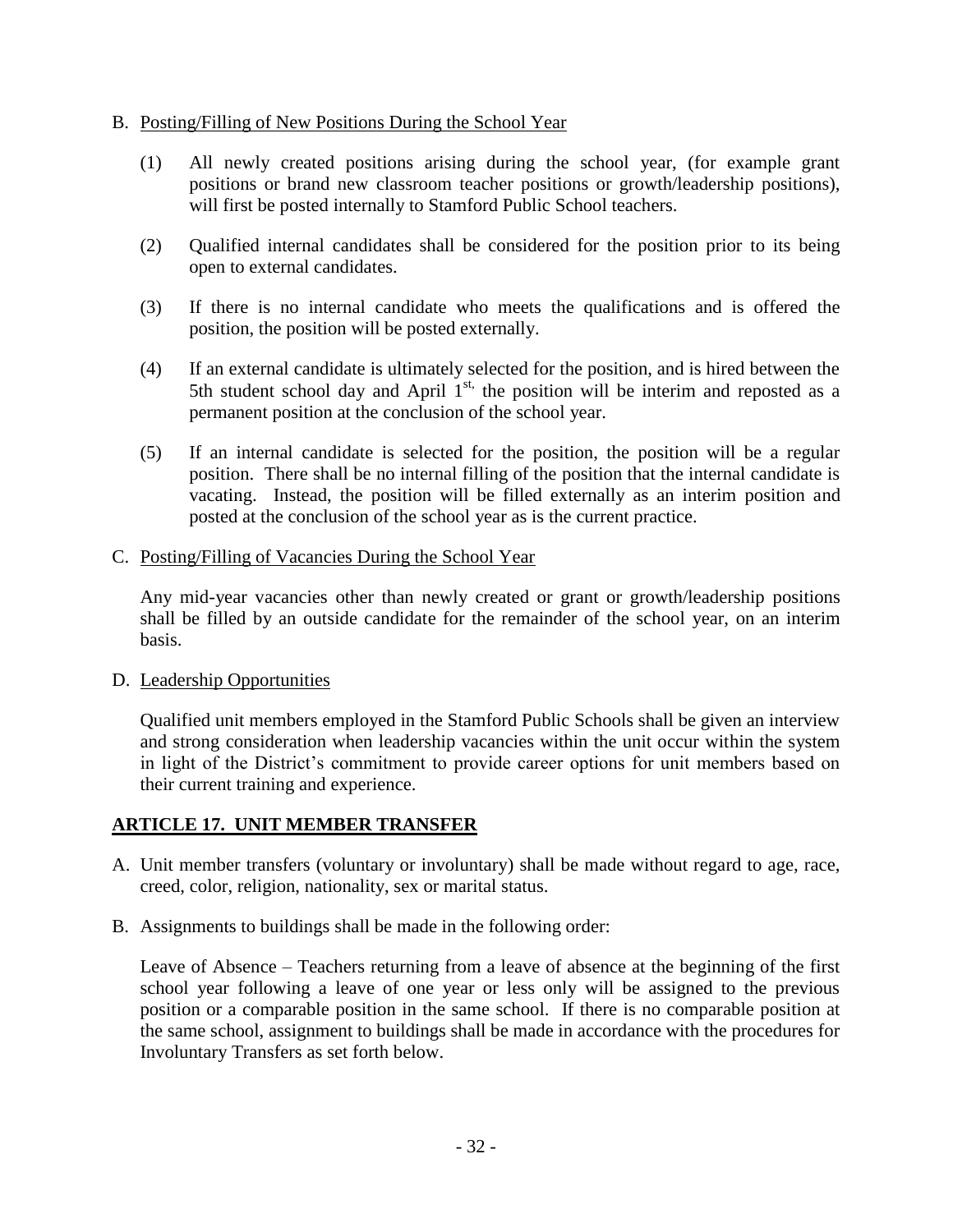Involuntary Transfer – Teachers who are displaced from their assigned school because of a reduction in the number of positions at that site shall be assigned to buildings in accordance with the procedure for Involuntary Transfer (Paragraph D below).

Leave of Absence – Return from leave of absence that extends beyond the beginning of the school year following that in which the leave commenced.

Administration Reductions – Any administrator being returned to the teacher ranks

Voluntary Transfers – By letter as per the teacher contract

- C. Voluntary Transfer Procedure
	- (1) The Human Resources Office shall publish and post at each school and on the Board's website a vacancy list each year. The list shall be published and distributed for a twoweek posting no later than February 15.
	- (2) Tenured unit members shall apply online via the internal posting process directly to the principal at the location of the vacancy. The unit member shall forward a copy of her/his application to the Human Resources Office and the unit member's current principal.
	- (3) The principal or his designee(s) shall first interview all interested internal candidates who meet the "highly qualified" standards under federal law and provide each successful and unsuccessful candidate written notification as to her/his status. Upon request, internal candidates who are not interviewed shall be provided with reasons for being denied an interview.After interviewing and notifying the internal candidate of her/his status, principal may interview and recommend for hire external candidates.
	- (4) Principals will not be required to interview the same candidate that year for subsequent vacancies of the same type, but shall keep the candidate's file for consideration for future openings that year.
	- (5) The Human Resources Office shall publish a new biweekly vacancy list each two weeks thereafter. Interested tenured unit members will have one week to apply as in # 2, # 3 and # 4 above.
	- (6) The Human Resources Office shall provide to each building principal the district seniority list as defined in Article 15 (A)(1).
	- (7) This procedure will continue until June 1 of each year, at which time the provisions of Article 16A, Vacancies, will govern.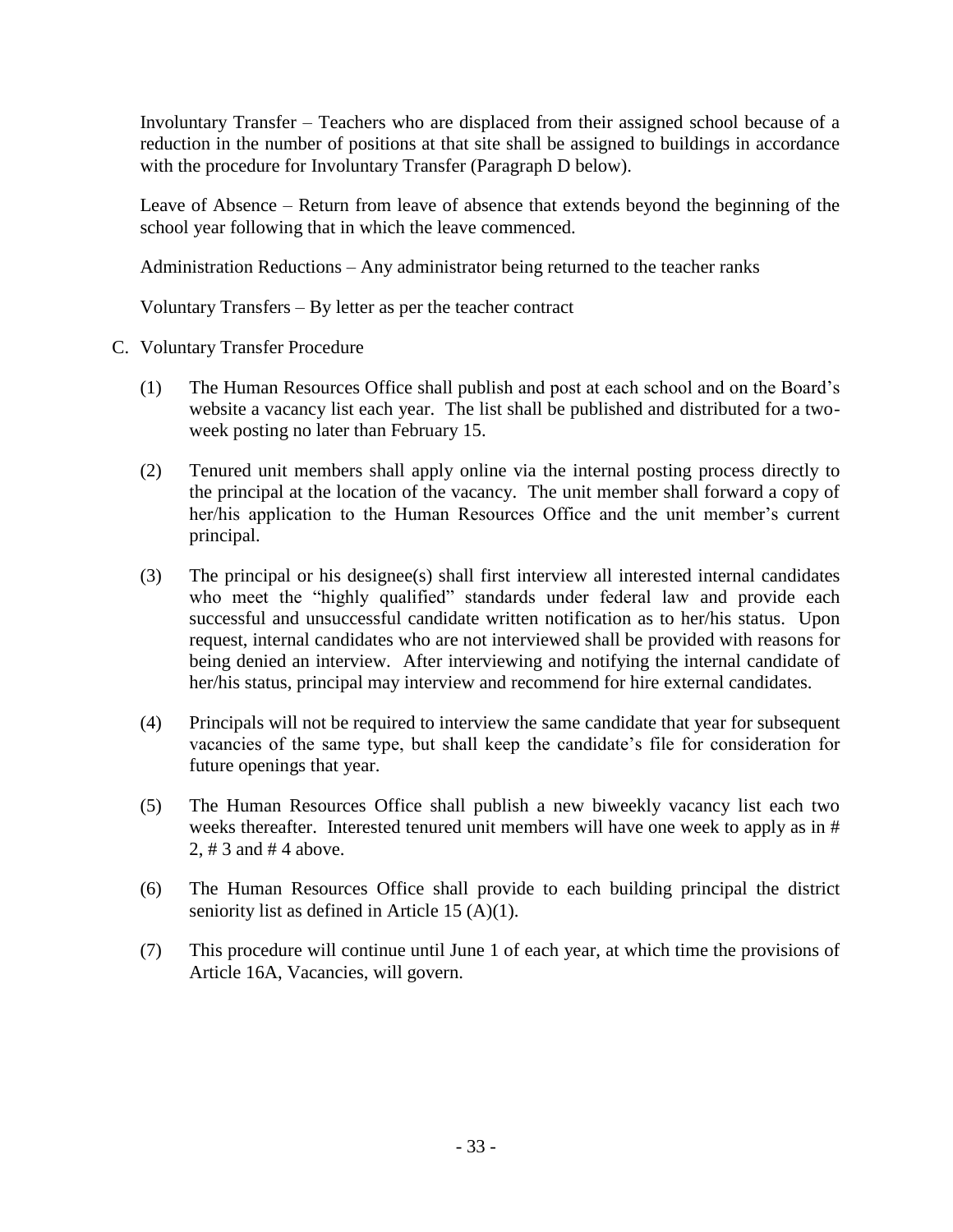#### D. Involuntary Transfer Procedure

Although the Board and the SEA recognize that some transfers of unit members from one school to another are unavoidable, they also recognize that frequent transfers of unit members are disruptive to the educational process and interfere with optimum unit member performance. Therefore, they agree as follows:

- (1) Refer to Board Policy 4114 regarding pre-tenure unit member transfers.
- (2) When a reduction in the number of unit members in a school is necessary, volunteers shall be transferred first. The Superintendent may choose not to grant requests for voluntary transfer for any teachers in the Assistance Stage of the evaluation process.
- (3) When involuntary transfers are necessary, length of service in the school system (followed by grade level seniority) shall be a major factor in determining which unit member is to be transferred. Unit members being involuntarily transferred will be transferred only to a comparable position, and effort will be made to place the unit member in a comparable program. An involuntary transfer shall be made only after a meeting between the unit member involved and the Superintendent or his designee, at which time the unit member shall be notified, in writing, of the reason for the transfer. If the unit member so requests, an SEA representative may be present at this meeting.
- (4) A list of current open positions in other schools shall be made available to all unit members being involuntarily transferred and all things being equal, preference shall be given in filling such positions on the basis of length of service in the Stamford School System.
- (5) Notice of transfer shall be given to unit members as soon as practicable and under normal circumstances no later than June 1st.
- (6) Exceptions to the provisions of Sections 1, 2, 3, 4 and/or 5 above may be made only if the Superintendent of Schools determines that it is necessary to do so in the best interests of the unit member(s) and/or school(s) affected. The Superintendent's decision shall be final.

### **ARTICLE 18. PROMOTIONS**

- A. All openings for positions paying a salary differential shall be publicized in every school and shall be posted on school bulletin boards as far in advance as possible and ordinarily at least ten (10) work days in advance. Bargaining unit positions not paying a differential shall be posted as above for a minimum of five (5) work days. A job description or statement of qualifications posted in each school and promotional procedures shall be followed.
- B. During the summer months there shall be maintained an eligibility list for prospective openings in positions described in A above. Any unit member desiring to be considered for such openings occurring during July and August shall file his/her intent to be considered no later than June 30th. In the event that a vacancy in such a position occurs during July and August, it may be filled without posting. In filling a vacancy, the administration and the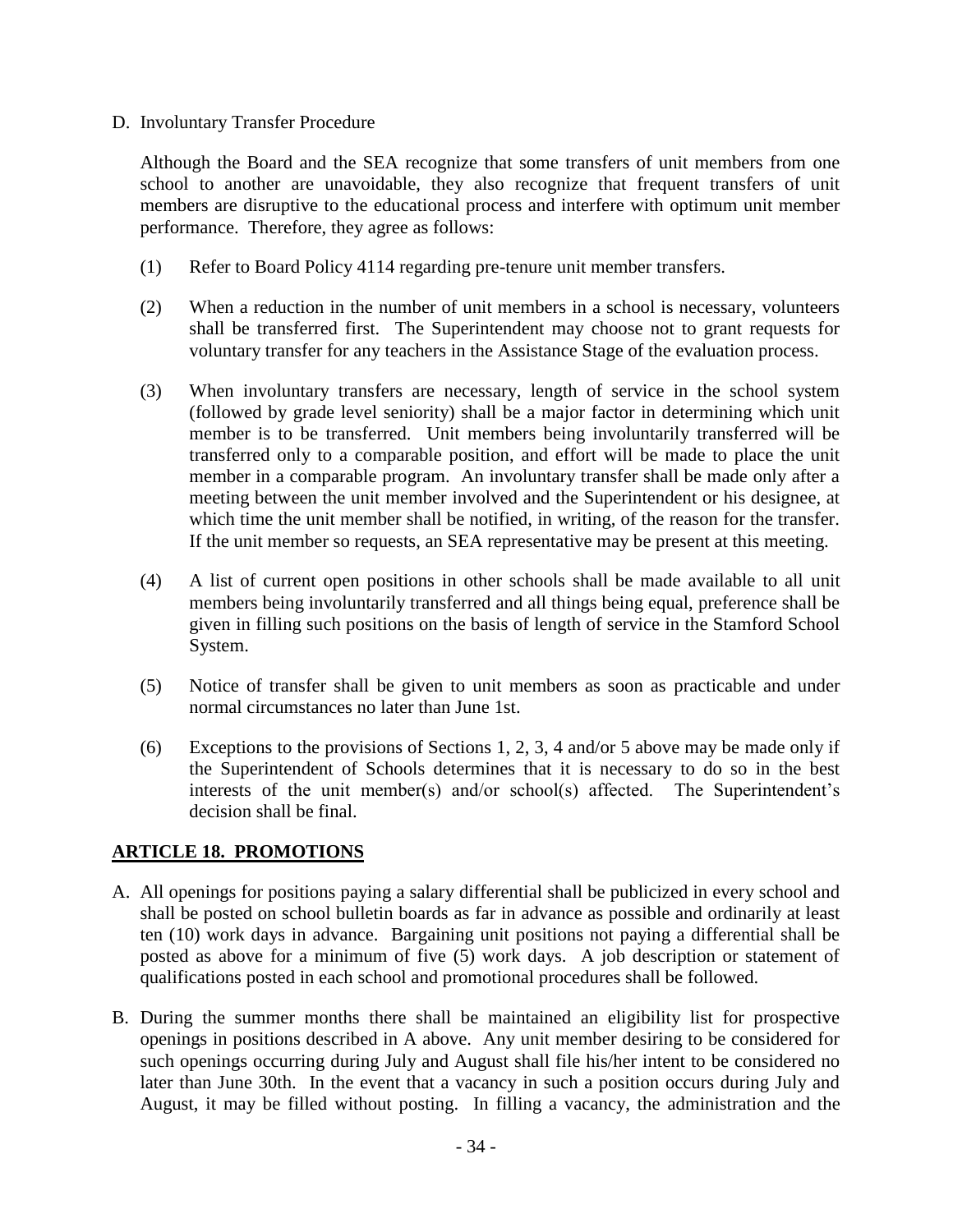Board will consider applicants on the eligibility list and shall notify in writing all unit members on the list. Unit members who are so notified of the opening shall have ten (10) days to apply for the vacant position. Nothing in this Article shall be construed to prevent the Board from considering other candidates for a position.

C. The Stamford Board of Education is an Equal Opportunity Employer. Appointments shall be made for all positions regardless of race, color, religious creed, age, sex, marital status, sexual orientation, national origin, ancestry, present or past mental or physical handicap unrelated to successful job performance, except in the case of a bona fide occupational qualification as permitted by law.

### **ARTICLE 19. RETIREMENT BENEFIT**

- A During the life of this contract, any unit member hired prior to July 1, 2010 whose age and years of teaching total at least 70, but who in no event shall be less than 45 years of age, and who has been employed by the Board for at least 15 years may elect to retire early under the following conditions:
	- (1) Said unit member must submit an irrevocable resignation for purposes of retirement to the Human Resources Office on or before April 15th of the school year preceding the school year of retirement.
	- (2) Early retirement may commence only after the end of the school year in any year.
	- (3) Any unit member wishing to elect early retirement may use accumulated sick leave as follows:
		- (a) At the beginning of the school year during which early retirement is elected, the unit member must have 186 accumulated sick leave days.
		- (b) These 186 days can be counted as one year in the total of years teaching and years of age required.
		- (c) The unit member must complete the year with a minimum of 168 accumulated sick days.
- B. Each unit member who becomes eligible for early retirement through June 30, 2016, shall receive \$16,550 upon his/her early retirement as defined in Paragraph (C) below. There shall be no retirement payments for unit members who become eligible on July 1, 2016 and thereafter. Said right to receive the amount due becomes a vested property right, which would survive the death of the unit member
- C. Methods of Payment
	- (1) Each unit member must select one of the following payment plans by May  $1<sup>st</sup>$  of the school year preceding the school year of retirement and must notify the Human Resources Office in writing of the election.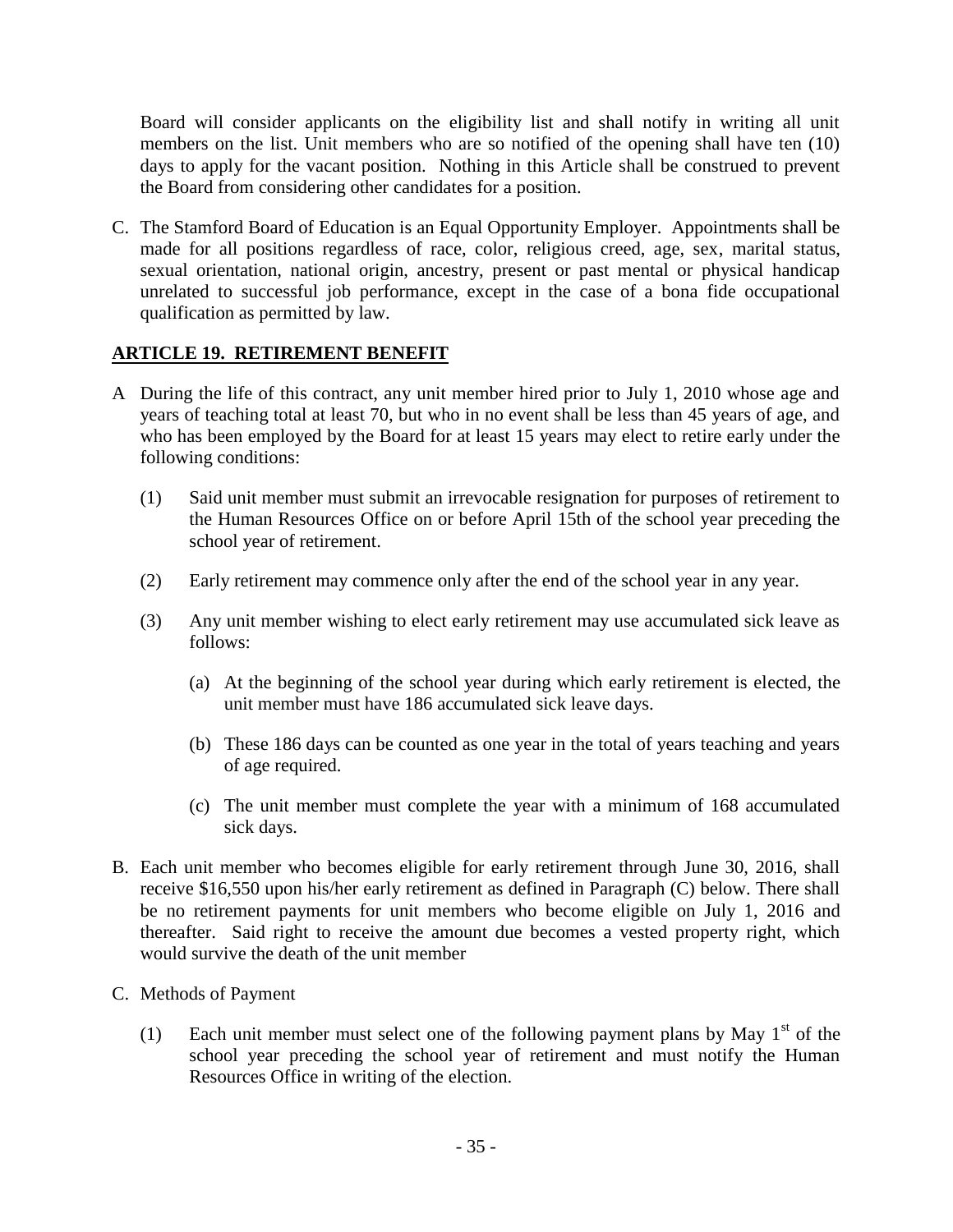PLAN A. Two equal lump sum payments of  $\frac{1}{2}$  of the amount equal to the amount due to be paid for two consecutive years during the first fifteen (15) calendar days after September  $1<sup>st</sup>$  of their first year of retirement.

PLAN B. Three equal lump sum payments of 1/3 the amount equal to the amount due, to be paid for three consecutive years during the first fifteen (15) calendar days after September  $1<sup>st</sup>$  of their first year of retirement.

- (2) At the option of the unit member, payment may be deferred to the following January, with payment to be made on or before January  $10^{th}$ .
- D. (1) The retiree shall have the option to roll over the payment into a Tax Sheltered

Annuity Plan of his/her choice. This option shall be subject to all applicable federal laws and status governing tax sheltered annuity plans.

(2) Unit members who qualify for retirement pursuant to this Article as of June 30, 2016 shall have 50% of the medical insurance continuation due under Article Six (6) of this agreement paid on their behalf for the first three (3) consecutive years of their retirement. Teachers who become eligible for retirement on July 1, 2016 and thereafter shall be responsible for 100% of the cost of such retirement insurance as they may elect.

### **ARTICLE 20. EDUCATIONAL IMPROVEMENT AND TUITION REIMBURSEMENT**

- A. The Board shall pay the cost of tuition for any course beyond the State requirements as required by the Board, and for any courses providing specialized or advanced training required by the Board.
- B. The Board shall encourage the unit member to improve by enabling the unit member to attend conferences in the teaching area subject to the approval of the Superintendent. The unit member shall be reimbursed for reasonable expenses incurred in connection with such attendance.
- C. Unit members shall be expected to participate in voluntary joint study committees with the Board and/or Superintendent to discuss and make recommendations on matters of educational development. Participation by unit members shall not be related to or dependent on affiliation or non-affiliation with any teacher organization, nor should such unit members be considered as representing such an organization.
- D. In any year tenured unit members may be exchanged for teachers from any other school district. Such exchange shall be initially requested by the unit member to the Superintendent who shall than pursue the request with the Board which shall determine final action. All rights and privileges of the exchanged unit members shall continue in full force and effect during the exchange period.
- E. The Board shall advise the SEA (in writing) of any educational conference, held under the Board's aegis, which is available for attendance by unit members.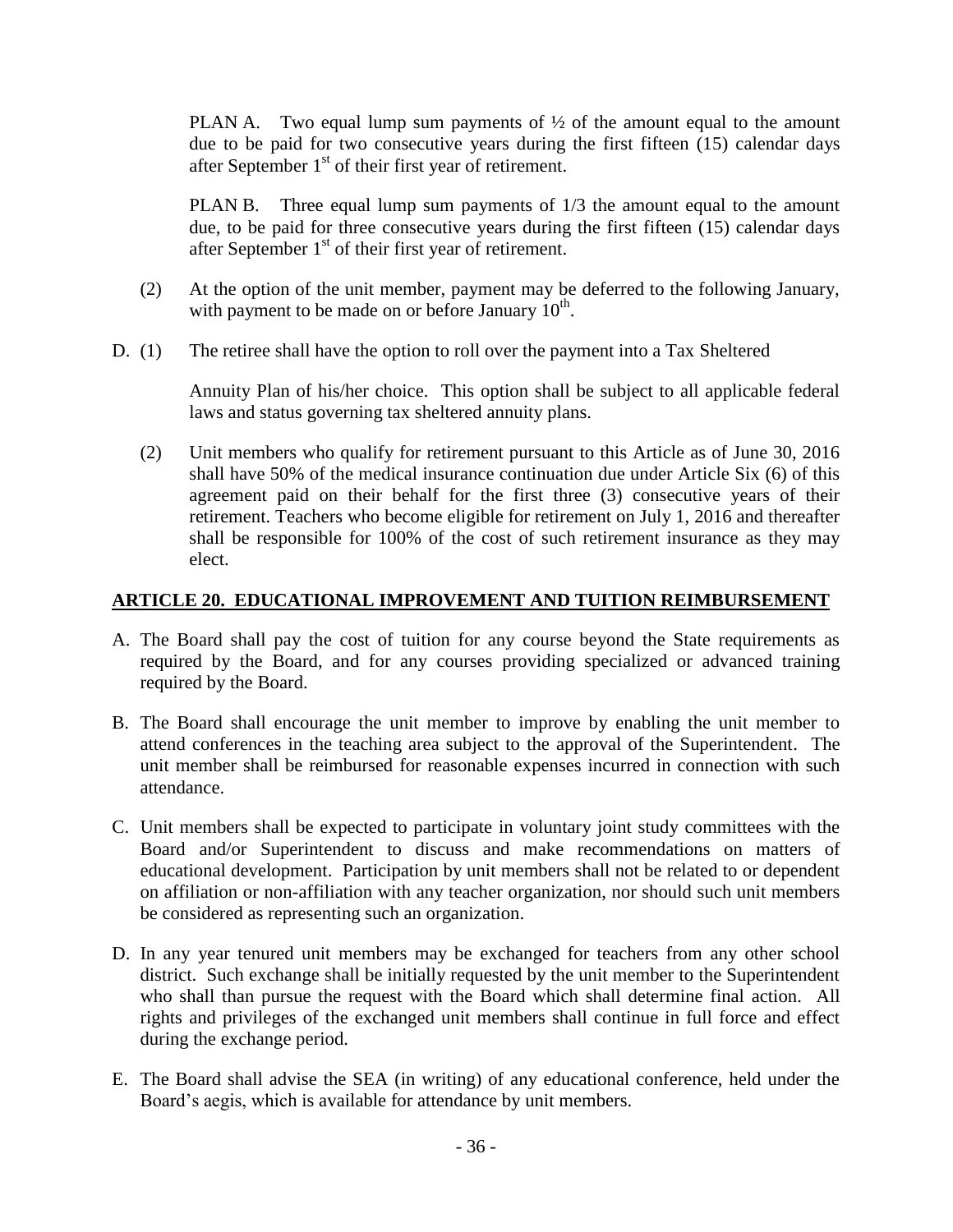#### F. Tuition Reimbursement

In order to recruit and retain the highest quality staff members, the Board shall reimburse unit members for courses taken at accredited colleges and/or universities as follows:

Payment for course work and subsequent placement on the salary schedule are contingent upon written prior approval of the course work by the Superintendent or his/her designee. Such payment shall not be unreasonably withheld. The Board's obligations under this provision shall be limited to \$150,000 annually, and reimbursement shall be available in the order of the written application. This amount shall be allocated as follows: \$50,000 for the summer, fall and spring semesters respectively, with the proviso that unexpended funds, if any, in the summer and fall semesters will carry over so that the full amount will be available each year. Availability of reimbursement funds shall be determined at the time of written approval of the Superintendent. Teachers shall be advised at the time of approval for the course whether funds are available for reimbursement as set forth below.

Upon satisfactory completion of a graduate course taken by a teacher earning credit toward the completion of a master's degree or B.A. plus 15 credits, such teacher shall be reimbursed by the Board for one-third (1/3) of the tuition for such course work to a maximum of one hundred fifty dollars (\$150) per credit.

Reimbursement by the Board of Education upon satisfactory completion of a course shall be one-half of the tuition for graduate course work beyond the master's to a maximum of two hundred twenty-five dollars (\$225) per credit. Tuition reimbursement shall be limited to nine (9) semester hours per calendar year.

# **ARTICLE 21. PROFESSIONAL DEVELOPMENT PROGRAM**

(Short and Long Term Sabbatical Leave)

Professional Development is defined as those systematic, planned activities that promote changes in knowledge, techniques, and attitudes, which improve the effectiveness of all professionals in their roles.

Although curriculum development and individual professional development are not mutually exclusive, this Program focuses on programs oriented to the growth of the individual. The following are goals of such an individual oriented program.

To Expand Knowledge

In one's own field, to keep abreast of new developments and to contribute to knowledge; in general, to extend one's liberal education and cultural activities.

• To Improve Techniques and Skills

To experiment with new approaches to the teaching and learning process and to evaluate them through study, observation, and consultation; through increased self understanding, to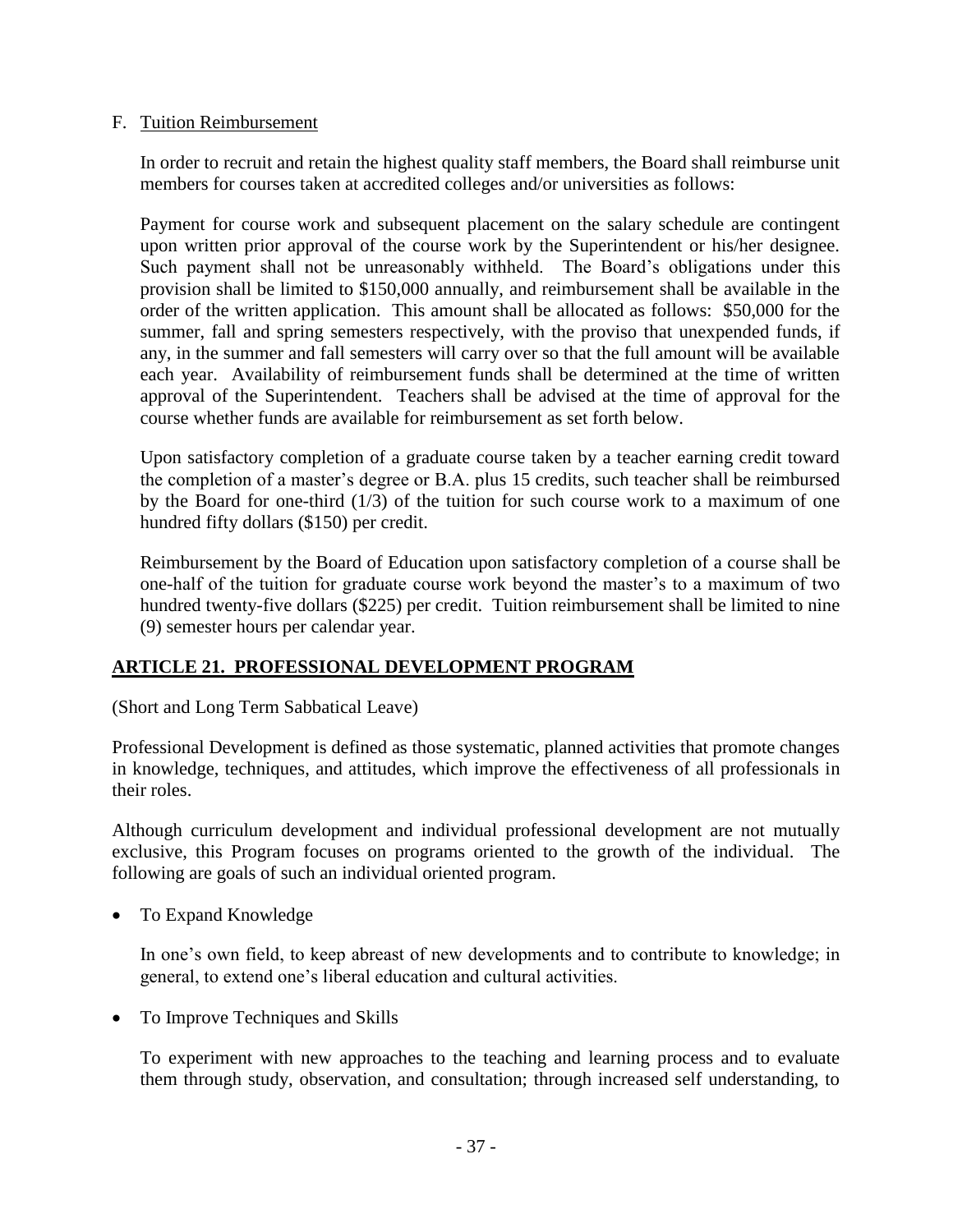become more sensitive to and build empathy with students, parents, and colleagues in all individual relationships.

To Promote Self-Renewal

Through inquiry and creativity, to explore and realize one's full capacities; through new experiences, to become open to change.

To Increase Commitment to and Contribution toward the Profession

To enhance the stature of the profession through encouragement of scholarly and creative pursuits; to encourage initiative in and contributions to professional development through sharing in the planning, operation, and evaluation of a local program.

A. Short Term Leaves and Project Grants

Short Term Leaves and Project Grants during the summer, or for a period of less than a semester's duration, may be awarded to any unit member filing an application. Applications may cover a wide range of activities, subject to priorities identified and published by the Board. The activity must be one, which contributes to the professional growth of the individual and to the Stamford School System.

Such short term leaves and project grants should be carried on during periods of time when other duties do not interfere with the purpose of the leave or project. Thus, short term leaves will normally require that a substitute perform an applicant's regularly scheduled duties. With respect to project grants it is recommended that proposals be restricted, whenever possible, to those, which can be carried, out during the summer or holiday periods.

Types of Awards: Applications will usually encompass a wide variety of purposes including experimental projects involving development of teaching methods and materials, curriculum improvements, teacher student relationships, subject matter research in one's field of specialization, and other professional activities. All such projects should be limited, whenever possible, to work during summer and holiday periods. If necessary, project grants during summer or holiday periods may be combined with short term leaves during the school year.

B. Long Term Sabbatical Leaves

The purposes of long-term sabbatical leaves in a program of professional development are:

To recognize that the changes in both methods and subject matter of elementary and secondary education are so profound as to require that school personnel be given an opportunity to detach themselves from the performance of their duties for periods of a half year or longer in order to maintain proficiency in their fields of interest and specialization.

To encourage teaching and administrative personnel to pursue their professional interests and contribute to the improvement of public education in Stamford and in the nation.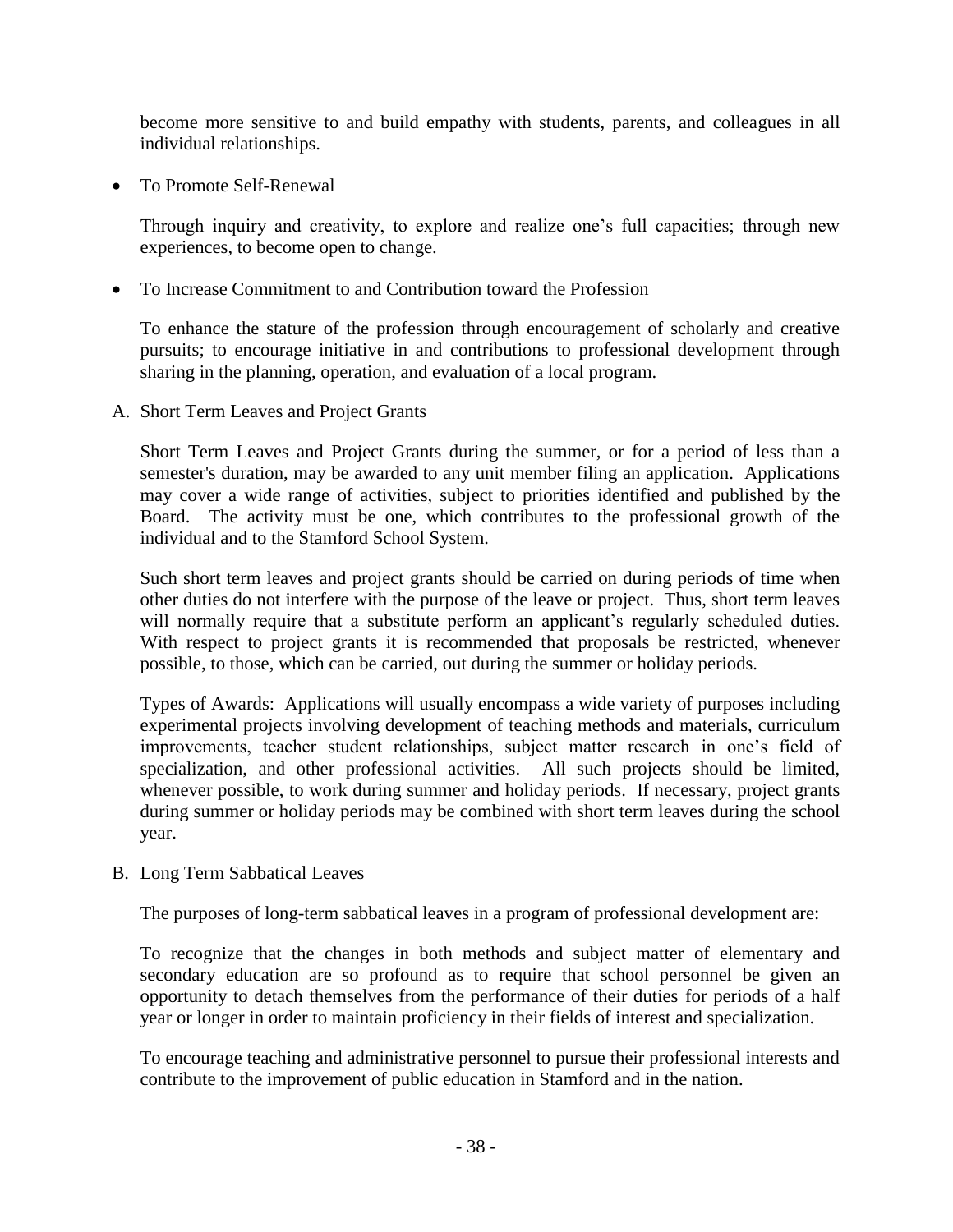To ensure that the Stamford School system will continue to attract teachers and supervisory personnel who are dedicated to the importance of education as a professional career with an opportunity, in Stamford, to help make a progressive system a model for communities elsewhere.

In order to accomplish these goals, applications for professional leaves (sabbaticals) will be considered for a unit member who desires to accomplish a stated professional objective during a time period not to exceed one year in duration and which will not involve parts of two school years. The categories of academic leave, creative activities, educational activities, and public service leave are not intended to be all inclusive, but are presented as a guide both to those who prepare applications for leave and to those who are entrusted with their approval.

(1) Academic Leave:

Proposals requesting leave of absence in order to pursue study or research at a college or university.

- (a) Completion of university residence requirement and/or dissertation. Progress to advanced degrees is encouraged in the salary schedule and most of our unit members will be expected to complete their degree work during the summer periods and with leaves of absence without pay. Yet there are special circumstances which merit approval under a professional development program. In many fields of specialization a doctorate is a research degree, which requires both university residence and an allocation of a substantial block of uninterrupted time to the completion of a dissertation. Long service unit members who have conscientiously served our community in the classroom and who have made academic progress toward their degree during the summers, should be given an opportunity to request long-term leaves for completing the doctoral degree.
- (b) Course work in subject taught for long service unit members. In many fields knowledge acquired many years ago cannot readily be maintained by summer study or during time not taken up by current duties. The maintenance and development of knowledge and skills in fields where knowledge has developed rapidly, such as mathematics. Languages, and the physical sciences, are essential and the opportunity to request leaves in other fields is desirable.
- (c) Postgraduate research projects at some university. Projects in a unit member's field or specialization will be considered for approval once he/she has completed his/her degree objectives. We recognize that both professional motivation and teaching are benefited by the desire to contribute knowledge in one's own field and that our school system will benefit if it maintains incentives for its personnel who can make such contributions.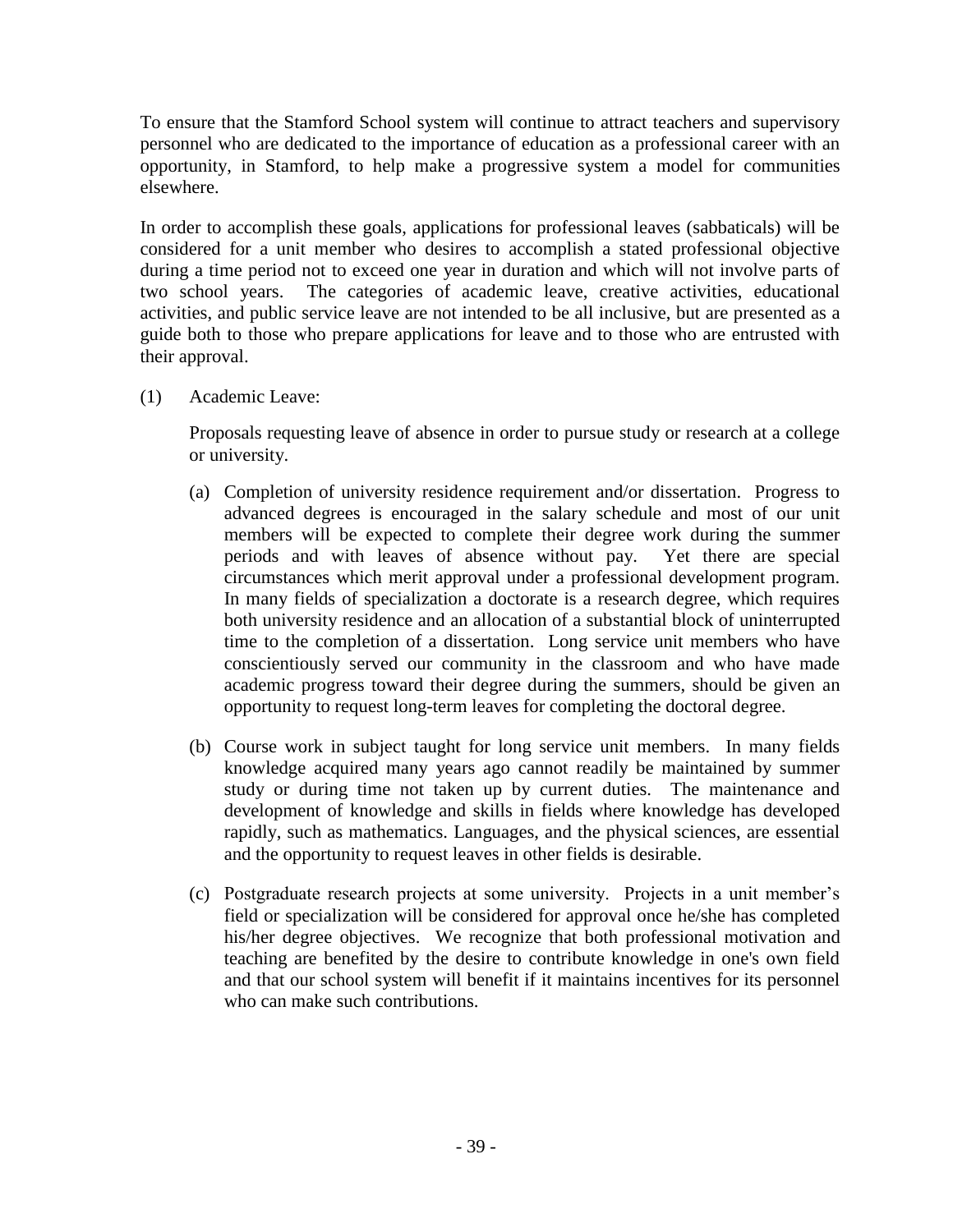(2) Creative Activities:

Proposals requesting sabbatical leave for professional purposes, which do not involve university residence.

- (a) Subject matter research or equivalent activity. Proposals which do not involve university residence could include activities in the field of art, theater, or music where the opportunity to practice or participate professionally with a performing group provides the contribution. Research proposals not involving university residence would also be eligible from all fields.
- (b) Institutes. Professional leaves may be requested to attend institutes devoted either to the subject field, to particular problems affecting aspects of public education or to more general subjects.
- (c) Writing. A general category of proposals devoted to writing in one's field of competence would be acceptable for inclusion in a professional development program.
- (3) Educational Activities Directly Related to Teaching Responsibilities.
	- (a) Travel. Throughout all levels of instruction in our public schools, there are particular subjects which benefit from the added dimensions which acquaintance with other cultural environments will provide. Teachers of language, social science, and the humanities among the specialized areas, and the general elementary teacher provide the most obvious examples where travel will benefit instruction.
	- (b) Curriculum Projects. Many unit members have ideas concerning the revision and reformulation of curriculum based upon their experience and background, which can provide direct benefit to the Stamford School System or other school systems. Such projects can be experimental in nature and need not be directly initiated by a unit member on behalf of his/her department.
- (4) Public Service Leaves

Stamford may be a "contributing school system" to the extent that it may make its faculty available for the acceptance of responsibilities in less economically advanced areas, both domestic and foreign.

C. Special Assignments

Special assignments selected by the Superintendent of Schools with the Board of Education really do not fall into the category of "Sabbatical." The Board may opt to assign selected personnel to particular high priority projects at full pay or even at premium pay if the Board so desires. It is assumed that such special projects and opportunities should be announced to all interested unit members and that the selection process be established to guarantee that the best qualified person will be chosen. The number of persons involved in such assignments at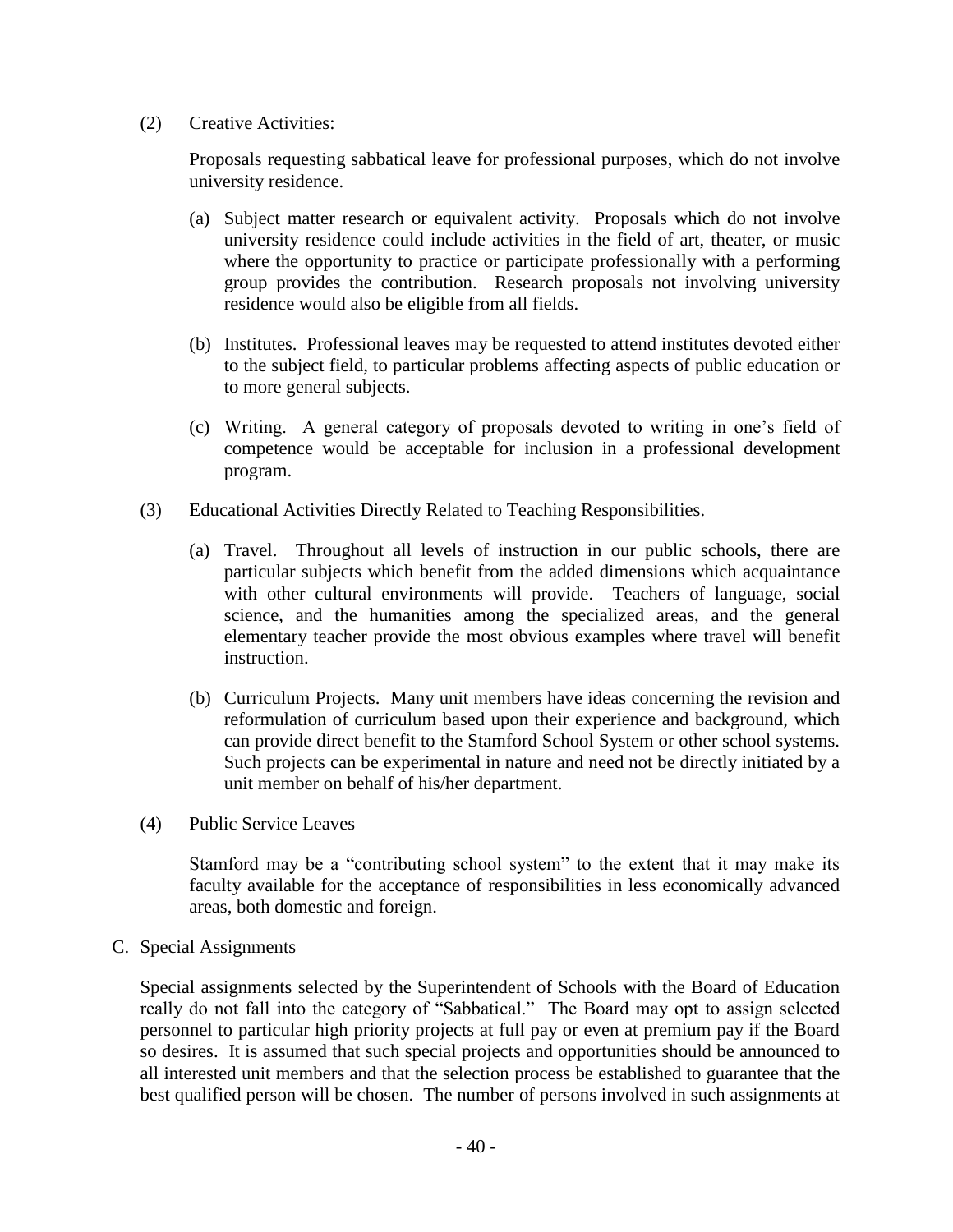any given time will not be deducted from the quota of persons eligible to apply for consideration for sabbatical. (1% as prescribed by contract.)

The Superintendent and Board might choose to invite a particular staff member to pursue special study or research, which would make him/her of special value to the district.

The Board reserves the right to grant a special leave on a selected basis to those who propose to focus their attention on completion of an identified high priority educational project which might promise to be of practical value to the Stamford Public Schools. Delivery of a tangible product (book, curriculum guide, etc.) may be imposed as a condition in granting the leave and the Stamford Public Schools shall have the exclusive right to use such materials.

D. Granting of Leave

All leaves under this section are to be granted at the sole and absolute discretion of the Board.

E. Compensation

One hundred percent (100%) of salary will be paid during any short or long-term sabbatical granted.

- F. Eligibility
	- (1) Any unit member may apply for short-term leaves and project grants.
	- (2) Any unit member with at least seven years experience with the current certification, the last five of which must have been in the Stamford System.
	- (3) No more than 1% of the unit members in the Stamford Schools shall be allowed Sabbatical Leave in any one year.
	- (4) The applicant must hold a Professional Educator certificate.
	- (5) Preference shall be given to the unit member with more experience, all other things being equal.
	- (6) During the Sabbatical Leave, the applicant shall be considered to be in the employ of the said Board, and may receive compensation as provided in the Rules and Regulations of the Board. However, the Board shall not be held liable for death or injuries sustained by the unit member while on Sabbatical Leave.
	- (7) Responsibility for deduction of the retirement payments shall be the responsibility of the Board.
	- (8) The compensation of the applicant on Sabbatical Leave shall be based on the salary he/she would receive were he/she on active staff status for the period in which the leave is effective.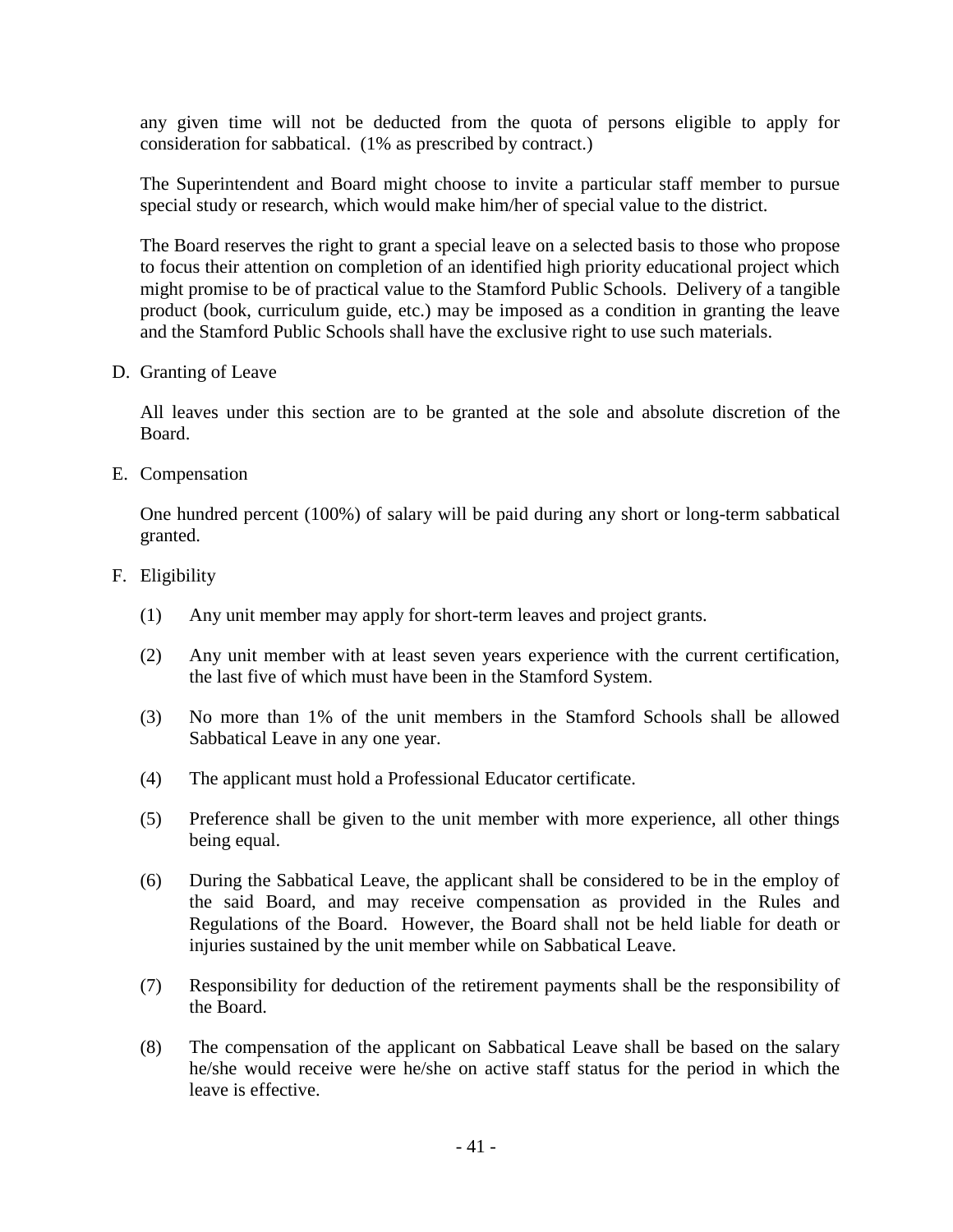- (9) The due date of the application shall be January 1st for leaves during the following school year. The Board of Education, however, reserves the right to grant exceptions to late applicants, depending on the circumstances.
- (10) The Superintendent shall give notice to the applicant within sixty (60) days after the due date of filing the application as to whether or not the application is being recommended to the Board.
- (11) The following conditions and procedures shall prevail with reference to the applications which applications shall include but not be limited to:

(a)

- letter of application;
- up-to-date transcripts unless same are already in the personnel file;
- supporting letters from appropriate persons;
- documents which will verify statements presented by the candidate and offer additional relevant information; and
- other documents which may be prescribed by administrative regulation.
- (b) Upon receipt of the application, the Superintendent may refer it to a Sabbatical Leave Committee for study and consideration. This Committee shall consist of three (3) members appointed by the Superintendent and two (2) members appointed by the SEA.
- (c) In recommending approval of an application, the following factors shall be considered:
	- Compliance with the due date requirements.
	- The purpose of the leave.
	- The seniority of service in the school system.
	- The effect such applicant's absence might have on the school system; and
	- The criteria set forth in A and B above.
- (12) The unit member upon return from a Sabbatical Leave shall be restored to his/her position, or to a position of like nature, seniority status, and pay provided that the unit member remains eligible for reinstatement under other Rules and Regulations of the Board of Education.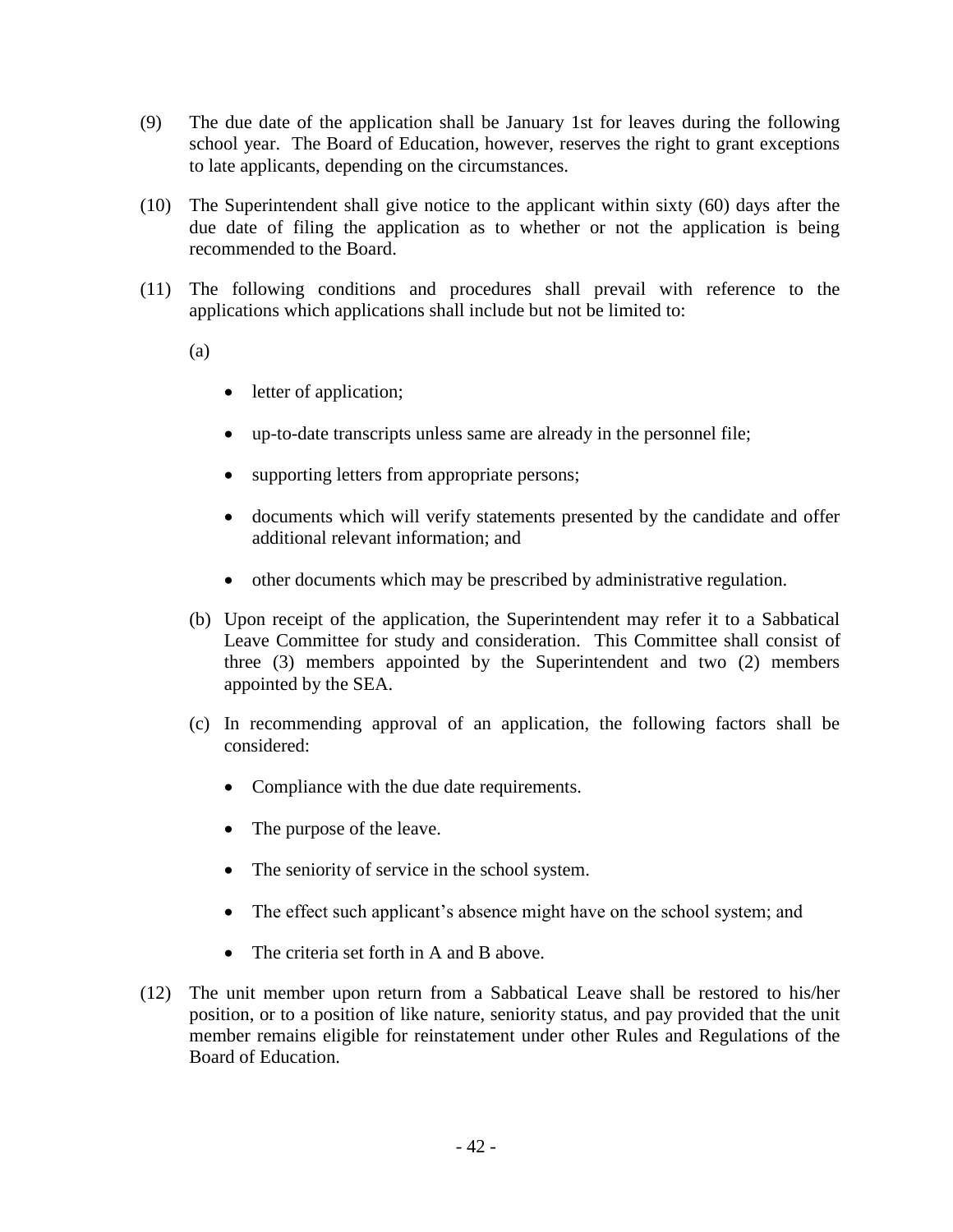- (13) Said applicant shall be entitled to participate in any other benefits that may be provided by the Rules and Regulations of the Board of Education.
- (14) Payment of salary to a unit member on Sabbatical Leave shall be made in accordance with the provisions of the Board in payment of salary to other members of the professional staff. The unit member on leave shall be responsible for keeping the Business Office Notified as to his/her address.
- (15) A term of Sabbatical Leave shall entitle a unit member to an automatic salary schedule adjustment at the beginning of the next full year of school following his/her return to service in the system.
- (16) The unit member shall furnish such reports as the Superintendent deems necessary or reasonable to determine that the unit member is fulfilling the agreement and all the requirements of the leave.
- (17) All unit members granted a Sabbatical Leave shall return for at least two (2) full years, unless this requirement is waived by the Superintendent for good reason and approved by the Board. A formal contract to this effect shall be entered into in advance of the start of the leave and as a condition of it.

### **ARTICLE 22. GRIEVANCE PROCEDURE**

A. Purpose

The purpose of this procedure is to secure, at the lowest possible administrative level, equitable solutions to the problems, which may from time to time arise affecting the welfare or working conditions of unit members. Both parties agree that these proceedings shall be kept as informal and confidential as may be appropriate at any level of the procedure.

- B. Definition of Grievance
	- (1) Grievance shall mean a claim by a unit member or a group of unit members of the Association that there has been a violation, misinterpretation or misapplication of the provisions of this Agreement or of the rules, regulations, administrative directives or policies of the Board.
	- (2) Nothing herein contained shall be construed as limiting the right of any unit member having a grievance or dispute to discuss the matter informally with any appropriate member of the administration.
- C. Procedure
	- (1) Since it is important that grievances or disputes be processed as rapidly as possible, the number of days indicated at each level should be considered as maximum. The time limits specified may, however, be extended by mutual agreement in writing. A party's failure to respond to a request for an extension constitutes an extension. In the event a grievance is filed on or after June 1st, the time limits set forth herein shall be reduced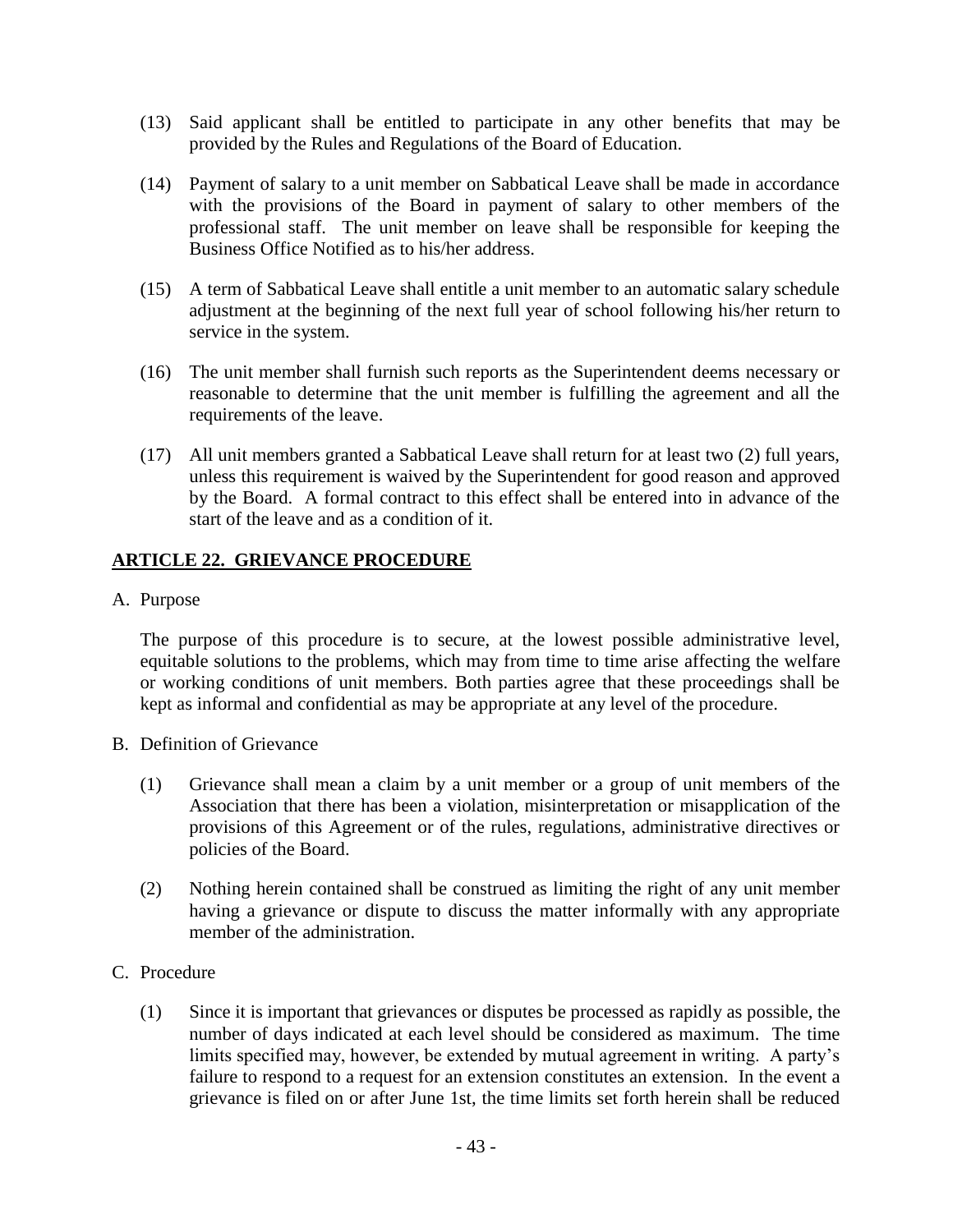so that the grievance procedure may be exhausted prior to the beginning of the next school term.

- (2) Decisions rendered at Levels One, Two and Three shall be in writing, setting forth the decision and the reason therefore, and shall be promptly transmitted to all parties in interest and the SEA. Decisions rendered at Level Four shall be in accordance with Paragraph D4(c) of this Article.
- (3) No reprisals of any kind shall be taken by the Board or by any member of the administration against anyone by reason of participation in the grievance procedure or support of any participant thereto.
- (4) All documents, communications and records dealing with the processing of a grievance shall be filed separately from the personnel files of the participants.
- (5) All matters pertaining to a grievance, during the processing of such grievance, shall be held confidentially by all parties involved.
- (6) Each grievance filed shall be specific in nature and set forth sections allegedly violated and how the violation allegedly has taken place.
- D. Levels
	- (1) Level One Principal or Immediate Superior
		- (a) A unit member with a grievance or dispute shall first discuss it with an immediate supervisor or principal, either directly or with the SEA's Building Grievance Representative, with the objective of resolving the matter informally.
		- (b) Before proceeding to Level Two, the matter shall be presented to the Grievance Committee of the SEA, which shall decide whether there is a valid grievance.
		- (c) Where the Grievance Committee rejects the validity of the grievance and the grievant or grievants decide to proceed to Level Two, any costs incurred by the grievant or grievants shall be at their own expense.
	- (2) Level Two Superintendent of Schools
		- (a) In the event that such aggrieved unit member is not satisfied with the disposition of the grievance at Level One, or in the event that no decision has been rendered within ten (10) school days after presentation of the grievance, the aggrieved party may appeal in writing to the Superintendent of Schools through the chairperson of the SEA Grievance Committee within five (5) school days after the decision at Level One or fifteen (15) school days after the grievance was presented, whichever is sooner.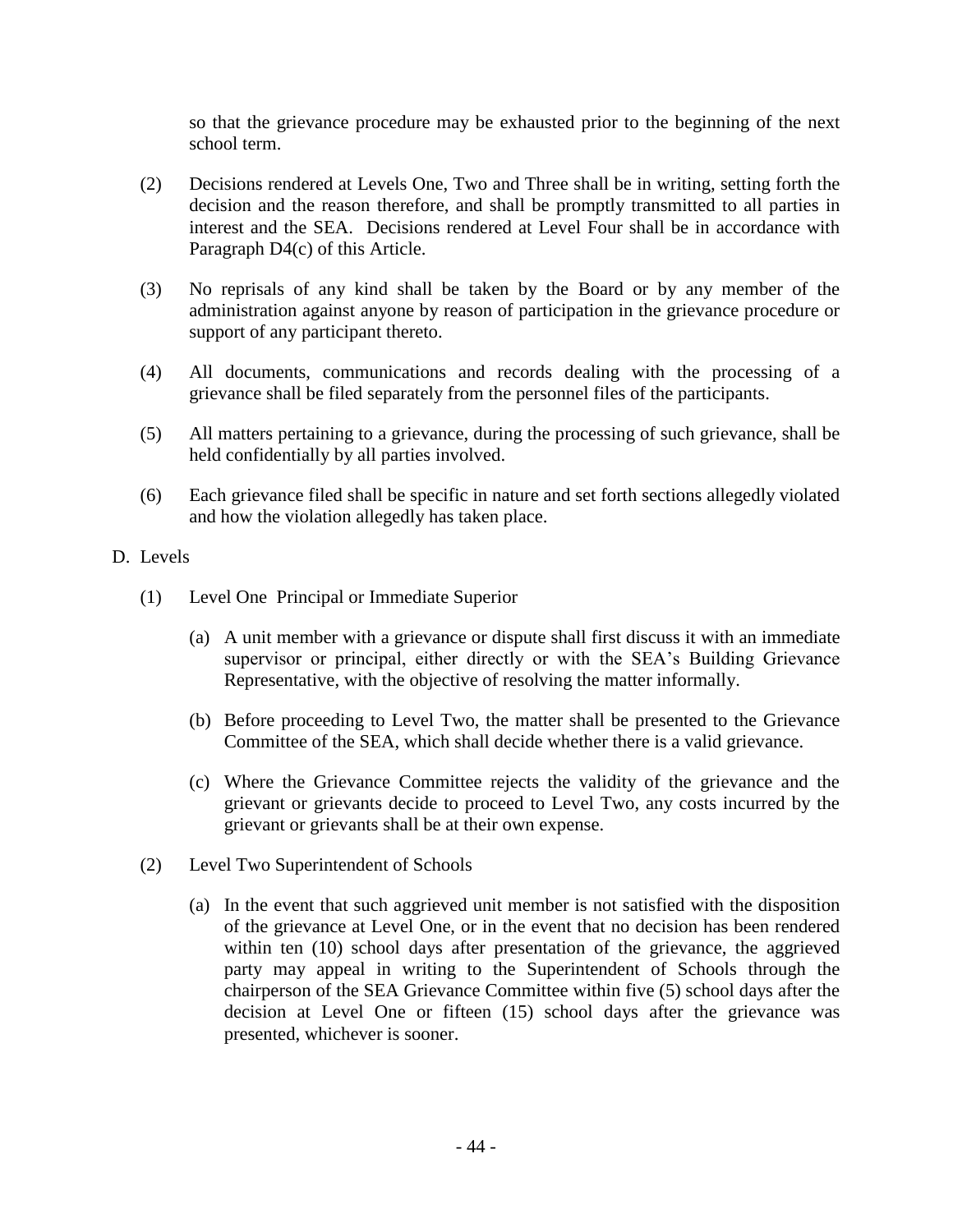- (b) The Superintendent shall represent the Administration at this level of the grievance procedure. Within ten (10) school days after receipt of the written grievance by the Superintendent, the Superintendent shall meet with the aggrieved unit member in an effort to resolve it.
- (c) If a unit member does not file a written grievance to the Superintendent within ninety (90) days after the member of the unit knew, or should have known of, the act or condition on which the grievance is based, then the grievance shall be waived.
- (d) A dispute as to whether a grievance has been waived under this paragraph shall be subject to arbitration pursuant to Paragraph D4 of this article.
- (3) Level Three Board of Education
	- (a) In the event that the aggrieved unit member is not satisfied with the disposition of the grievance at Level Two, or in the event no decision has been rendered within ten (10) school days after he or she has first met with the Superintendent, he or she may file a written grievance, indicating such dissatisfaction, with the chairperson of the SEA Grievance Committee within fifteen (15) school days after he/she has first met with the Superintendent, or within five (5) school days after the decision at Level Two, whichever is sooner. Within five (5) school days after receiving the written grievance, the Chairperson of the SEA Grievance Committee may refer it to the Board. Within ten (10) school days after receiving the written grievance, the Board, or a committee of the Board, shall meet with the aggrieved unit member for the purpose of hearing the grievance. However, the ultimate decision of the grievance at Level Three shall be rendered within twenty (20) school days, from the said hearing, (or if beyond the close of the school year, within thirty (30) calendar days). The full Board shall be informed of the grievance decision in executive session at the next regular board meeting.
- (4) Level Four Impartial Arbitration
	- (a) In the event that the aggrieved unit member is not satisfied with the disposition of the grievance at Level Three, or in the event no decision has been rendered within twenty (20) school days after he/she has first met with the Board Committee, the unit member may, within five (5) school days after a decision by the Board or twenty-five (25) school days after he or she has first met with the Board committee, whichever is sooner, present a request in writing to the chairperson of the SEA Grievance Committee to carry the grievance to arbitration. The Association may then file a demand for arbitration. Any demand for arbitration shall be filed by the SEA within thirty (30) days of receipt of the Board's decision, with simultaneous written notice to the Board.
	- (b) The parties shall be governed by the rules and regulations of the American Arbitration Association in the selection and designation of an arbitrator.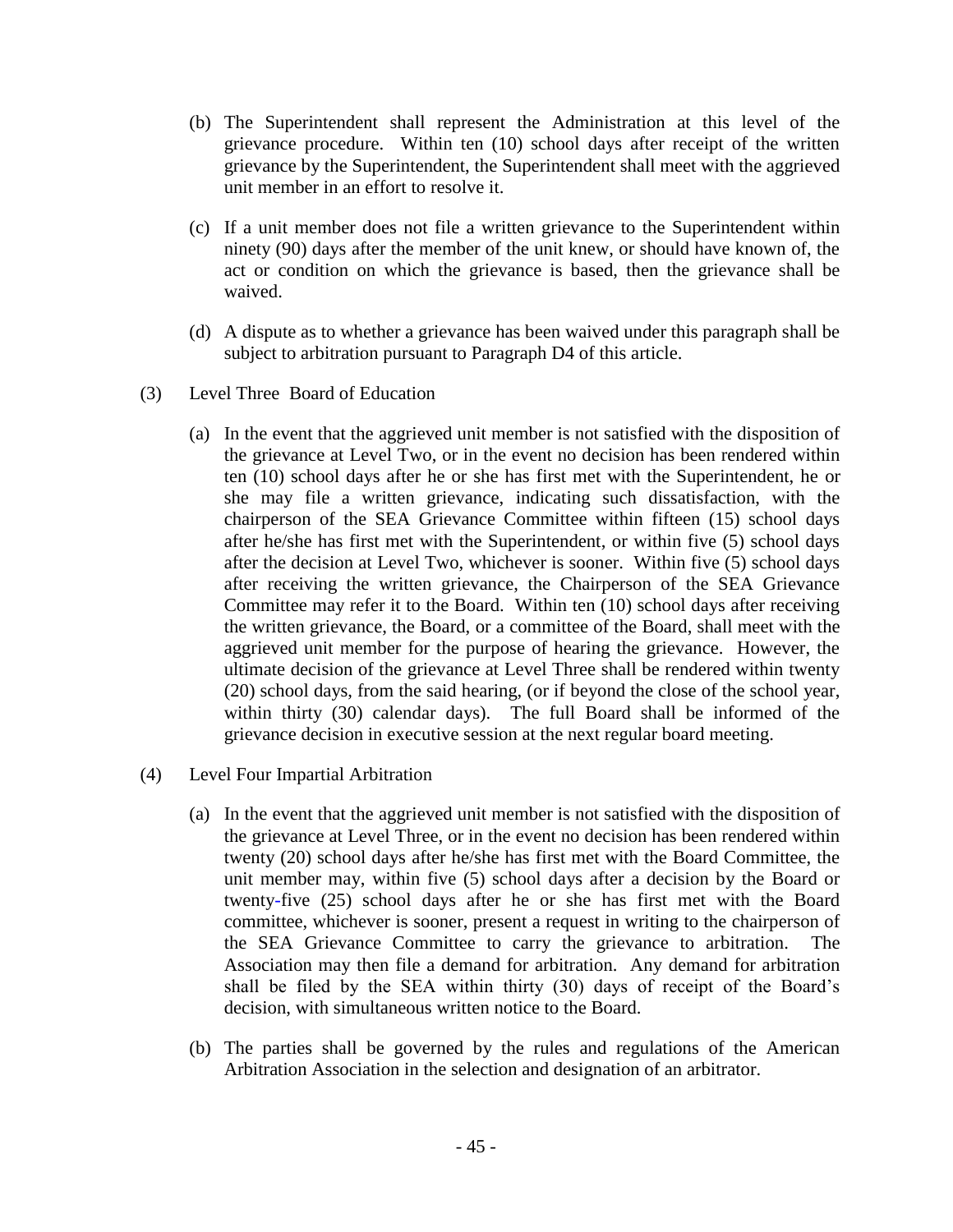- (c) The arbitrator so selected shall confer with representatives of the Board, the aggrieved unit member, and the chairperson of the SEA Grievance Committee and hold hearings promptly and shall issue a decision not later than twenty (20) days from the date of the closing of the hearings, or, if oral hearings have been waived, then from the date the final statements and proofs are submitted. The arbitrator's decision shall be in writing and shall set forth the findings of fact, reasoning and conclusions on the issues submitted. The arbitrator shall be without power or authority to make any decision or recommendations, which require the commission of an act prohibited by laws or which violates, modifies, alters or changes the terms of this Agreement.
- (d) Where the grievance involves an alleged violation, misinterpretation or misapplication of the provisions of this Agreement, then the arbitrator may render a decision which shall be final and binding on the parties; however, where the grievance involved an alleged violation, misinterpretation or misapplication of the rules, regulations, administrative directives or policies of the Board, then the recommendation or decision of the arbitrator shall be advisory. Said decision or recommendation of the arbitrator shall be submitted to the Board, the aggrieved unit member(s) and the chairperson of the SEA Grievance Committee.
- (e) Cost of such arbitrator shall be equally borne financially by the SEA and the Board.
- E. Rights of Unit Members to Representation

Any unit member may be represented at any stage of the grievance procedure by any counsel of choice, except that the person may not be represented by an officer of any other teacher organization. Exclusive organizational representation shall be provided by the SEA.

Should a unit member in exercising the rights under this Section reach an understanding or agreement with a supervisor, then the understanding or agreement must not be inconsistent with the provisions of this Agreement. Copies of all correspondence, responses and final resolutions will be provided to the SEA.

F. Special Types of Grievance

If, in the judgment of the chairperson of the SEA Grievance Committee, a grievance affects a group or class of unit members, the chairperson may submit such grievance in writing to the appropriate administrator. A hearing will be held within fifteen (15) days of its filing. In the event that the aggrieved group includes unit members from several schools, the SEA may initiate the grievance procedure at Level Two (Superintendent) with information copies of such grievance sent simultaneously to the principals or immediate superiors of the employees involved.

G. Grievances shall be filed to the appropriate level.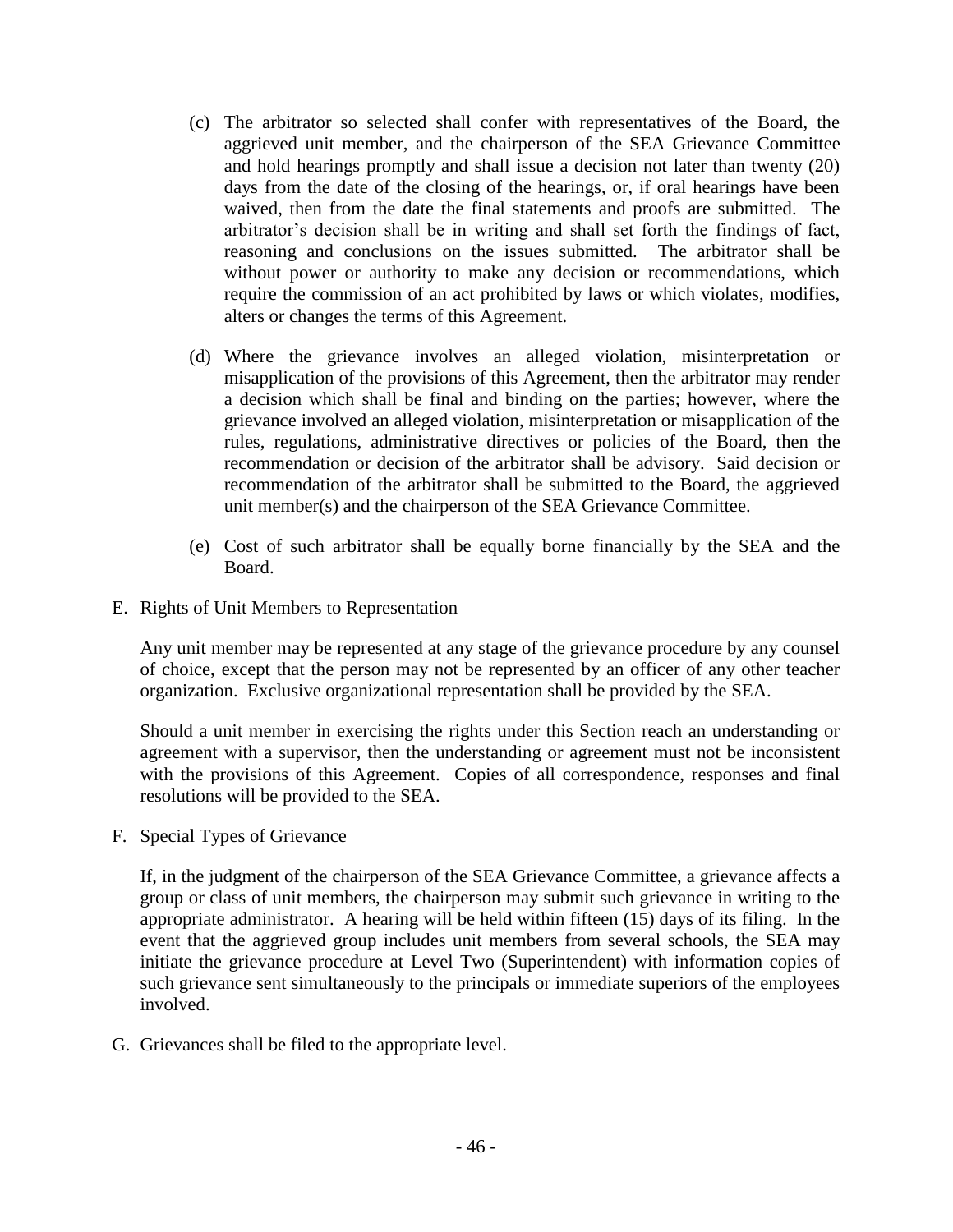### **ARTICLE 23. PROTECTION OF UNIT MEMBERS**

- A. Unit members shall report immediately in writing to their principals, and to the central office, all cases of assault suffered by them in connection with their employment, and a record shall be made and retained of such incident in the file of any student involved.
- B. In any event of this nature, Board Policy 5131 shall be followed.
- C. This report shall be forwarded to the Board which shall comply with any reasonable request from the unit member for information in its possession relating to the incident or the persons involved and shall act in appropriate ways as liaison between the unit member, the police and the courts, if necessary.
- D. A unit member may use such force as is necessary within the scope of employment to protect one from physical attack by a student, or other person, or to prevent injury to another student. Any case of assault upon a unit member shall be promptly reported to the Board or its designated representative, in most cases the principal. Likewise, any time a unit member finds it necessary to use such force, he/she shall immediately report this to the immediate supervisor whether or not he/she considers this to be necessary to protect the unit member or a student. This communication will include a written description of the incident. The Board will provide legal counsel to advise the unit member of rights and obligations with respect to any such assault and shall promptly render all reasonable assistance to the unit member in connection with the handling of the incident with law enforcement and judicial authorities, if necessary.
- E. Whenever a unit member is absent from school as a result of personal injury caused by an assault arising out of and in the course of employment, he or she shall be paid full salary for the period of such absence without having such absence charged to the annual sick leave or accumulated sick leave. Any amount of salary payable pursuant to this Section shall be reduced by the amount of any workmen's compensation award for temporary disability due to the said assault injury for the period for which such salary is paid. The Board shall have the right to have the unit member examined by a physician designated by the Board for the purpose of establishing the length of time during which the unit member is temporarily disabled from performing duties; and, in the event that there is no adjudication in the appropriate workmen's compensation proceeding for the period of temporary disability, the opinion of said physician as to the said person shall control.

# **ARTICLE 24. UNIT MEMBER EVALUATIONS**

- A. The parties agree that the evaluation of unit member performance by observations shall be conducted openly and with full knowledge of the unit member. The unit member shall be apprised of any evaluation and shall be permitted to discuss the same with the Superintendent or his designee and may upon request submit appropriate written consent for inclusion in that unit member's personal file.
- B. Unit members shall have the opportunity to review and discuss any evaluation reports with their supervisors and to review the contents of their personal files as maintained by building principals, supervisors or the Superintendent to the extent allowed by the Connecticut Right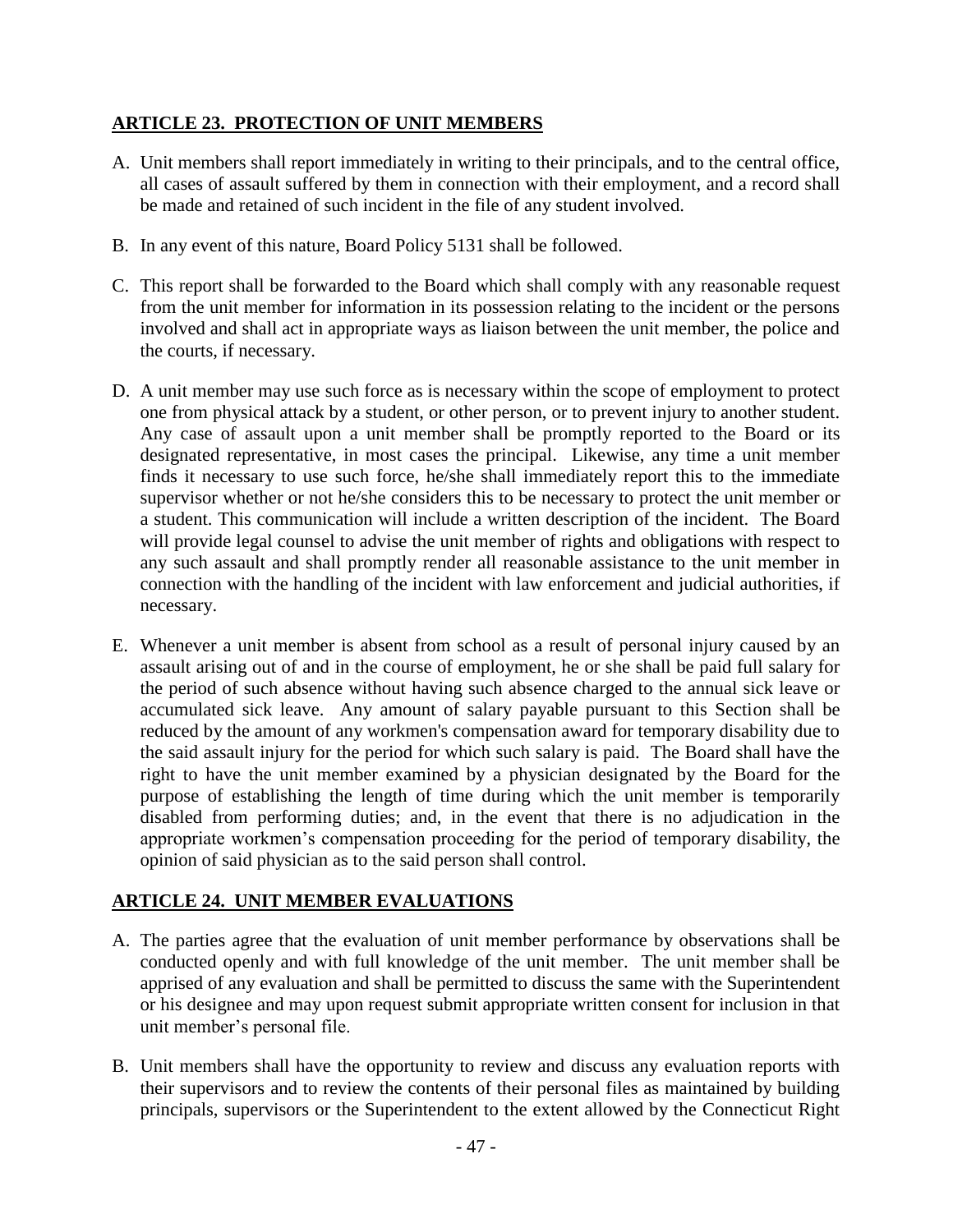to Know Laws. Unit members shall be provided with a copy of any evaluation report at least one day prior to a conference on the same with their principal and/or supervisor.

- C. No evaluation report shall be typed by a parent of a student in the school of the unit member being evaluated.
- D. No unit member shall evaluate another unit member except that department heads shall continue to participate in the evaluation of those whom they supervise.
- E. The grievance procedure under this Contract shall apply only to procedural questions concerning unit member evaluation.

### **ARTICLE 25. WORK SAVER PLANNING COMMITTEES**

- A. The Board and the SEA agree that there are many teacher duties, which do not add to the education of the student or to the professional growth of the unit member. Therefore, the SEA shall organize teacher administrator committees in each school to seek innovative ways to eliminate, reduce or change such duties so that less time and energy need be spent on them.
- B. Participation by unit members shall not be related to or dependent on affiliation or non affiliation with any teacher organization, nor should such unit members be considered as representing such an organization.
- C. Recommendations not requiring Board action shall be submitted to the Superintendent for his/her approval.

# **ARTICLE 26. TEXTBOOKS**

- A. The Board will insure that each pupil in a classroom has textbooks for his/her own use when it is determined that it should be so as outlined in B below.
- B. Recognizing the statutory responsibility of the Board for the provision of textbooks and also the professional competence and skills of the staff in relation to textbook selection, the SEA and the Board agree that the determination of textbooks to be used in the schools shall be cooperatively arrived at through joint consultation among unit members and administrators, subject to final approval by the Board.

### **ARTICLE 27. CONTRACTS**

The Board agrees to provide individual contracts to each unit member. Salary notifications shall be delivered into the hands of the unit members by June 15.

### **ARTICLE 28. INTERIM UNIT MEMBERS**

A. Interim contracts will be issued when a vacancy is to be filled for the remainder of the school year between the fifth day of the student school year and April 1. Unit members who are issued interim contracts will be placed on the proper step and degree column of the salary schedule.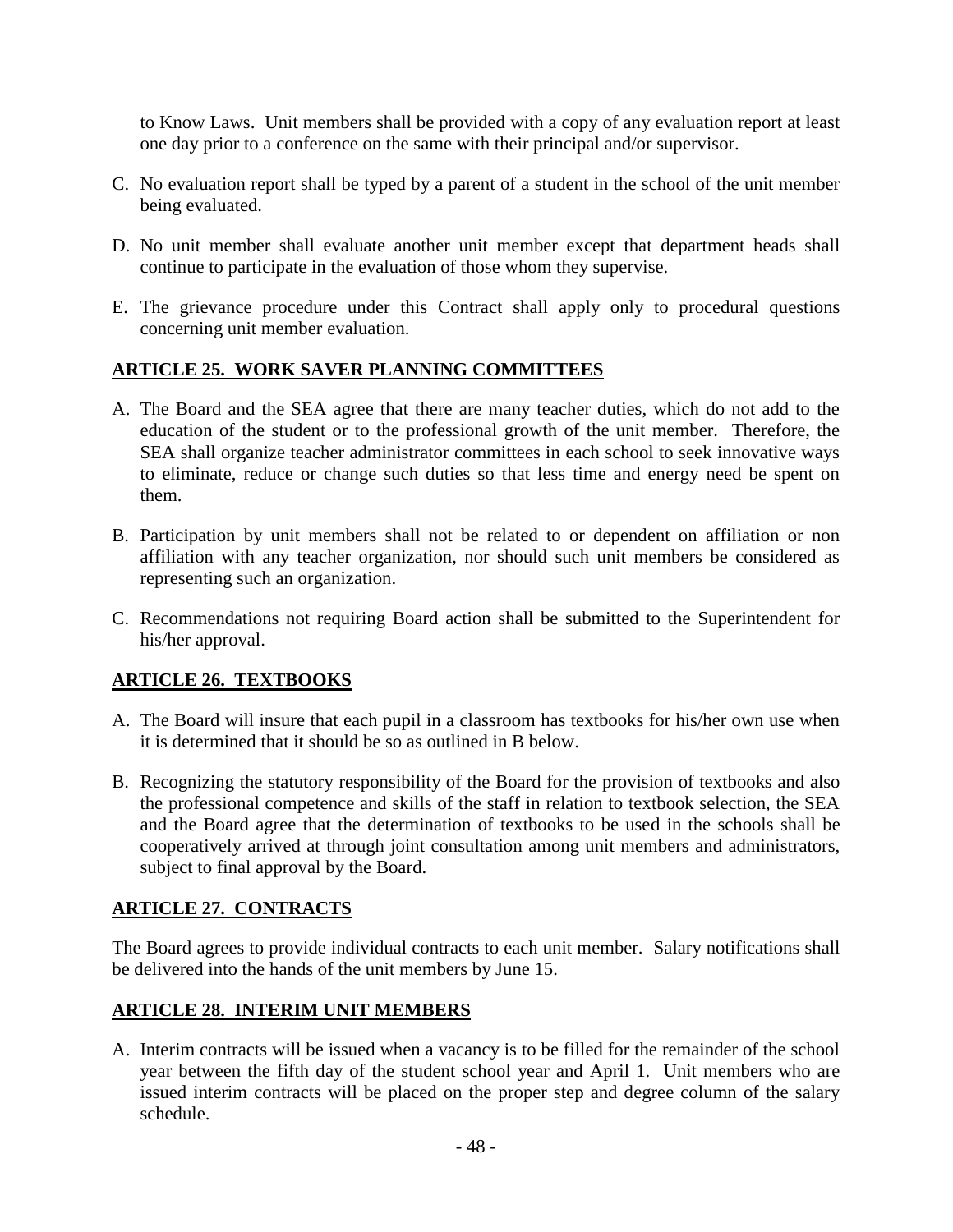- B. Interim contracts will be issued to unit members who are filling a position to which another unit member is entitled to return.
- C. Any unit member who has served ninety-three (93) consecutive days under an interim contract and who is rehired to teach in Stamford before the third September 1<sup>st</sup> after the effective date of his/her layoff shall be issued a regular contract.
- D. Any unit member who has served as an interim teacher and has not returned to a position on the first day of the following school year shall have no right to recall as defined in Article 15 of the Contract.

# **ARTICLE 29. INNOVATIONS**

It is agreed by the Board and the SEA that the provisions of the contract are in no way intended to preclude educational innovations nor the most advantageous use of technological innovations.

# **ARTICLE 30. DEDUCTIONS**

- A. Two weeks prior to the close of the academic year, the Board shall provide a payroll deduction selection sheet to all unit members and shall honor requests for all deductions made in past practice. The sheet shall include a check off for donation of days to the Sick Leave Bank. Unit members shall also indicate their choice of salary payment plan limited to 21 payments or 26 payments with the final check at the end of the school year. The Board shall not be required to honor for any month's deductions, any authorization delivered to it later than two (2) weeks prior to the distribution of the payroll from which deductions are to be made. Not later than September 10th of each year the Association shall provide the Board with a list of those unit members who are members of the Association.
- B. (1) All unit members shall, as a condition of continued employment, join the bargaining agent and pay dues or pay a service fee to the bargaining agent in an amount no greater than the portion of the local, state and national combined membership dues of the bargaining agent used to underwrite the costs of collective bargaining, contract administration and grievance adjustment. The bargaining agent shall certify to the Board the amount of said service fee no later than January 1st of each school year.
	- (2) The Board shall deduct dues from the pay of each member of the Association in equal amounts on the second payday of each month commencing in September and ending in June. The Board shall deduct service fees from the pay of teachers who are not members of the Association in equal amounts on the second payday of each month, commencing in January and ending in June.
	- (3) The Association shall meet its legal obligations to inform nonmembers as to the service fees and their deductions, and the Board shall refer all inquiries concerning service fees to the Association.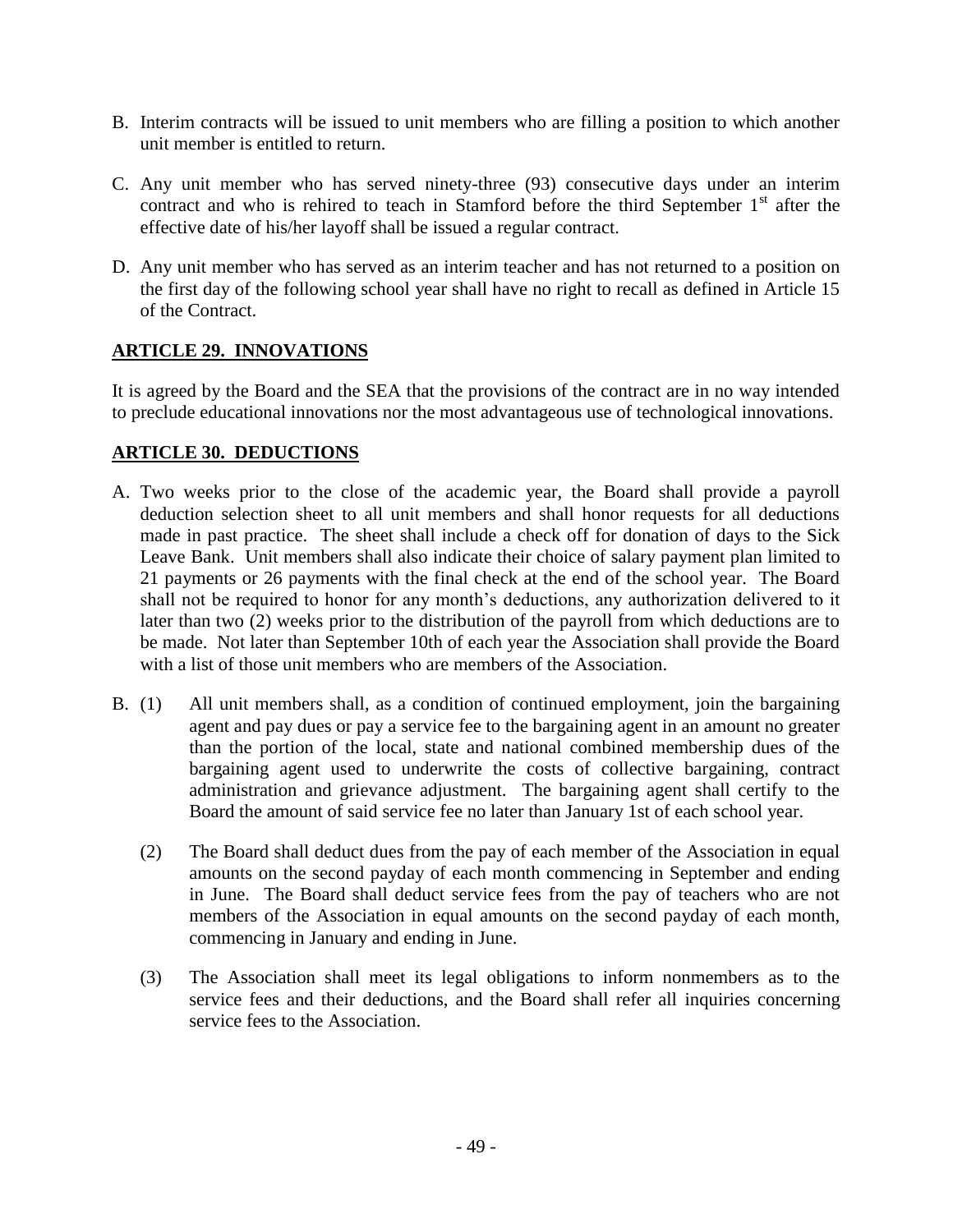- (4) The parties agree that, under Article 32(C), in the event a unit member resigns or otherwise terminates his/her employment or receives an unpaid leave of absence, the Association shall inform the Payroll Department, City of Stamford, of the amount of dues or service fees to be deducted from the final check.
- C. Unit members whose employment commences after the start of the school year shall pay a prorated amount of dues or service fees equal to the percentage of the school year remaining. In the event a unit member resigns or otherwise terminates his/her employment or receives an unpaid leave of absence, annual dues or the service fee shall be deducted from the final check.
- D. The Board agrees to forward to the Association Treasurer each month a check in the amount of dues and service fees deducted during that month.
- E. Unit members shall be allowed to direct the Board to make payroll deductions for tax sheltered annuity plans only as to plans approved by the SEA.
- F. The SEA agrees to save the Board harmless from any claim against the Board, which may arise by reason of any action in making deductions and remitting them pursuant to this Article.

### **ARTICLE 31. GENERAL PROVISIONS**

- A. It is understood that unit members shall continue to serve, under the direction of the Superintendent of Schools and in accordance with Board and administrative policies, rules and regulations, including those set forth in the Stamford Board of Education Rules and Regulations, as amended, provided that the provisions of this Agreement shall supersede and prevail over any conflicting provisions.
- B. The Board shall provide each school with a copy of its Policies and ByLaws and agrees to keep them current.
- C. The term Superintendent shall also include his/her designee unless otherwise indicated.
- D. The Board agrees to provide each unit member with the complete text of the current agreement and 50 copies to the SEA for its own use.
- E. (1) Costs incurred independently by either the SEA or the Board (i.e., legal counsel, consultants, printed material, travel) shall be borne by the SEA and the Board respectively.
	- (2) Costs incurred jointly shall be shared jointly. (In the event that such costs must be first paid by the Board, the SEA shall reimburse the Board for the SEA share within sixty (60) days.)

Exceptions to the above:

(a) Custodial costs for negotiation meetings;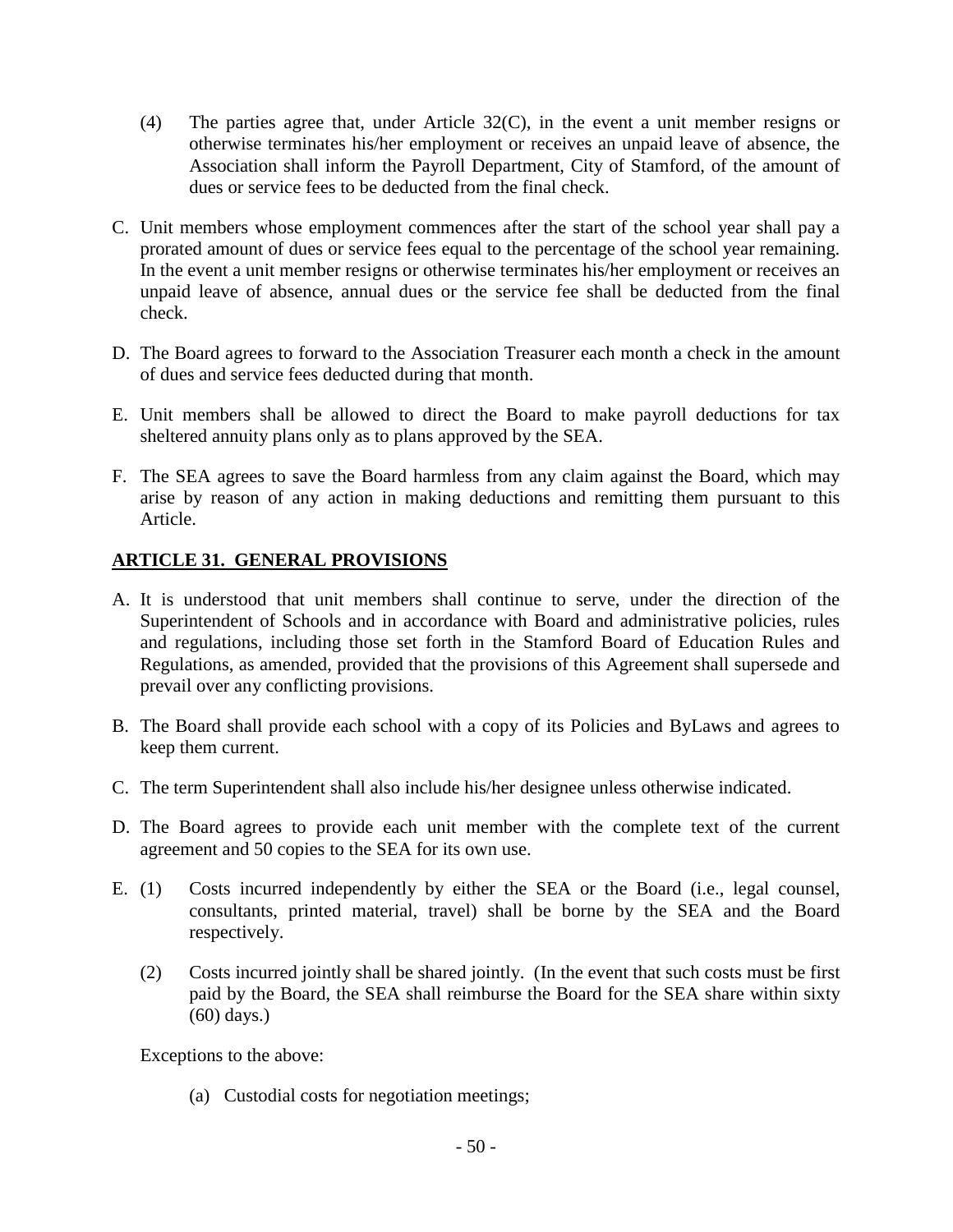- (b) Duplication and distribution of the Agreement;
- (c) Costs of substitutes when said substitutes are required to replace SEA representatives who have been requested to attend meetings by either the Superintendent or the Board; and
- (d) The costs of items a), b) and c) shall be borne by the Board.
- F. The SEA and the Board agree to confer no later than November 1st of each school year on the school calendar.
- G. No unit member shall be disciplined by being reduced in rank or compensation, suspended or deprived of any professional advantage, without reasonable and just cause and only after procedures for due process as in Board policy. Reprimands shall be made in a reasonably private and confidential manner.
- H. The Board and the SEA agree that each shall have the right to know the identity of any complainant against any of them or their agents.
- I. The Board and the SEA shall confer upon a list of professional pay dates for all unit members on or before April 30th of each year.
- J. The parties agree that there shall be no discrimination against any unit member or applicant for employment by reason of race, creed, religion, color, marital status, age, sex, sexual orientation, ancestry or national origin, political beliefs or activities, disabilities or any other basis prohibited by law.

# **ARTICLE 32. NO STRIKE NO LOCKOUT**

- A. During the term of this Agreement the SEA and/or the unit members covered thereby shall not cause, counsel, sponsor, engage or participate in any strike, work stoppage or concerted refusal to render services to the Stamford Board of Education or the Stamford Public School System. The Board agrees that it will not lock out the unit members covered by the Agreement.
- B. Any violation of the foregoing paragraph by any person covered by this Agreement shall be cause for disciplinary action by the Board, including termination.

### **ARTICLE 33. DURATION**

This Agreement shall be in full force and effect from July 1, 2018 through and including June 30, 2021. Notwithstanding the foregoing, Article 6 shall be subject to reopener negotiations in accordance with the provisions of Article 6.

# **ARTICLE 34. CONTRACT NEGOTIATIONS**

A. Negotiations for a successor Agreement shall begin in accordance with the General Statutes of the State of Connecticut.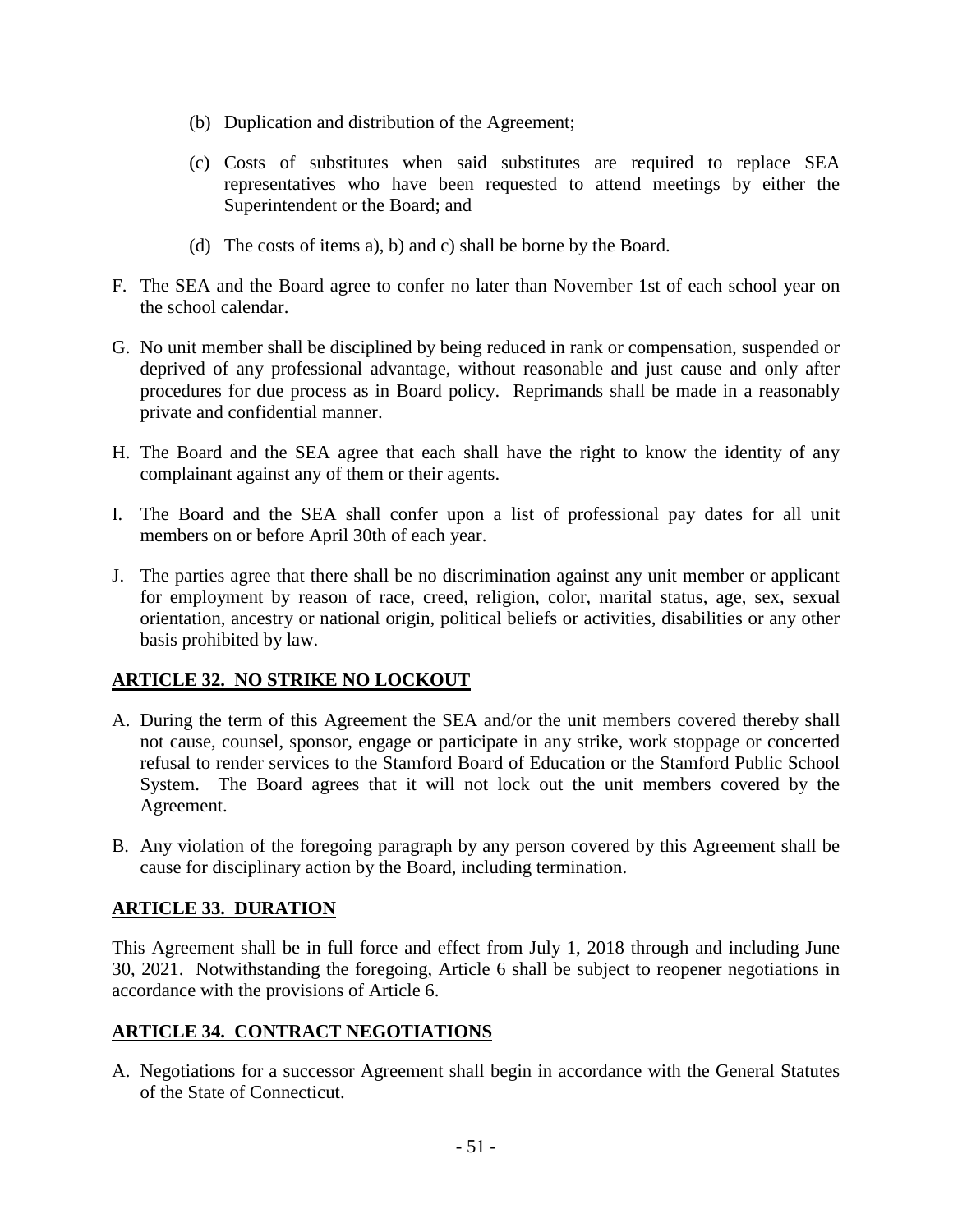- B. During negotiations, the Board and the SEA shall exchange relevant data, points of view and proposals and counterproposals. The Board shall make available to the SEA for inspection all pertinent records of the Board.
- C. Either party may, if it so desires, utilize the services of consultants and may call upon professionals and lay representatives for assistance. Either party may, at its discretion, bring into the negotiation sessions outside consultants and advisors. Unit members other than the negotiating committees and recognized consultants shall not be present at the negotiating session. Each party shall pay for its own consultants and/or advisors.

### **ARTICLE 35. CONSULTATIONS**

- A. It is recognized by the Board and the SEA that all situations and developments could not be anticipated at the time of the negotiation of this Contract. To meet such unforeseen situations and developments and to further achieve rapport between the Board and the SEA, periodic informal meetings shall be held between committees of each organization as requested by either the SEA or the Board.
- B. The Board shall make available to the president of the SEA, at the Administration Building, copy of the agenda and public information documents the day before any scheduled board meeting, unless that date is a weekend or holiday.

### **ARTICLE 36. FULL AGREEMENT**

- A. This Agreement shall constitute the full agreement between the Board and the SEA in the subject areas covered by the Agreement for the duration of the Agreement unless changed by mutual consent of both parties. Such mutually consented change shall be in writing, signed by the Board and the SEA and shall, when appropriate, become an addendum to this contract.
- B. This Agreement shall supersede any part of any and all policies or rules or regulations of the Board, which are in conflict with this Agreement.
- C. If any part or portion of this Agreement is ruled invalid or unenforceable for any reason, the remainder of this Agreement shall remain in full force and effect.

# **ARTICLE 37. OPPORTUNITY FOR CAREER GROWTH**

All opportunities for experience/professional growth (committees [other than curriculum committees], temporary assignments, participation in school-based analysis, attendance at workshops) shall be equally offered to all teachers in the related levels/curriculum areas by posting on the district website and by electronic dissemination of the posting to unit members at the building level. Selection will be based on district needs, qualifications of applicants, relevancy to current assignment or voluntary experiences, like past experience, and whether the unit member has already had any like opportunities.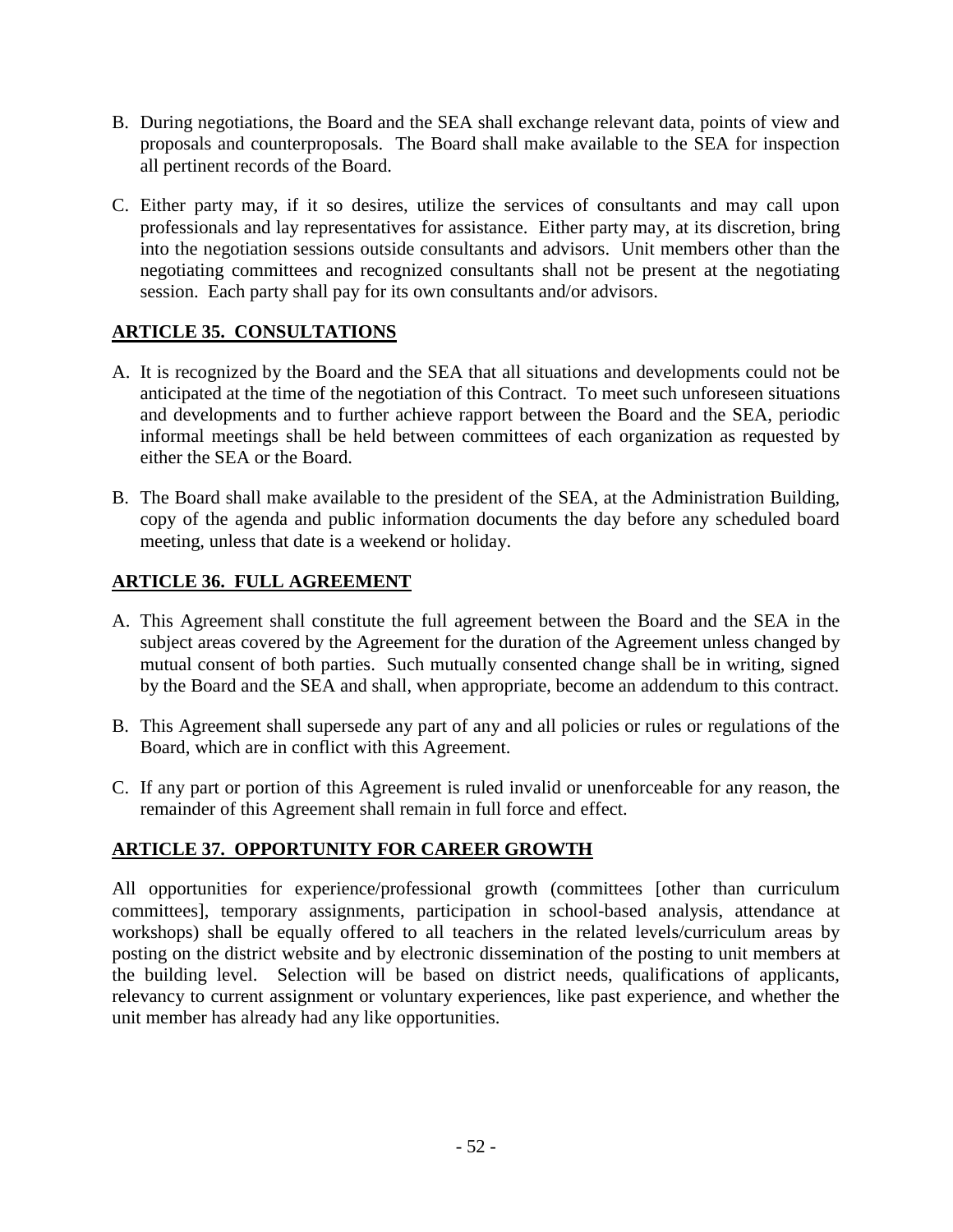THE PARTIES HERETO have caused these presents to be executed by their proper officers, hereunder duly authorized, and their seals affixed hereto as of the date and year first above written.

THE STAMFORD BOARD OF EDUCATION

**BY**  $10d$  $\ell$ Its Duly Authorized Presiden Date

### THE STAMFORD EDUCATION ASSOCIATION

Diamo Hanas  $BY$ 

Its Duly Authorized President

 $6/35/$ Date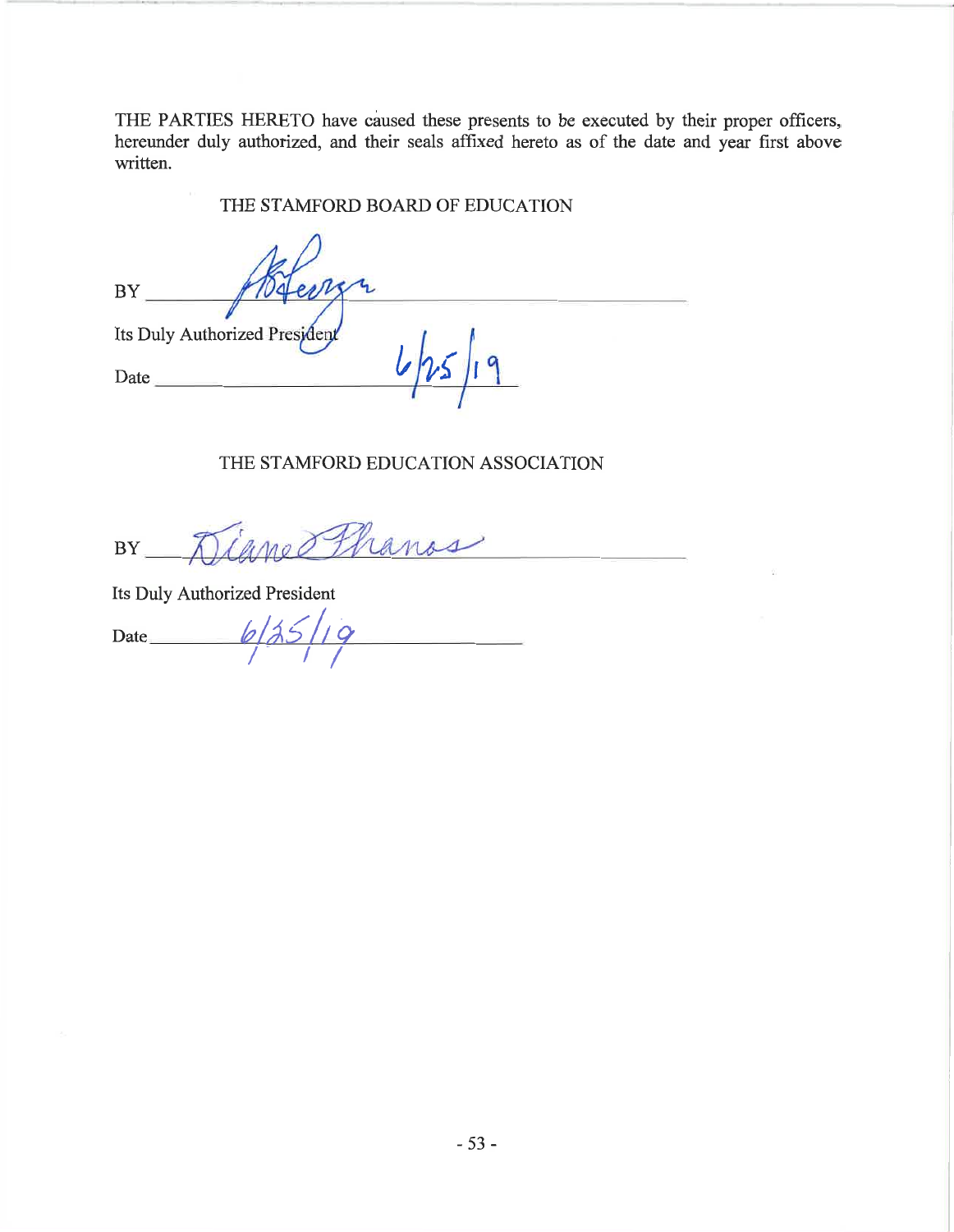### **APPENDIX A (1) 2018-2019 SALARY SCHEDULE**

| <b>Step</b> | BA     | $BA+15$ | MA     | $MA+15$ | 6TH YR  | PH.D    |
|-------------|--------|---------|--------|---------|---------|---------|
| 1           | 48,695 | 49,208  | 53,463 | 54,742  | 55,991  | 60,019  |
| 2           | 50,521 | 51,155  | 55,998 | 57,277  | 58,697  | 62,725  |
| 3           | 52,698 | 53,331  | 58,540 | 59,818  | 61,406  | 65,436  |
| 4           | 54,873 | 55,511  | 61,073 | 62,355  | 64,116  | 68,139  |
| 5           | 57,046 | 57,681  | 63,607 | 64,887  | 66,821  | 70,854  |
| 6           | 59,218 | 59,856  | 66,151 | 67,430  | 69,529  | 73,559  |
| 7           | 61,393 | 62,036  | 68,689 | 69,968  | 72,243  | 76,268  |
| 8           | 63,574 | 64,207  | 71,224 | 72,502  | 74,949  | 78,975  |
| 9           | 66,682 | 67,311  | 74,910 | 76,189  | 78,904  | 82,855  |
| 10          | 70,827 | 71,463  | 78,834 | 80,112  | 83,074  | 87,098  |
| 11          | 75,029 | 75,694  | 81,370 | 82,648  | 85,781  | 89,805  |
| 12          | 82,020 | 82,736  | 84,641 | 85,921  | 88,491  | 92,515  |
| 13          |        |         | 88,300 | 89,617  | 91,195  | 95,223  |
| 14          |        |         | 91,960 | 93,314  | 98,970  | 102,964 |
| 15          |        |         | 98,982 | 100,424 | 110,501 | 114,600 |

2018-2019 Step Movement: Teachers not on maximum (who have worked at least one-half of the work days in the previous school year) shall be advanced one step on the salary schedule. See also Article 4, Section C, Salary Classification, and Section D, Placement.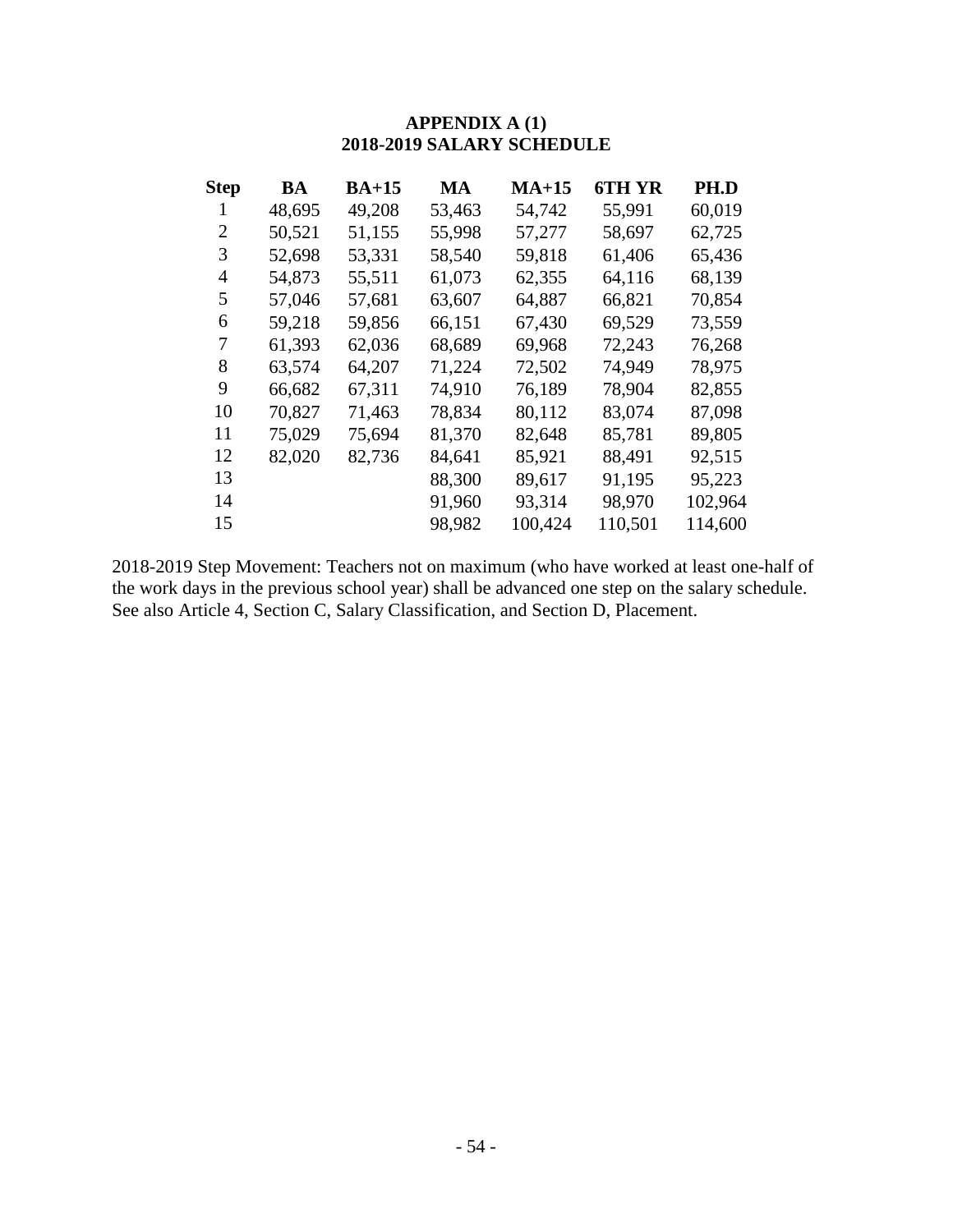### **APPENDIX A (2) 2019-2020 SALARY SCHEDULE**

| <b>Step</b>    | BA     | $BA+15$ | <b>MA</b> | $MA+15$ | 6TH YR  | PH.D    |
|----------------|--------|---------|-----------|---------|---------|---------|
| 1              | 48,831 | 49,346  | 53,613    | 54,895  | 56,148  | 60,187  |
| $\overline{2}$ | 50,662 | 51,298  | 56,155    | 57,437  | 58,861  | 62,901  |
| 3              | 52,846 | 53,480  | 58,704    | 59,985  | 61,578  | 65,619  |
| 4              | 55,027 | 55,666  | 61,244    | 62,530  | 64,296  | 68,330  |
| 5              | 57,206 | 57,843  | 63,785    | 65,069  | 67,008  | 71,052  |
| 6              | 59,384 | 60,024  | 66,336    | 67,619  | 69,724  | 73,765  |
| 7              | 61,565 | 62,210  | 68,881    | 70,164  | 72,445  | 76,482  |
| 8              | 63,752 | 64,387  | 71,423    | 72,705  | 75,159  | 79,196  |
| 9              | 66,869 | 67,499  | 75,120    | 76,402  | 79,125  | 83,087  |
| 10             | 71,025 | 71,663  | 79,055    | 80,336  | 83,307  | 87,342  |
| 11             | 75,239 | 75,906  | 81,598    | 82,879  | 86,021  | 90,056  |
| 12             | 79,161 | 79,857  | 84,878    | 86,162  | 88,739  | 92,774  |
| 13             | 83,082 | 83,807  | 88,547    | 89,868  | 91,450  | 95,490  |
| 14             |        |         | 92,217    | 93,575  | 99,247  | 103,252 |
| 15             |        |         | 96,241    | 97,650  | 105,590 | 109,668 |
| 16             |        |         | 100,264   | 101,724 | 111,932 | 116,084 |

2019-2020 Step Movement: Teachers not on maximum (who have worked at least one-half of the work days in the previous school year) shall be advanced one step on the salary schedule. See also Article 4, Section C, Salary Classification, and Section D, Placement.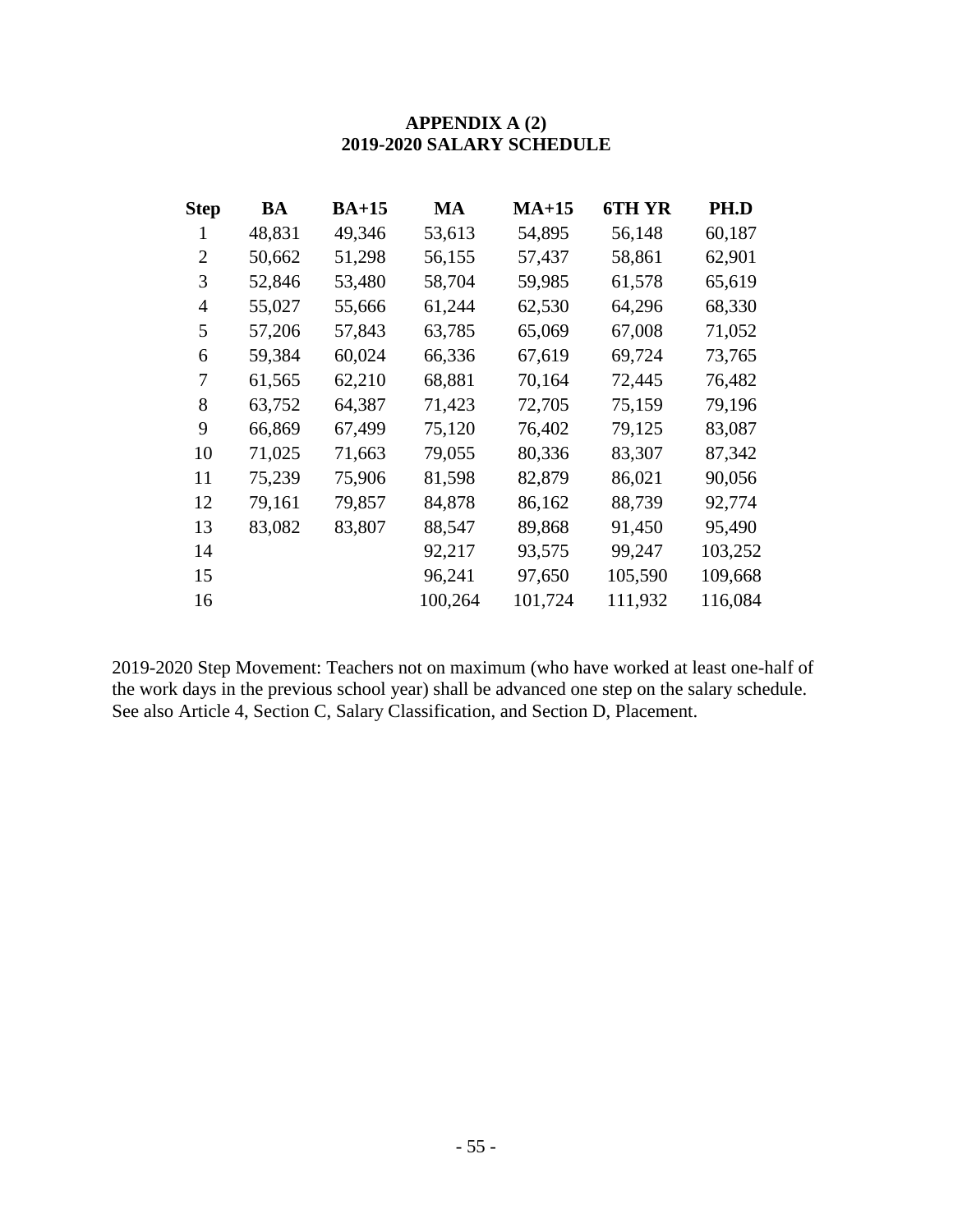| Step           | BA     | $BA+15$ | MA      | $MA+15$ | 6TH YR  | PH.D    |
|----------------|--------|---------|---------|---------|---------|---------|
| 1              | 48,939 | 49,454  | 53,731  | 55,016  | 56,271  | 60,319  |
| $\overline{2}$ | 50,774 | 51,411  | 56,278  | 57,564  | 58,991  | 63,039  |
| 3              | 52,962 | 53,598  | 58,833  | 60,117  | 61,713  | 65,764  |
| 4              | 55,148 | 55,789  | 61,379  | 62,667  | 64,437  | 68,480  |
| 5              | 57,332 | 57,970  | 63,925  | 65,212  | 67,156  | 71,209  |
| 6              | 59,514 | 60,156  | 66,482  | 67,768  | 69,877  | 73,927  |
| 7              | 61,700 | 62,347  | 69,033  | 70,318  | 72,605  | 76,650  |
| 8              | 63,892 | 64,528  | 71,581  | 72,865  | 75,324  | 79,370  |
| 9              | 67,016 | 67,648  | 75,285  | 76,570  | 79,299  | 83,270  |
| 10             | 71,182 | 71,821  | 79,229  | 80,513  | 83,490  | 87,534  |
| 11             | 75,405 | 76,073  | 81,777  | 83,062  | 86,210  | 90,255  |
| 12             | 79,335 | 80,032  | 85,065  | 86,351  | 88,934  | 92,978  |
| 13             | 83,921 | 84,654  | 88,742  | 90,066  | 91,652  | 95,700  |
| 14             |        |         | 92,420  | 93,781  | 99,465  | 103,479 |
| 15             |        |         | 96,452  | 97,865  | 105,822 | 109,909 |
| 16             |        |         | 101,276 | 102,752 | 113,063 | 117,257 |

# **APPENDIX A (3) 2020-2021 SALARY SCHEDULE**

2020-2021 Step Movement: Teachers not on maximum (who have worked at least one-half of the work days in the previous school year) shall be advanced one step on the salary schedule. See also Article 4, Section C, Salary Classification, and Section D, Placement.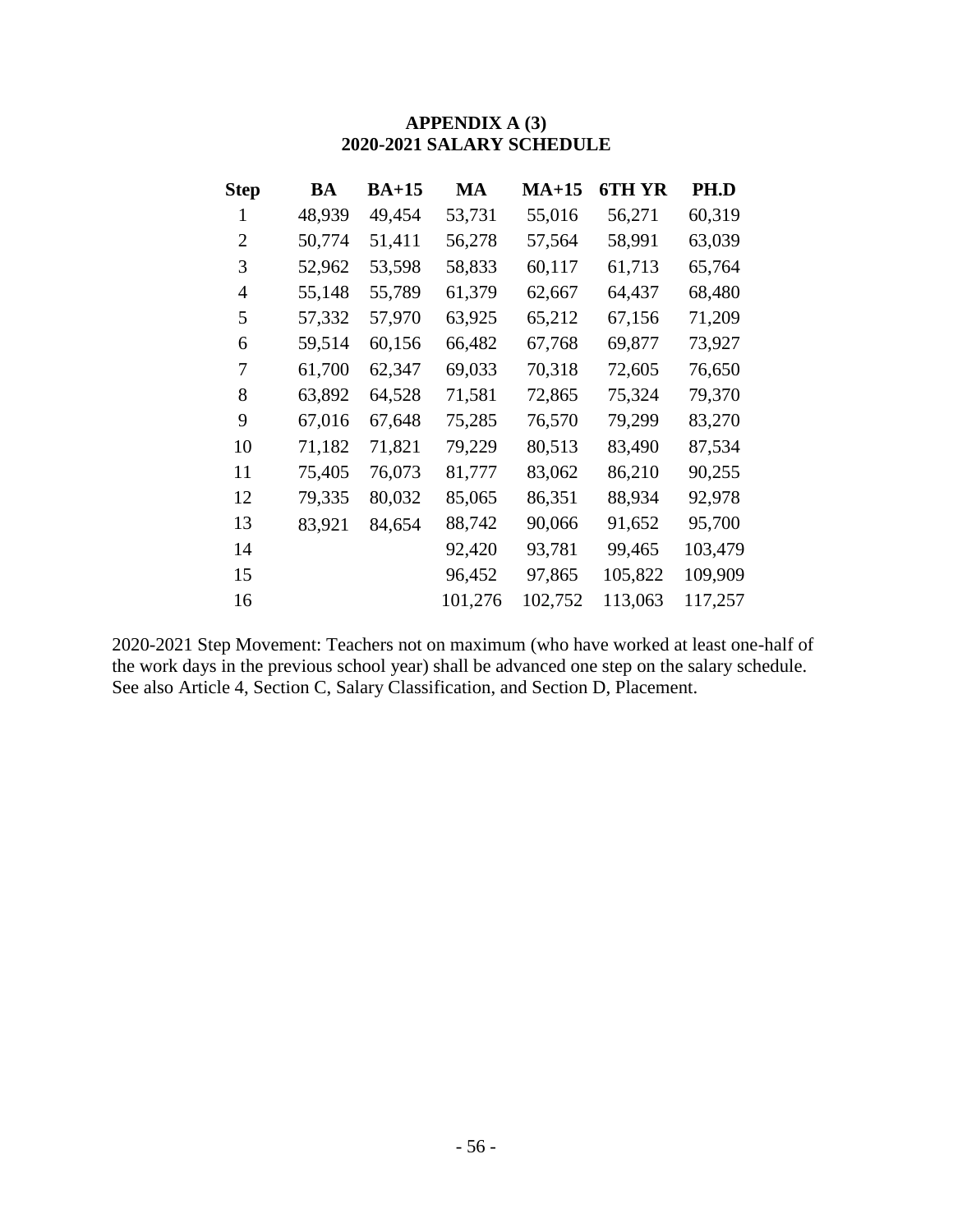#### **APPENDIX A (4)**

- 1) Guidance personnel shall be assigned to work five (5) additional days beyond the scheduled work year and shall receive per diem compensation for such assigned days.
- 2) Speech Pathologists & Language Therapists
	- A. Speech pathologists shall be reimbursed for the full amount of the cost of their membership in ASHA (American Speech and Hearing Association).

#### B. Recruiting

- 1. The Board shall continue its efforts to hire speech and language therapists to work as members of the bargaining unit in accordance with the terms of the collective bargaining agreements. Such efforts shall include advertising and interviewing of all qualified candidates for such positions.
- 2. The Board may procure the services of speech and language therapists through contractual arrangements with outside vendors of such services, including but not limited to Sunbelt, Incl. Such contractual arrangements shall not limit the ability of the Board to hire qualified speech and language therapists in the future, and services purchased through contracts with outside vendors shall not supplant services provided by bargaining unit members when such personnel are available.
- 3. The use of outside vendors to provide such services in lieu of bargaining unit members shall occur only when staff members are not available to meet the district's duty to provide such services.
- C. Medicaid Forms

To provide time to complete such forms, speech and language therapists, school psychologists, and school social workers shall either be provided with release time during non-therapy hours to complete such forms or with prior approval shall be permitted to submit vouchers for the time necessary to complete such forms. If such release time is provided, such speech and language therapists, school psychologists, and/or school social workers may be directed to report to the Central Office to complete the required forms during such release time.

- 3) The summer horticulture school staff shall each receive the daily curriculum rate set forth in Appendix B for as many additional days as are assigned by the Superintendent or his/her designee during the summer.
- 4) Each unit member achieving National Board Certification from the National Board for Professional Teaching Standards Certification (NBPTC) shall be paid an additional, onetime \$2,500 stipend.
- 5) Unit members required to work additional days for the District shall be paid at the per diem rate, if not a full day pay, at the teachers' per diem hourly rate.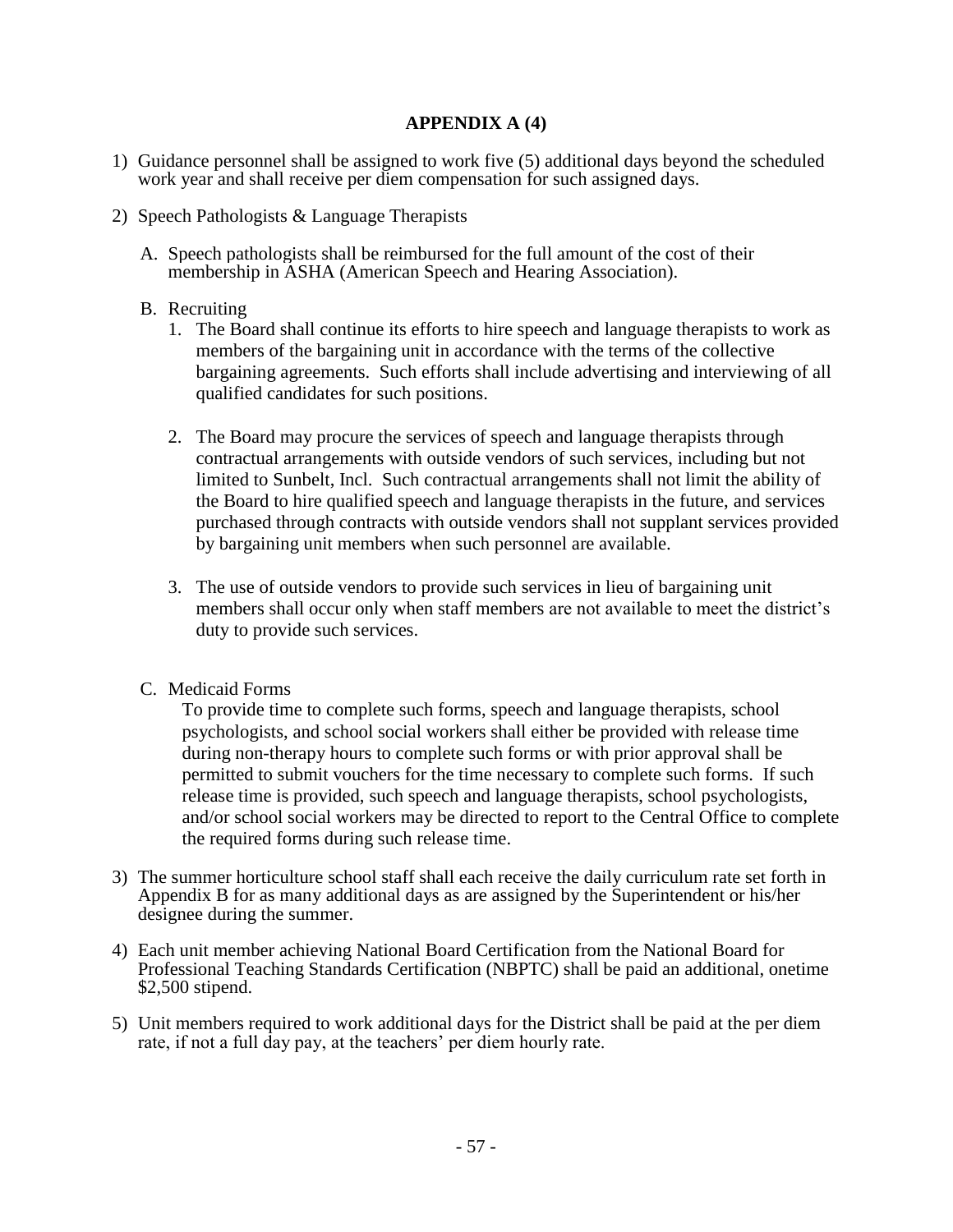- 6) Department Heads
	- (a) Department Heads shall be compensated by the stipends located in Appendix B**.**
	- (b) Department heads shall teach three classes per day. If they supervise six or less unit members then they shall teach four classes per day. The term of appointment for all department heads shall be three years during which time the department head is subject to removal only for just cause. At the expiration of the term, the position shall be posted and interested unit members, including the incumbent, may apply for the position. The appointment of a new department head shall not result in the reduction of any unit member's assignment to less than full-time.
- 7) Unit Member Assignment

A unit member on self-directed time may be required to cover a class. Said unit member shall be paid at the hourly rate located in Appendix B. The involuntary assignment of unit members on self-directed time will be rotated. The Board shall use its best efforts to ensure that no unit member will be required to give up more than one (1) self-directed period in any week.

8) In-service Stipends

Those unit members who were qualified to receive the "In-service" yearly stipends as of June 30, 1980 shall continue to receive \$477 or \$955 during this contract.

9) Curriculum Revision

Curriculum revision shall be undertaken as scheduled by the Board of Education. Participation on formal curriculum revision committees as established by the Board of Education shall be on a voluntary basis and payment shall be as established in Appendix B.

- 10)Grade Level Leaders shall provide assistance for specialists at the elementary level in the areas of budget, ordering materials, and dispensing information and materials. Grade level leaders shall consist of one teacher from each grade. In addition, there shall be one additional "grade level" leader position representing art, music, PE, media, and pupil personnel staff, who shall be paid at fifty percent (50%) of the current stipend.
- 11)School Psychologists certified by The American Board of Neuropsychology with the diplomate of the American Board of School-Neuropsychology to perform neuropsych evaluations shall perform evaluations as requested by the administration and be paid a stipend (Appendix B) for each evaluation conducted. Assigning of neuropsych evaluations to a psychologist shall be on a rotating basis unless there is a conflict of interest. Psychologists opting out of performing a neuropsych evaluation shall not be penalized in any way.
- 12)Future Business Leaders of America Advisor (FBLA):The program necessitates the facilitator to work up to 90 hours per semester in addition to their regular teaching assignment.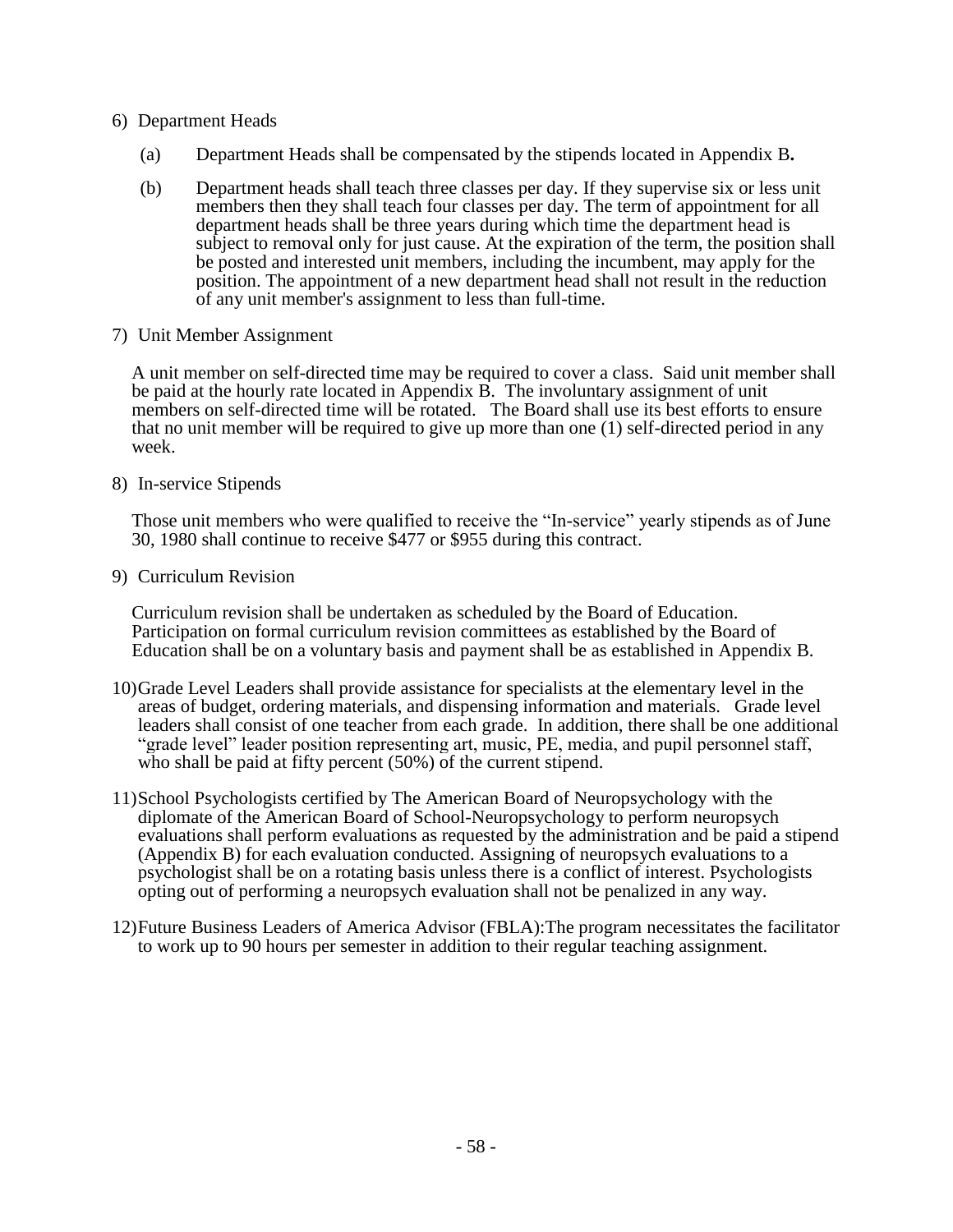#### **APPENDIX B(1) -2018-2019 STIPEND SCHEDULE (2018-2019, 1% Increase) Sports**

| <b>Steps</b>                                                                               | I       | $\mathbf{I}$ | Ш       | IV      | $\mathbf{V}$ |  |
|--------------------------------------------------------------------------------------------|---------|--------------|---------|---------|--------------|--|
| <b>Football Head Coach</b>                                                                 | \$5,738 | \$6,434      | \$6,996 | \$7,498 | \$8,255      |  |
| <b>Basketball Head Coach</b>                                                               | \$5,319 | \$5,738      | \$6,158 | \$6,434 | \$6,858      |  |
| Head Coaches: Ice Hockey, Wrestling, Indoor &                                              |         |              |         |         |              |  |
| Outdoor Track, Baseball, Softball, Volleyball,                                             | \$5,040 | \$5,319      | \$5,599 | \$6,019 | \$6,434      |  |
| Soccer, Swimming, Gymnastics, Tennis, Cross                                                |         |              |         |         |              |  |
| Country, Field Hockey, Lacrosse                                                            |         |              |         |         |              |  |
| <b>Football Assistant Coach</b>                                                            | \$4,620 | \$5,319      | \$5,174 | \$5,459 | \$5,610      |  |
| <b>All Other Assistant Coaches</b>                                                         | \$4,341 | \$4,620      | \$4,901 | \$5,178 | \$5,319      |  |
| Golf, Cheerleading (Per Season), Diving (2 teams                                           | \$4,341 | \$4,620      | \$4,901 | \$5,178 | \$5,319      |  |
| per season), Color Guard, Step Teams                                                       |         |              |         |         |              |  |
| MS Intramural (3X per year)                                                                |         |              |         |         | \$1,004      |  |
| <b>Arts/Music</b>                                                                          |         |              |         |         |              |  |
| Elementary Bands (with 2 required parades) /                                               |         |              |         |         | \$382        |  |
| Middle School Band Director (with 3 required parades) per parade                           |         |              |         |         |              |  |
| Inter-district Middle School Orchestra Director (1 concert)                                |         |              |         |         | \$488        |  |
| HS Band (per Semester), Drama (per Semester),<br>Debating (per semester), Chorus (annual), | \$5,040 | \$5,319      | \$5,599 | \$6,019 | \$6,434      |  |
| Orchestra (annual)                                                                         |         |              |         |         |              |  |
| <b>HS Stage Tech Coordinator</b>                                                           | \$4,341 | \$4,620      | \$4,901 | \$5,178 | \$5,319      |  |
| <b>SHS/WHS Conductor-Spring Musical</b>                                                    |         |              |         |         | \$3,091      |  |
| <b>SHS/WHS Musical Director-Spring Musical</b><br>\$3,091                                  |         |              |         |         |              |  |
| <b>SHS/WHS Spring Musical Director</b>                                                     |         |              |         |         | \$4,935      |  |
| <b>High School Advisor Programs</b>                                                        |         |              |         |         |              |  |
| SHS/WHS (1) Freshman Advisor                                                               |         |              |         |         | \$2,870      |  |
| SHS/WHS (1) Sophomore Advisor                                                              |         |              |         |         | \$3,159      |  |
| SHS/WHS (2) Junior Advisor                                                                 |         |              |         |         | \$5,053      |  |
| SHS/WHS (2) Senior Advisor                                                                 |         |              |         |         | \$6,890      |  |
| AITE (1) Freshman Advisor                                                                  |         |              |         |         | \$1,109      |  |
| AITE (1) Sophomore Advisor                                                                 |         |              |         |         | \$1,627      |  |
| AITE(2)<br>Junior Advisor                                                                  |         |              |         |         | \$2,069      |  |
| AITE (2) Senior Advisor                                                                    |         |              |         |         |              |  |
| \$4,140<br><b>Interact Advisor</b><br>\$4,020                                              |         |              |         |         |              |  |
| Yearbook Advisor, Newspaper Advisor<br>\$6,890                                             |         |              |         |         |              |  |
| Future Business Leaders of America ('FBLA') Advisor<br>\$7,728                             |         |              |         |         |              |  |
| WHS Head of Vocational Agricultural ('Voag') Program<br>\$6,558                            |         |              |         |         |              |  |
| WHS Voag Teachers (.2 per class)<br>\$6,558                                                |         |              |         |         |              |  |
| SHS & WHS Dean of Students                                                                 |         |              |         |         | \$14,328     |  |
| <b>AITE Information Technology Coordinator</b><br>\$16,396                                 |         |              |         |         |              |  |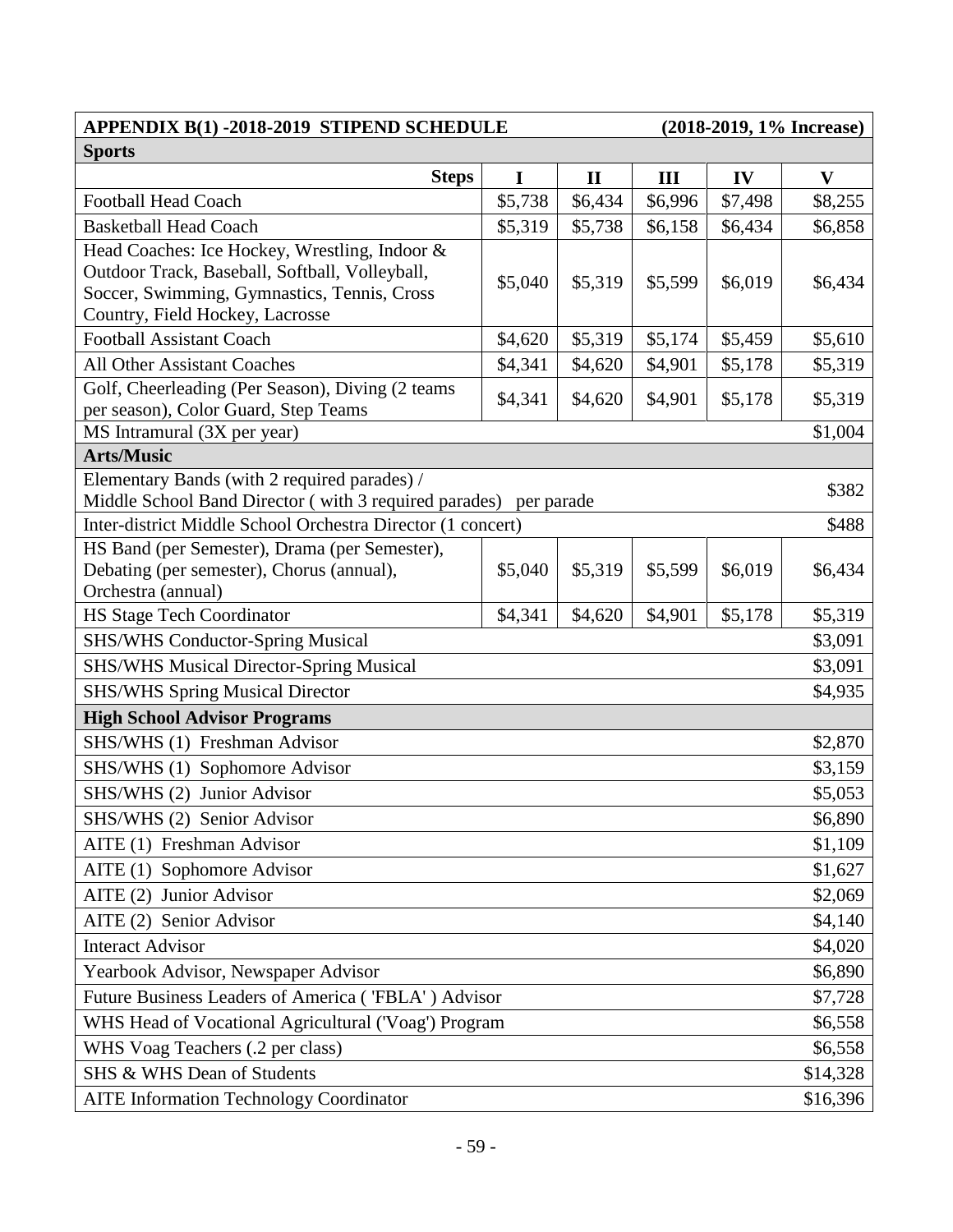| <b>APPENDIX B(1) -2018-2019 STIPEND SCHEDULE</b>                                                               | (2018-2019, 1% Increase) |
|----------------------------------------------------------------------------------------------------------------|--------------------------|
| Media Innovators Advisor (per semester)                                                                        | \$3,091                  |
| <b>Other School Stipends</b>                                                                                   |                          |
| <b>Psychological Examiners</b>                                                                                 | \$1,248                  |
| Neuropsych Evaluations (per evaluation)                                                                        | \$2,060                  |
| HS Heads of Media                                                                                              | \$2,287                  |
| HS Dept. Heads - Base                                                                                          | \$3,459                  |
| HS Dept. Heads - per teacher \$309                                                                             |                          |
| Elem. Grade level/Team Leaders                                                                                 | \$2,219                  |
| Elem. Team Leaders: Art, Music, PE, Media                                                                      | \$1,109                  |
| TEAM Mentors & Mentors for Teachers on assistance                                                              | \$1,219                  |
| MS Math Support Specialists (50% teaching) /                                                                   | \$4,372                  |
| MS Literacy Support Specialists (50% teaching)                                                                 |                          |
| Summer School Head Teacher (per week)                                                                          | \$102                    |
| <b>AVID Coordinator</b>                                                                                        | \$4,020                  |
| Special Olympics Coach/Coordinator                                                                             | \$2,576                  |
| Special Olympics Coach(2)                                                                                      | \$1,545                  |
| <b>Math Liaisons</b>                                                                                           | \$2,653                  |
| Academic Coaches (Elem)                                                                                        | \$7,728                  |
| Academic Coaches (MS)                                                                                          | \$5,822                  |
| Science Coach (MS)                                                                                             | \$8,500                  |
| <b>Curriculum Associates</b>                                                                                   | \$4,460                  |
| <b>Central Office TOSAs</b>                                                                                    | \$6,500                  |
| District Content leaders: Art, Music, PE, Unified Art, PE/Health, Media                                        | \$7,429                  |
| <b>Coordinator - CEU Management</b>                                                                            | \$5,307                  |
| District Dept. Heads: Psychology, Social Work, Speech, MS Guidance<br>District Dept. Heads - per teacher \$306 | \$3,459                  |
| Technology Professional Development Leader                                                                     | \$7,141                  |
| <b>PSAT/SAT Test Coordinators</b>                                                                              | \$515                    |
| <b>Hourly Rates for Service Beyond Contractual Hours</b>                                                       |                          |
| Class coverage during self-directed time                                                                       | \$32.87                  |
| Class splitting (full day / half day)                                                                          | \$49.32 / \$24.66        |
| Curriculum revision, staff development, workshop presentation and preparation                                  | \$37.76                  |
| Summer school, after school clubs & tutoring                                                                   | \$44.05                  |
| TEAM mentor paper reviewer (per paper)                                                                         | \$28.38                  |
| <b>Service Recognition</b>                                                                                     |                          |
| 20-24 Years                                                                                                    | \$952                    |
| 25-29 Years                                                                                                    | \$1,198                  |
| $30 + Years$                                                                                                   | \$1,562                  |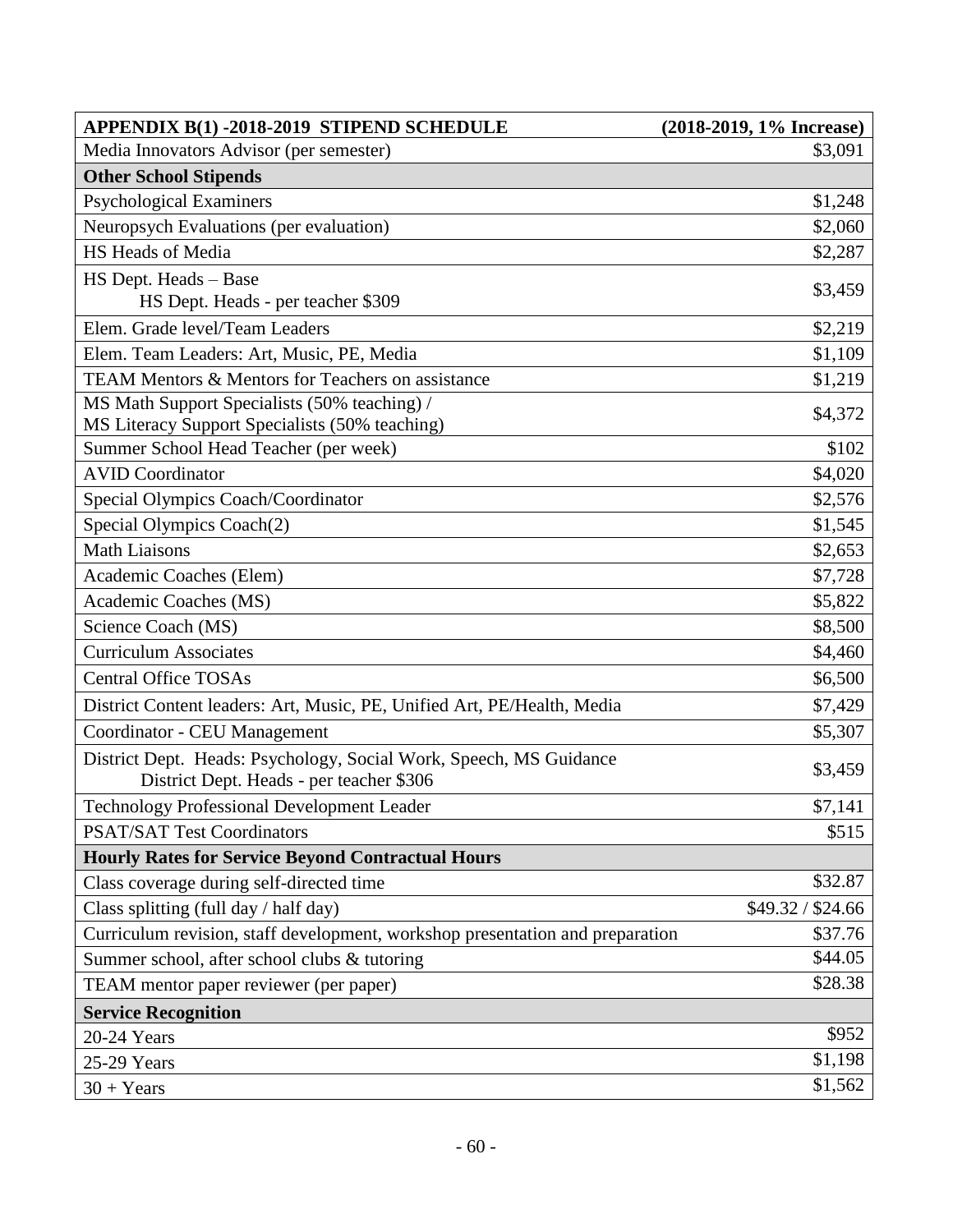#### **APPENDIX B(2) -2019-2020 STIPEND SCHEDULE (2019-2020, 0.5% Increase) Sports**

| <b>Steps</b>                                                                                                     | I       | $\mathbf{I}$ | Ш       | IV      | $\mathbf{V}$ |  |
|------------------------------------------------------------------------------------------------------------------|---------|--------------|---------|---------|--------------|--|
| <b>Football Head Coach</b>                                                                                       | \$5,767 | \$6,466      | \$7,031 | \$7,535 | \$8,296      |  |
| <b>Basketball Head Coach</b>                                                                                     | \$5,346 | \$5,767      | \$6,189 | \$6,466 | \$6,892      |  |
| Head Coaches: Ice Hockey, Wrestling, Indoor &                                                                    |         |              |         |         |              |  |
| Outdoor Track, Baseball, Softball, Volleyball,                                                                   | \$5,065 | \$5,346      | \$5,627 | \$6,049 | \$6,466      |  |
| Soccer, Swimming, Gymnastics, Tennis, Cross                                                                      |         |              |         |         |              |  |
| Country, Field Hockey, Lacrosse                                                                                  |         |              |         |         |              |  |
| <b>Football Assistant Coach</b>                                                                                  | \$4,643 | \$4,925      | \$5,200 | \$5,486 | \$5,638      |  |
| <b>All Other Assistant Coaches</b>                                                                               | \$4,363 | \$4,643      | \$4,926 | \$5,204 | \$5,346      |  |
| Golf, Cheerleading (Per Season), Diving (2 teams                                                                 | \$4,363 | \$4,643      | \$4,926 | \$5,204 | \$5,346      |  |
| per season), Color Guard, Step Teams                                                                             |         |              |         |         |              |  |
| MS Intramural (3X per year)                                                                                      |         |              |         |         | \$1,009      |  |
| <b>Arts/Music</b>                                                                                                |         |              |         |         |              |  |
| Elementary Bands (with 2 required parades) /<br>Middle School Band Director (with 3 required parades) per parade |         |              |         |         | \$384        |  |
| Inter-district Middle School Orchestra Director (1 concert)                                                      |         |              |         |         | \$490        |  |
| HS Band (per Semester), Drama (per Semester),                                                                    |         |              |         |         |              |  |
| Debating (per semester), Chorus (annual),                                                                        | \$5,065 | \$5,346      | \$5,627 | \$6,049 | \$6,466      |  |
| Orchestra (annual)                                                                                               |         |              |         |         |              |  |
| <b>HS Stage Tech Coordinator</b>                                                                                 | \$4,363 | \$4,643      | \$4,926 | \$5,204 | \$5,346      |  |
| <b>SHS/WHS Conductor-Spring Musical</b>                                                                          |         |              |         |         |              |  |
| \$3,106<br><b>SHS/WHS Musical Director-Spring Musical</b><br>\$3,106                                             |         |              |         |         |              |  |
| <b>SHS/WHS Spring Musical Director</b>                                                                           |         |              |         |         | \$4,960      |  |
| <b>High School Advisor Programs</b>                                                                              |         |              |         |         |              |  |
| SHS/WHS (1) Freshman Advisor                                                                                     |         |              |         |         | \$2,884      |  |
| SHS/WHS (1) Sophomore Advisor                                                                                    |         |              |         |         | \$3,175      |  |
| SHS/WHS (2) Junior Advisor                                                                                       |         |              |         |         | \$5,078      |  |
| SHS/WHS (2) Senior Advisor                                                                                       |         |              |         |         | \$6,924      |  |
| AITE (1) Freshman Advisor                                                                                        |         |              |         |         | \$1,115      |  |
| AITE (1) Sophomore Advisor                                                                                       |         |              |         |         | \$1,635      |  |
| AITE(2)<br>Junior Advisor                                                                                        |         |              |         |         | \$2,079      |  |
| AITE (2) Senior Advisor                                                                                          |         |              |         |         |              |  |
| <b>Interact Advisor</b>                                                                                          |         |              |         |         | \$4,040      |  |
| Yearbook Advisor, Newspaper Advisor<br>\$6,924                                                                   |         |              |         |         |              |  |
| Future Business Leaders of America ('FBLA') Advisor<br>\$7,767                                                   |         |              |         |         |              |  |
| WHS Head of Vocational Agricultural ('Voag') Program<br>\$6,591                                                  |         |              |         |         |              |  |
| WHS Voag Teachers (.2 per class)<br>\$6,591                                                                      |         |              |         |         |              |  |
| SHS & WHS Dean of Students                                                                                       |         |              |         |         | \$14,400     |  |
| <b>AITE Information Technology Coordinator</b><br>\$16,478                                                       |         |              |         |         |              |  |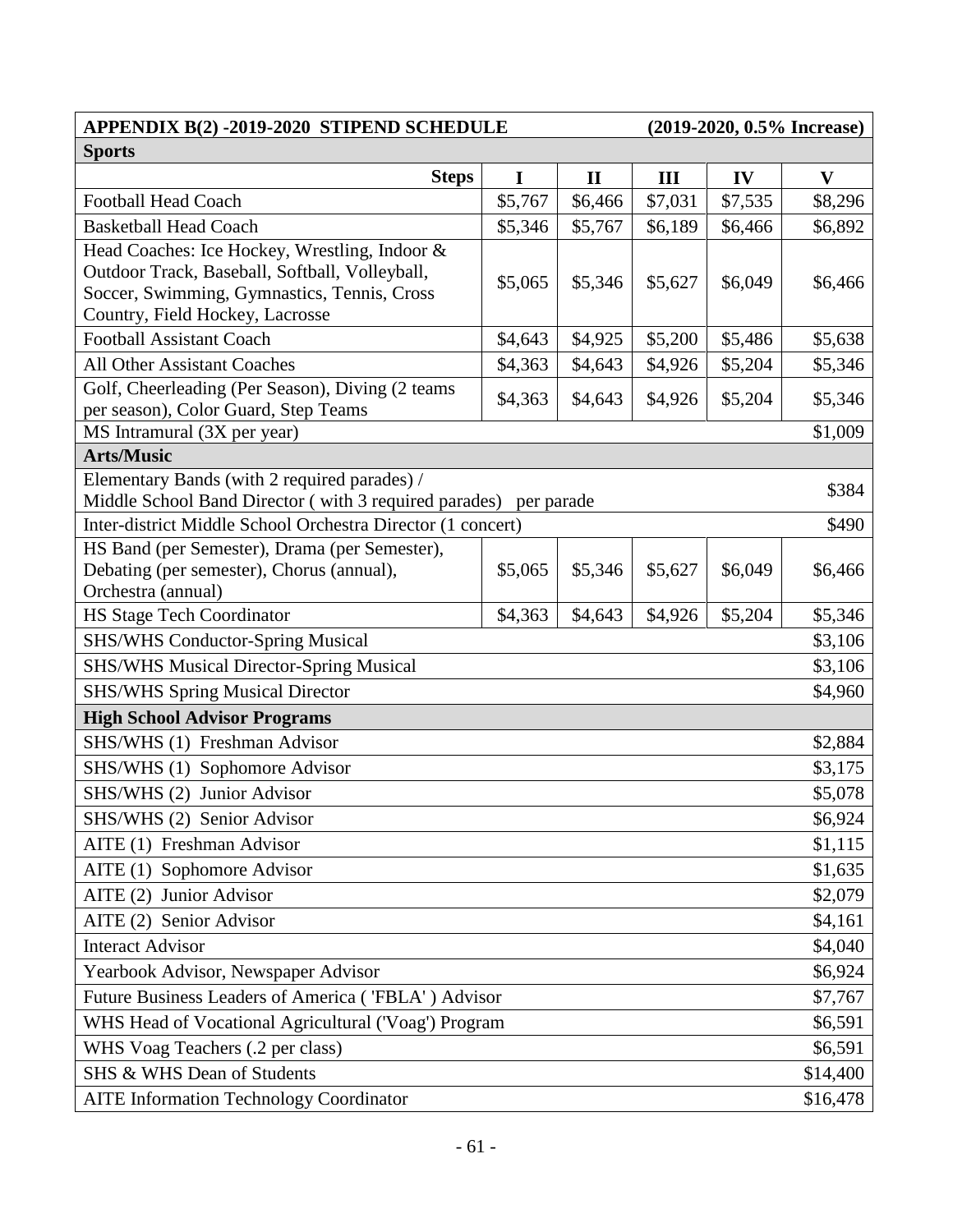| <b>APPENDIX B(2) -2019-2020 STIPEND SCHEDULE</b>                                                               | (2019-2020, 0.5% Increase) |
|----------------------------------------------------------------------------------------------------------------|----------------------------|
| Media Innovators Advisor (per semester)                                                                        | \$3,106                    |
| <b>Other School Stipends</b>                                                                                   |                            |
| <b>Psychological Examiners</b>                                                                                 | \$1,254                    |
| Neuropsych Evaluations (per evaluation)                                                                        | \$2,070                    |
| HS Heads of Media                                                                                              | \$2,298                    |
| HS Dept. Heads - Base                                                                                          | \$3,476                    |
| HS Dept. Heads - per teacher \$311                                                                             |                            |
| Elem. Grade level/Team Leaders                                                                                 | \$2,230                    |
| Elem. Team Leaders: Art, Music, PE, Media                                                                      | \$1,115                    |
| <b>TEAM Mentors &amp; Mentors for Teachers on assistance</b>                                                   | \$1,225                    |
| MS Math Support Specialists (50% teaching) /                                                                   | \$4,394                    |
| MS Literacy Support Specialists (50% teaching)                                                                 |                            |
| Summer School Head Teacher (per week)                                                                          | \$103                      |
| <b>AVID Coordinator</b>                                                                                        | \$4,040                    |
| Special Olympics Coach/Coordinator                                                                             | \$2,589                    |
| Special Olympics Coach(2)                                                                                      | \$1,553                    |
| <b>Math Liaisons</b>                                                                                           | \$2,666                    |
| Academic Coaches (Elem)                                                                                        | \$7,767                    |
| Academic Coaches (MS)                                                                                          | \$5,851                    |
| Science Coach (MS)                                                                                             | \$8,543                    |
| <b>Curriculum Associates</b>                                                                                   | \$4,482                    |
| <b>Central Office TOSAs</b>                                                                                    | \$6,533                    |
| District Content leaders: Art, Music, PE, Unified Art, PE/Health, Media                                        | \$7,466                    |
| Coordinator - CEU Management                                                                                   | \$5,334                    |
| District Dept. Heads: Psychology, Social Work, Speech, MS Guidance<br>District Dept. Heads - per teacher \$311 | \$3,476                    |
| Technology Professional Development Leader                                                                     | \$7,177                    |
| <b>PSAT/SAT Test Coordinators</b>                                                                              | \$518                      |
| <b>Hourly Rates for Service Beyond Contractual Hours</b>                                                       |                            |
| Class coverage during self-directed time                                                                       | \$33.03                    |
| Class splitting (full day / half day)                                                                          | \$49.57 / \$24.79          |
| Curriculum revision, staff development, workshop presentation and preparation                                  | \$37.95                    |
| Summer school, after school clubs & tutoring                                                                   | \$44.27                    |
| TEAM mentor paper reviewer (per paper)                                                                         | \$28.52                    |
| <b>Service Recognition</b>                                                                                     |                            |
| 20-24 Years                                                                                                    | \$957                      |
| 25-29 Years                                                                                                    | \$1,204                    |
| $30 + Years$                                                                                                   | \$1,570                    |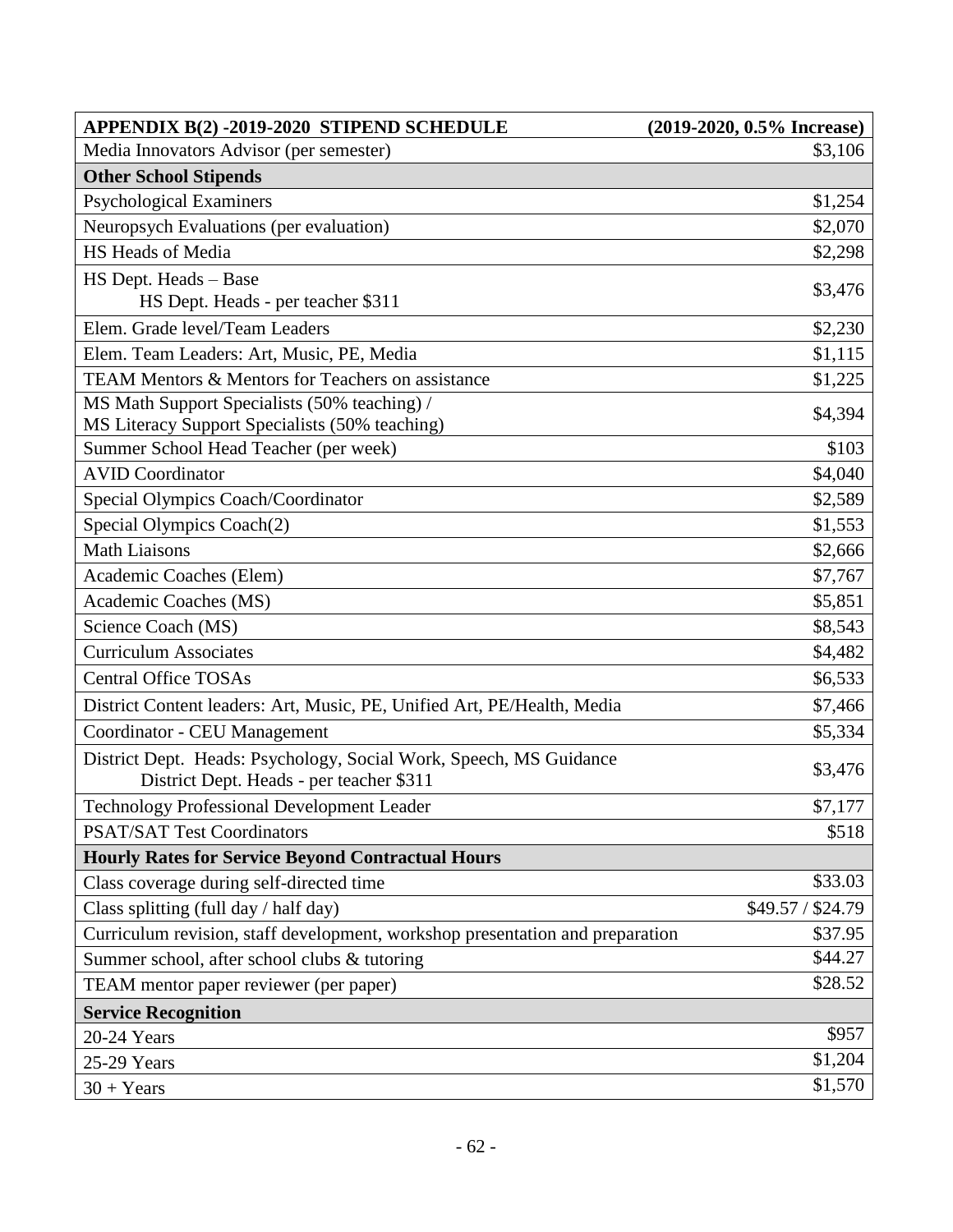### **APPENDIX B(3) -2020-2021 STIPEND SCHEDULE (2020-2021, 0.5% Increase) Sports**

|                                                                                                                  | <b>Steps</b> | 1       | $\mathbf{I}$ | Ш       | IV      | $\mathbf{V}$ |
|------------------------------------------------------------------------------------------------------------------|--------------|---------|--------------|---------|---------|--------------|
| <b>Football Head Coach</b>                                                                                       |              | \$5,796 | \$6,498      | \$7,066 | \$7,573 | \$8,337      |
| <b>Basketball Head Coach</b>                                                                                     |              | \$5,373 | \$5,796      | \$6,220 | \$6,498 | \$6,926      |
| Head Coaches: Ice Hockey, Wrestling, Indoor &                                                                    |              |         |              |         |         |              |
| Outdoor Track, Baseball, Softball, Volleyball,                                                                   |              | \$5,090 | \$5,373      | \$5,655 | \$6,079 | \$6,498      |
| Soccer, Swimming, Gymnastics, Tennis, Cross                                                                      |              |         |              |         |         |              |
| Country, Field Hockey, Lacrosse                                                                                  |              |         |              |         |         |              |
| <b>Football Assistant Coach</b>                                                                                  |              | \$4,666 | \$4,950      | \$5,226 | \$5,513 | \$5,666      |
| <b>All Other Assistant Coaches</b>                                                                               |              | \$4,385 | \$4,666      | \$4,951 | \$5,230 | \$5,373      |
| Golf, Cheerleading (Per Season), Diving (2 teams                                                                 |              | \$4,385 | \$4,666      | \$4,951 | \$5,230 | \$5,373      |
| per season), Color Guard, Step Teams                                                                             |              |         |              |         |         |              |
| MS Intramural (3X per year)                                                                                      |              |         |              |         |         | \$1,014      |
| <b>Arts/Music</b>                                                                                                |              |         |              |         |         |              |
| Elementary Bands (with 2 required parades) /<br>Middle School Band Director (with 3 required parades) per parade |              |         |              |         |         | \$386        |
| Inter-district Middle School Orchestra Director (1 concert)                                                      |              |         |              |         |         | \$492        |
| HS Band (per Semester), Drama (per Semester),                                                                    |              |         |              |         |         |              |
| Debating (per semester), Chorus (annual),                                                                        |              | \$5,090 | \$5,373      | \$5,655 | \$6,079 | \$6,498      |
| Orchestra (annual)                                                                                               |              |         |              |         |         |              |
| <b>HS Stage Tech Coordinator</b>                                                                                 |              | \$4,385 | \$4,666      | \$4,951 | \$5,230 | \$5,373      |
| <b>SHS/WHS Conductor-Spring Musical</b><br>\$3,122                                                               |              |         |              |         |         |              |
| <b>SHS/WHS Musical Director-Spring Musical</b><br>\$3,122                                                        |              |         |              |         |         |              |
| <b>SHS/WHS Spring Musical Director</b>                                                                           |              |         |              |         |         | \$4,985      |
| <b>High School Advisor Programs</b>                                                                              |              |         |              |         |         |              |
| SHS/WHS (1) Freshman Advisor                                                                                     |              |         |              |         |         | \$2,898      |
| SHS/WHS (1) Sophomore Advisor                                                                                    |              |         |              |         |         | \$3,191      |
| SHS/WHS (2) Junior Advisor                                                                                       |              |         |              |         |         | \$5,103      |
| SHS/WHS (2) Senior Advisor                                                                                       |              |         |              |         |         | \$6,959      |
| AITE (1) Freshman Advisor                                                                                        |              |         |              |         |         | \$1,121      |
| AITE (1) Sophomore Advisor                                                                                       |              |         |              |         |         | \$1,643      |
| AITE (2) Junior Advisor                                                                                          |              |         |              |         |         | \$2,089      |
| AITE (2) Senior Advisor                                                                                          |              |         |              |         |         | \$4,182      |
| <b>Interact Advisor</b>                                                                                          |              |         |              |         |         | \$4,060      |
| Yearbook Advisor, Newspaper Advisor<br>\$6,959                                                                   |              |         |              |         |         |              |
| Future Business Leaders of America ('FBLA') Advisor<br>\$7,806                                                   |              |         |              |         |         |              |
| WHS Head of Vocational Agricultural ('Voag') Program<br>\$6,624                                                  |              |         |              |         |         |              |
| WHS Voag Teachers (.2 per class)<br>\$6,624                                                                      |              |         |              |         |         |              |
| SHS & WHS Dean of Students                                                                                       |              |         |              |         |         | \$14,472     |
| <b>AITE Information Technology Coordinator</b><br>\$16,560                                                       |              |         |              |         |         |              |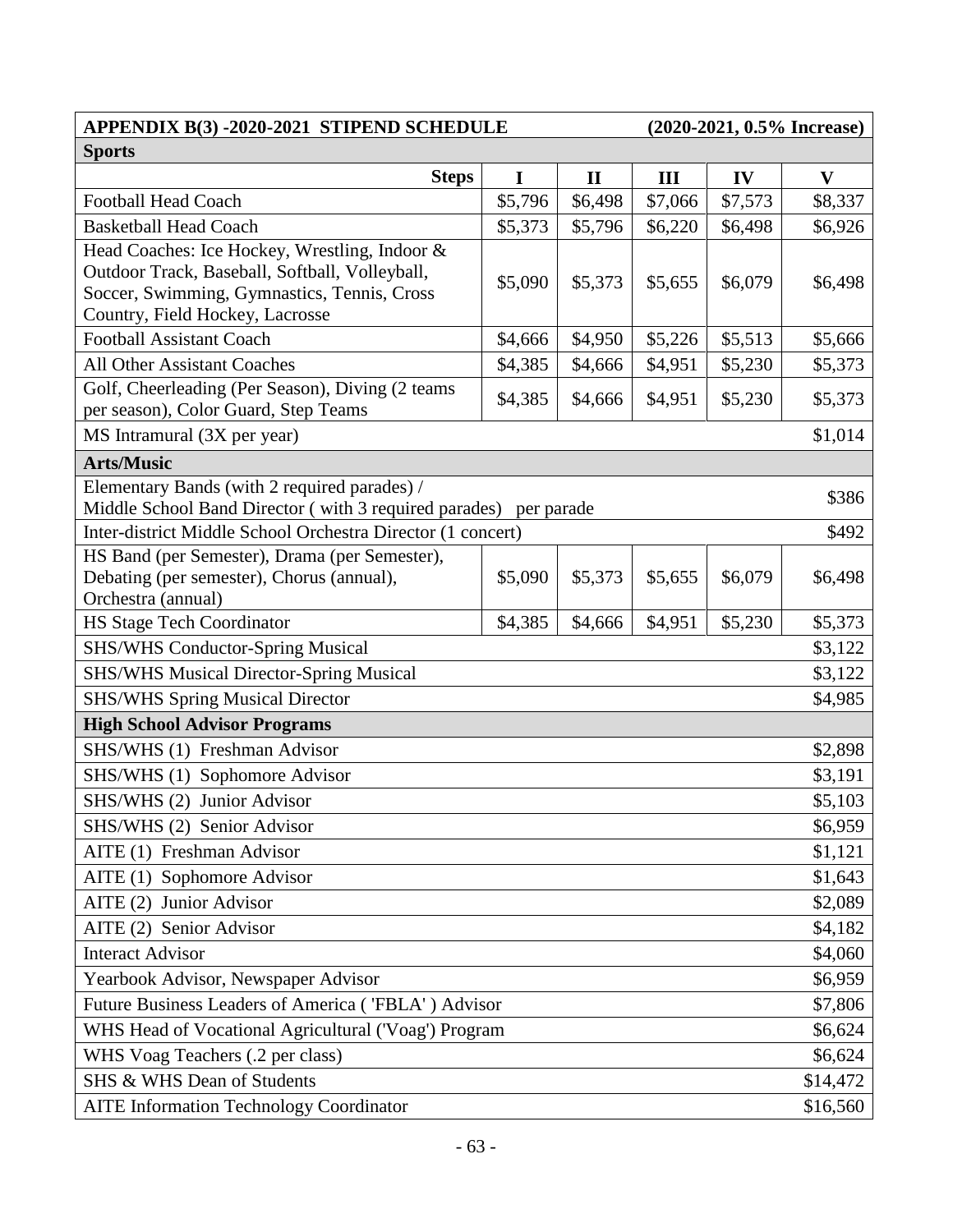| APPENDIX B(3) -2020-2021 STIPEND SCHEDULE                                                                      | $(2020-2021, 0.5\%$ Increase) |
|----------------------------------------------------------------------------------------------------------------|-------------------------------|
| Media Innovators Advisor (per semester)                                                                        | \$3,122                       |
| <b>Other School Stipends</b>                                                                                   |                               |
| <b>Psychological Examiners</b>                                                                                 | \$1,260                       |
| Neuropsych Evaluations (per evaluation)                                                                        | \$2,080                       |
| HS Heads of Media                                                                                              | \$2,309                       |
| HS Dept. Heads - Base                                                                                          | \$3,493                       |
| HS Dept. Heads - per teacher \$313                                                                             |                               |
| Elem. Grade level/Team Leaders                                                                                 | \$2,241                       |
| Elem. Team Leaders: Art, Music, PE, Media                                                                      | \$1,121                       |
| <b>TEAM Mentors &amp; Mentors for Teachers on assistance</b>                                                   | \$1,231                       |
| MS Math Support Specialists (50% teaching) /                                                                   | \$4,416                       |
| MS Literacy Support Specialists (50% teaching)                                                                 |                               |
| Summer School Head Teacher (per week)                                                                          | \$104                         |
| <b>AVID Coordinator</b>                                                                                        | \$4,060                       |
| Special Olympics Coach/Coordinator                                                                             | \$2,602                       |
| Special Olympics Coach(2)                                                                                      | \$1,561                       |
| <b>Math Liaisons</b>                                                                                           | \$2,679                       |
| Academic Coaches (Elem)                                                                                        | \$7,806                       |
| Academic Coaches (MS)                                                                                          | \$5,880                       |
| Science Coach (MS)                                                                                             | \$8,586                       |
| <b>Curriculum Associates</b>                                                                                   | \$4,504                       |
| <b>Central Office TOSAs</b>                                                                                    | \$6,566                       |
| District Content leaders: Art, Music, PE, Unified Art, PE/Health, Media                                        | \$7,503                       |
| Coordinator - CEU Management                                                                                   | \$5,361                       |
| District Dept. Heads: Psychology, Social Work, Speech, MS Guidance<br>District Dept. Heads - per teacher \$313 | \$3,493                       |
| Technology Professional Development Leader                                                                     | \$7,213                       |
| <b>PSAT/SAT Test Coordinators</b>                                                                              | \$521                         |
| <b>Hourly Rates for Service Beyond Contractual Hours</b>                                                       |                               |
| Class coverage during self-directed time                                                                       | \$33.20                       |
| Class splitting (full day / half day)                                                                          | \$49.82 / \$24.91             |
| Curriculum revision, staff development, workshop presentation and preparation                                  | \$38.14                       |
| Summer school, after school clubs & tutoring                                                                   | \$44.49                       |
| TEAM mentor paper reviewer (per paper)                                                                         | \$28.66                       |
| <b>Service Recognition</b>                                                                                     |                               |
| 20-24 Years                                                                                                    | \$962                         |
| 25-29 Years                                                                                                    | \$1,210                       |
| $30 + Years$                                                                                                   | \$1,578                       |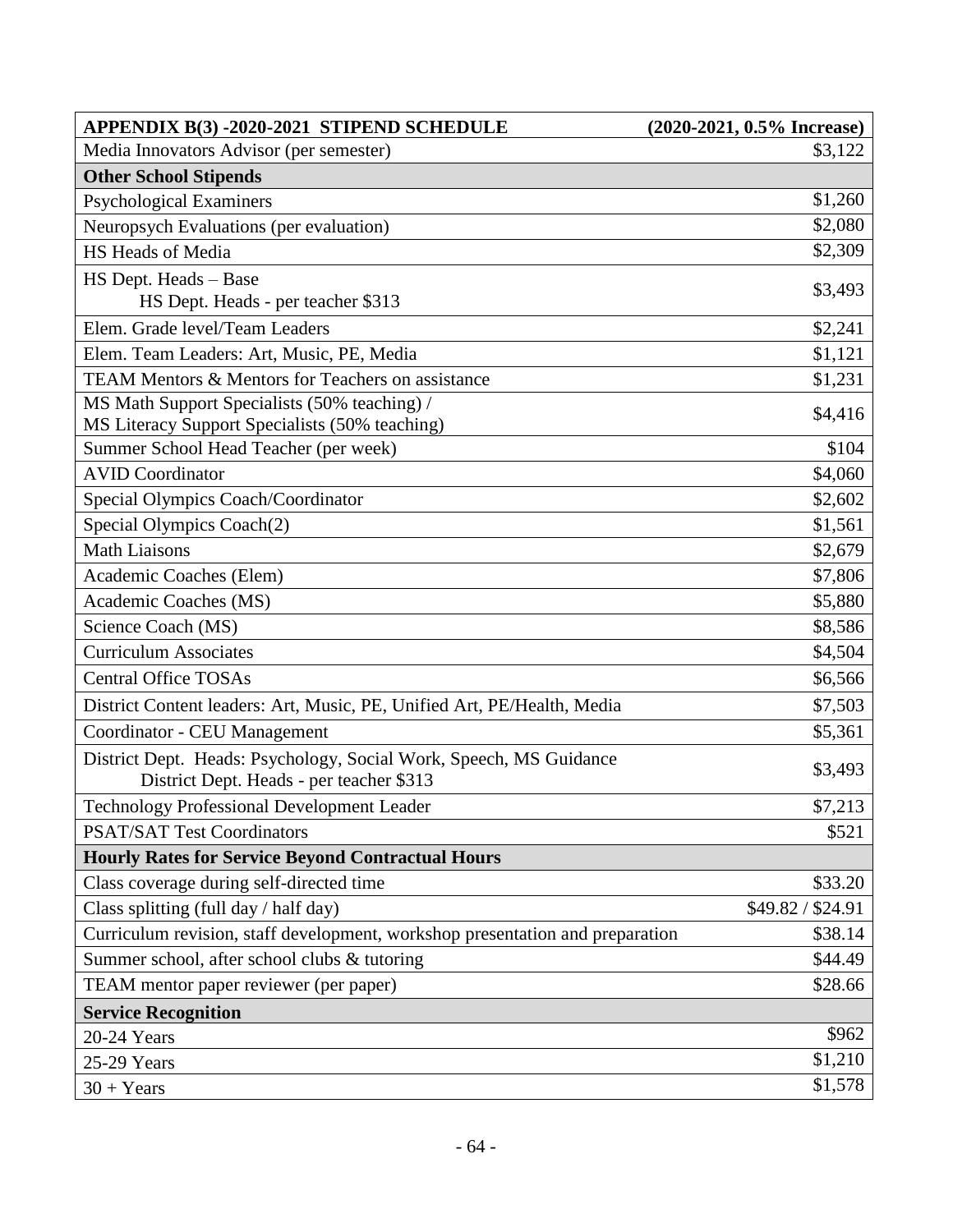#### **DELAYED OPENING**

During the year, there may be times when reports indicate that the weather will clear and traffic conditions will improve in a short period of time. Based on these reports the Superintendent will delay the opening of schools for two hours. The schedule will be as follows:

| <b>SCHOOL</b>                                     | <b>DELAYED</b><br><b>OPENING</b> | <b>REGULAR</b><br><b>OPENING</b> | <b>DISMISSAL</b> |
|---------------------------------------------------|----------------------------------|----------------------------------|------------------|
| <b>High Schools</b>                               | $9:25$ a.m.                      | (7:25 a.m.)                      | $2:05$ p.m.      |
| Cloonan M.S.                                      | $9:25$ a.m.                      | (7:25 a.m.)                      | $2:05$ p.m.      |
| Rippowam M.S.                                     | $9:25$ a.m.                      | (7:25 a.m.)                      | $2:05$ p.m.      |
| Dolan M.S.                                        | 10:00 a.m.                       | (8:00 a.m.)                      | $2:40$ p.m.      |
| Turn of River M.S.                                | $10:00$ a.m.                     | (8:00 a.m.)                      | 2:40 p.m.        |
| Scofield Magnet Middle                            | 10:00 a.m.                       | (8:00 a.m.)                      | 2:40 p.m.        |
| Northeast, Newfield and<br>Stillmeadow Elementary | $10:10$ a.m.                     | (8:10 a.m.)                      | $2:40$ p.m.      |
| <b>Hart Elementary</b>                            | $10:55$ a.m.                     | (8:55 a.m.)                      | $3:25$ p.m.      |
| All other Elementary                              | $11:00$ a.m.                     | (9:00 a.m.)                      | $3:30$ p.m.      |

On mornings when there is a delayed opening of school, TEACHERS are expected to follow the contract. The delayed opening time will be considered the official beginning of the session.

The 2 hour (120 minutes) delay will not be instituted on Early Dismissal days.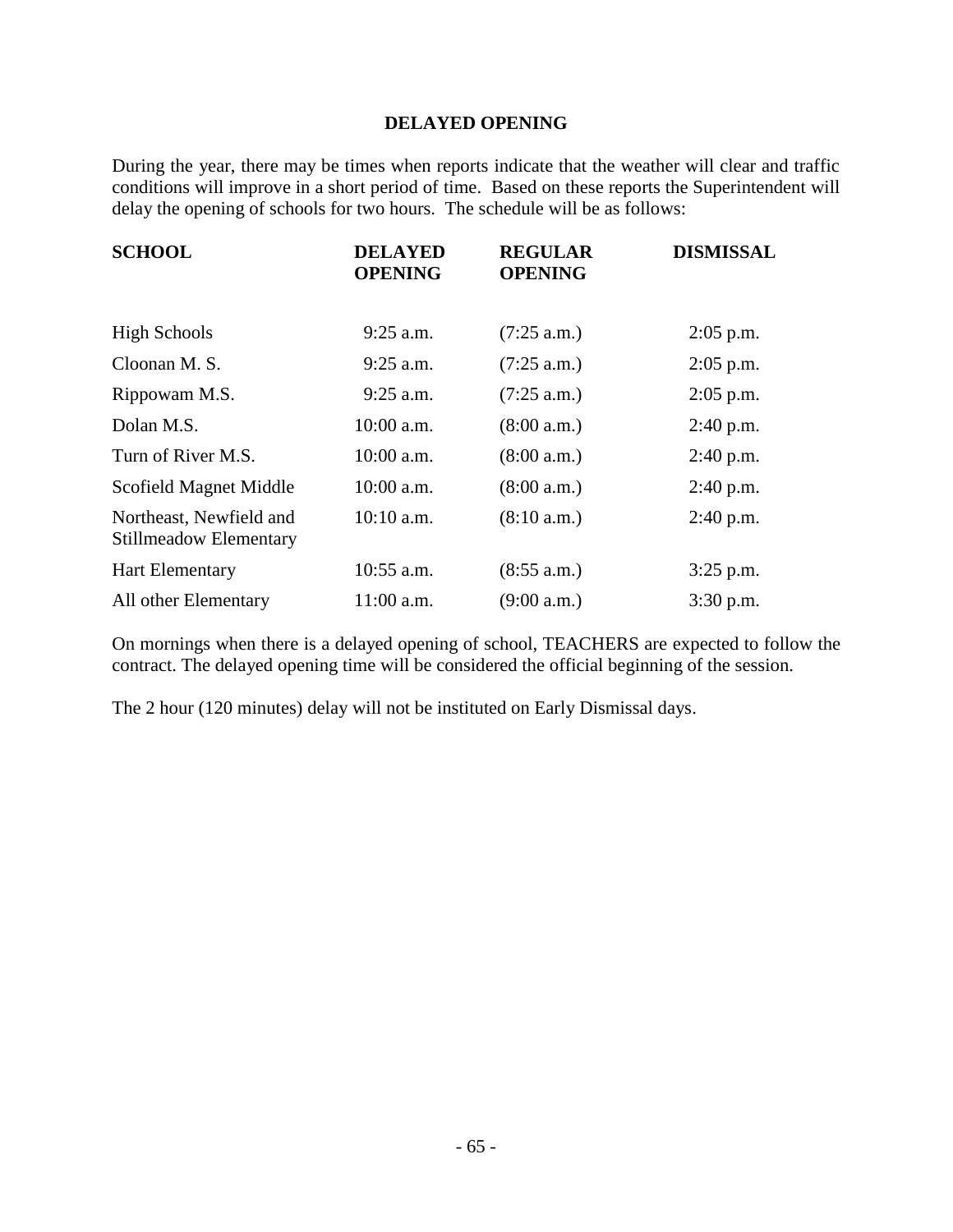# **SCHOOL LISTINGS**

## **Elementary Schools Middle Schools**

| Davenport Ridge        | 203 977-4291 | Cloonan             | 203 977-4544 |
|------------------------|--------------|---------------------|--------------|
| <b>Hart Magnet</b>     | 203 977-5082 | Dolan               | 203 977-4441 |
| K. T. Murphy           | 203 977-4516 | Rippowam            | 203 977-5255 |
| Newfield               | 203 977-4282 | Scofield Magnet     | 203 977-2750 |
| Northeast              | 203 977-4469 | Turn of River       | 203 977-4284 |
| Rogers Magnet          | 203 977-4560 |                     |              |
| Roxbury                | 203 977-4287 | <b>High Schools</b> |              |
| Springdale             | 203 977-4575 |                     |              |
| <b>Stark</b>           | 203 977-4583 | <b>AITE</b>         | 203 977-4336 |
| Stillmeadow            | 203 977-4507 | <b>ARTS</b>         | 203 977-4922 |
| Strawberry Hill        | 203 977-6600 | Stamford            | 203 977-4223 |
| <b>Toquam Magnet</b>   | 203 977-4556 | Westhill            | 203 977-4477 |
| <b>Westover Magnet</b> | 203 977-4572 |                     |              |
|                        |              |                     |              |

AESOP 1-800-942-3767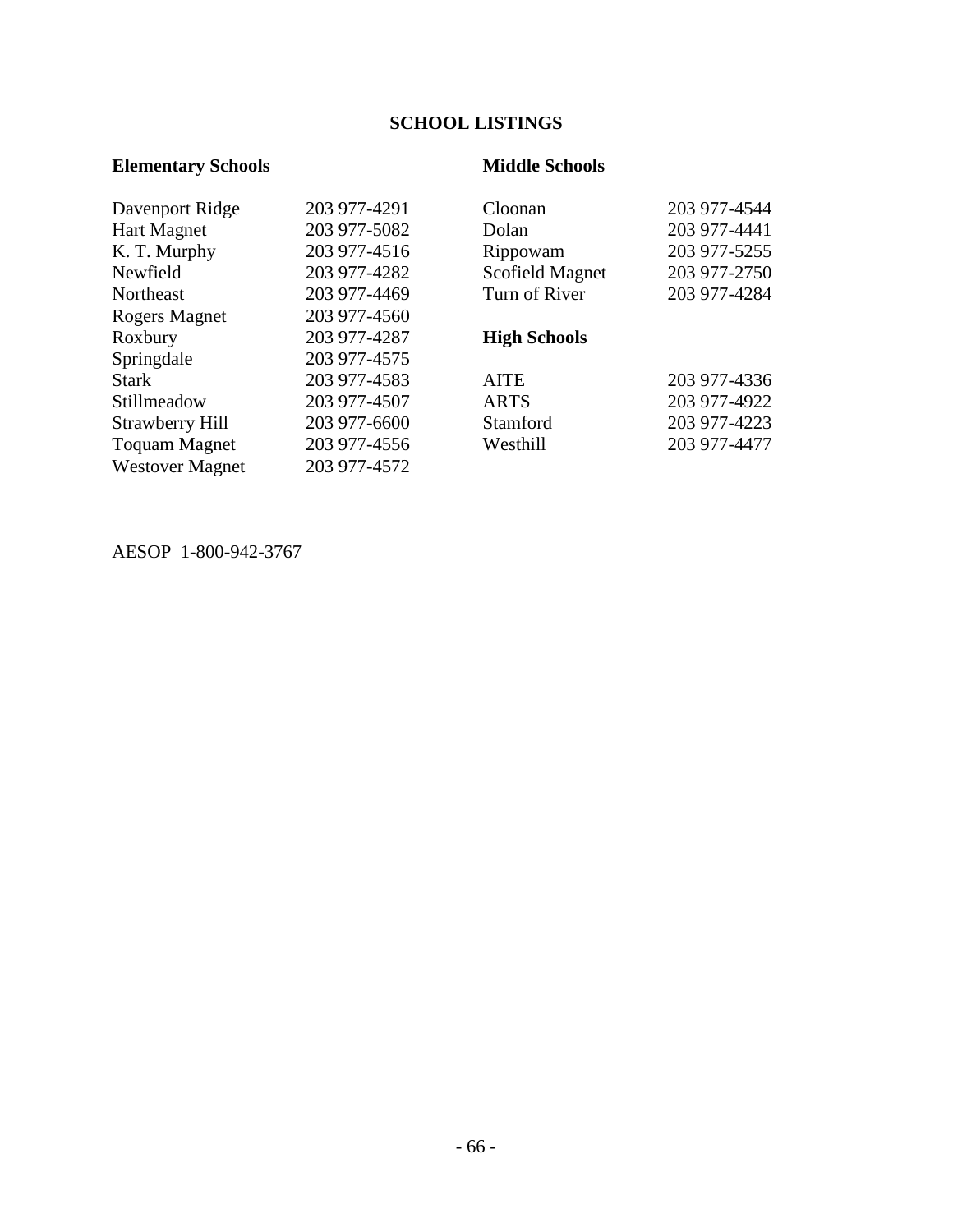#### **SIDE LETTER**

In recently concluded negotiations, the Stamford Board of Education and the Stamford Education Association agreed as follows:

1. The parties shall conduct further negotiations in accordance with Conn. Gen. Stat. Section 10-153f(e) over Articles 16, 16A and 17 of this Agreement, commencing February 1, 2016, with an effective date of July 1, 2016. The current Advisory/Connection Time Memorandum of Agreement will remain in effect except as the parties may otherwise mutually agree.

2. The parties shall review which Memoranda of Agreement must be continued. Negotiations will commence February 1, 2016, to the extent necessary. There shall be a presumption in favor of continuing the current Memoranda of Agreement, such that the burden is on the party proposing deletion.

STAMFORD BOARD OF EDUCATION STAMFORD EDUCATION ASSOCIATION

 $\mathbf{B} \mathbf{y}$   $\mathbf{B} \mathbf{y}$   $\mathbf{B} \mathbf{y}$ 

Date Date Date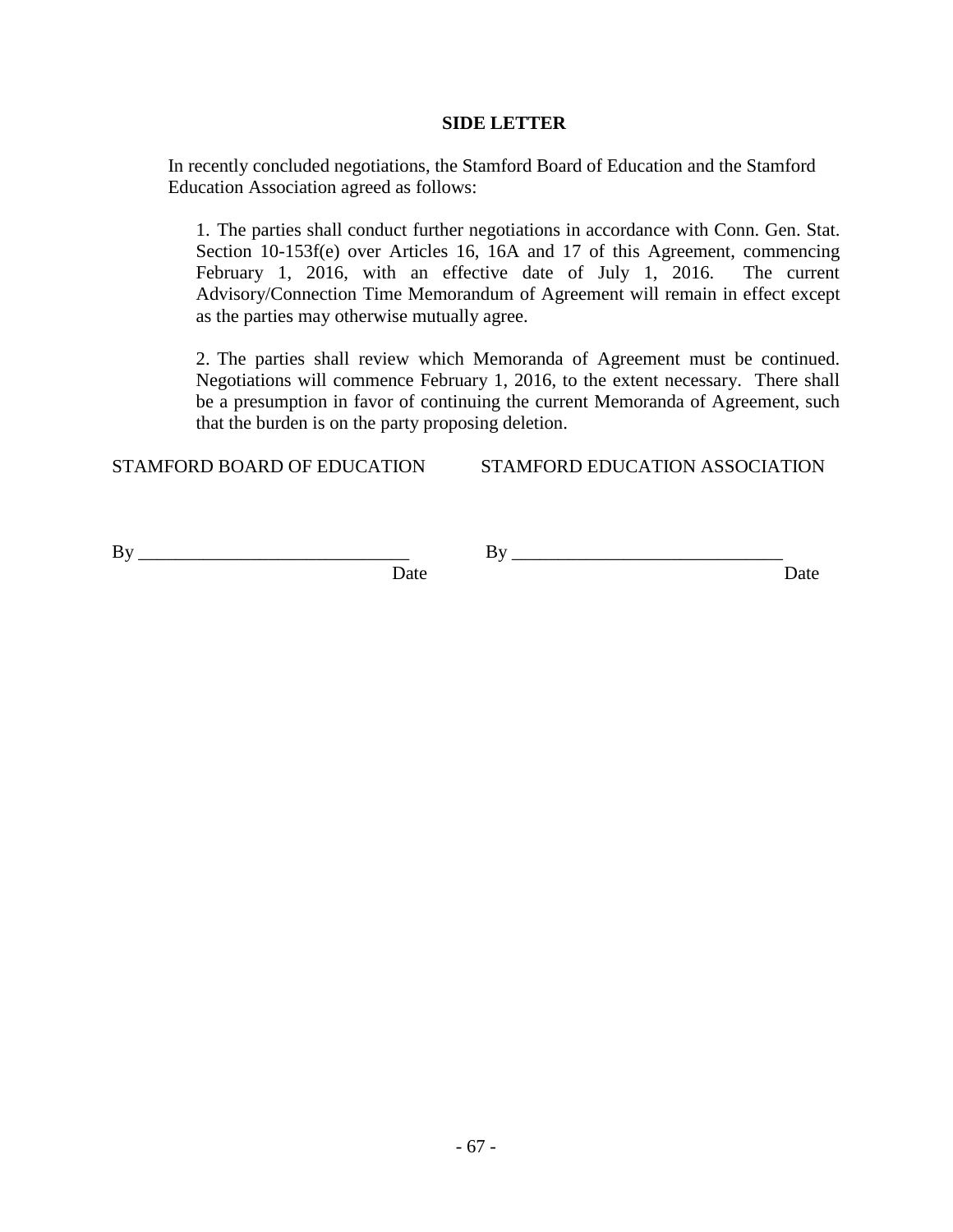#### **MEMORANDUM OF AGREEMENT School Data Teams Stipend Appendix B**

The Stamford Board of Education and the Stamford Education Association agree that the School Data Team is designed to maintain and improve high quality education at each of the Stamford Public Schools. The following conditions apply to the ongoing work of the school data teams.

#### **1. MEMBERSHIP:**

Participation on the School Data Team is a growth opportunity and a professional contribution to the Stamford school community.The School Data Teams shall be composed of the following members:

- Principal and Assistant Principal(s) participate.
- Teachers representing the categories identified in this document for school data teams.
- · Principal may designate one (1) additional member.

### **2. PEER SELECTION PROCESS AND FILLING VACANCIES**.

Teachers from each category will select their peer representative for the data team. The selection of representatives shall take place at full faculty meetings only.

### Full Data Team Peer Selection Process:

**Part A.** Prior to the full faculty meeting in which full data team selection will occur, administration will announce via email to all faculty, that names are being accepted for data team category representatives. To submit his/her name to participate as a representative on the data team, the teacher shall fill out the "Opportunity to Serve on the Data Team" form requesting to serve as a representative for his/her category. The form will request that the teacher specify the category.

**Part B.** At the full faculty meeting, the names that have been submitted to administration will be presented to the staff. In addition, at the beginning of the meeting an announcement will be made informing teachers who have not submitted their names for consideration that they may do so.

If more than one teacher submits his/her name in a category, then the peers from that category who will be represented on the data team will select the teacher to fill the vacancy and present the name to the full staff gathered.

#### Vacancy Peer Selection Process:

During the term of a Full Data Team, if a vacancy occurs in any category, the principal shall fill the vacancy until the next school year with a teacher from that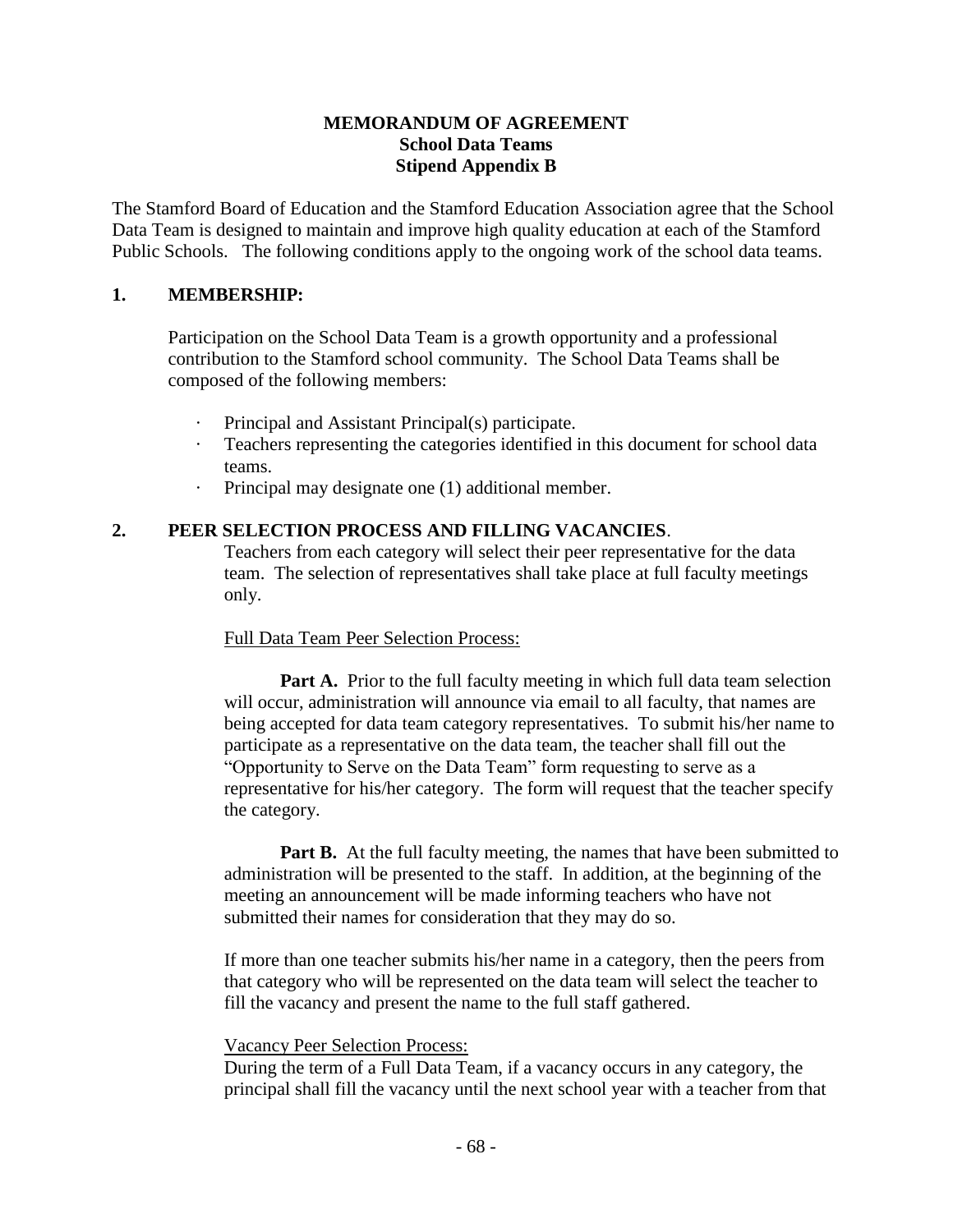category if possible. At the beginning of the next school year, the vacancy shall be filled in accordance with the peer selection process set forth above.

 Terms of Members of the Data Team The term of the members on the data teams is three (3) years.

## Teacher Category Membership:

- **ELEMENTARY TEACHERS—each grade level PLC selects one member** (K-5), specialists select one colleague (e.g., art, music, media), non-classroom teachers select two special area teachers (e.g., Special Education, ELL); total of nine(9) teachers
- **IMIDDLE SCHOOL TEACHERS—each content/subject area selects one** teacher (10 teachers); each grade level selects one core academic teacher (three teachers total), non-classroom teachers select one certified, current special area teachers (non-administrative); total of 14 teachers
- **HIGH SCHOOL TEACHERS—each department selects one member; total of** 14 teachers

## Unfilled Category:

If there is a category for which no teacher has expressed interest in participating, said category shall remain vacant until a teacher from that category requests to participate and submits an "Opportunity to Serve on a Data Team" form. When the form is submitted, the Vacancy Peer Selection Process will commence. If there are two or more vacancies at any school, the parties shall discuss how best to fill those vacancies and, if necessary, negotiate through the contractual grievance process of the teacher's contract.

## **3. MEETING DATES/TIMES:**

- Each School Data Team shall conduct eight (8) meetings during the student school year, all 8 of which shall be scheduled by September 30th.
- Meetings will normally occur not more than once a month. In addition, the meetings will occur either before or after school and be two hours long.
- All Meeting dates will be set in advance and changes to the meeting dates shall not be made except in compelling circumstances.
- Teacher members of School Data Teams are expected to attend at least seven of the eight School Data Team meetings scheduled each year.
- A required full-staff meeting to review the School Improvement Plan shall be scheduled by the principal during the fall.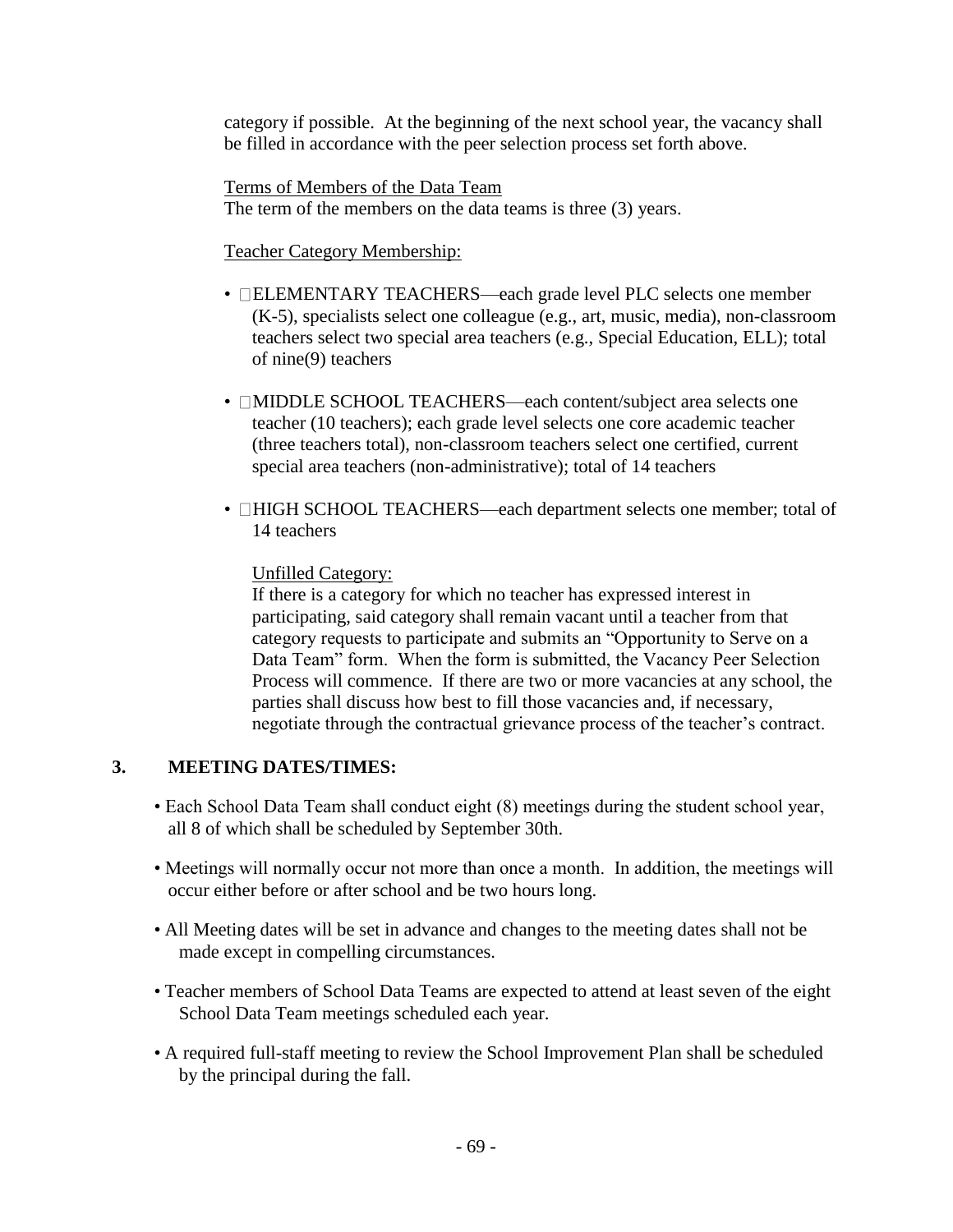• Meetings with individual PLCs to hear requested data and/or to share data that was requested shall be scheduled by the principal.

# **4. CONDITIONS FOR PARTICIPATION:**

- Teacher members of School Data Teams shall earn up to two (2) unrestricted personal days for their service on the School Data Team (8 - 2 hour meetings), negotiated by this memorandum of understanding by SEA and the BOE:
	- · One unrestricted day is be earned after the first four meetings of the School Data Team.
	- · The second unrestricted day is earned after the last three meetings of the School Data Team but can be used prior to that time by mutual consent.
	- · Unused, unrestricted personal days cannot be carried over from year to year.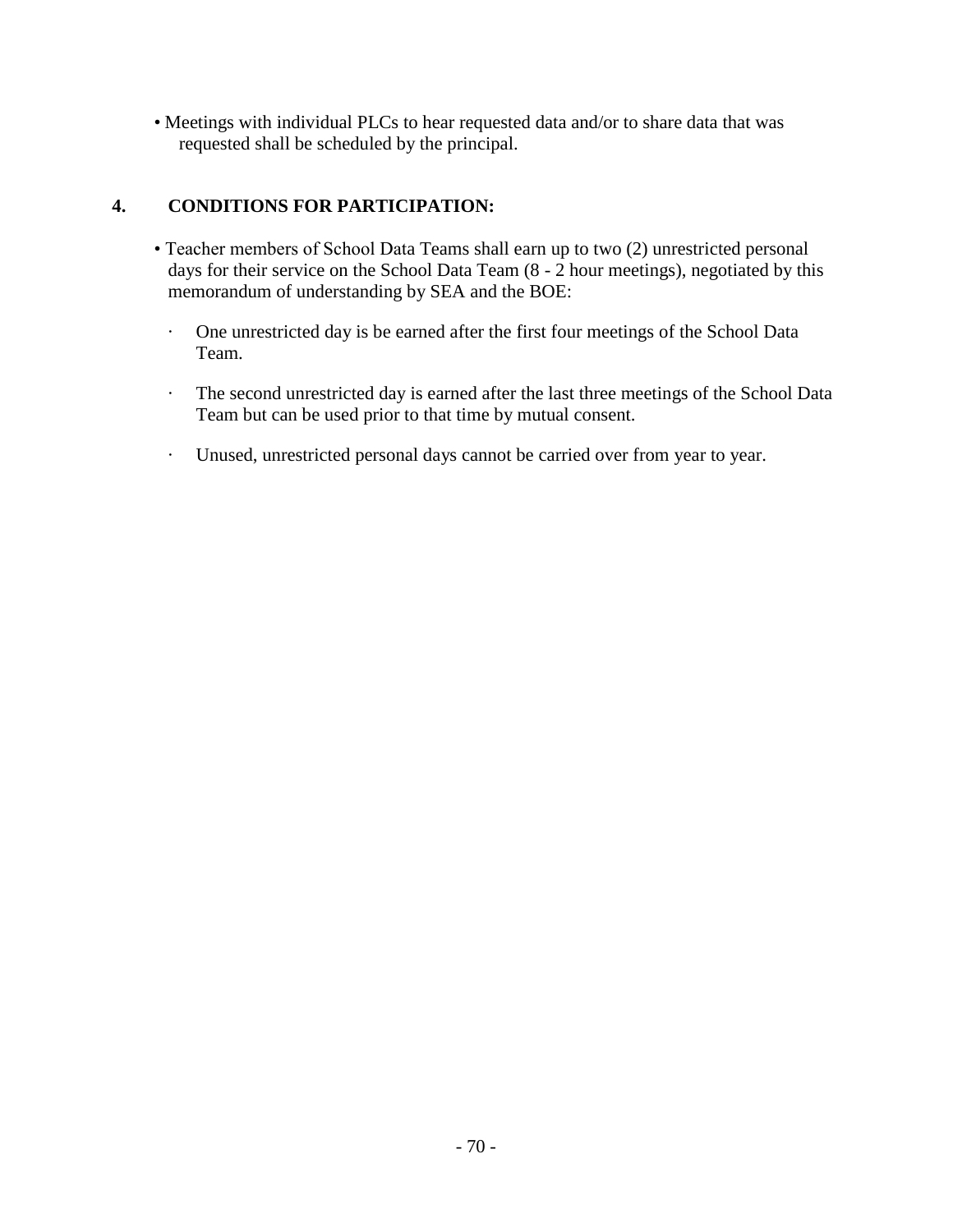#### **MEMORANDUM OF AGREEMENT MIDDLE SCHOOLS (Subject to review based on 12/13/12 side letter.)**

Whereas, the instructional day at the middle school was revised in 2008-2009 to move from an eight period day to a six period day, and an advisory period will be incorporated into the middle school schedule for the 2009-2010 school year; and

Whereas, the parties have agreed to negotiate over the impact of these changes and have reached agreement concerning this matter and wish to codify that agreement promptly in anticipation of the 2009-2010 school year,

Now, therefore, the Stamford Board of Education and the Stamford Education Association agree as follows:

- 1. Based on the six period day schedule adopted for middle schools, unit members shall not be assigned more than four teaching periods per day plus homeroom and advisory period as described in paragraph 3 below. Notwithstanding the foregoing, given the special characteristics of International Baccalaureate programs, at the Rippowam Middle School International Baccalaureate, based on a seven period day scheduled, unit members shall not be assigned more than five teaching periods per day plus homeroom and advisory period as described in paragraph 3 below, provided that class sizes at Rippowam Middle School International Baccalaureate shall be governed by Article 9(A)(4).
- 2. Math coaches assigned to a middle school with six periods will be assigned to no more than one class per day. This agreement is without prejudice to the position of either party as regard the pending grievance concerning the assignment of a second class to a math coach for the 2008-2009 school year.
- 3. Advisory and Connection Time at the middle schools and high schools respectively shall be governed by a separate Memorandum of Understanding dated April 22, 2014 except as the parties may otherwise agree in writing.
- 4. This Agreement codifies the current baseline for implementing the six period day at the middle schools and the implementation of the middle school advisory period, and it is subject to change and, if necessary, negotiation as conditions warrant. The current practices at Dolan concerning escorting students to lunch and reconvening homeroom at the end of the day may continue, but shall not be considered a precedent for the other middle schools.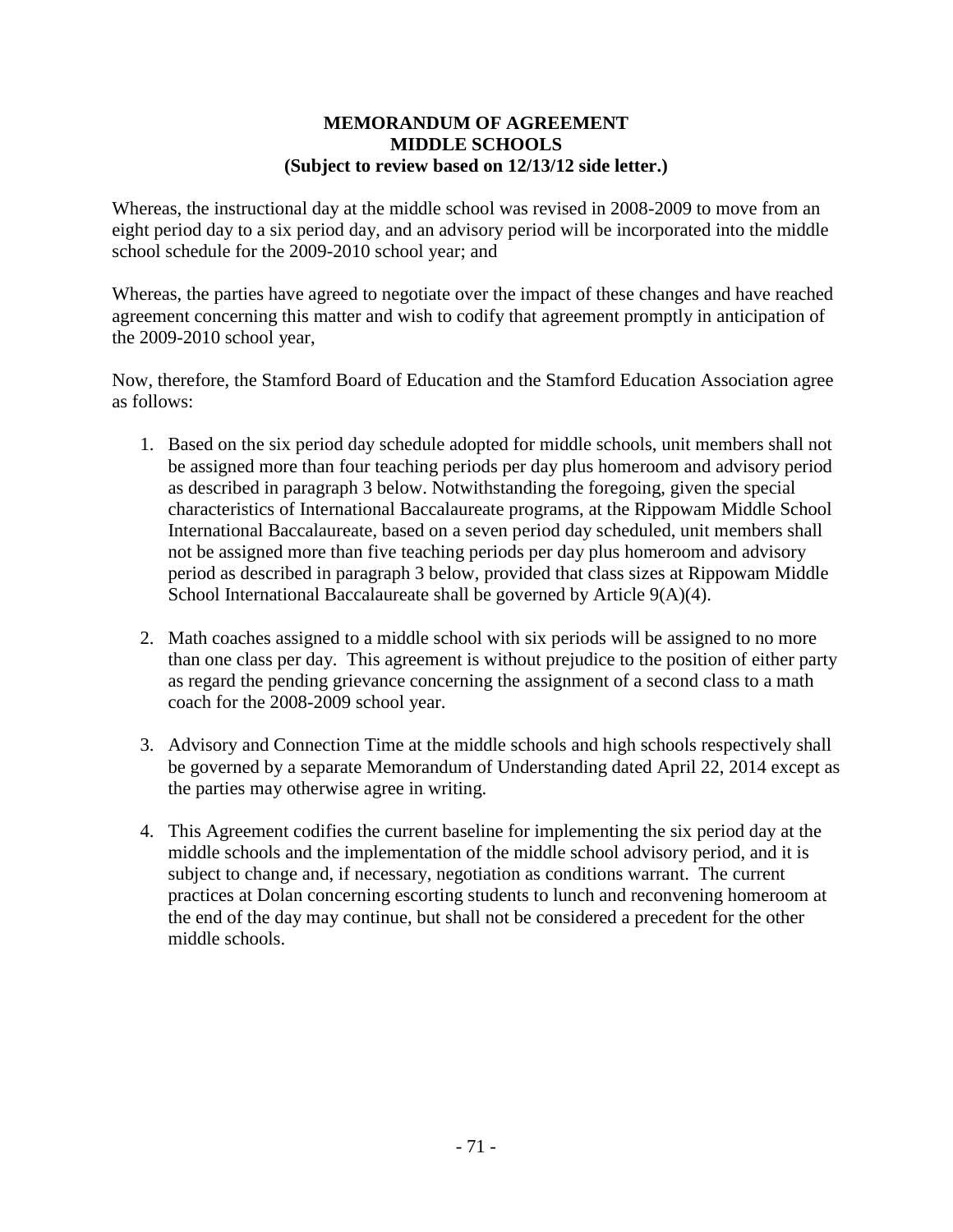## **MOA - ATHLETIC COACHING ASSIGNMENTS**

The procedure for establishing coaching assignments is as follows:

Coaching vacancies will be filled in the following manner:

All job openings will be posted for 30 days at least ninety days in advance of the start of the season, when the vacancy is known at the time.

- 1. The following will be considered for the selection of candidates where applicable.
	- a. Length of service as a coach in the specific sport.
	- b. Length of service as a coach on the level below that for which applied: eg. Assistant track coach applying for head track coach position to be credited one year for each two full years service.
	- c. Written evaluation as coach.

If all of the above factors are equal preference will be given to the unit member.

The building principal at the location of the vacancy will review the applicants and make recommendations to the Superintendent of Schools through the Human Resources Office. Where appropriate, the principal will consult with the District Department Head of Interscholastic Sports and, in the appointment of an assistant coach, the head coach of the particular sport. The superintendent will provide the final approval for all appointments.

Appointments for all positions of head coach shall be for a three year term, absent just cause for removal, and positions shall be posted at the end of such term.

Appointments of assistant coaches shall be for the term concurrent with his/her respective head coach, absent just cause for removal. Any assistant coaching vacancy occurring after the beginning of the head coach's term shall be filled for the remainder of said coach's term. Any head coaching vacancy occurring after the beginning of that head coach's term shall be filled for the remainder of the original head coach's term.

Emergency circumstances will be said to exist if a vacancy occurs less than 30 days before the start of the season. Head or assistant coach positions filled under these circumstances shall terminate at the end of the season.

Each member of the coaching staff will receive mid-quarter progress reports for all members of his/her respective team.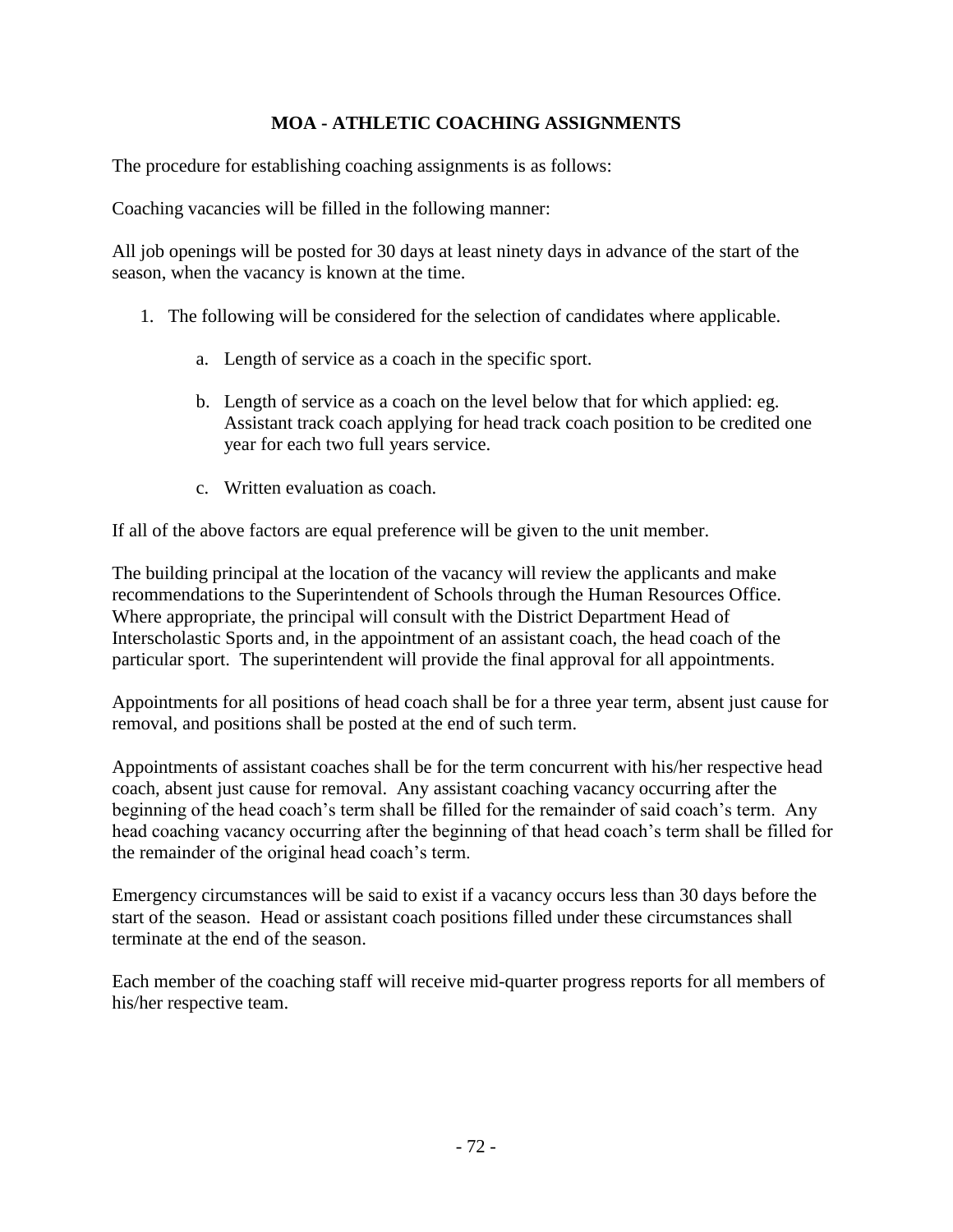## **MOA - WORKSHOP PRESENTATION**

Guidelines for Presentation Pay

The workshop preparation/presentation rate is the same as the curriculum rate (Appendix B)

1. Teachers (other than those on Full Time Release and/or Special Assignment where the job description includes PD presentation and/or preparation), who prepare and present workshops will be compensated at the workshop preparation/presentation rate as follows:

#### **Preparation Time**:

A. The presenter has attended a training session on a specific topic (e.g. NCLB, AVID, SIOP) and workshop materials (e.g. handouts, Powerpoint presentations) have been prepared by the training organization. The presentation is for dissemination of information only and not for training*.* Some preparation time is necessary to ensure a successful presentation to the SPS professional staff.

Up to two (2) hours if presenting for the first time materials created by others.

B. The presenter has created a workshop topic or theme (e.g. software application, technology integration in a curricular area, successful strategies) and/or the presentation requires subsequent individual training of teachers and/or is presenting to the SPS professional staff at the request of the Curriculum & Instruction Division or the building administration. Significant preparation time is necessary to ensure a successful presentation to the SPS professional staff.

Preparation Paid: Up to four (4) hours if presenting for the first time materials created by the teacher.

**Presentation Time:** Paid for each hour of presentation, regardless of when the workshop is presented.

Subsequent presentations of the same workshop will be compensated for each hour of presentation but there will usually be no preparation time payment.

2. Teachers on Full Time Release and/or Special Assignment where the job description includes PD presentation and/or preparation who prepare and present workshops will be compensated at the workshop preparation/presentation rate as follows:

**Preparation Time:** No compensation for preparation.

**Presentation Time:** Paid for each hour of presentation when the workshop is presented before or after the regular school day or outside of the PD Meetings required of all teachers in the contract.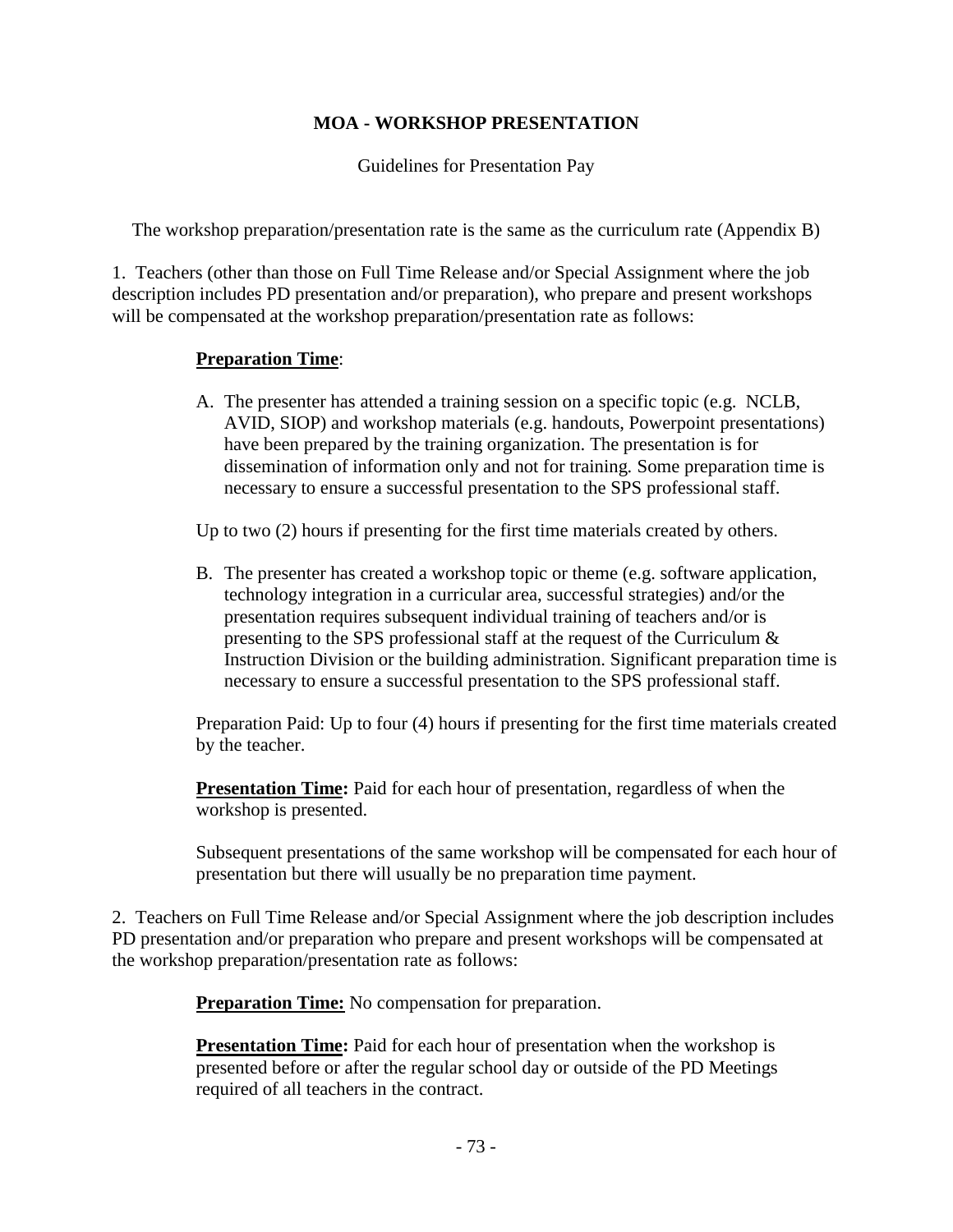#### **JOB SHARE MEMORANDUM OF AGREEMENT 9.20.12**

#### **The parties agree that the following procedures and requirements shall govern teachers' requests for Job Share.**

#### **Job Share Procedures and Requirements**

The Stamford Public Schools will consider job share applications on a case by case basis. This document represents the agreement between the Stamford Board of Education ("BOE"), the Stamford Education Association ("SEA").

Teachers submitting a job share proposal application must be able to demonstrate the following:

- 1. A job share partner should be someone with whom you work well, share a similar work ethic and share similar classroom management styles.
- 2. Both partners should be open to sharing and learning from one another during this collaborative process and be open to corrective criticism from one another.
- 3. An understanding by both job share partners that less hours does not always mean less work. Flexibility may be needed for attendance at PD and staff meetings.
- 4. Both partners should be able to demonstrate good classroom management skills and communication. Communication is the key to ensuring that there will be continuity to the learning process for the students. This communication should be decided upon by both teachers and may include keeping a daily log or journal of the day's events and any special notes.
- 5. Both teachers participating in the job share must be tenured and have a good record of performance.

The following are considerations for acceptance of the job share proposal:

- 1. A job share application (attached) will be required to be submitted to Human Resources no later than March 1st of the school year preceding the job share year.
- 2. Human Resources will first review the job share application for completeness. If incomplete, the job share application shall be returned to the applicants and they will have five school days to resubmit the application. Complete and incomplete job share applications will be forwarded to the SEA upon receipt.
- 3. Applicants with complete applications will be notified of completeness within five days of receipt. Job share applicants who submit a completed application shall be entitled to an interview/vetting meeting with HR, the SEA, the immediate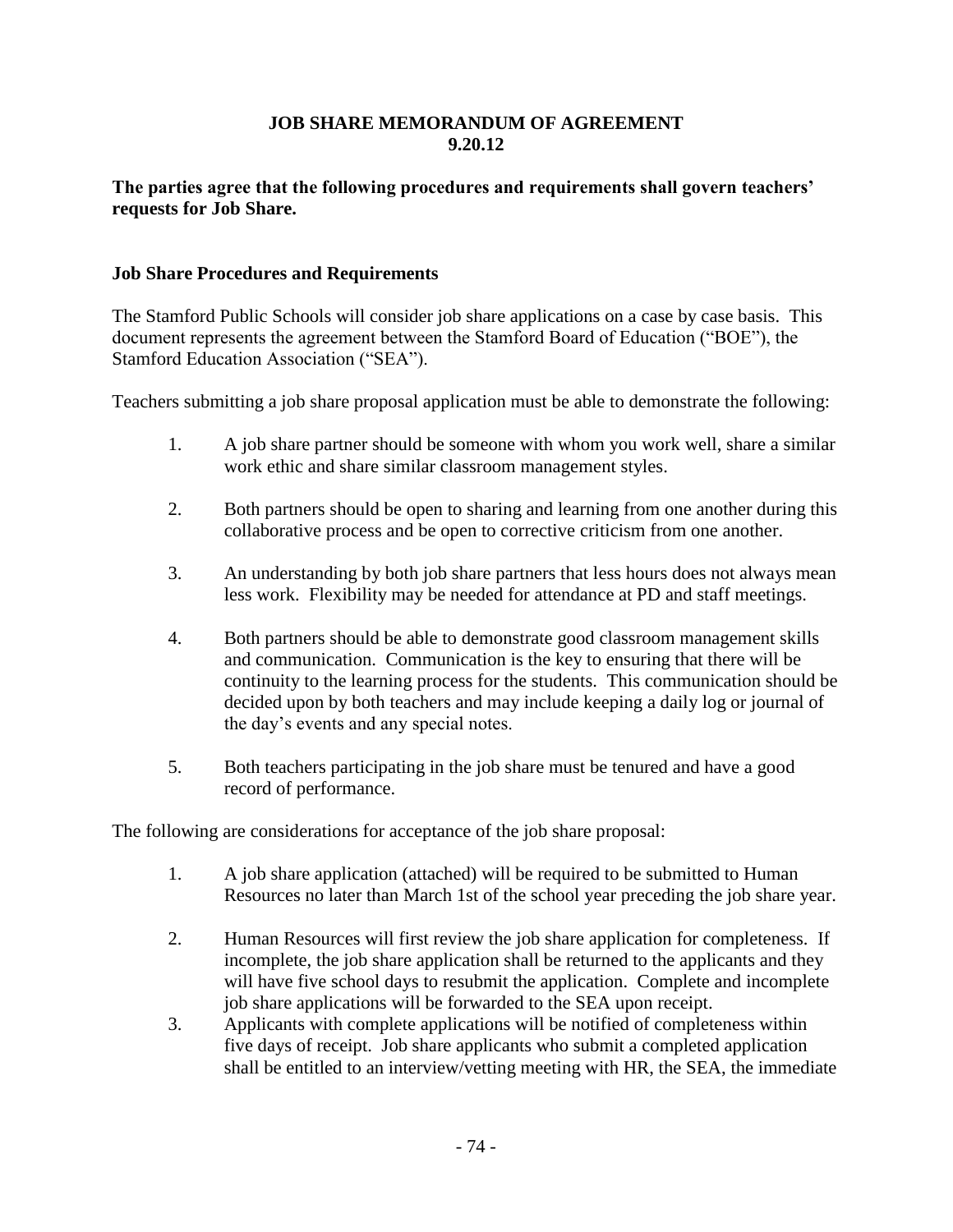supervisor/principal, and the teachers. Following that meeting, the parties will make the recommendation for acceptance or denial.

- 4. Recommendation for approval or denial of the job share shall be in writing. Reason for denial will be given upon request.
- 5. Applicants will be notified of final job share decision no later than May 1st each year. Appeals will be heard and ruled on within 15 school days. Appeals will be heard by the Superintendent, SEA and BOE Labor Chair and the decision shall be final.

The expectations for a job share are as follows

- 1. Both teachers shall each work a 0.50 full time equivalent and their salary shall reflect their pro-rated portion of their salaries for that year plus regular contractual step or general wage increases.
- 2. During the first week of the school year, both teachers shall work a minimum of 2 (two) days together in order to set up and create a shared environment for the students and their families.
- 3. Thereafter, \_\_\_\_\_\_\_\_\_\_\_\_\_\_\_\_\_\_\_\_ shall work on \_\_\_\_\_\_\_\_\_\_\_\_\_\_\_ and \_\_\_\_\_\_\_\_\_\_\_\_\_\_\_\_\_ shall work on \_\_\_\_\_\_\_\_\_\_\_\_\_\_\_\_\_\_\_\_\_\_\_\_\_. Both teachers in the job share have the responsibility to clearly communicate their schedules (including approved changes) with other staff members and students' families. Teachers cannot swap days without prior written consent by the principal. Any changes to the schedule, except in cases of emergency, must be recommended to the principal and approved by the building principal in advance and be submitted to Human Resources and the SEA. The schedule shall provide for one hour of direct contact time per week for the job share teachers.
- 4. The teachers shall submit a full school year calendar marking the days each teacher will work at the school. This will be presented to the principal no later than the Friday after Labor Day.
- 5. Faculty meetings (currently held on Wednesdays) shall be attended by the teacher working that Wednesday and that teacher shall be responsible for sharing all information from the faculty meeting with the other teacher.
- 6. To ensure that students are served consistently by the teachers participating in the job share, outside substitute service will be limited to the extent possible. If one of the teachers is sick and unable to be present on a day they were scheduled to work, they will contact the other teacher to cover. If the other teacher is available, h/she will be compensated at the rate of \$90 per day if such service will exceed 95 day work year.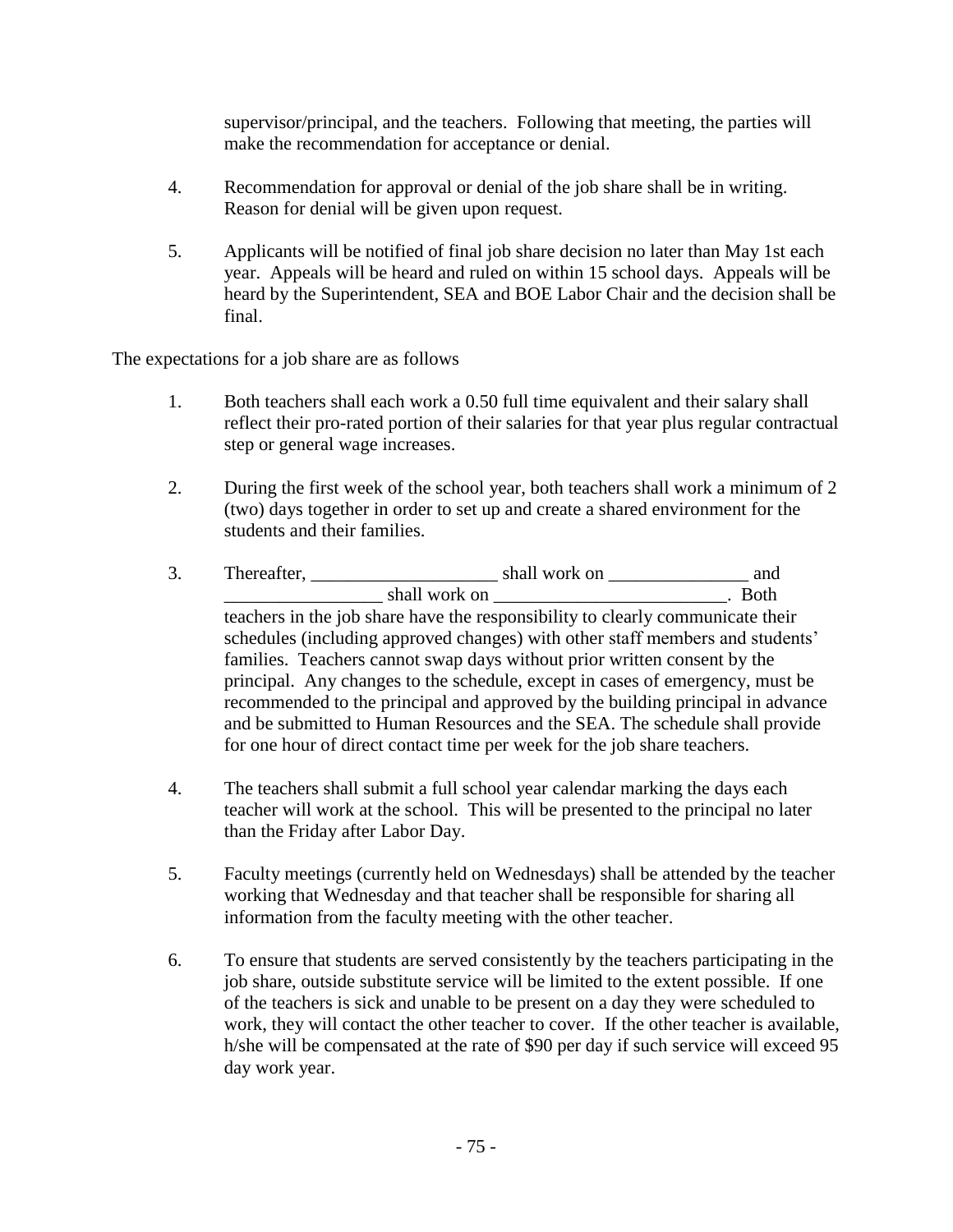- 7. If one teacher must leave before the end of the school year, the other teacher will take over the position on a full time basis at his/her full pay until a new partner can be found, unless exigent circumstances exist.
- 8. Teachers shall not be eligible for stipend work that falls within the regular school year of the job share (ex: school data team, mentor, grade level leader, math liaison).
- 9. Teachers shall share the responsibility of providing all necessary services/grading for students and for fully communicating with staff and parents.
- 10. Each teacher shall be designated as the lead teacher/service provider for 50% of the "shared" students for the purposes of PPT meetings, annual/triennial reviews, IEP completion, CMT preparation, etc. If the job share is special education, the principal/supervisor shall define special education services, including PPT days to be assigned to each teacher.
- 11. Both teachers shall attend all SPS full day PD days. Both teachers will attend back to school night and appropriately scheduled parent conferences.
- 12. Teachers shall be required to communicate with each other about their shared job including student needs, instruction and professional development on a weekly basis. Both teachers understand and acknowledge that they may have to communicate with each other and/or other staff regarding the needs of the students for whom they are jointly responsible outside of the work day in order to meet the needs of those students. There shall be no additional compensation for such work done outside of the assigned work day.
- 13. For any PD required above, the district shall not be required to offer additional sessions of the PD to meet the needs of the individual job share teacher. However, the job share teachers shall have the right to choose to attend any PD session of their choice when multiple sessions are offered.
- 14. Each teacher will be evaluated separately and the effectiveness of the job share partnership shall be considered for continuation of the job share.

Benefits during the job share will be as follows:

- 1. Each teacher shall be responsible to pay full association dues.
- 2. If the teachers desire health benefits, teachers shall be provided with health and life benefits at the rate of premium contribution, sufficient for the impact of the job share as to health benefits to be cost neutral to the Stamford Board of Education.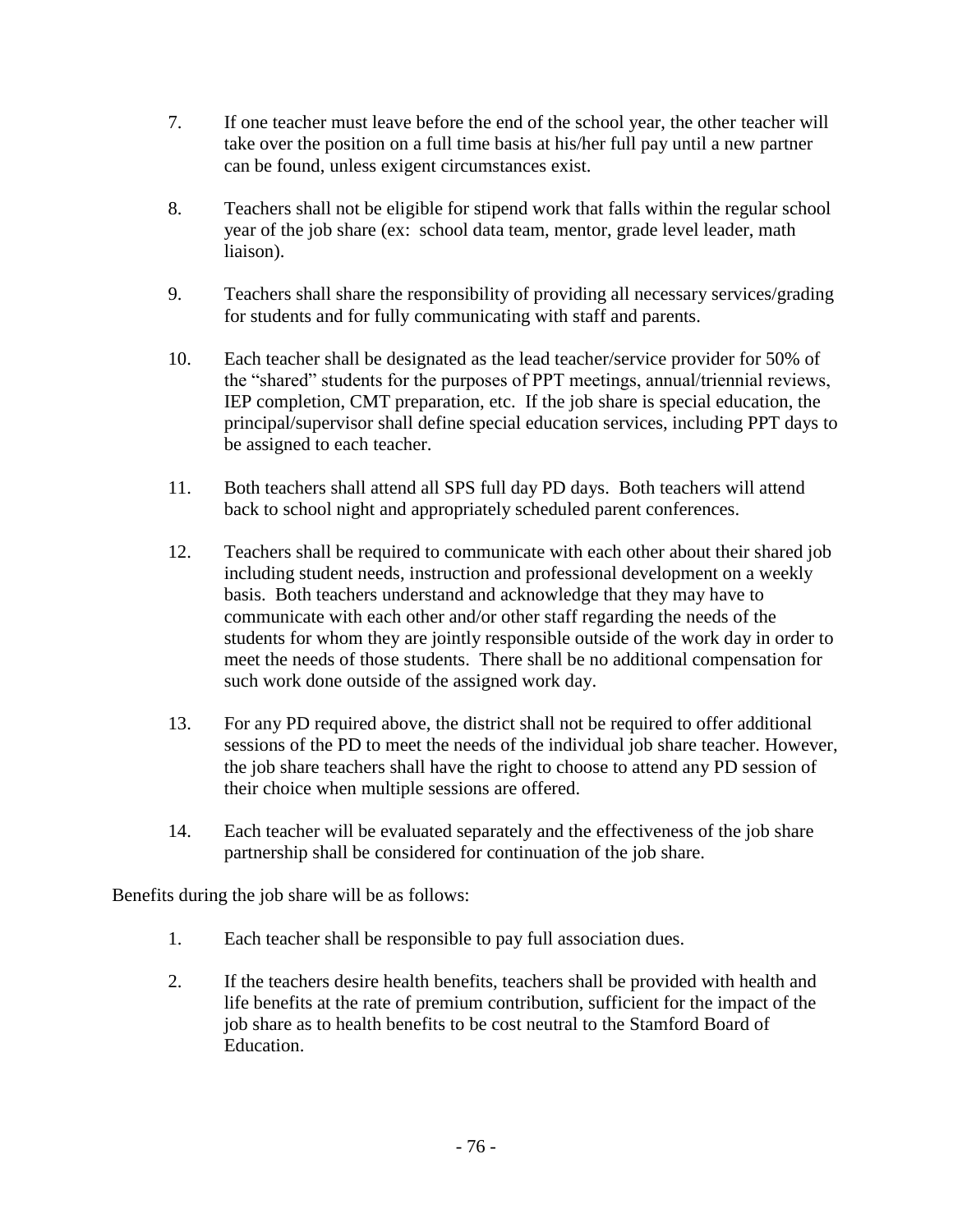- 3. The Board shall not be responsible to pay either teacher additional monies for any regular service associated with the 1.0 full time equivalent position.
- 4. Each teacher shall be allocated  $\frac{1}{2}$  of the contractual benefits as noted in the teachers' contract (i.e., 7.5 sick days, 1 personal business day).

In the event that the job share is either not approved for another school year or if one or both of the job share partners desires to return to full time teaching, the following shall be in effect:

- 1. Teachers returning to full time at the end of the first school year of a job share shall follow this process: the original teacher of the job share position shall retain the position and the other teacher shall follow the LOA process. If neither teacher originally held the position, the most senior teacher will be entitled to the vacated position.
- 2. Teachers returning after 1-3 years in a job share will not have the right to bump a 1.0 teacher, but will be entitled to a 1.0 opening for which they are certified, if one is available, after the RIF process has concluded and consistent with the contractual and past practice for returning LOAs. Teachers who have been in a job share for 4 or more years will have the contractual rights of part time employees.

If teachers who are currently involved in a job share wish to continue for another year, they must submit a new job share proposal by March 1st of the school year preceding the job share year. The job share may or may not be continued by mutual agreement of the BOA and the SEA.

The intent of Job Share Arrangements is to be cost neutral to the Board.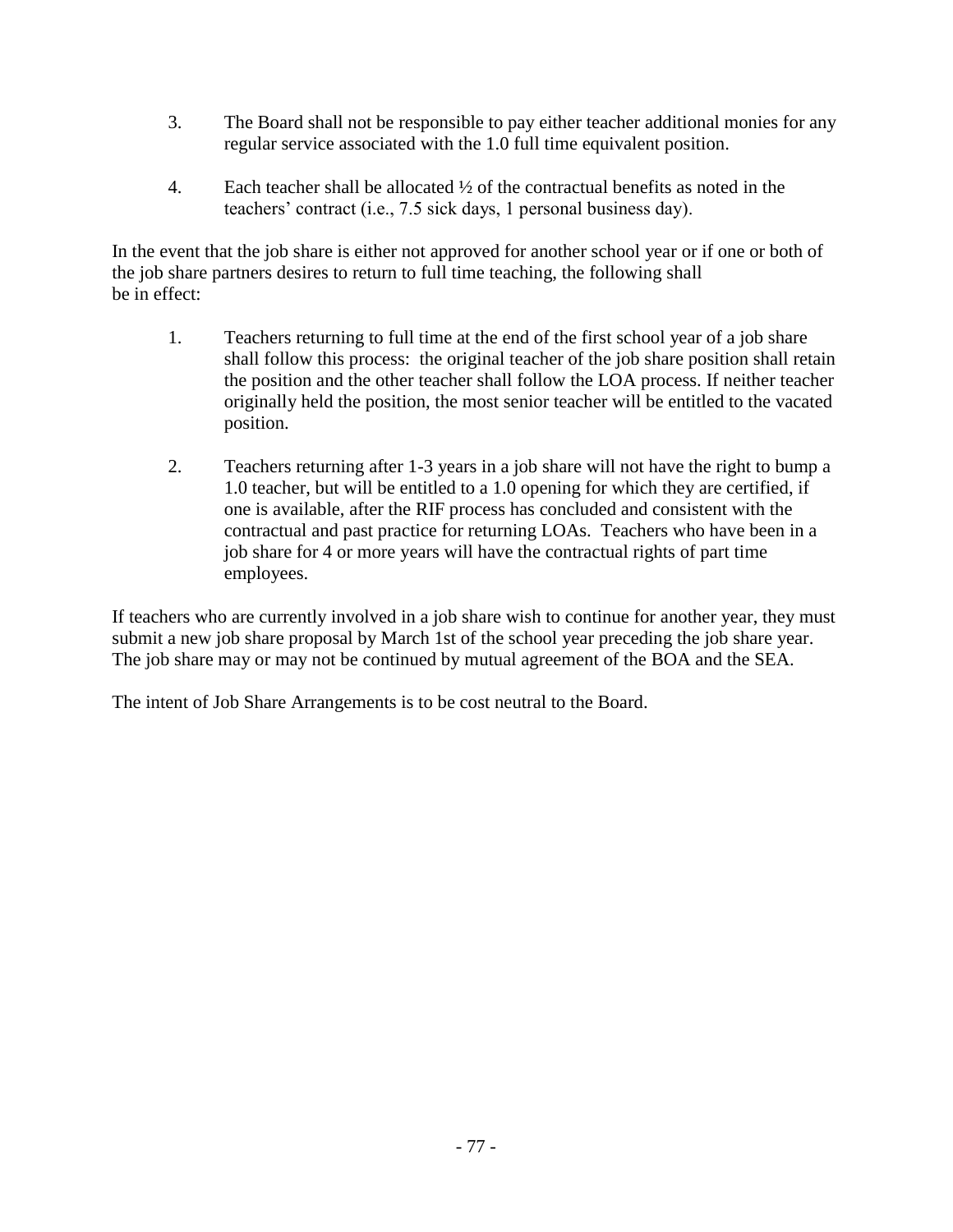### **MOA -IEP CASE MANAGER & SERVICE PROVIDER**

The Stamford Public Schools and the Stamford Education Association agree that the Case Manager on the student IEP shall be electronically signed with the PPT Administrator as the Case Manager and the special education teacher or other Student Support staff member (speech pathologist, psychologist, or social worker, etc.) as the Primary Service Provider.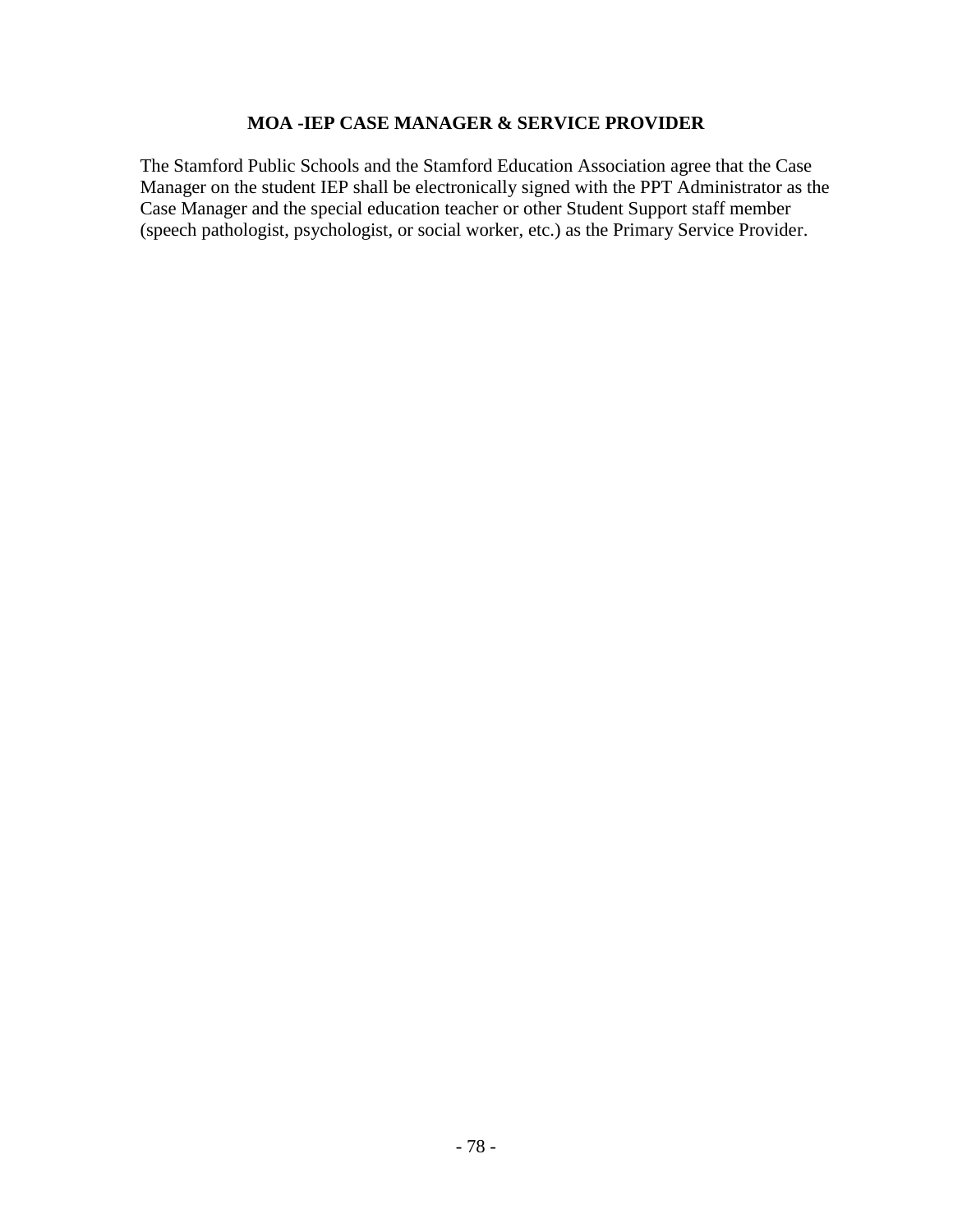#### **MOA -TEACHING AN ADDITIONAL CLASS Middle School – High School**

The Board may identify opportunities for current staff members to teach an additional class. Should the Board choose to identify such opportunities, it shall post such opportunities internally at the affected middle or high school. In accordance with Article 16(G) of the collective bargaining agreement, such assignments shall be voluntary. No teacher will be transferred involuntarily to accommodate the assignment of a teacher from a different school who may wish to take such an additional period assignment.

- 1. Interested staff members may apply to be considered to teach an additional class in accordance with this procedure. The Principal or his/her designee shall interview interested staff members and select the successful candidate.
- 2. Any such additional class shall be taught during the teacher's self-directed time (and not during the teacher's collateral duties period). The Principal may switch the teacher's selfdirected time and duty period to reschedule the self-directed period during which the class will be taught.
- 3. Teachers assigned to teach an additional class in accordance with this procedure shall receive a stipend equal to twenty percent (20%) of their annual salary, prorated per diem for the period the teacher teaches the additional class.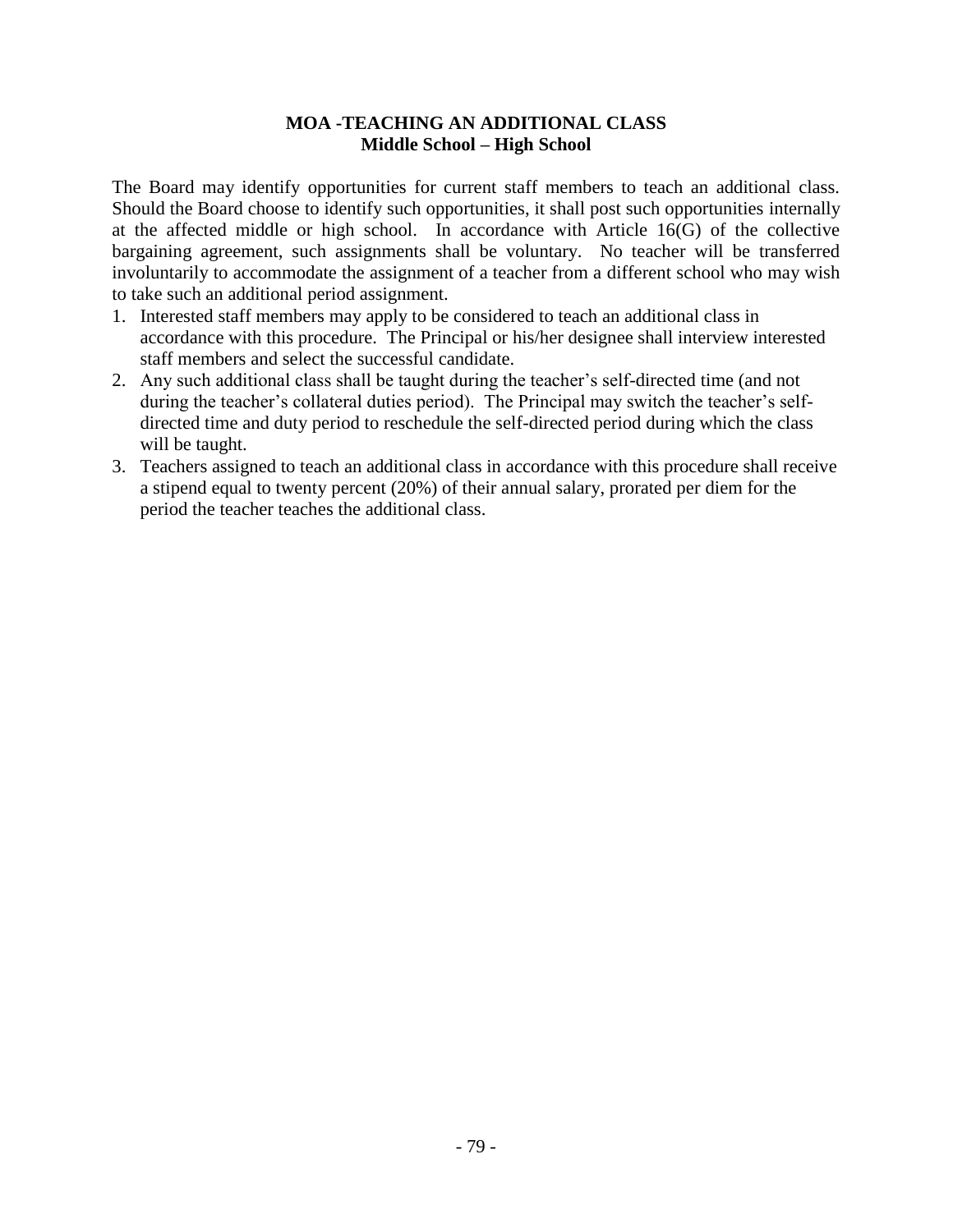#### **MOA - KRONOS USAGE BY TEACHERS**

Teachers who are involved in certain programs that are paid beyond their regular contract day use the KRONOS attendance system to document and process payment for their participation in such activities. SEA is not in favor of the use of KRONOS by teachers.

The use of KRONOS by teachers is exclusive to grant programs and is for ease of payment to teachers and faster processing of voucher requests by teachers. In addition, the use of the system will enable grant facilitators to more closely and accurately monitor funds available for specific grants.

Teachers who use KRONOS are to "swipe in" for time that has been pre-allocated for specific programs that are funded by certain grants. Teachers who use KRONOS may "swipe in" at any time during the day to indicate that they will be working on the program during that day. In the event that a teacher is unable to attend a program he/she has already "swiped in" to or does not "swipe in" but attends the program, school administration can manually override and make changes to the system.

KRONOS will not be used to monitor teacher attendance during the regular school day. It will not be used to monitor the times that teachers report to school or leave school, or the times that they report to or leave programs outside of the regular school day.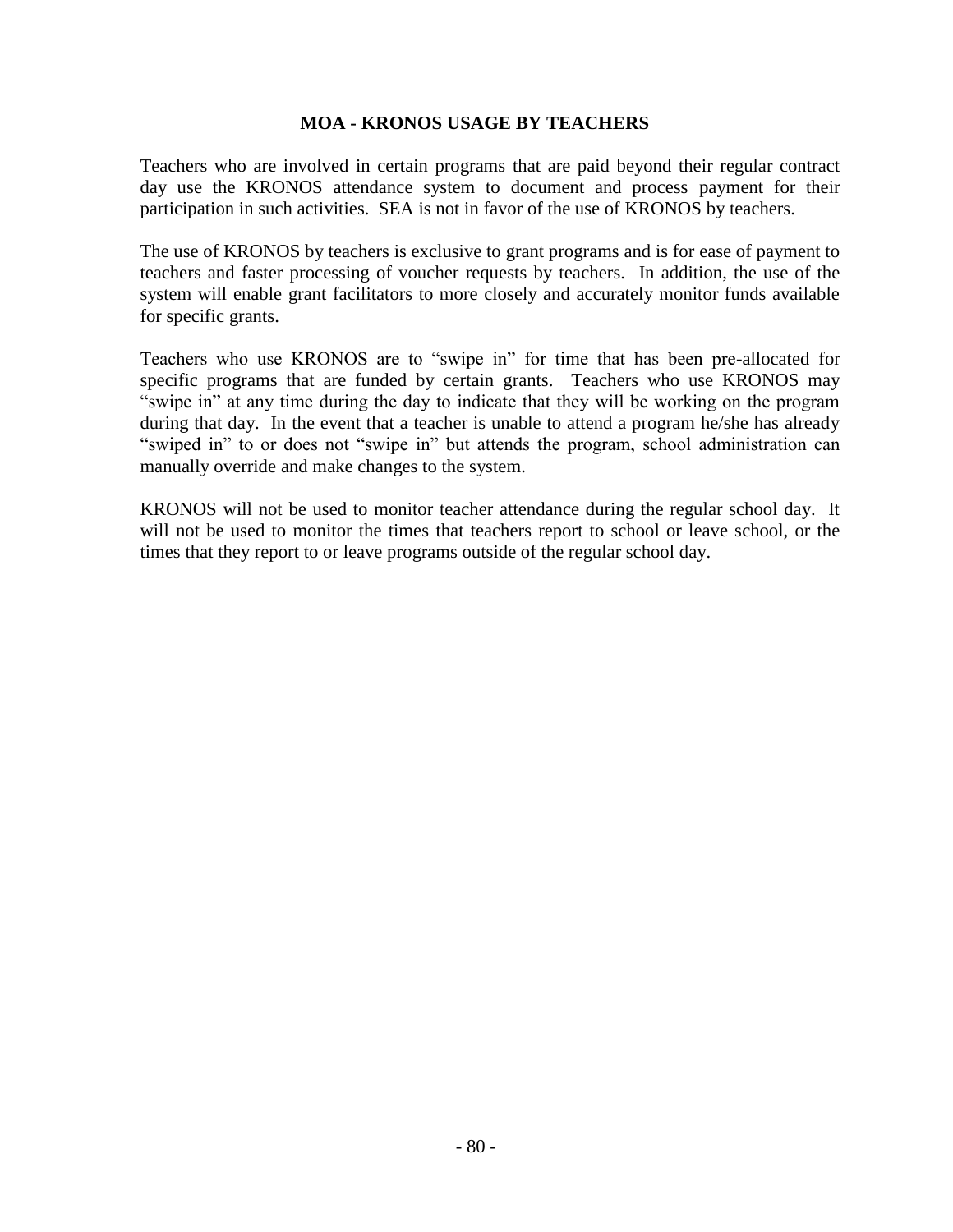#### **MEMORANDUM OF AGREEMENT TEAM AND MENTOR PROGRAM** Revised as of February, 2013

The Stamford Education Association (SEA) and the Stamford Board of Education (BOE) hereby enter into the following Agreement in recognition of the implemented TEAM program as required by the State of Connecticut Department of Education. The TEAM program requires new teachers ("mentee(s)" or "Beginning teachers") to complete from two to five modules covering classroom environment, planning for active learning, instructional practice and assessment for learning and professional responsibilities and leadership, based upon their area of certification. Based upon the modules required for each certification, these modules will be completed over one or two years under the guidance of a trained TEAM mentor authorized by the State.

1. Module assignments are provided by the state, based upon the certification and the teacher's work assignment. As required under the TEAM program, to complete modules 1-4 the mentor will work with the beginning teacher to (1) identify a need or opportunity for professional growth, based upon the Common Core of Teaching; (2) Develop and Implement a Professional Growth Action Plan; (3) Write a 3-4 page reflection paper to document the new learning, and its impact upon classroom students. Module 5 is currently completed by attending a discussion session, and then responding to an online questionnaire from the State TEAM program.

 For teachers required to complete five modules, they will complete two modules in year one, with the first module due in January, and the second module due in May. Deadlines are determined by the Stamford TEAM Coordinating committee, and communicated to beginning teachers and their mentors. In year two, they will complete the final two reflection paper modules. They may participate in Module 5 sessions in either year, as authorized by the State TEAM program.

Additionally the mentor will work with the new teacher on areas such as school rules, routines and other areas that will assist them in their first years of teaching

2. Mentors receive a stipend annually for working with mentees. The mentor's stipend will be \$1183 for 2012-13, and will be posted yearly in the SEA contract, per mentee. Mentor stipends are based upon the state's requirement of 10 hours of work per module. They are paid in two installments: the first, no later than the second pay period in January of the applicable school year and the second, no later than the second pay period in May of the applicable school year. These stipends are included in pensionable salary, and will be reported to TRB.

- When a beginning teacher requires more than two years to complete TEAM, the mentor will be paid until the process is complete. However, if in the additional year, a beginning teacher completes TEAM mid-year, their mentor will only be paid for the first installment of the stipend.
- When a 5 module TEAM teacher completes TEAM prior to completion of two full years, the TEAM mentor will be paid for the second semester by submission of a Non-TEAM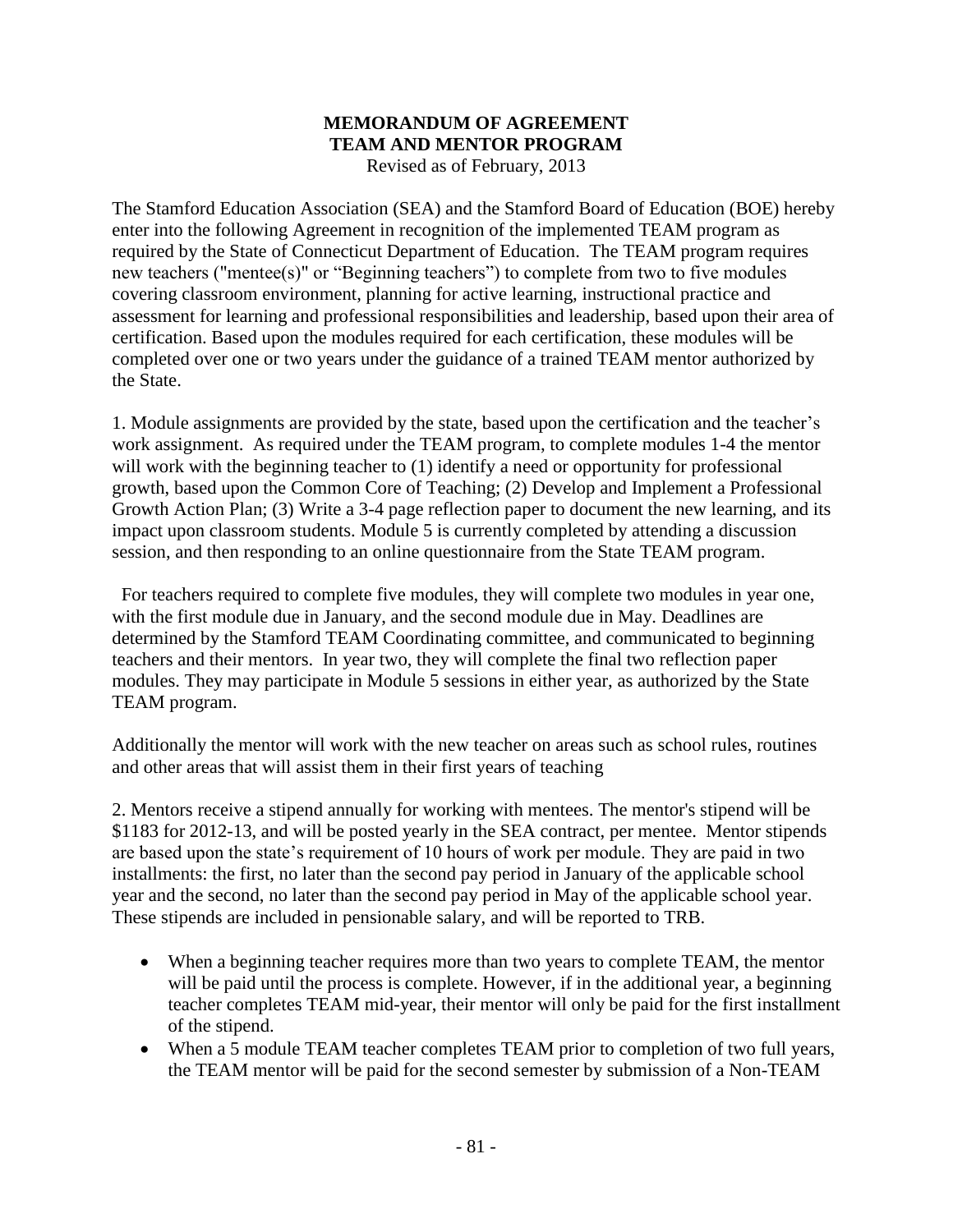Mentor Log demonstrating continuing meetings with the teacher, completing their two year mentor stipends.

3. If a question arises as to the performance of a mentor, the Team Coordinating Committee ("TCC") will review the issue, and contact the mentor to resolve the issue. If the issue cannot be resolved, it will be referred to the TCC's Appeals committee who will meet to determine the nature of the complaint, how to resolve the issue and if necessary, whether it should affect the mentor assignment and/or stipend to be paid.

4. If a mentee is required to complete five modules, the mentor shall be assigned for two years. All mentees will be provided a mentor for the entire duration that they are completing TEAM modules.

5. If the mentee is required to do only two modules the mentor shall mentor and be paid for one year.

6. All beginning teachers with initial certificates who are not part of TEAM (i.e. Media specialists, psychologists, etc.) will have a paid mentor in the same subject/certification for one year. (TEAM training of this mentor is not required).

7. Mentors are not required for teachers who are new to the district and hold a Provisional or Professional certificate.

8. No mentor shall be assigned a second mentee, until all mentors who meet the criteria listed in paragraph 9, have been assigned mentees. No mentor shall be assigned more than two beginning teachers.

9. Assignment of mentors:

a. Every year, in mid-August, the district facilitator will distribute a list of trained TEAM building mentors, and beginning teachers requiring mentors to the administrators who are responsible for the new employee. Administrators shall assign mentors to a mentee by September  $7<sup>th</sup>$ , or within 15 days of hire, with primary consideration being...

1st Commonly shared grade level or subject area in the same school. 2rd Shared building location.

b. If a building administrator is unable to assign an appropriate mentor within their school, they will contact the TCC, who will identify a mentor willing to work with the beginning teacher, based upon a commonly shared grade level or subject area. If a potential mentor is not identified, the TEAM Coordinating Committee will be contacted to make other recommendations.

c. Since non –TEAM mentors do not require training, the administrator shall select these mentors based upon commonly shared certification/subject within the same school if possible. If not, the TCC will identify a mentor for these beginning staff members as above in paragraph 7.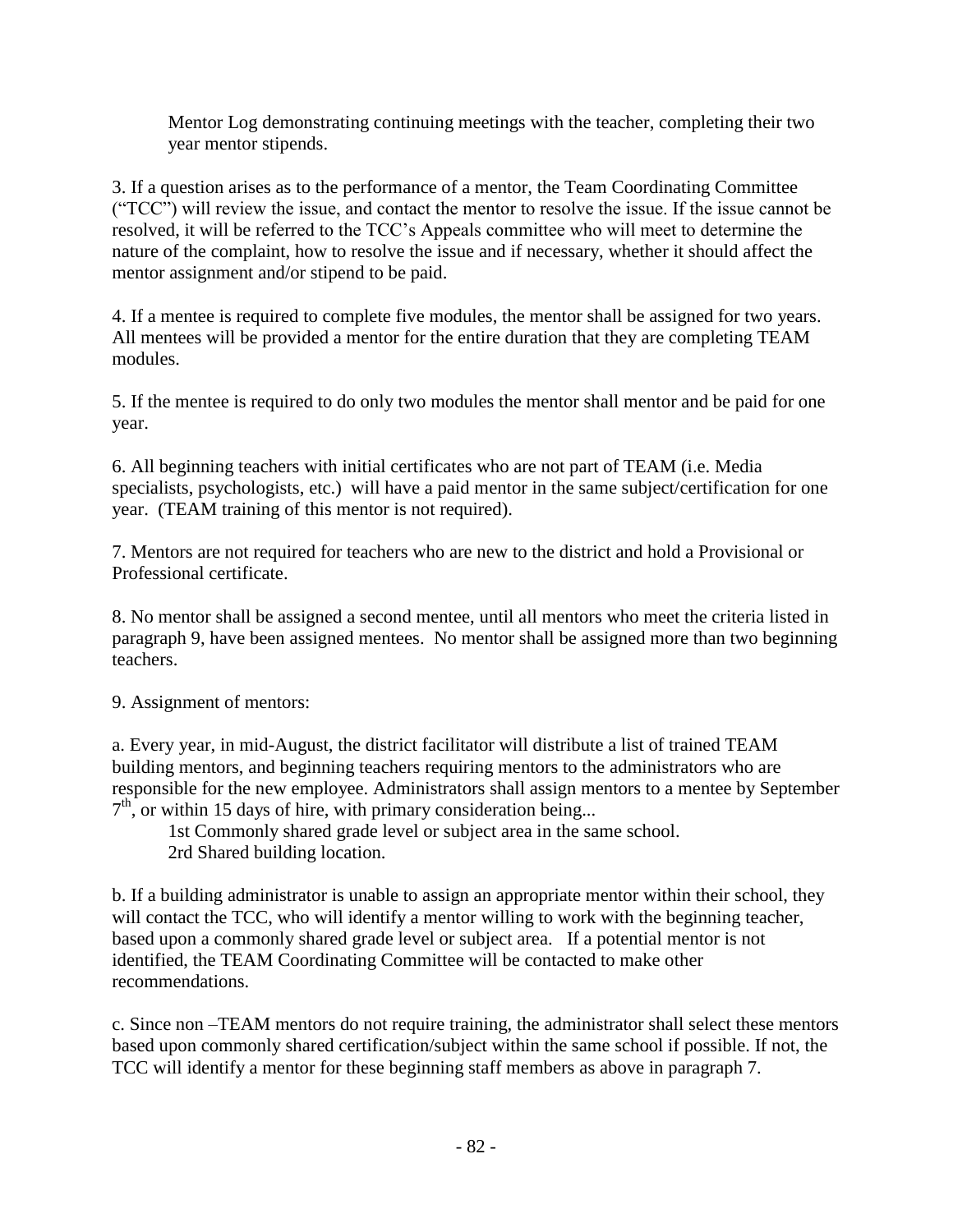d. The Team Coordinating Committee will oversee and approve the match of mentees, to ensure that mentors are assigned in accordance with this agreement, and may choose to override these priorities when necessary to meet other clauses of this agreement and to facilitate timely mentor assignments.

10. Department heads shall not serve as mentors for teachers they supervise.

11. Teachers on a planned program of assistance as part of the SPS evaluation plan shall have a paid mentor (TEAM Trained not essential)

12. DSAP teachers shall have a mentor in the same subject area for one half of the school year. Said mentor shall be paid at 50% of the mentor stipend. Said mentor does not need to be TEAM trained but must be in the same subject/certification area.

13. Mentors shall be assigned to their mentee no later than September 7th or, if hired after the start of the school year, within 15 days of hire. Mentors matches will be entered in the state database by October  $1<sup>st</sup>$ .

14. Mentors shall the have right to refuse assignment in any given year.

15. The Team Coordinating Committee shall provide SEA with a list of all mentor-mentee assignments by October 1st, and an updated of assignments by January  $15<sup>th</sup>$ .

16. Training for new mentors shall be posted each year by MAY 1. Once trained, names of these new TEAM mentors are added to the mentor database by the state, and will be available for assignment by the administrator.

17. Team Mentors may also receive training to be "Reflection Paper Readers." This position will be posted and filled by the Stamford TEAM Coordinating Committee in accordance with the parties' collective bargaining agreement. Reflection Paper Readers will be paid a stipend as set by the SEA contract per paper read. The TEAM Coordinating Committee will establish a process for approving and adding new readers to provide new people with the opportunity to participate.

- In order to continue as RP Readers, throughout their term, they must agree to attend a review session each year
- Reviewers and the SEA will receive notification from the TCC of the number of papers to be read for the year, based upon the number of papers the district is submitting to the pool for review.
- If a reviewer chooses to read papers in excess of the number of papers allotted by the TCC, they will not be paid for the excess papers.

18. When necessary, posting for Reflection Paper Readers will be posted by May 1 and once trained teachers shall be entered by the state into the database for the current papers.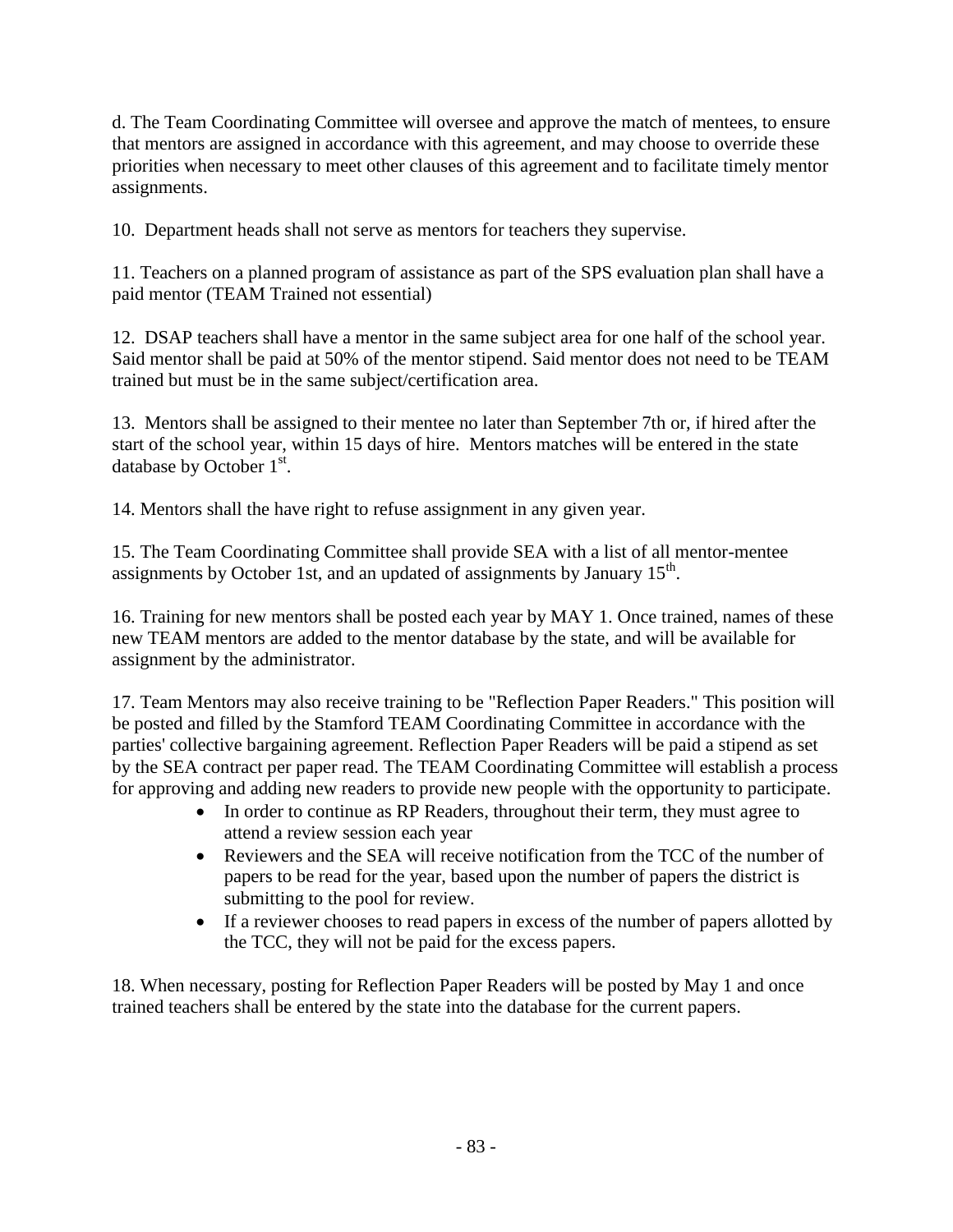### MAGNET SCHOOLS

### **MEMORANDUM OF AGREEMENT AITE Advisory**

The Stamford BOE and the SEA recognize that a teacher generated, school-based initiative is requested as an Advisory period for grades 9-12 at the Academy of Information Technology and Engineering (AITE). The Advisory period attempts to meet the current district goals. The parties agree that such an Advisory period shall operate as follows:

- 1. Participation in Advisory is voluntary and will occur in the following manner:
	- a. Teachers have until one week prior to the start of Advisory period each year to inform the building principal in writing whether they would like to volunteer or not volunteer to participate in Advisory.
	- b. If a teacher fails to inform his/her building principal, the building principal may assume that the teacher has volunteered to participate in Advisory.
	- c. If a teacher volunteers to participate in Advisory, that teacher is required to participate in Advisory for the remainder of the school year.
- 2. If a teacher volunteers to participate in Advisory, s/he shall be absolved of one (1) collateral duty during the A-B schedule per Advisory period. This reduction in one (1) collateral duty shall be utilized during the A-B schedule for the week of the applicable Advisory period (currently Monday or Tuesday) and may not be "banked."
- 3. If a teacher does not volunteer to participate in Advisory, s/he may be assigned a collateral duty during the Advisory period. However, if a collateral duty is assigned during this period, that teacher shall be absolved from one (1) collateral duty during the A-B schedule per Advisory period. The reduction in one (1) collateral duty shall be utilized within the week of the applicable Advisory period and may not be "banked."
- 4. The purpose of Advisory is to conduct advisory meetings, class meetings, and/or school wide assemblies.
- 5. The Advisory class shall be held a maximum of once per week for a maximum of forty-four (44) minutes unless there is prior consultation and agreement with SEA.
- 6. All students will receive miscellaneous elective credit for participation in the Advisory period. Teachers are not responsible for giving grades.
- 7. Administration shall provide teachers participating in Advisory with materials by at least Wednesday of the previous week that the material will be discussed.
- 8. Those teachers not volunteering to participate in Advisory shall not be required to cover another teacher's Advisory class.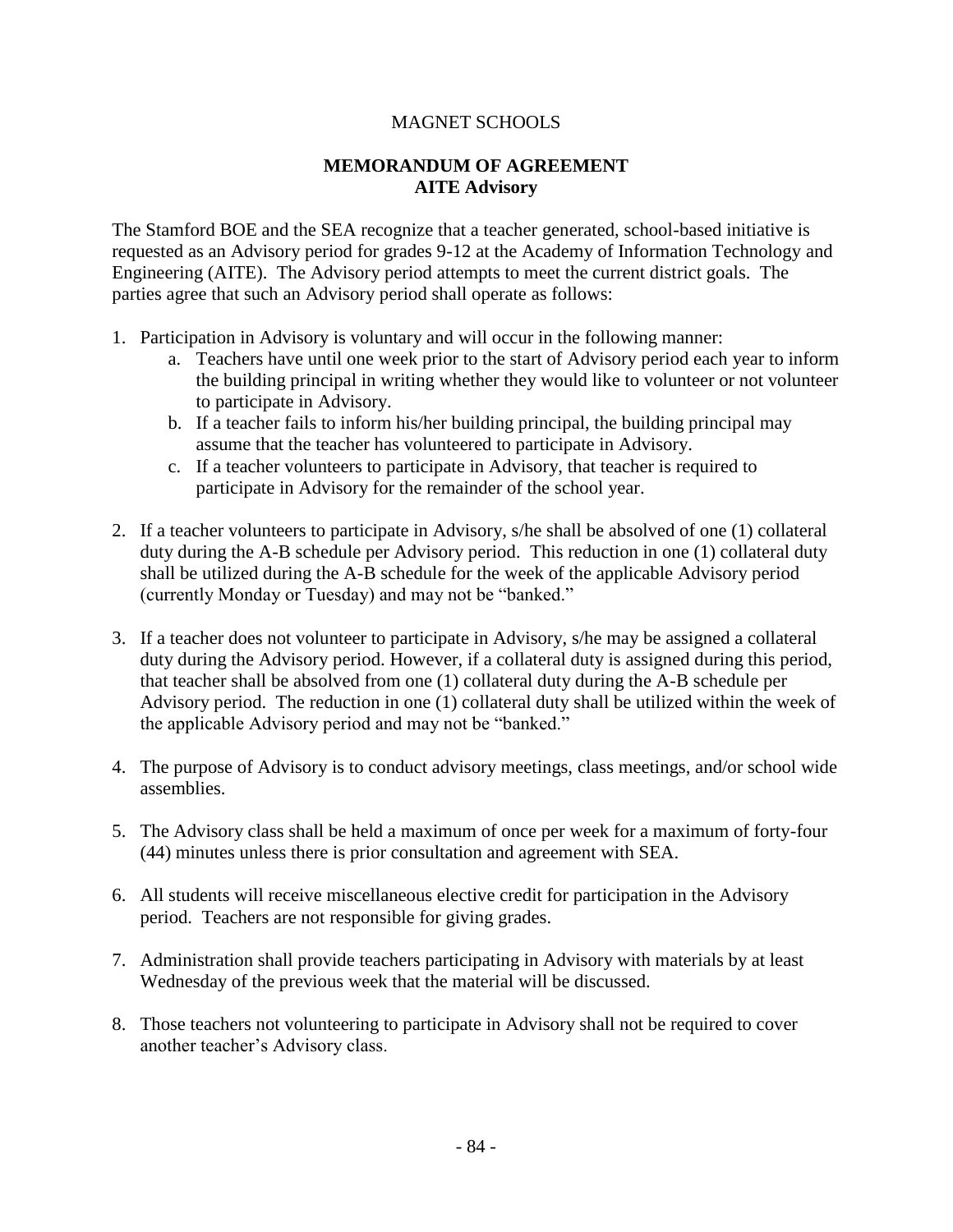- 9. If a teacher is required to plan discussion points or material relating to advisory outside of the teacher contract day, that teacher shall be compensated under Appendix A (4) (17) of the teachers' contract.
- 10. This Memorandum of Agreement shall apply solely to AITE. This Memorandum of Agreement shall not set any precedent and/or shall not be cited by either party in any future negotiations or proceedings between parties, except proceedings related to the enforcement of this Memorandum of Agreement.
- 11. This Memorandum of Agreement shall stay in effect unless or until changes are agreed upon by both parties.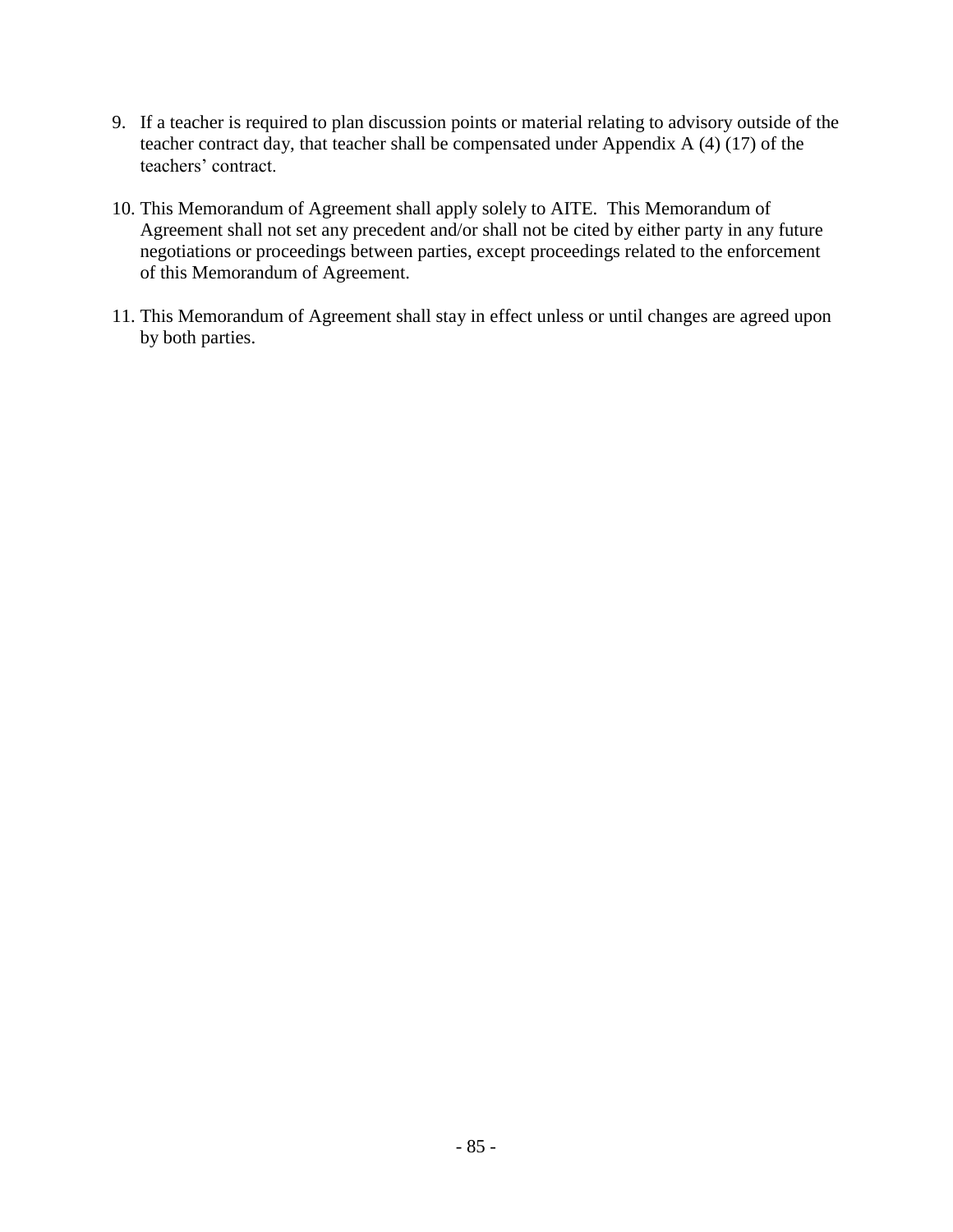#### **MEMORANDUM OF UNDERSTANDING** AITE OPEN HOUSE

Teachers who attend more than one open house per year at AITE, as per Article 9, do so voluntarily and such attendance shall not set any past practice, shall not be precedent setting, nor referenced in the future by either party as such in any future circumstances in Stamford Public Schools.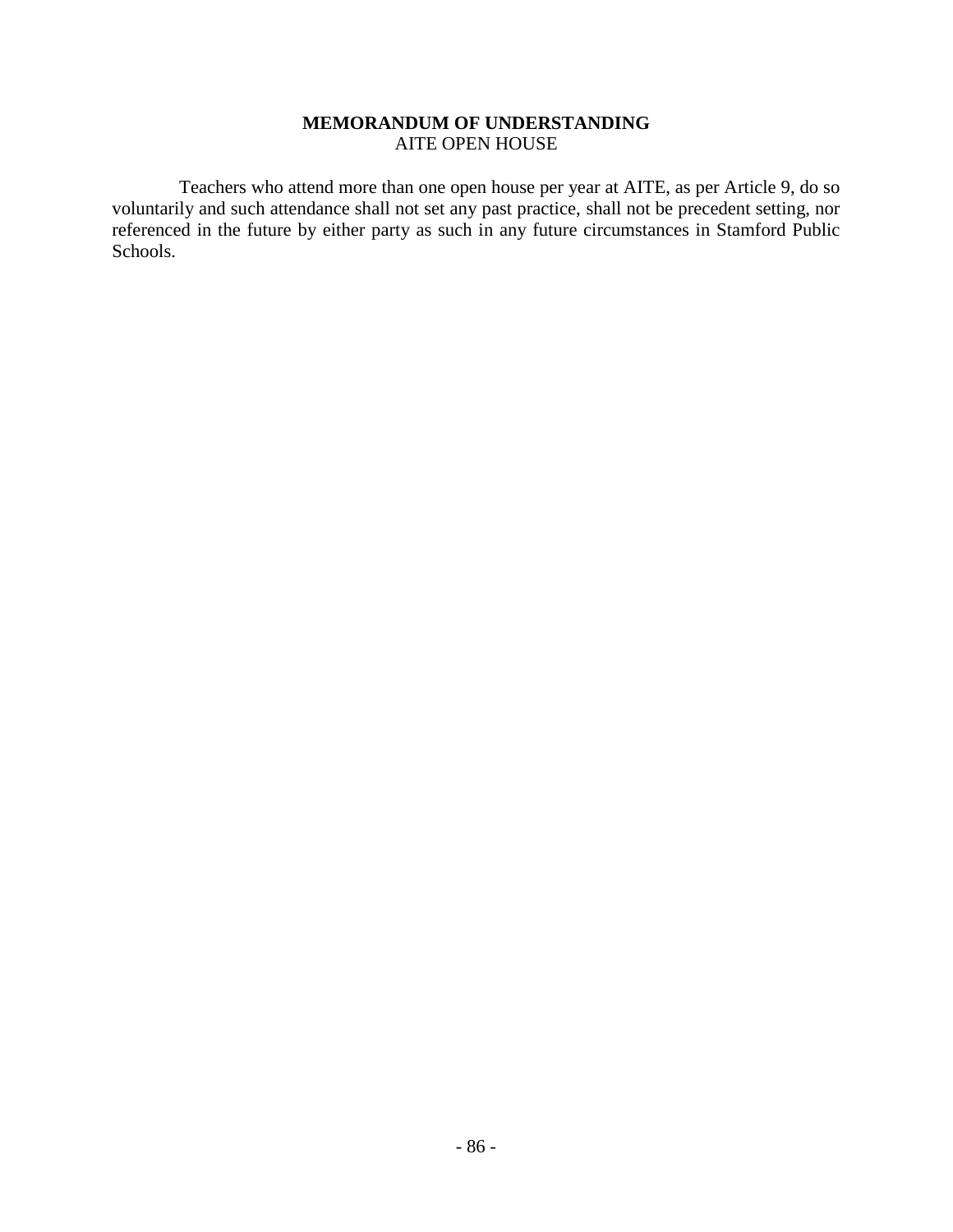#### **MEMORANDUM OF AGREEMENT** AITE TEACHING SCHEDULE

The Stamford Board of Education and the Stamford Education Association agree as follows:

1. Given the unique curriculum at the Academy of Information Technology ("AIT"), it is appropriate to establish a teaching schedule that differs from the established teaching schedule as set out by past practice and as reflected in the current collective bargaining agreement.

2. Teachers at the AIT will teach the equivalent time of teacher assigned to other schools as follows: AIT teachers will work the equivalent of six regular periods one day and four regular periods the next, or the equivalent of twenty-five regular periods per week over a two-week cycle.

3. This teaching responsibility will be implemented through a block schedule commencing in September 2002. the program will consist of an alternate day (A/B) block schedule of eight periods, with four periods each day. The "A" day will consist of periods 1,2,3, and 4. The "B" day will consist of periods 5,6,7, and 8. Each period will be 88 minutes long. Teachers will be scheduled to teach three (3) periods one day and two (2) periods on the other day. On the day that a teacher works three periods, only two will be consecutive. Building assignments will be scheduled on the day that the teacher has two classes.

4. The parties agree that this special schedule is limited to the AITE, and that it shall not set a precedent or establish a past practice for any other school or for the school district.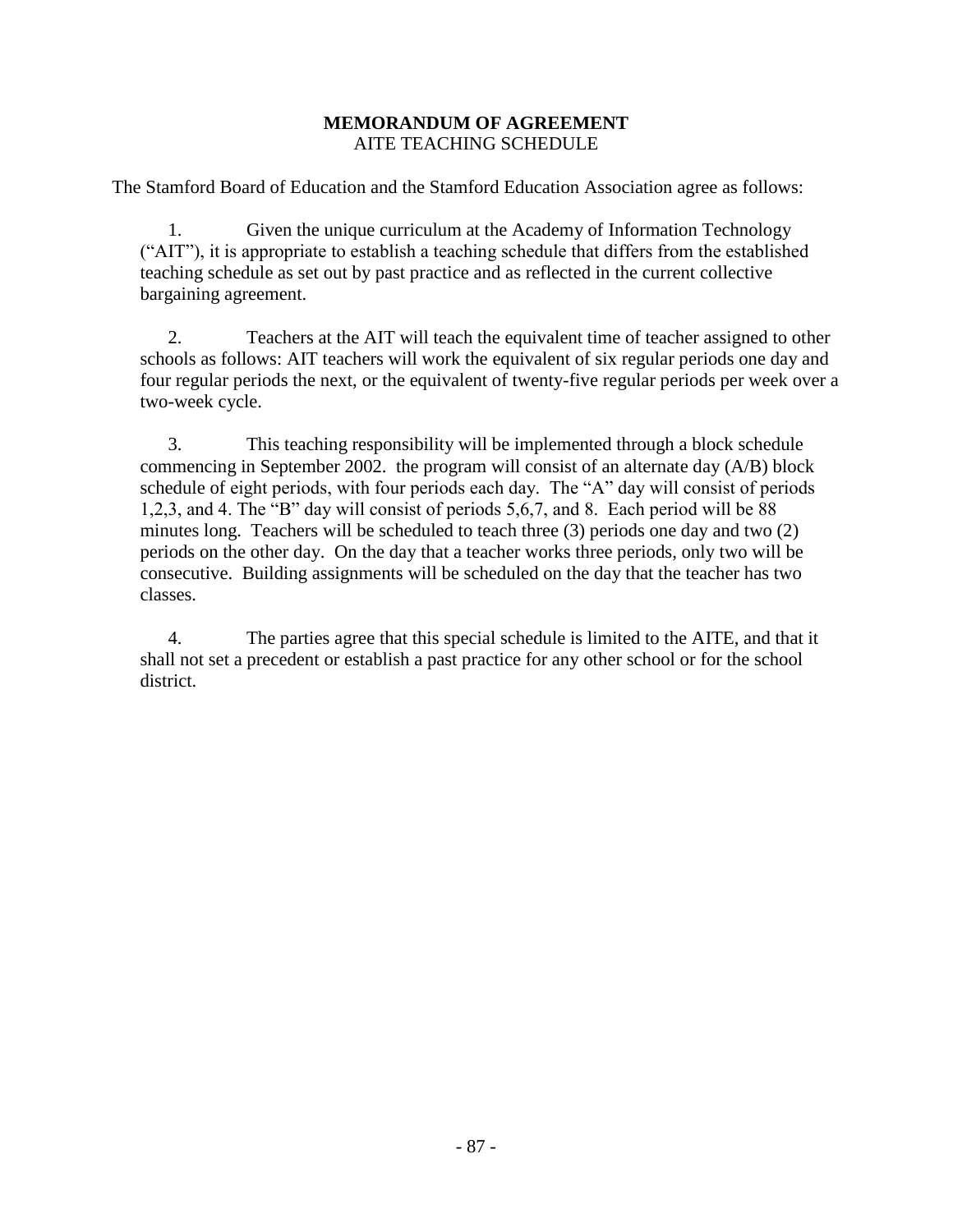#### **MEMORANDUM OF AGREEMENT SCOFIELD MIDDLE MAGNET EXPLORATORY READING TEACHERS**

The Stamford Education Association and the Stamford Board of Education agree as follows:

- 1. Scofield Middle Magnet Exploratory classes will not be one hour as per the Middle School MOA for the 2009-2010 but instead will not exceed 45 minutes. A maximum of five classes for exploratory teacher in any given day is an acceptable variation to the Middle School MOA for 2009-2010.
- 2. Teachers assigned to exploratory reading at Scofield Middle Magnet will agree to teach a sixth class, one day a week, due to scheduling conflicts.
- 3. Their total number of exploratory classes per week will not exceed 25.

Exploratory reading teachers will not be assigned any collateral duties.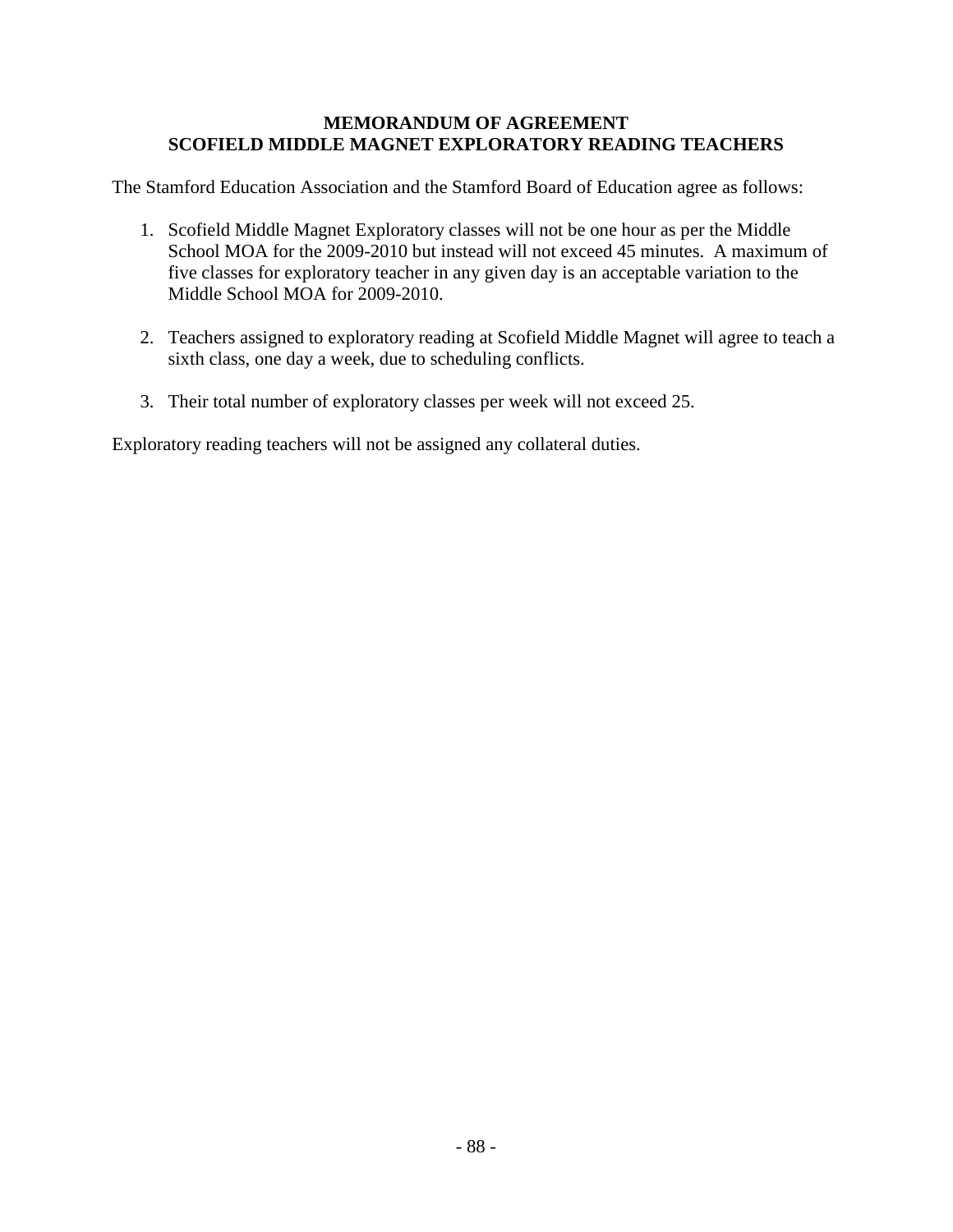#### **MEMORANDUM OF AGREEMENT Rogers International Magnet**

Whereas the Stamford Board of Education and the Stamford Education Association are parties to a collective bargaining agreement, and

Whereas the Rogers International School (Rogers) is an inter-district magnet school with a K-8 structure, and

Whereas there are working conditions unique to a K-8 school that the parties have not previously addressed,

Now therefore the parties agree as follows:

- 1. Teachers at Rogers K-8 school shall be given daily self-directed time with a minimum of 230 minutes of self-directed time per week and at least thirty (30) consecutive minutes self-directed time per day.
- 2. Rogers classroom teachers assigned to Grades 5-8 may be assigned to one subject at two grade levels.
- 3. Classroom teachers assigned to Grades 5-8 shall be assigned to no more than four teaching assignments per day plus a morning homeroom period at 9:00 a.m. and a recess/homeroom period generally before or after lunch.
- 4. An IB Coordinator position and a MYP facilitator position have been established at Rogers. A job description specifying the duties of these positions shall be negotiated by the parties in accordance with the IB authorization.
- 5. Art, music, physical education, science/technology/literacy teachers and world language teachers at Rogers shall be required to issue progress reports in the middle of each marking period when a student is in danger of failing.
- 6. The scheduling of special education teachers, ELL teachers and pupil personnel staff will follow the established district practice for elementary schools.
- 7. Class sizes at Rogers (K-8) shall not exceed the number negotiated for elementary classes (currently 25 pupils), as per Section 9(A)(4) of the collective bargaining agreement.
- 8. No teacher shall be denied a transfer to Rogers based on a lack of training in IB.
- 9. Training and assignments related to training required for IB certification shall be available during the regular work day and year, with appropriate coverage provided, except that if some required training is mandated outside the contracted work day teachers shall be paid the curriculum rate for such time. The Board may make such training available offsite through the IB program, and if teachers choose to receive such training at such time their expenses will be reimbursed but they will not receive additional compensation.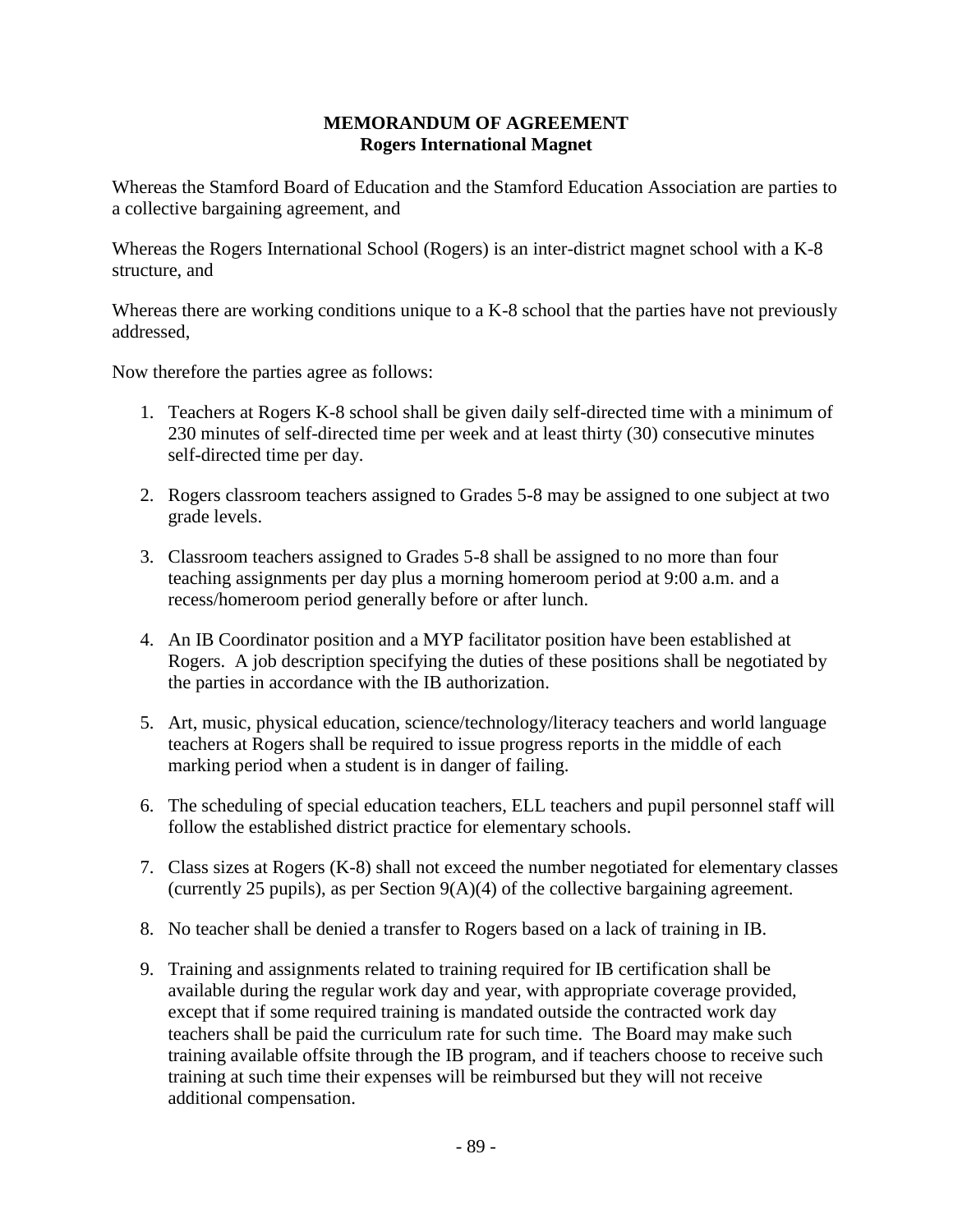- 10. Art, music, physical education, science/technology/literacy teachers and world language teachers shall not be assigned more than 5 teaching assignments per day. Such a teacher may be assigned to teach a sixth teaching assignment providing he/she is relieved of all other non-teaching duties and providing there is consultation and mutual agreement with the principal. Such teachers shall not be assigned to more than five grade levels per day.
- 11. Except as provided herein, teachers at Rogers are subject to all contract provisions as set forth in the collective bargaining agreement.
- 12. If a teacher requests a transfer for the 2010-11 or 2011-12 school year, the Board shall make every reasonable effort to accommodate that transfer request, including the use of the involuntary transfer process. Thereafter, the district procedures for voluntary transfer shall apply.
- 13. This Agreement codifies the current baseline for operating Rogers as a K-8 school for the 2010-11 school year and thereafter. It is subject to change through prior discussion and, if necessary, prior negotiations as conditions warrant.
- 14. The foregoing agreement relates to Rogers and does not set a precedent for other K-8 schools in the district.